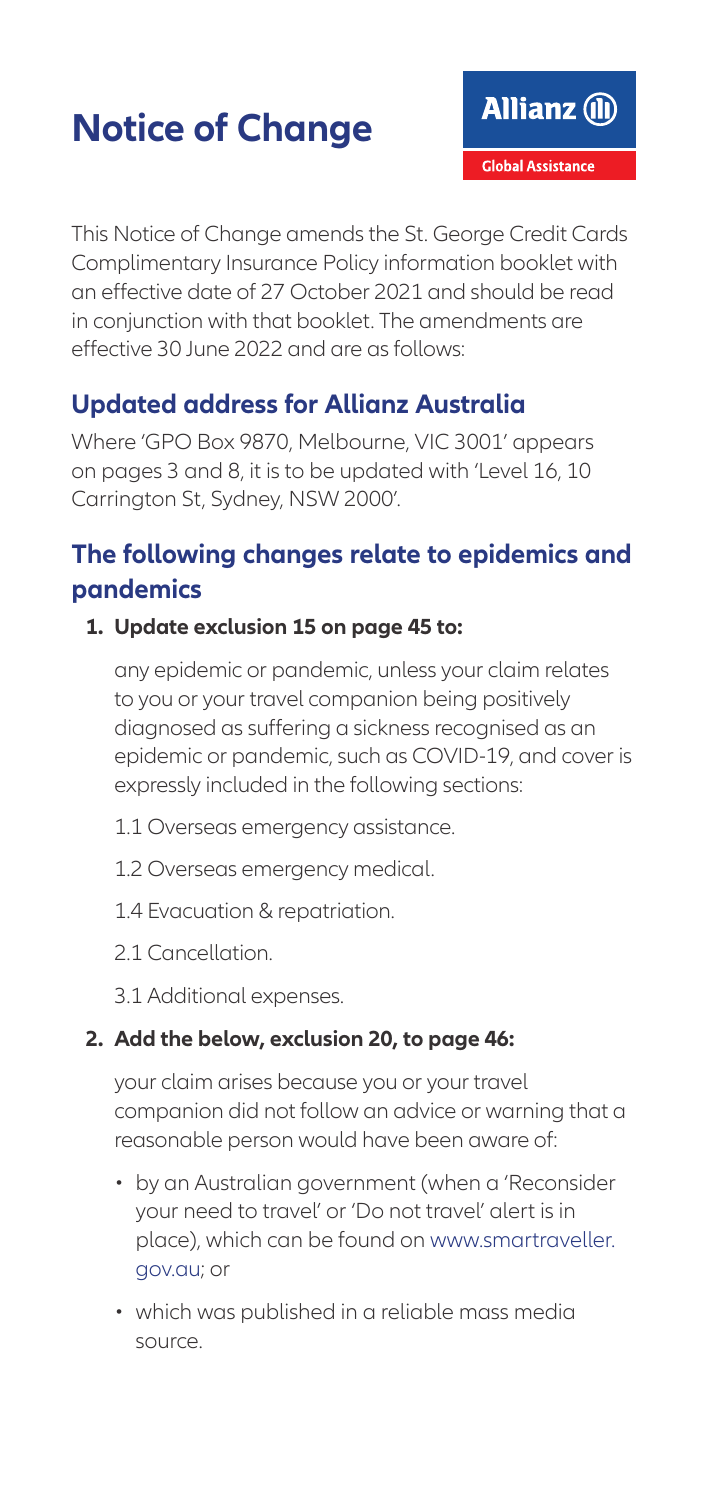#### **3. Add the following wording to 'Part E – The Cover Available.' on page 46:**

### **Epidemics and Pandemics (such as COVID-19)**

If, during the period of cover available, you (including your spouse and/or dependants who are eligible for cover) are positively diagnosed as suffering a sickness recognised as an epidemic or pandemic, such as COVID-19, cover is available to you under the following sections:

- 1.1 Overseas emergency assistance.
- 1.2 Overseas emergency medical.
- 1.4 Evacuation & repatriation.
- 2.1 Cancellation
- 3.1 Additional expenses.

If your travel companion is positively diagnosed as suffering a sickness recognised as an epidemic or pandemic, such as COVID-19, which impacts your journey, cover is available to you under the following sections:

- 2.1 Cancellation
- 3.1 Additional expenses.

Terms, conditions, limits and exclusions apply. Please refer to Part D - Excesses and General Exclusions. and the exclusions set out in each of the above sections.

For example, you will not be covered if you are positively diagnosed as suffering a sickness recognised as an epidemic or pandemic while travelling against an advice or warning issued by an Australian government and you did not take reasonable care to avoid contracting the sickness (for example by delaying travel to the country or part of the country referred to in the warning), refer to General Exclusions 14 and 20 in Part D for more information. Please note, this also applies even if the Australian government has given you permission to travel or you fall under a specific exemption where there is otherwise a travel ban in place that prohibits you from travelling.

For all other sections and any other claim arising from, or related to, epidemics or pandemics, there is no cover.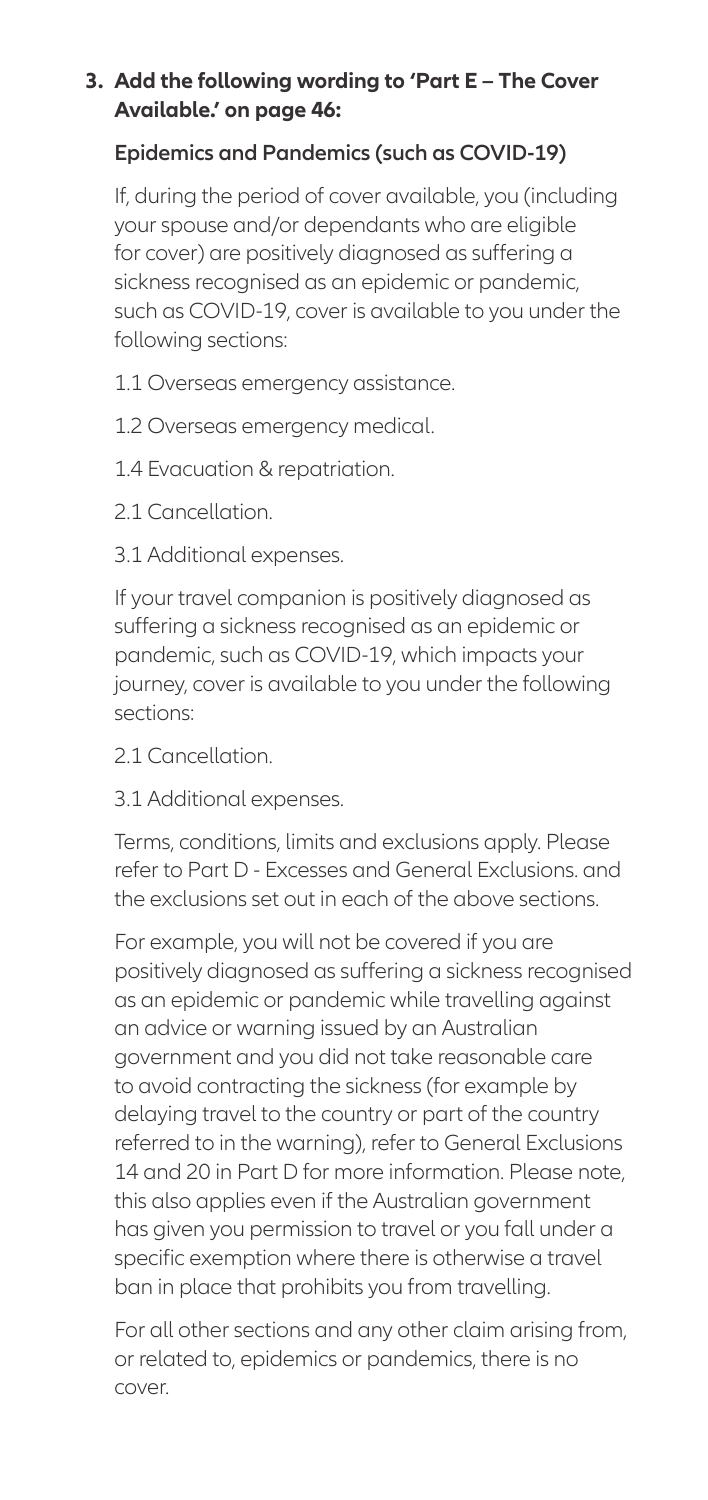#### **4. The text highlighted in red below has been added to '1.1.1 Allianz Global Assistance will arrange.' on page 56 to:**

#### **1.1.1 Allianz Global Assistance will arrange.**

If while overseas, during the period of cover available:

- a. you injure yourself or become sick (including if you are positively diagnosed as suffering a sickness recognised as an epidemic or pandemic, such as COVID-19), provided the relevant injury or sickness is covered by the group policy; or
- b. require treatment for a pre-existing medical condition:
	- that Allianz Global Assistance has confirmed in writing is covered by the group policy: or
	- for which cover is available as specified in the section headed PRE-EXISTING MEDICAL CONDITIONS,

Allianz Global Assistance will arrange for the following assistance services:

#### **5. The text highlighted in red below has been added to '1.2.1 What we cover. Overseas medical expenses due to covered injury or sickness' on page 57 to:**

#### **1.2.1 What we cover.**

#### **Overseas medical expenses due to covered injury or sickness.**

a. If you injure yourself overseas or become sick (including if you are positively diagnosed as suffering a sickness recognised as an epidemic or pandemic, such as COVID-19) while overseas, during the period of cover available for your journey, we will reimburse the reasonable medical expenses you incur until you get back to Australia provided that the relevant injury or sickness is covered by this insurance. The medical expenses must have been for treatment given or prescribed by a medical adviser. You should make every reasonable effort to keep your medical expenses to a minimum.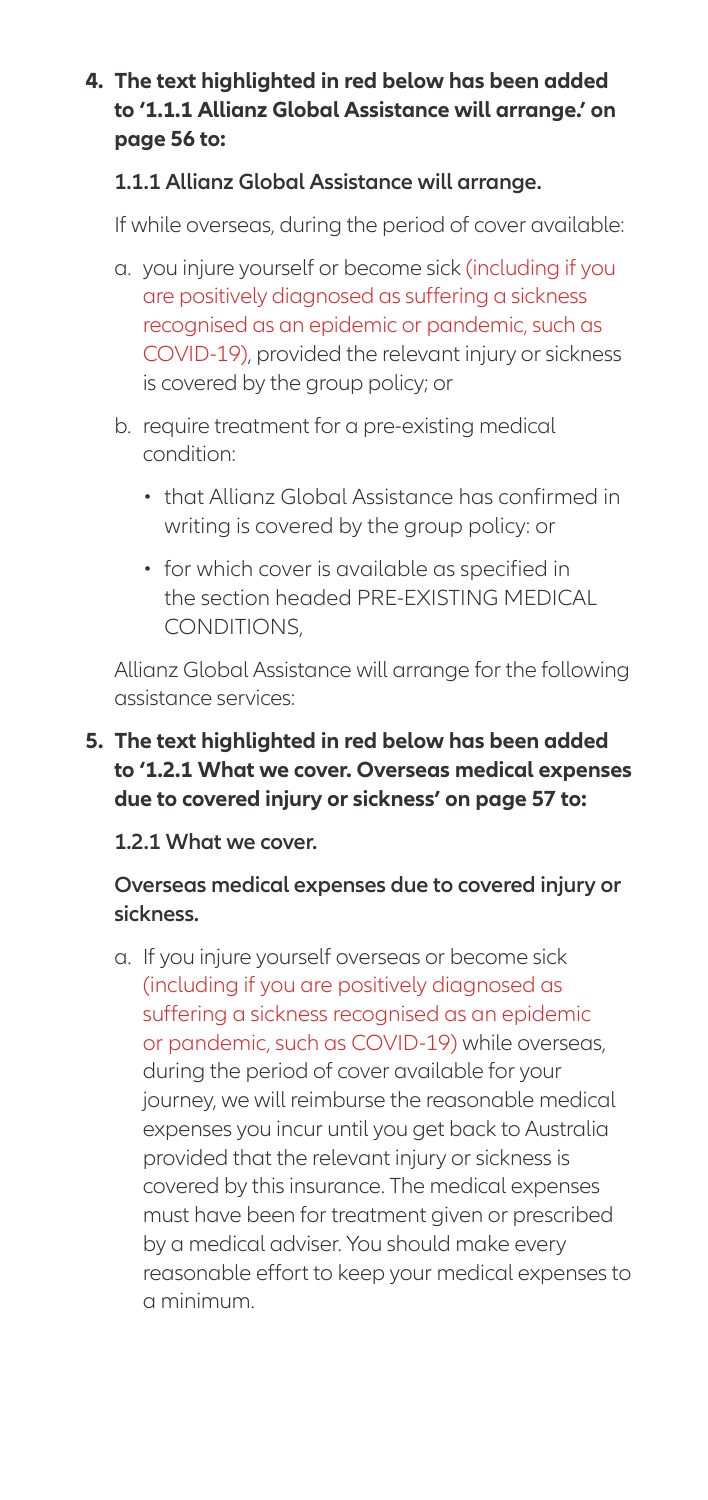#### **6. The text highlighted in red below has been added to '1.4.1 What we cover.' on page 61 to:**

#### **1.4.1 What we cover.**

If while overseas during the period of cover available for your journey, you injure yourself, or become sick (including if you are positively diagnosed as suffering a sickness recognised as an epidemic or pandemic, such as COVID-19), or require treatment for a preexisting medical condition and the relevant injury, or sickness, or pre-existing medical condition is covered by this insurance, we will pay the reasonable cost of your medical transfer or evacuation if you must be transported to the nearest hospital for emergency medical treatment overseas or be brought back to your home on the written advice of a medical adviser .

### **7. The text highlighted in red below has been added to '2.1.1 What we cover.' on page 64-65 to:**

#### **2.1.1 What we cover:**

#### **Unused arrangements, travel agents fees & rescheduling.**

If after you have met the eligibility criteria set out in Part A - Eligibility for Cover, including having a return overseas travel ticket or you intend to obtain a return overseas travel ticket before leaving Australia, and up until the end of the period of cover available for your journey (where the claim is not covered elsewhere in this International Travel Insurance), cover is available for:

- a. any of the following events which are unexpected and unforeseen by you and outside your control:
	- you or your travel companion is seriously injured or becomes seriously ill (including if you or your travel companion are positively diagnosed as suffering a sickness recognised as an epidemic or pandemic, such as COVID-19, which reasonably prevents you from travelling);
	- your or your travel companion's relative living in Australia dies, is seriously injured or becomes seriously ill;
	- you require medical attention relating to a preexisting medical condition:
		- − that Allianz Global Assistance has confirmed in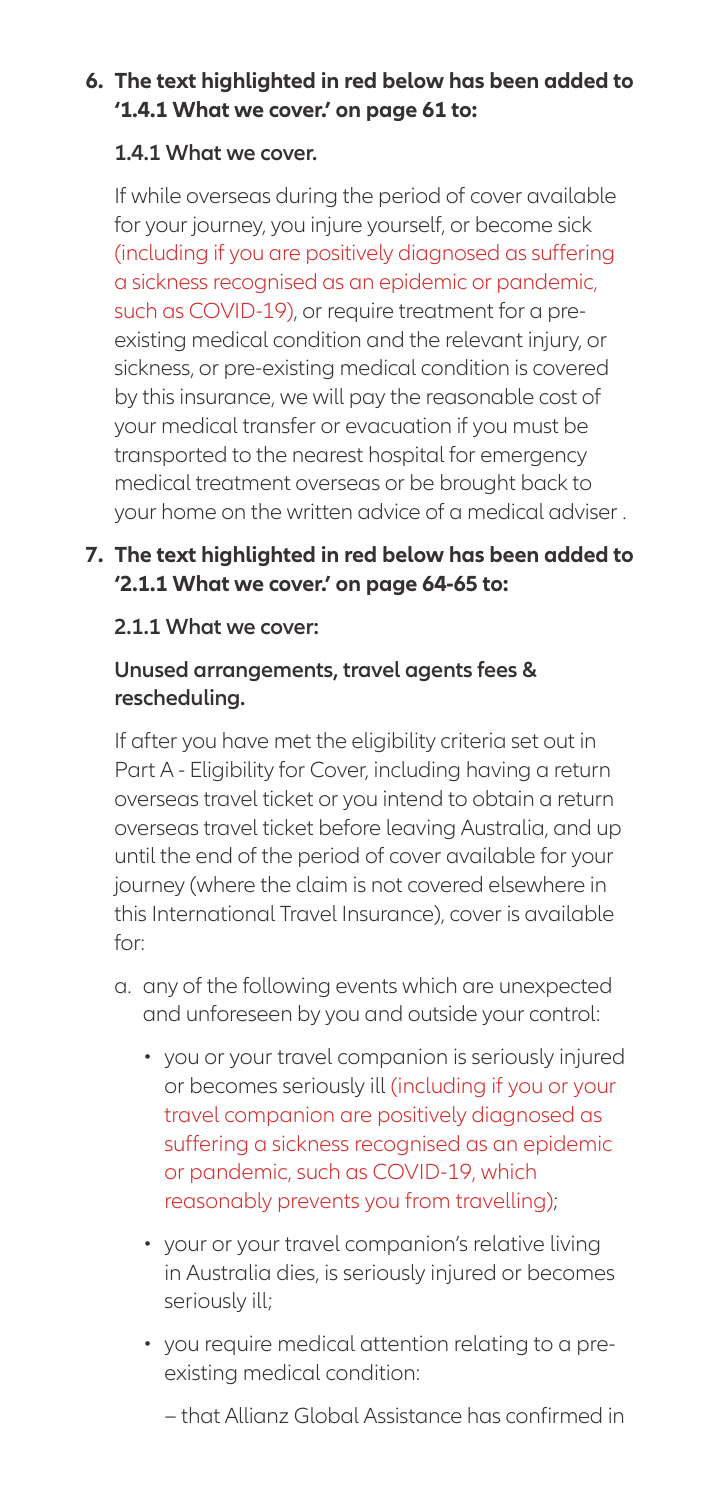writing that cover is available for under the group policy; or

− for which cover is available as specified in the section headed PRE-EXISTING MEDICAL CONDITIONS THAT ARE COVERED (SOME RESTRICTIONS APPLY),

which prevents you from travelling;

#### **8. The text highlighted in red below has been added to '3.1.1 What we cover.' on page 71-72 to:**

#### **3.1.1 What we cover.**

#### **Additional travel & accommodation expenses due to your incapacity.**

a. If you cannot continue your journey because of an injury, or sickness (including if you are positively diagnosed as suffering a sickness recognised as an epidemic or pandemic, such as COVID-19), or preexisting medical condition that is covered by this insurance, which occurs during the period of cover available for your journey and needs immediate treatment from a medical adviser, we will reimburse your reasonable additional accommodation and travel expenses.

### **Additional travel & accommodation expenses due to your travel companion's incapacity.**

c. If your travel companion cannot continue their journey because of an injury or sickness (including if your travel companion is positively diagnosed as suffering a sickness recognised as an epidemic or pandemic, such as COVID-19) which occurs during the period of cover available for your journey and which needs immediate treatment from a medical adviser, we will reimburse your reasonable additional accommodation and travel expenses for you to remain with your travel companion. Please contact Allianz Global Assistance for approval of these costs. No cover is available for a claim arising from any pre-existing medical condition of your travel companion.

In all other respects the booklet remains unaltered.

AWP Australia Pty Ltd ABN 52 097 227 177 AFSL 245631, trading as Allianz Global Assistance (AGA), under a binder from the insurer, Allianz Australia Insurance Limited ABN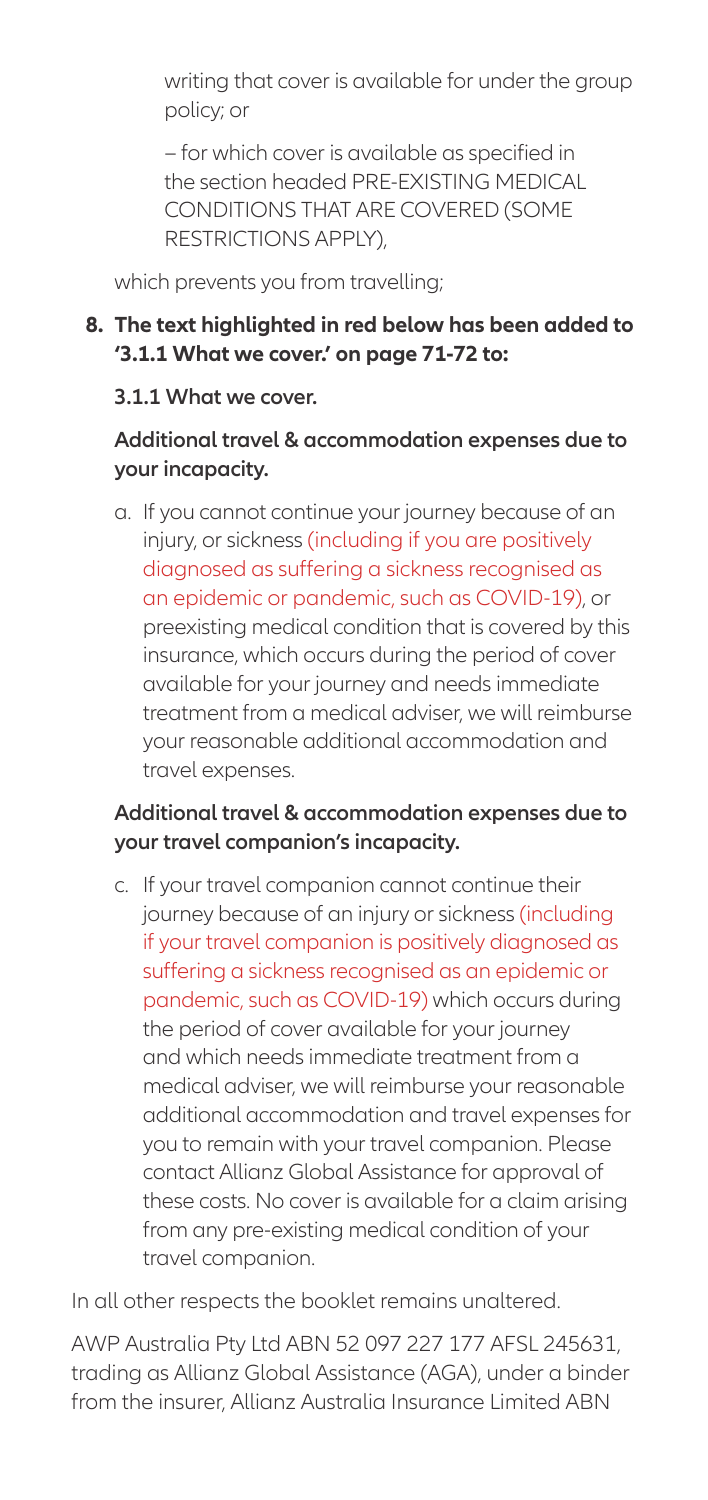15 000 122 850 AFSL 234708 (Allianz), has issued an insurance group policy to Westpac Banking Corporation ABN 33 007 457 141 AFSL and Australian credit licence 233714 (Westpac) which allows eligible persons to claim under it as third party beneficiaries. Access to the benefit of cover under the Credit Card Complimentary Insurance is provided to eligible St. George cardholders by operation of s48 of the Insurance Contracts Act 1984 (Cth). If an eligible persons wishes to claim any of these benefits, they will be bound by the eligibility criteria, terms, conditions, limits and exclusions contained in the Complimentary Insurance Policy Information booklet (PDF 362KB) which may be amended from time to time. This insurance is underwritten by Allianz. Westpac does not guarantee this insurance. This information does not take your personal objectives, circumstances or needs into account. Consider its appropriateness to these factors before acting on it.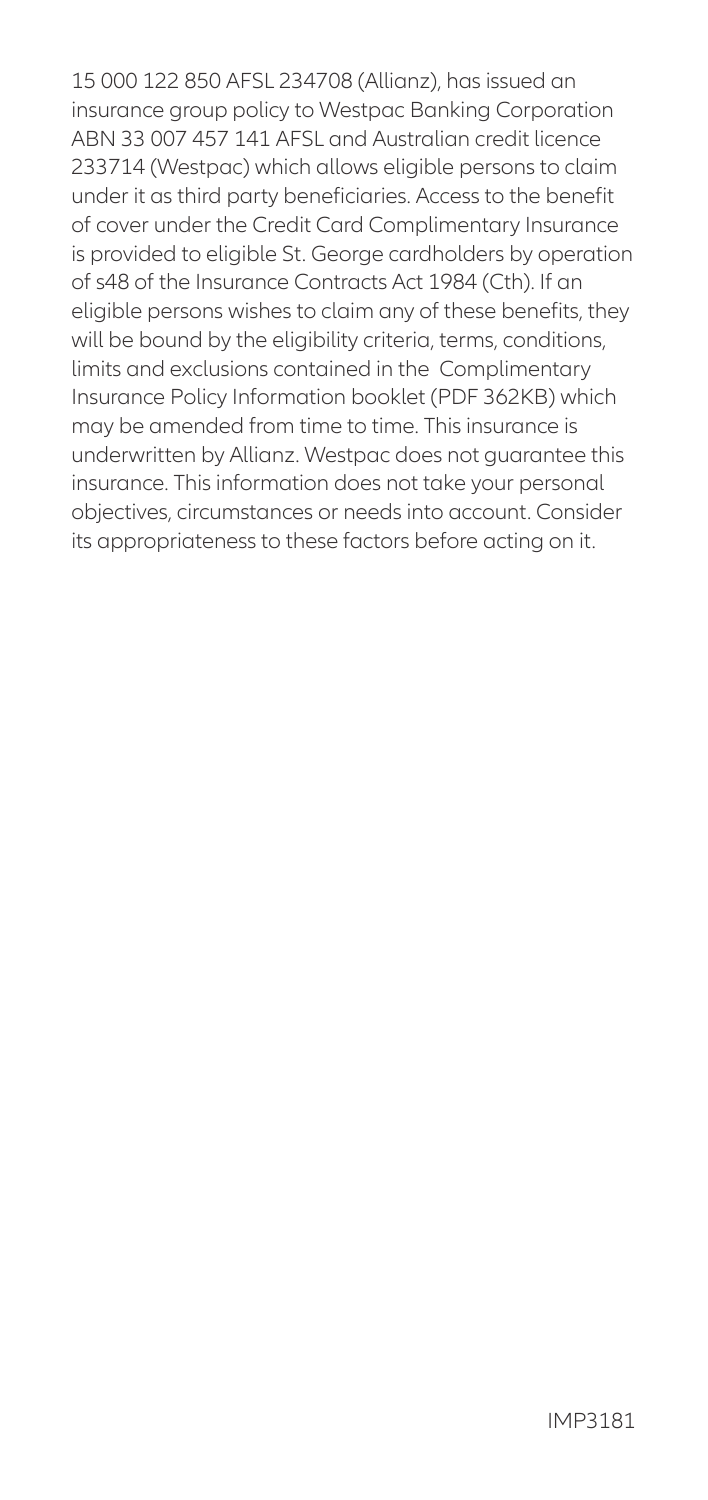

# **St.George Credit Cards Complimentary Insurance**

### Policy Information Booklet.

Effective date: 27 October 2021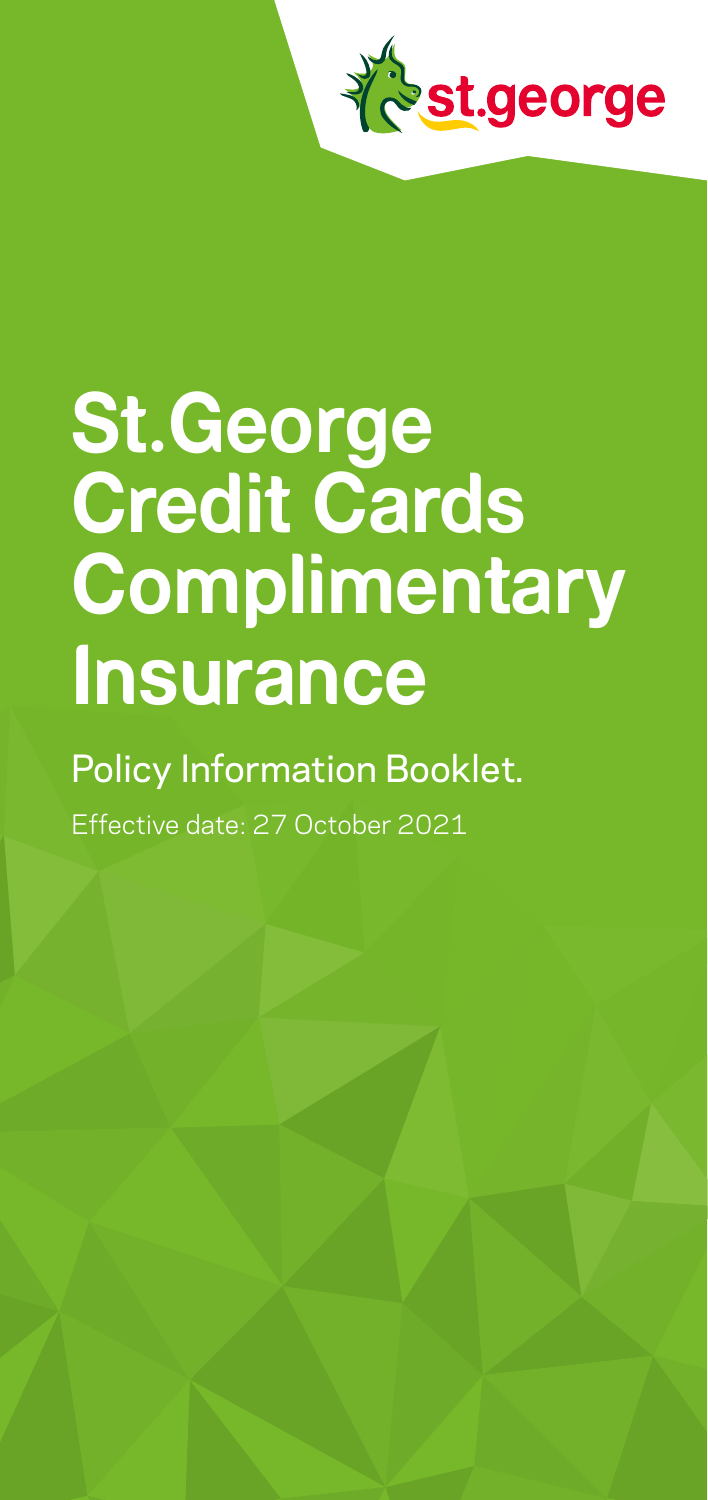### **Claims and Enquiries**

*You* can contact *Allianz Global Assistance* for claims and enquiries using the contact details below.

**Online:** Access claim forms and lodge *your* travel claim, 24 hours a day, 7 days a week at: [insurance.agaassistance.com.au/stgeorge](http://insurance.agaassistance.com.au/stgeorge)

**Within Australia Phone:** 1800 091 710

Monday to Friday: 8am to 8pm AEST

Saturday: 8am to 5pm AEST

**E-mail:** [cardclaims@allianz-assistance.com.au](mailto:cardclaims%40allianz-assistance.com.au?subject=)

### **24-Hour Emergency Assistance**

### **Allianz Global Assistance**

**Within Australia:** 1800 227 773

### **From overseas:** +61 7 3305 7468

Please note, additional charges may apply for any calls made from mobiles, public telephones or hotel rooms.

### **Letter of Eligibility for International Travel Insurance**

*You* can obtain written confirmation of eligibility for cover for *your overseas journey* based on the answers *you* give *us*, by applying online at: [www.checkyourcover.com.au/stgeorge](http://www.checkyourcover.com.au/stgeorge)

If *you* provide *us* with incorrect answers to the questions *we* ask *you*, *you* may not be eligible for cover under the group policy issued to *St.George Bank*.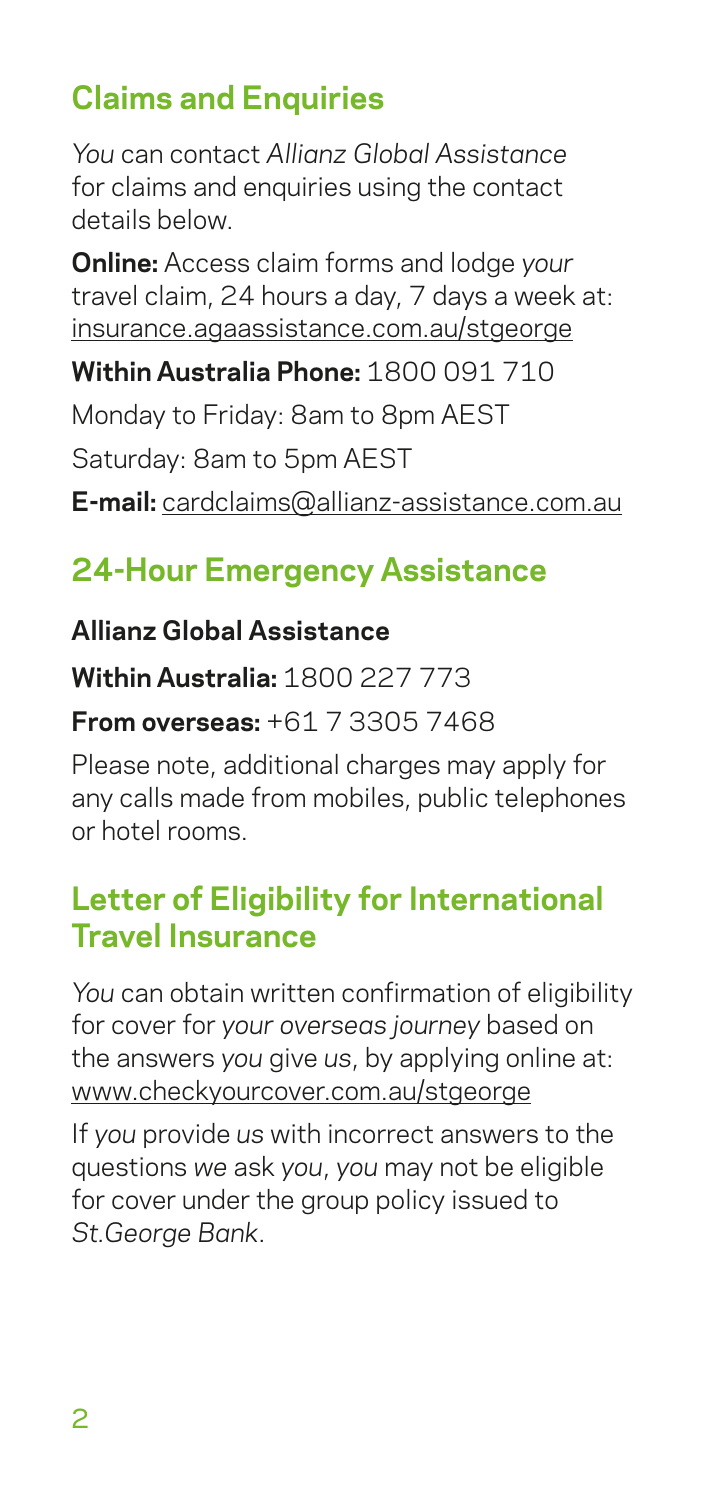### **Changes to this Booklet**

The information in this booklet is correct and current as at the date on the cover however, from time to time it is subject to change. Any changes to terms and conditions related to insurance coverage will be communicated to *you* in writing. Any minor changes unrelated to insurance coverage will be published on *St.George Bank*'s website at: [stgeorge.com.au](http://stgeorge.com.au)

### **The insurer is:**

*Allianz Australia Insurance Limited*  ABN 15 000 122 850, AFS Licence No. 234708 GPO Box 9870, Melbourne, VIC 3001.

**Telephone:** 13 10 00

### **The group policy is issued and managed by:**

AWP Australia Pty Ltd ABN 52 097 227 177, AFSL 245631, trading as *Allianz Global Assistance*, of Level 16, 310 Ann Street, Brisbane, QLD 4000.

**Telephone:** 1800 091 710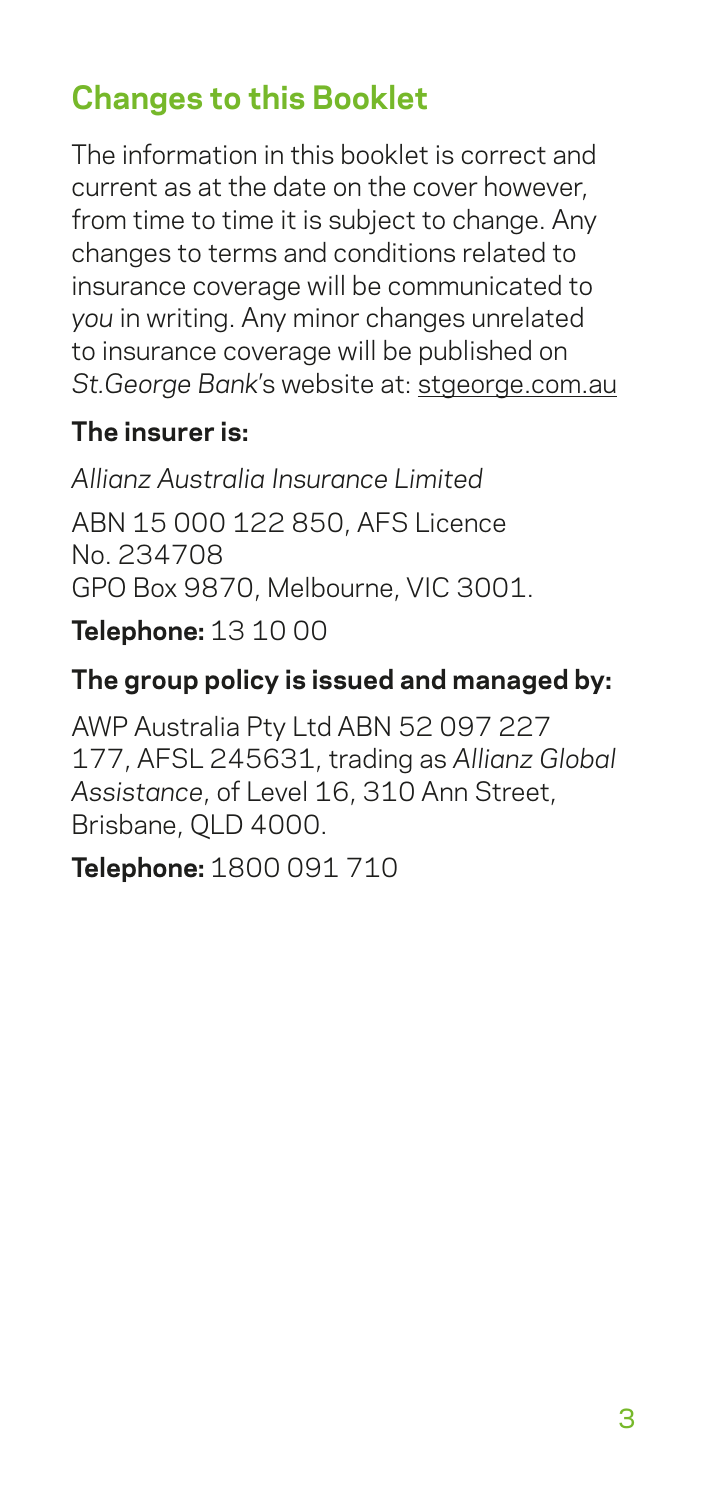# **Contents**

| Important information about the<br>complimentary covers available  8 |  |
|----------------------------------------------------------------------|--|
|                                                                      |  |
|                                                                      |  |
| St. George bank is not the issuer                                    |  |
| Termination or variation of cover  10                                |  |
|                                                                      |  |
|                                                                      |  |
| Allianz Global Assistance Privacy Notice  11                         |  |
|                                                                      |  |
| <b>International Travel Insurance</b>                                |  |
| (for persons aged under 81 years)  31                                |  |
| Part A - Eligibility for Cover  31                                   |  |
|                                                                      |  |
|                                                                      |  |
| Part D - Excesses and General Exclusions  41                         |  |
| Excesses - what you contribute                                       |  |
| General exclusions 43                                                |  |
| Part E - The Cover Available  46                                     |  |
| Pre-existing medical conditions 46                                   |  |
| Pre-existing medical conditions<br>that are covered                  |  |
| (some restrictions apply) 48                                         |  |
|                                                                      |  |
| Emergency and medical                                                |  |
| services while overseas 53                                           |  |
| Travelling overseas 54                                               |  |
| Section 1.1 Overseas                                                 |  |
| emergency assistance 55                                              |  |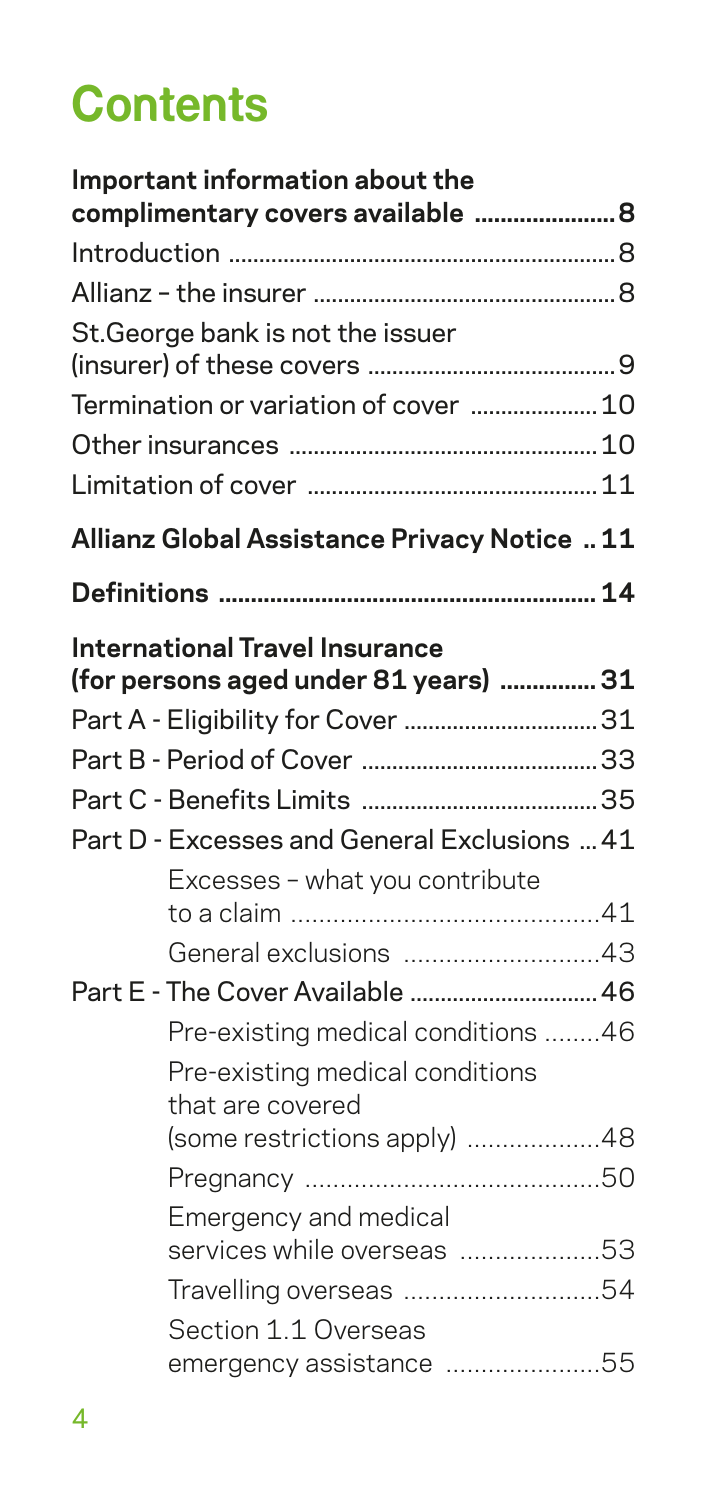| Section 1.2 Overseas<br>emergency medical 57                        |  |
|---------------------------------------------------------------------|--|
|                                                                     |  |
| Section 1.3 Overseas emergency<br>dental (spontaneous toothache) 60 |  |
| Section 1.4 Evacuation                                              |  |
| Section 1.5 Hospital                                                |  |
|                                                                     |  |
| Section 1.6 Accidental death 62                                     |  |
| Section 1.7 Funeral expenses 62                                     |  |
| Section 1.8 Loss of income 63                                       |  |
| Section 1.9 Assault                                                 |  |
| requiring hospital admission 64                                     |  |
| Section 2.1 Cancellation 64                                         |  |
| Section 3.1 Additional expenses 71                                  |  |
| Section 3.2 Travel delay expenses 74                                |  |
| Section 3.3 Alternative                                             |  |
| transport expenses 75                                               |  |
| Section 3.4 Return home                                             |  |
| & resumption of journey                                             |  |
| following death of a relative 76                                    |  |
| Section 3.5 Domestic pets 77                                        |  |
| Section 3.6 Hijack 77                                               |  |
| Section 3.7 Kidnap & ransom 78                                      |  |
|                                                                     |  |
| Section 4.2 Travel documents,                                       |  |
| transaction cards                                                   |  |
| & travellers cheques 84                                             |  |
| Section 4.3 Luggage delay 85                                        |  |
| Section 5.1 Rental vehicle excess 86                                |  |
| Section 6.1 Personal liability 88                                   |  |
| Overseas Transit Accident Insurance  91                             |  |
|                                                                     |  |
|                                                                     |  |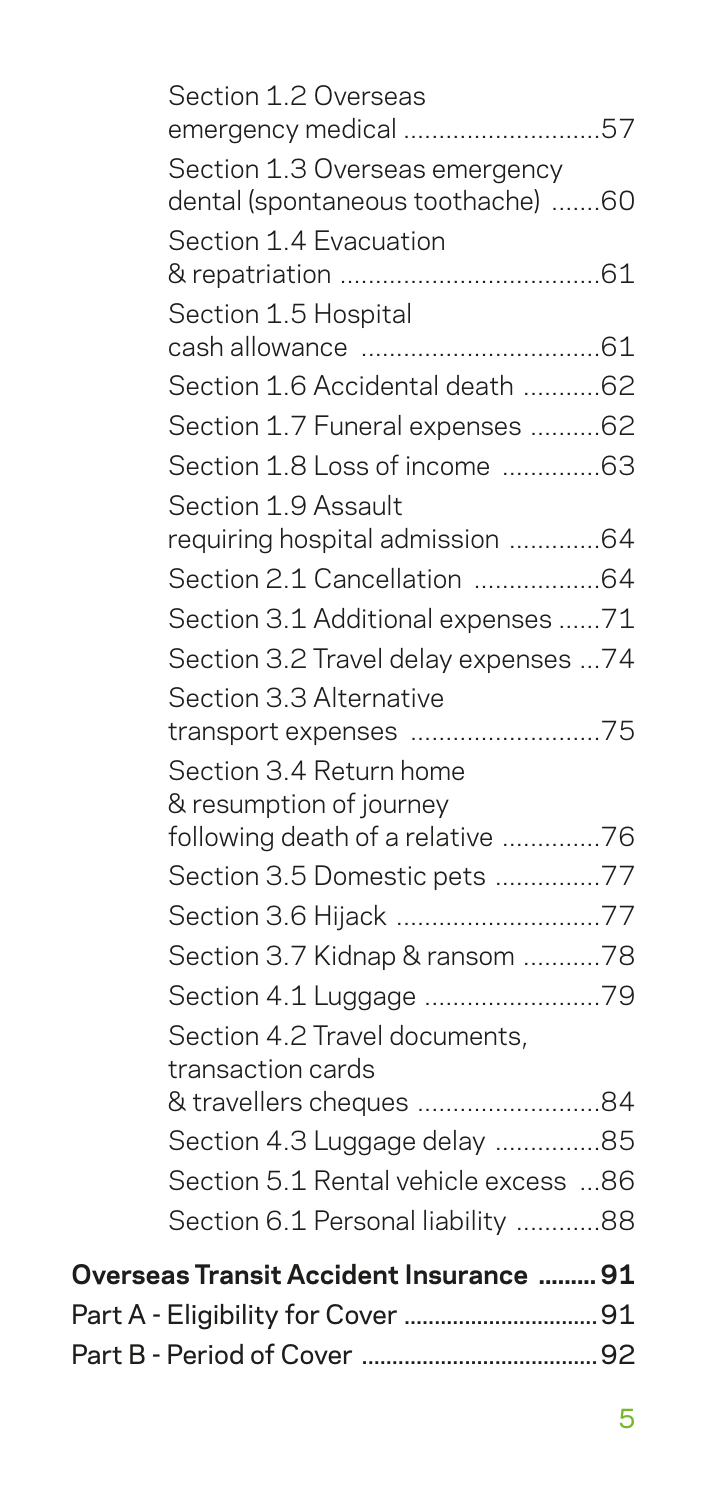| Aggregate limit of liability 93     |  |
|-------------------------------------|--|
| Maximum benefit amounts 94          |  |
| Part D - Excess and Exclusions  95  |  |
|                                     |  |
| <b>Interstate Flight</b>            |  |
|                                     |  |
|                                     |  |
|                                     |  |
|                                     |  |
| Part D - Excesses and               |  |
|                                     |  |
| Part E - The cover available  104   |  |
| Section 1.1 Cancellation  104       |  |
| Section 2.1 Flight delay  107       |  |
| Section 3.1 Luggage  108            |  |
| Section 3.2 Luggage delay  113      |  |
| Section 4.1 Funeral expenses  114   |  |
| <b>Rental Vehicle Excess in</b>     |  |
|                                     |  |
| Part A - Eligibility for Cover  115 |  |
|                                     |  |
|                                     |  |
| Part D - Excess and Exclusions  116 |  |
| Part E - The cover available  117   |  |
| Purchase Protection Insurance  119  |  |
| Part A - Eligibility for Cover  119 |  |
|                                     |  |
|                                     |  |
| Part D - Excess and Exclusions  121 |  |
| Part E - The cover available  123   |  |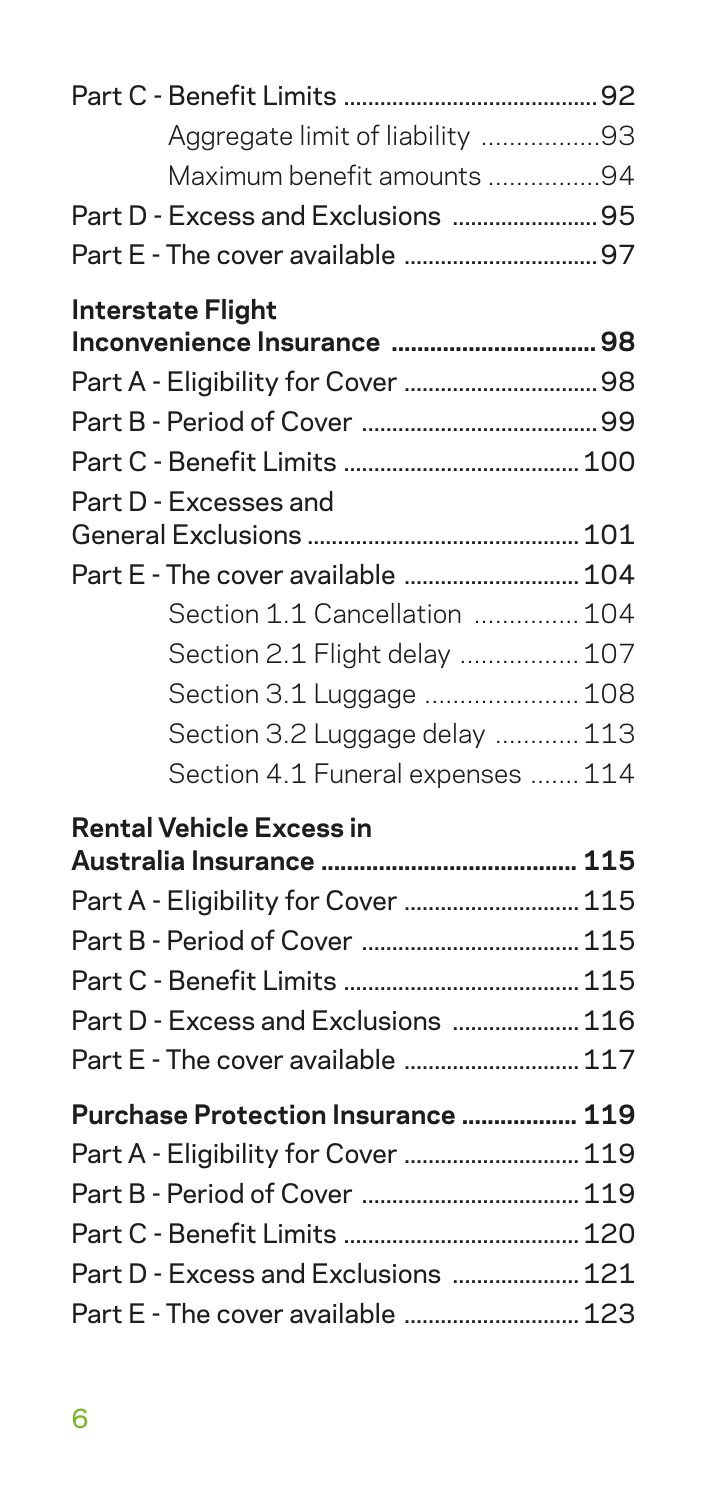| Extended Warranty Insurance  126                 |  |
|--------------------------------------------------|--|
| Part A - Eligibility for Cover  126              |  |
|                                                  |  |
|                                                  |  |
| Part D - Excess and Exclusions  128              |  |
| Part E - The cover available  129                |  |
|                                                  |  |
|                                                  |  |
| Depreciation  133                                |  |
| Claims are payable in<br>Australian dollars  134 |  |
| You should not admit                             |  |
| fault or liability  134                          |  |
|                                                  |  |
| How GST may affect your claim  136               |  |
|                                                  |  |
| Complaints & disputes  137                       |  |
| <b>General Insurance Code of Practice  138</b>   |  |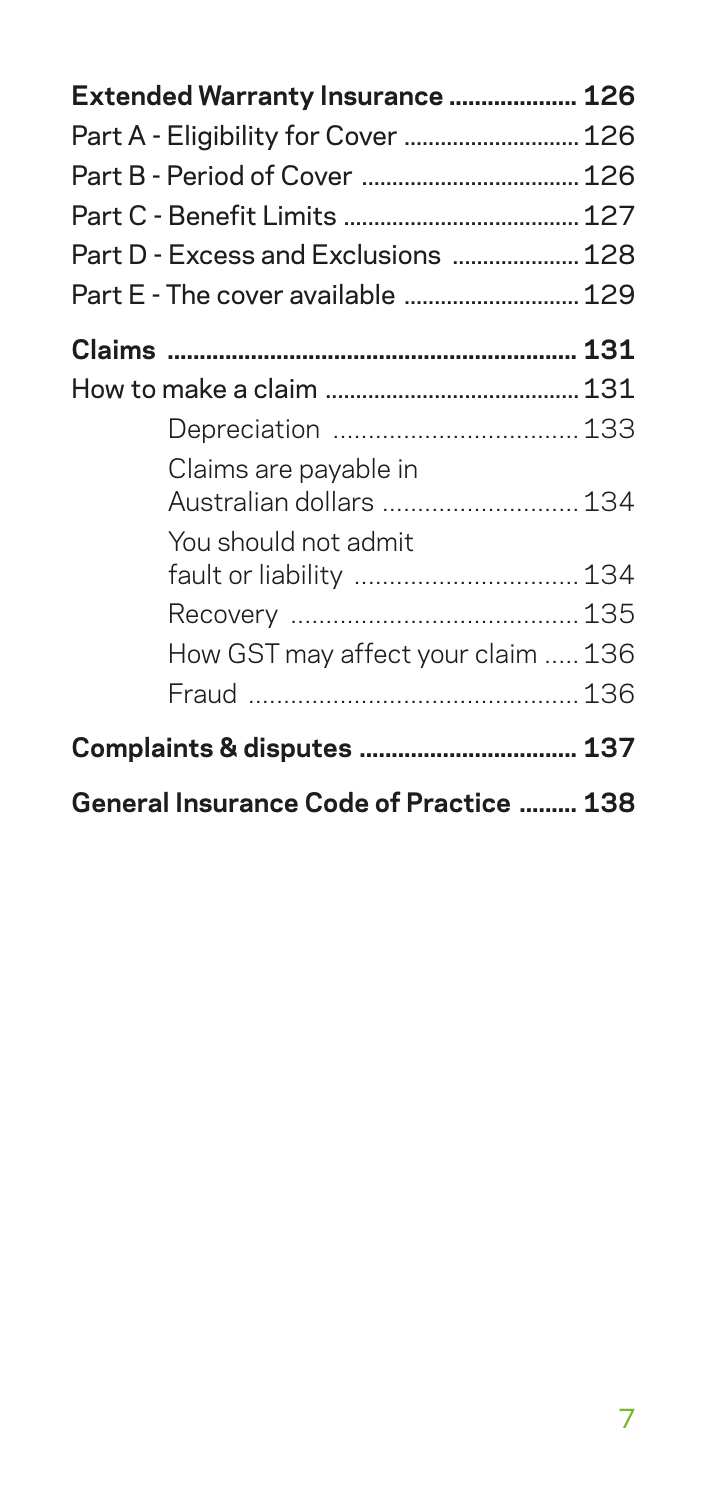## <span id="page-13-0"></span>**Important information about the complimentary covers available**

### **Introduction**

This booklet describes the complimentary insurance benefits provided by *Allianz*, which are available to *St.George Bank* card *cardholders* and other eligible beneficiaries. Cover applies to events occurring on or after 27 October, 2021. *You* are not covered for events occurring after termination of or the expiry of the period of the group policy. *St.George Bank* will provide *accountholders* with details of any replacement cover.

### **Allianz – the insurer**

These covers are available under a group policy issued to Westpac Banking Corporation, ABN 33 007 457 141, AFSL and Australian credit licence No 233714, trading as *St.George Bank* (*St.George Bank*), of 275 Kent Street, Sydney, NSW 2000, by AWP Australia Pty Ltd, ABN 52 097 227 177, AFS Licence No 245631 trading as *Allianz Global Assistance* of 310 Ann Street, Brisbane QLD 4000 (*Allianz Global Assistance*) under a binder from the insurer, *Allianz* Australia Insurance Limited, ABN 15 000 122 850, AFS Licence No. 234708, GPO Box 9870, Melbourne, VIC 3001 (*Allianz*). For general enquiries call *Allianz Global Assistance*. *Allianz Global Assistance* issues and manages the group policy on behalf of *Allianz*.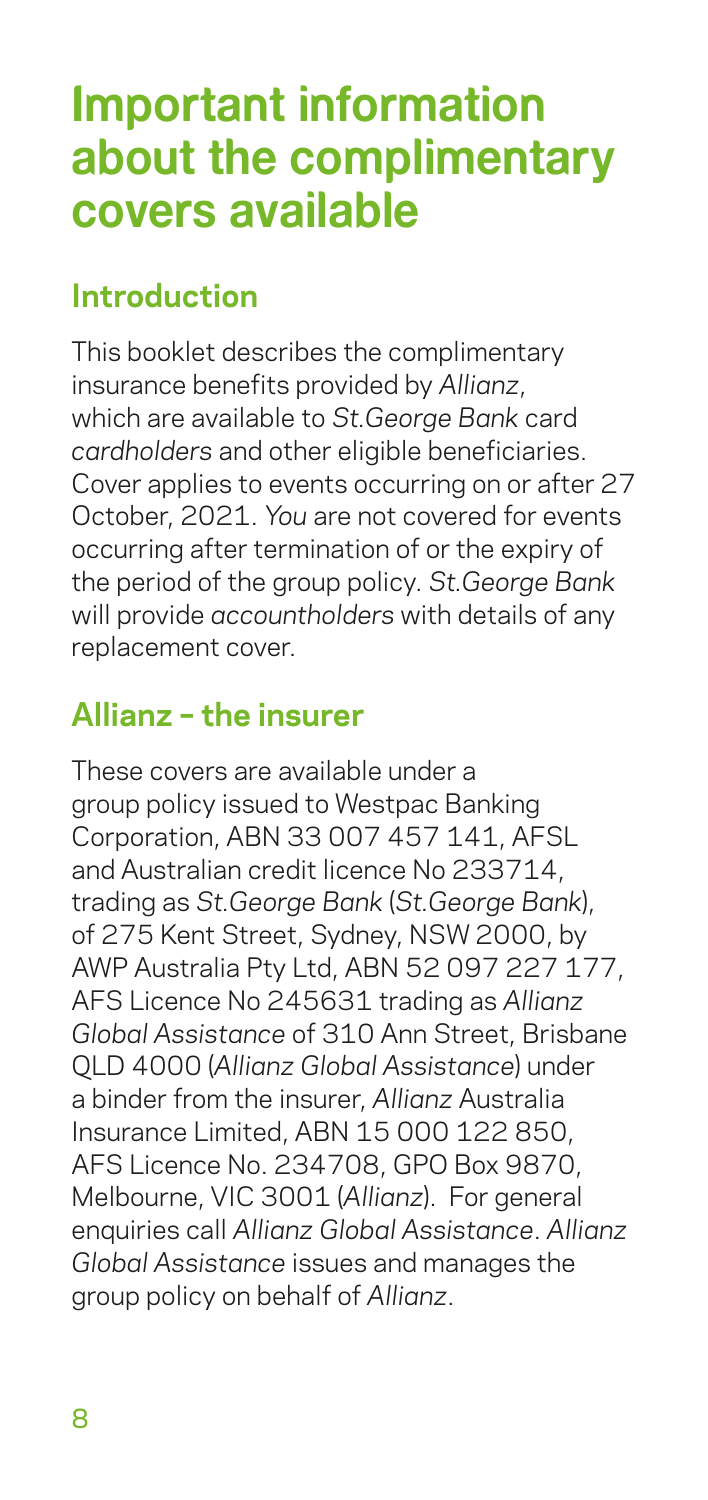<span id="page-14-0"></span>The covers described in this booklet are available for *your* benefit under a group policy entered into between *Allianz* and *St.George Bank*. *St.George Bank* is the policy owner. When eligible, *you* have the benefit of cover as a third party beneficiary by reason of the statutory operation of Section 48 of *the Insurance Contracts Act 1984* (Cth).

There is no obligation to accept any of these benefits. However, if *you* wish to claim any of these benefits, *you* will be bound by the definitions, terms, conditions, limits, exclusions and claims procedures contained in this booklet.

**Please read this booklet carefully and keep it in a safe place.** Also please keep detailed particulars and proof of any loss including the sales receipts and *St.George Bank* card account statements showing any purchases.

### **St.George bank is not the issuer (insurer) of these covers**

*St.George Bank* is not the issuer of these covers and neither it nor any of its related corporations guarantee or are liable to pay any of the benefits under these covers.

These benefits are available to the beneficiaries upon meeting the eligibility requirements under these covers. Neither *St.George* nor any of its related corporations are Authorised Representatives of *Allianz*, *Allianz Global Assistance* or any of their related companies and *St.George Bank* does not receive any commission or remuneration in relation to the insurance set out in this booklet.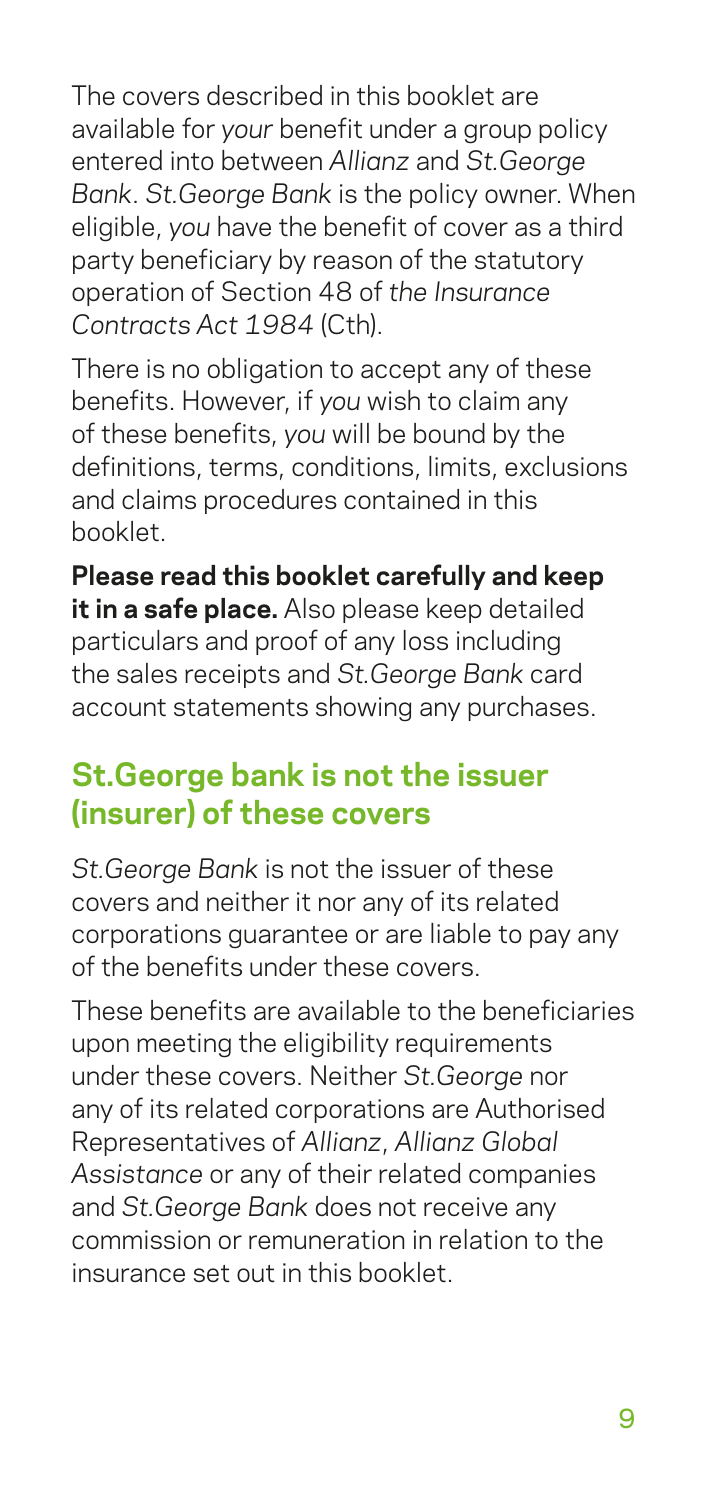### <span id="page-15-0"></span>**Termination or variation of cover**

*St.George Bank* or *Allianz* may terminate any one or all of the covers described in this booklet, and if so *St.George Bank* will notify *accountholders* of the termination or change in writing. The existing cover will only apply to events occurring before the date of change or termination. No cover is available for events occurring after the date of termination. *St.George Bank* will provide *accountholders* with details of any replacement cover.

### **Other insurances**

If *you* are entitled to receive a benefit or make a claim under another insurance policy (Other Policy) (for example, a comprehensive travel insurance policy for *your overseas journey*), in respect of the same loss as *your* claim under the group policy, then, subject to the provisions of *the Insurance Contracts Act 1984* (Cth) *Allianz* is not liable to provide indemnity under the group policy until the amount of any indemnity under that Other Policy is exhausted. In other words, any cover available under the group policy in respect of the same loss shall only be excess insurance cover over and above the applicable Other Policy.

If *you* make a claim under another insurance policy and *you* are not paid the full amount of the claim, then, subject to the provisions of *the Insurance Contracts Act 1984* (Cth), the cover available to *you* under the group policy will make up the difference, to the extent of cover that applies, in accordance with the terms and conditions contained in this booklet.

*We* may seek contribution from *your* other insurer. *You* must give *us* any information that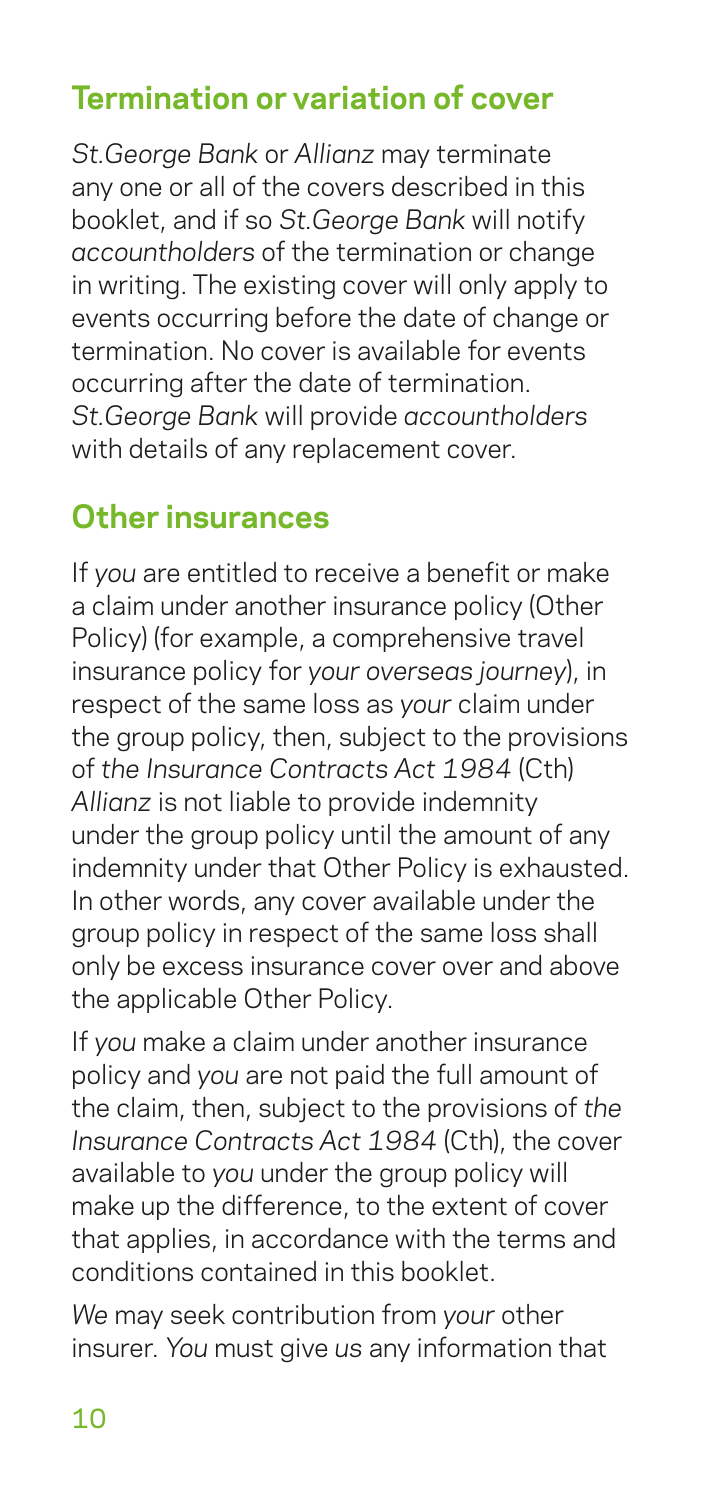<span id="page-16-0"></span>*we reasonably* require to help *us* make a claim from the other insurer.

### **Limitation of cover**

Notwithstanding any other terms, *we* shall not be deemed to provide coverage and *we* will not make any payments nor provide any service or benefit to any person or other party to the extent that such cover, payment, service, benefit and/or any business or activity of the person would violate any applicable trade or economic sanctions law or regulation.

# **Allianz Global Assistance Privacy Notice**

To offer or provide *you* with *our* insurance services, *we*, namely AWP Australia Pty Ltd ABN 52 097 227 177 trading as '*Allianz Global Assistance*' and as agent for the insurer *Allianz*, collects, stores, uses, and discloses *your* personal information including sensitive information. The insurance cover arises from a group policy taken out between *your* bank (*St.George Bank*) and *Allianz* and under which *you* are entitled to cover as a beneficiary when *you* meet the eligibility criteria set out in the group policy wording.

*We* usually collect *your* personal information directly from *you*, but sometimes from others depending upon the circumstances.

For example, when *you* make a claim for cover, *we* may collect *your* personal information from *you*, the group policy holder to check *you* have met eligibility requirements, *your* family members and travel *companions*, as well as from third parties that provide services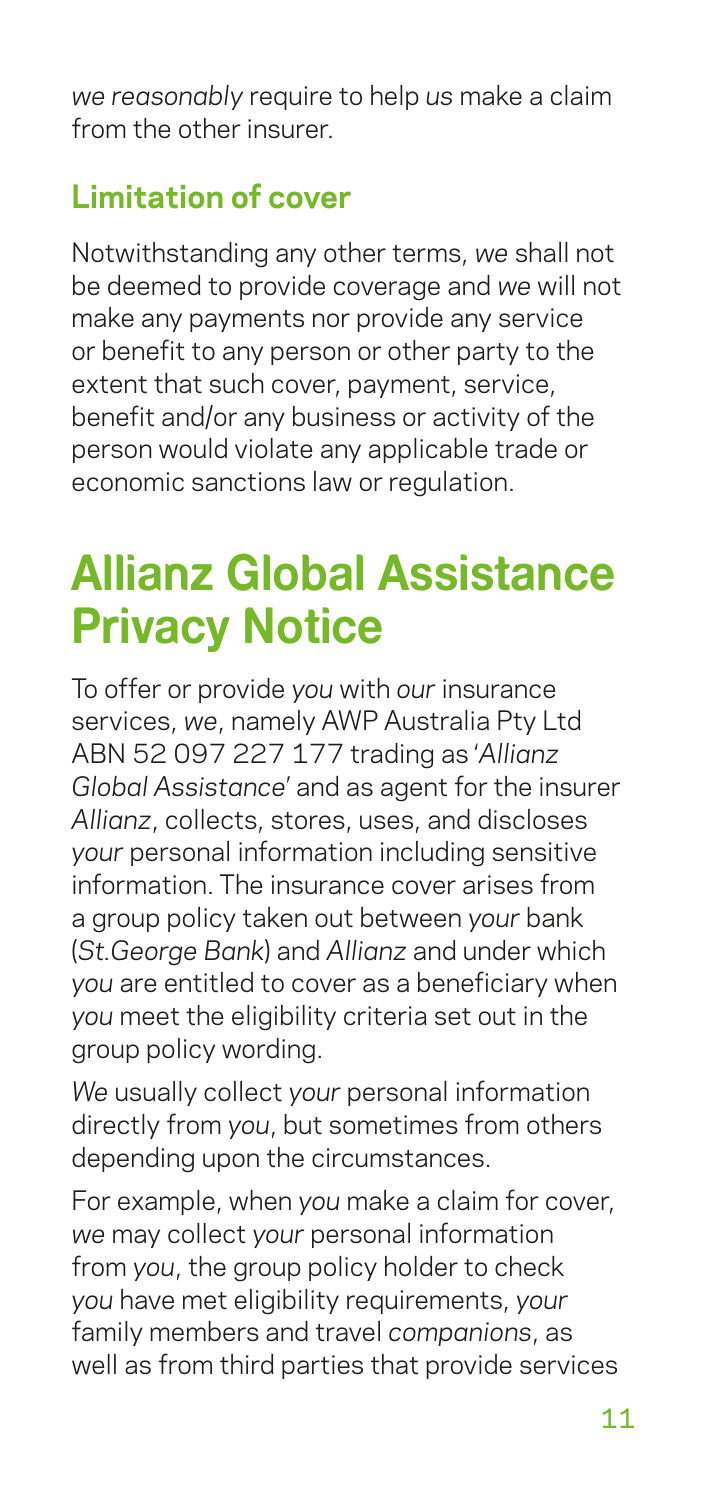including doctors, *hospitals*, airlines, travel and accommodation providers, *your* agents and representatives, *our* agents, and other service providers. *We* are responsible for ensuring *your* personal information is used and protected in accordance with applicable laws and regulations, including *the Privacy Act 1988*. *We* collect *your* personal information to enable *us* to properly assess and manage *your* insurance claim, and to provide the services *we* have agreed to provide under the group policy. For example, *we* collect *your* name, address, date of birth, email address, and sometimes *your* medical information, bank account details, as well as other information *we* collect through devices like 'cookies' when *you* visit *our* website such as *your* IP address and online preferences.

*We* use *your* personal information to offer and provide *our* services and to manage *your* and *our* rights and obligations in connection with *your* claim. For instance, *we* use it to check, process, and finalise *your* insurance claim. *We* may also use it for product development, customer data analytics, research, IT systems maintenance and development, recovery against third parties, for the detection and investigation of fraud, and for other purposes with *your* consent or where permitted by law.

*We* do not use *your* personal or sensitive information for marketing purposes or provide that information to any third parties for marketing.

*Your* personal information may be disclosed to third parties (some of whom are data processors) who assist *us* to carry out the above activities both inside and outside of Australia, such as claims management providers, travel agents and intermediaries,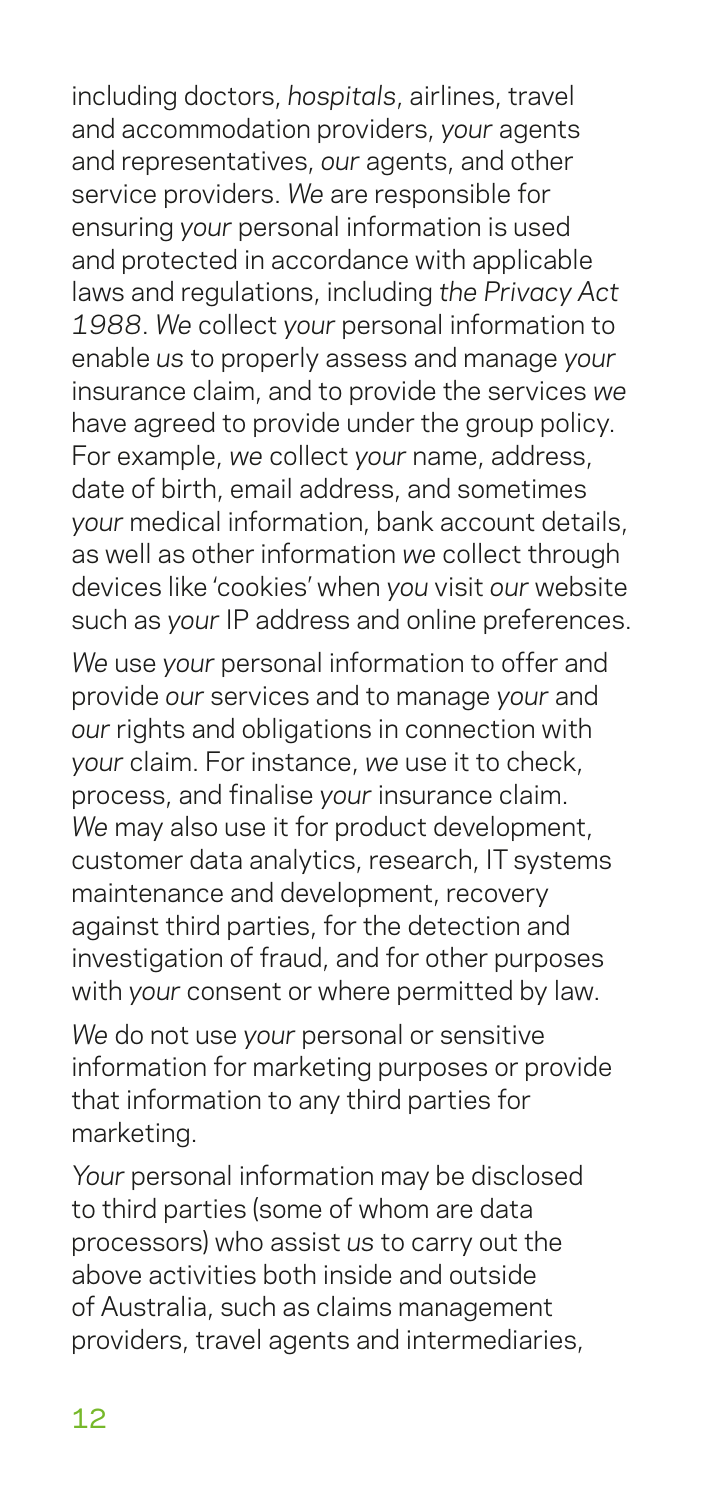insurers, investigators, cost containment providers, medical and health service providers, *overseas* data storage (including 'cloud' storage) and data handling providers, legal and other professional advisers, *your* agents, *your* travel group leader if *you* travel in a group, *your* bank (*St.George Bank*) if *you* are the beneficiary of the bank's credit card insurances, insurance reference bureaux, and *our* related and group companies including *Allianz*. Some of these third parties may be located in other countries including in Europe, Asia, Canada, or the USA.

When *you* provide personal information to *us* about other individuals, *we* rely on *you* to have first obtained the individual's consent, and to have made them aware of the matters set out in this Privacy Notice.

*You* may also seek access to *your* personal data and ask *us* to correct and update it. *We* will delete *your* personal data when *we* no longer need it for a legitimate purpose.

*You* may not access or correct personal information of others unless *you* have been authorised by their express consent, or unless they are *your dependants* under 16 years of age.

If *you* have a request or complaint concerning *your* personal information or about data privacy, please contact: The Privacy Officer, *Allianz Global Assistance*, PO Box 162, Toowong, QLD 4066, or email DataPrivacyAU@allianz-assistance.com.au.

*You* can also contact the Privacy Commissioner at the Office of The Australian Information Commissioner, GPO Box 5218, Sydney, NSW 2001 if *you* have a complaint.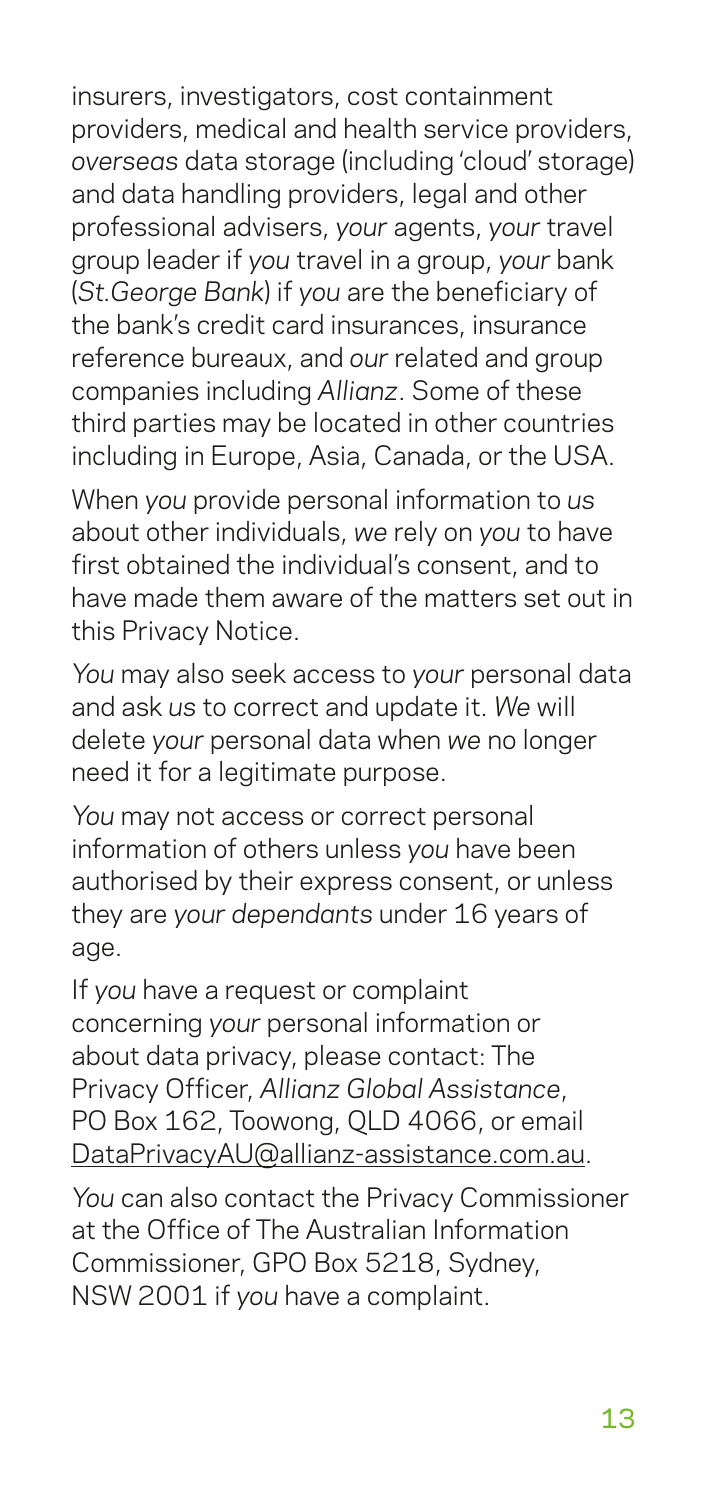<span id="page-19-0"></span>For more information about *our* corporate privacy policy and handling of personal information, including further details about access, correction and complaints, please visit *our* website at www.allianz-assistance.com.au and click on the 'Privacy & Security' link in the footer.

If *you* do not agree with the matters set out in *our* privacy policy or will not provide *us* with the personal information *we* request, *we* may not be able to provide *you* with *our* services including the assessment and payment of any claims. In cases where *we* cannot comply with *your* request concerning *your* personal information, *we* will give *you* reasons why.

# **Definitions**

There are some words in this booklet that have a special meaning. These words and their meanings are set out in the table below and are highlighted in italics throughout the booklet. Headings have been included for ease of reference but do not form part of the terms and conditions of the cover available.

| Word                                   | <b>Meaning</b>                                |
|----------------------------------------|-----------------------------------------------|
| accident<br>accidental<br>accidentally | a sudden, unforeseen and<br>unintended event. |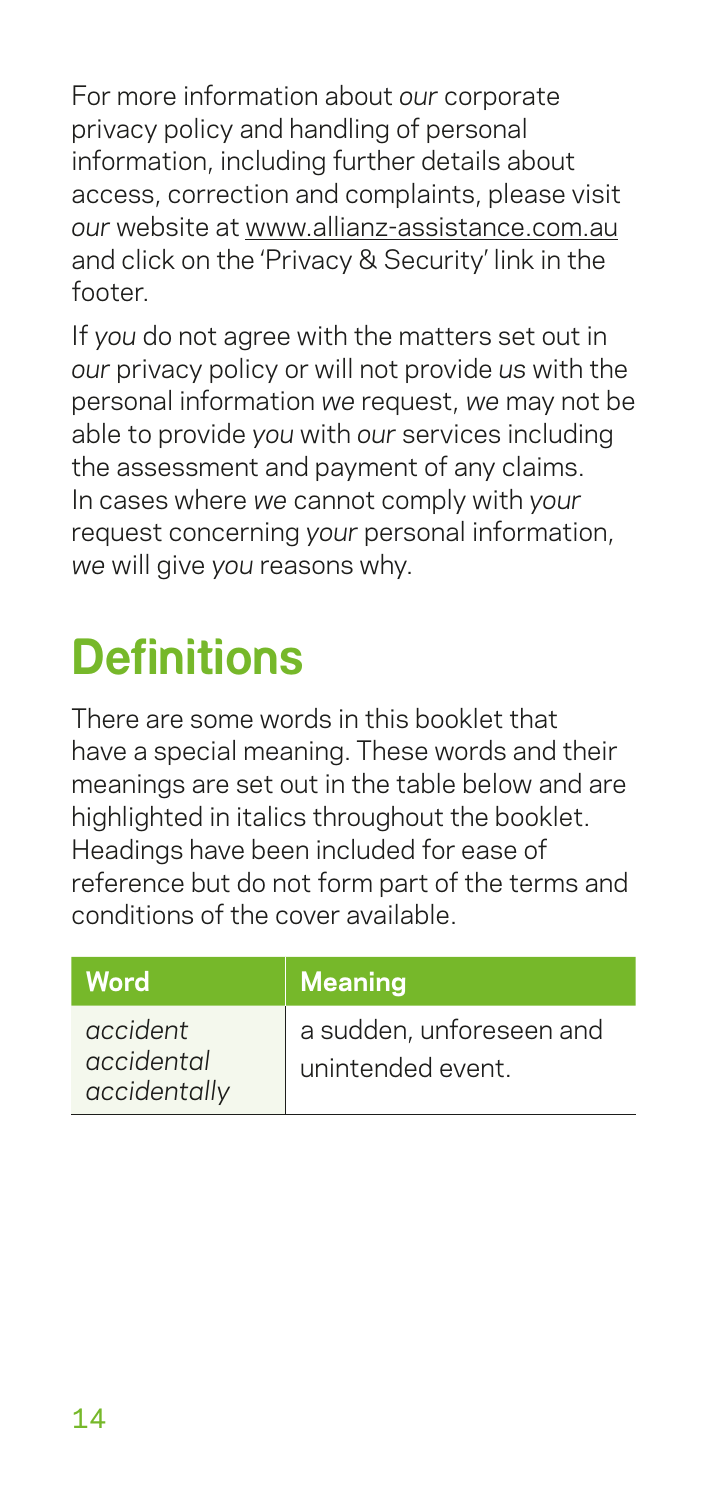| Word                                | <b>Meaning</b>                                                                                                                                                                                                                                                                                                                                                         |
|-------------------------------------|------------------------------------------------------------------------------------------------------------------------------------------------------------------------------------------------------------------------------------------------------------------------------------------------------------------------------------------------------------------------|
| accountholder                       | a St.George Bank<br>customer, being an<br>individual, business<br>entity or company, who<br>has entered into a card<br>account with St.George<br>Bank and in whose name<br>the card account was<br>opened. The accountholder<br>is the individual, business<br>entity or company that has<br>contractual obligations<br>with St.George Bank under<br>the card account. |
| Allianz                             | Allianz Australia Insurance<br>Limited, ABN 15 000 122<br>850, AFSL 234708.                                                                                                                                                                                                                                                                                            |
| <b>Allianz Global</b><br>Assistance | AWP Australia Pty Ltd,<br>ABN 52 097 227 177,<br>AFSL 245631.                                                                                                                                                                                                                                                                                                          |
| card                                | a current and valid Level<br>1 Card or Level 2 Card<br>issued by St. George Bank.                                                                                                                                                                                                                                                                                      |
| card account                        | • A current and valid<br>St.George Bank card<br>facility provided by<br>St. George Bank to<br>which purchases made<br>by cardholders on a<br>St. George Bank card are<br>charged; or<br>the primary account<br>linked to a St. George<br>Bank card to which a<br>transaction is routed<br>by any electronic funds<br>transfer facility.                                |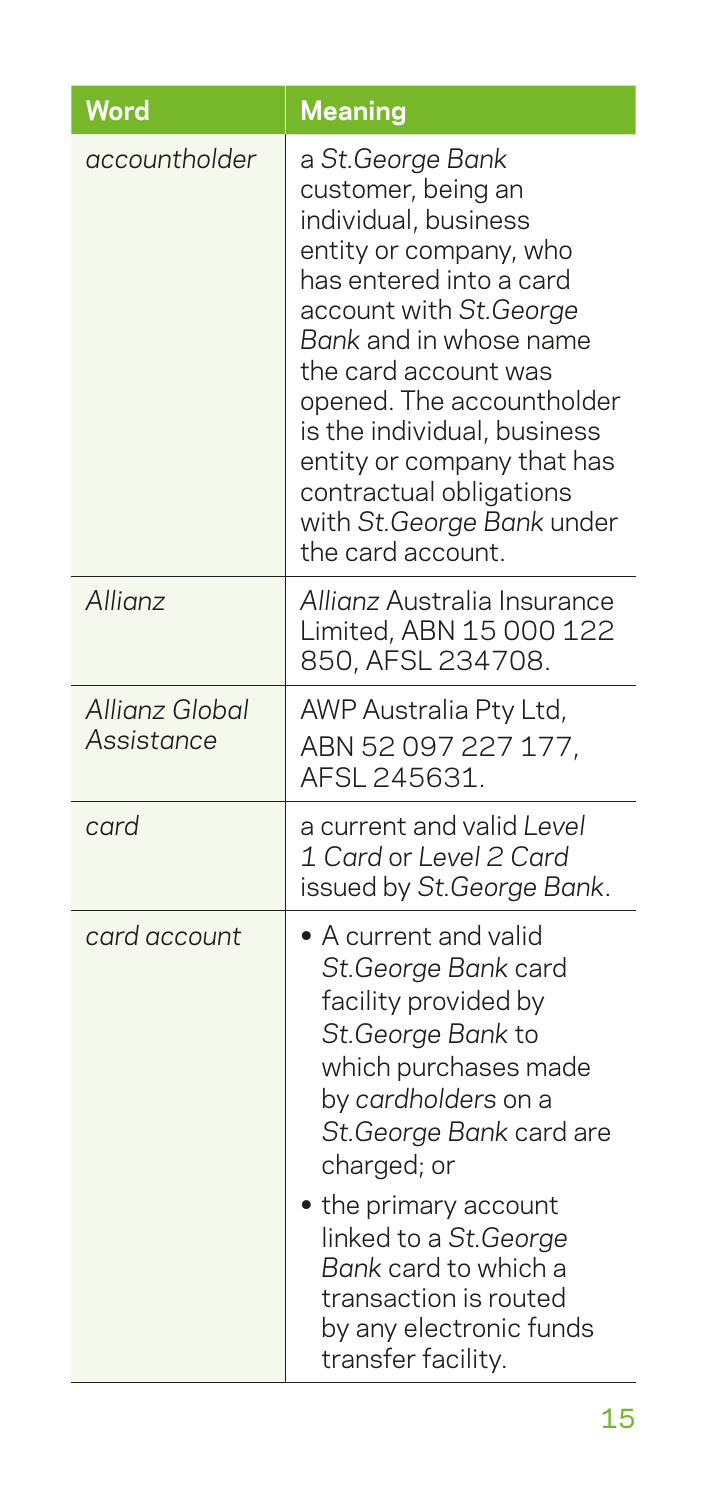| Word                                | <b>Meaning</b>                                                                                                                                                                                                                                                             |
|-------------------------------------|----------------------------------------------------------------------------------------------------------------------------------------------------------------------------------------------------------------------------------------------------------------------------|
| cardholder                          | a person who resides in<br>Australia (including holders<br>of a visa issued under the<br>Migration Act 1958 (Cth)<br>which entitles the holder<br>of the visa to residency), to<br>whom St.George Bank has<br>issued a St.George Bank<br>card.                             |
| chronic                             | a persistent and lasting<br>condition. It may have a<br>pattern of relapse and<br>remission.                                                                                                                                                                               |
| concealed<br>storage<br>compartment | a boot, trunk, glove box,<br>enclosed centre console,<br>or concealed cargo area of<br>a vehicle.                                                                                                                                                                          |
| covered<br>breakdown                | the failure of a covered<br>product to operate for the<br>purpose for which it was<br>designed, as a direct result<br>of a breakdown or defect.<br>This does not include<br>where the breakdown<br>or defect is covered<br>by the terms of the<br>manufacturer's warranty. |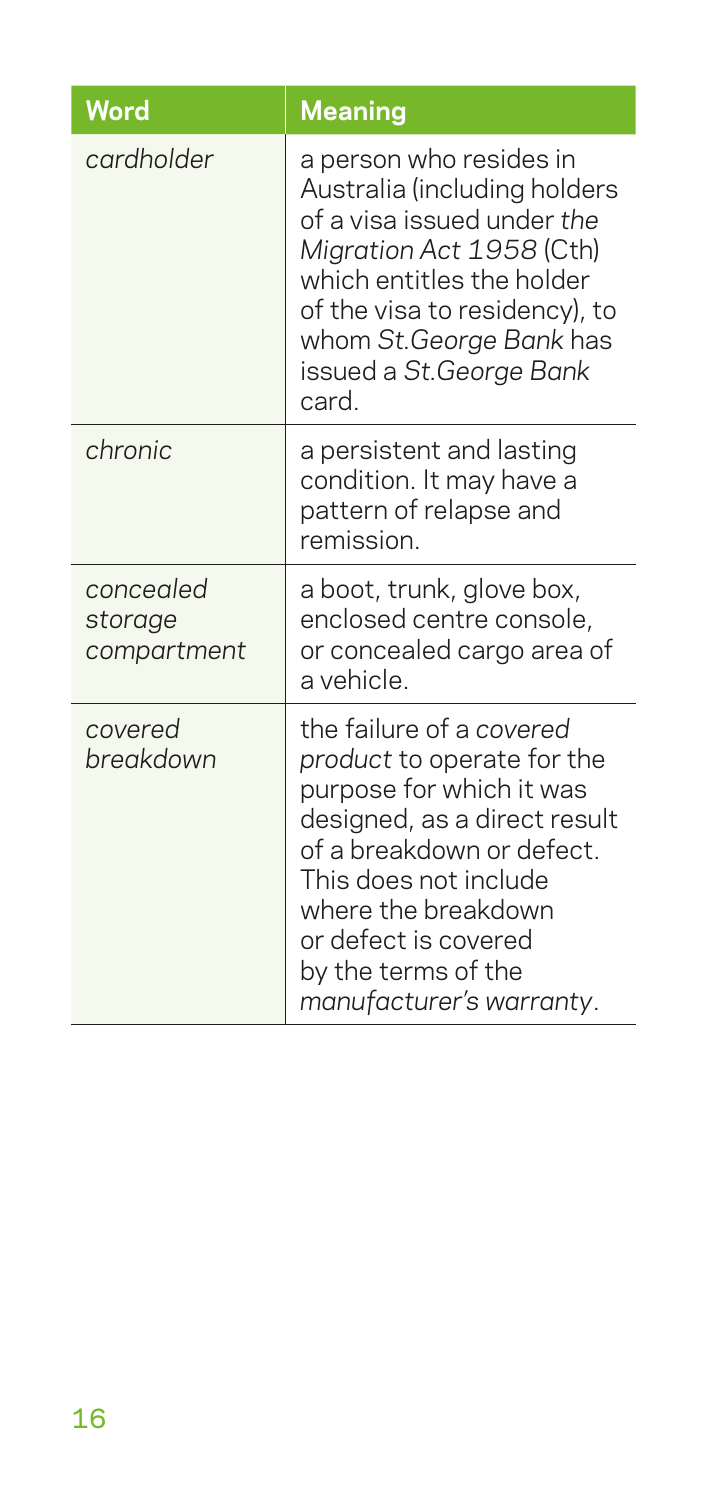| <b>Word</b>  | <b>Meaning</b>                                                                                                                                                                                                                                                                                                                                                                                                                                                                 |
|--------------|--------------------------------------------------------------------------------------------------------------------------------------------------------------------------------------------------------------------------------------------------------------------------------------------------------------------------------------------------------------------------------------------------------------------------------------------------------------------------------|
| covered item | an item acquired for<br>personal, domestic<br>or household use but<br>excludes:<br>• items acquired for the<br>purpose of sale or trade;<br>animals or plant life;<br>· boats, automobiles,<br>motorboats,<br>motorcycles, airplanes<br>or any other motorised<br>vehicles and their<br>integral parts and<br>installed accessories;<br>computer software and<br>other non-tangible items;<br>· cash, bullion, negotiable<br>instruments, vouchers,<br>gift cards, securities, |
|              | trading cards, tickets<br>of any description,<br>travellers cheques or<br>collections such as<br>stamps, coins and cards;<br>consumable or<br>perishable items<br>(including but not limited<br>to food, drink, drugs,<br>cosmetics, fuel or oil);<br>manuscripts and books<br>of account;<br>second-hand items<br>including works of art<br>and antiques;                                                                                                                     |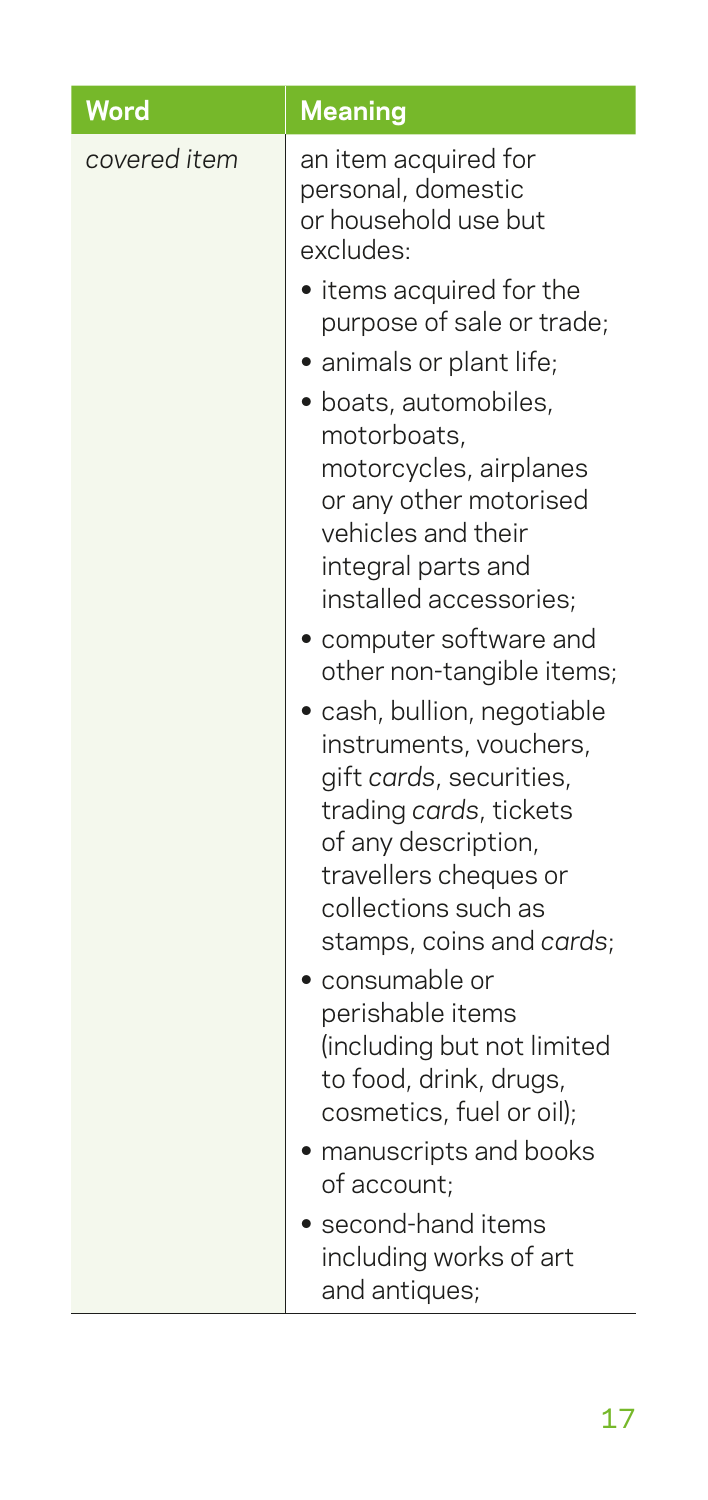| Word               | <b>Meaning</b>                                                                                                                                                                                                                                            |
|--------------------|-----------------------------------------------------------------------------------------------------------------------------------------------------------------------------------------------------------------------------------------------------------|
| covered item       | • items of contraband;<br>• real estate and movable<br>fixtures or fittings<br>(including but not limited<br>to dish washers, stoves,<br>ovens and fixed air<br>conditioners) which are<br>or are intended to form<br>part of any home or real<br>estate. |
| covered<br>product | a new domestic appliance<br>product purchased in<br>Australia that has a<br>manufacturer's warranty<br>of at least six (6) months<br>and of no more than five (5)<br>years. It does not include<br>any other product.                                     |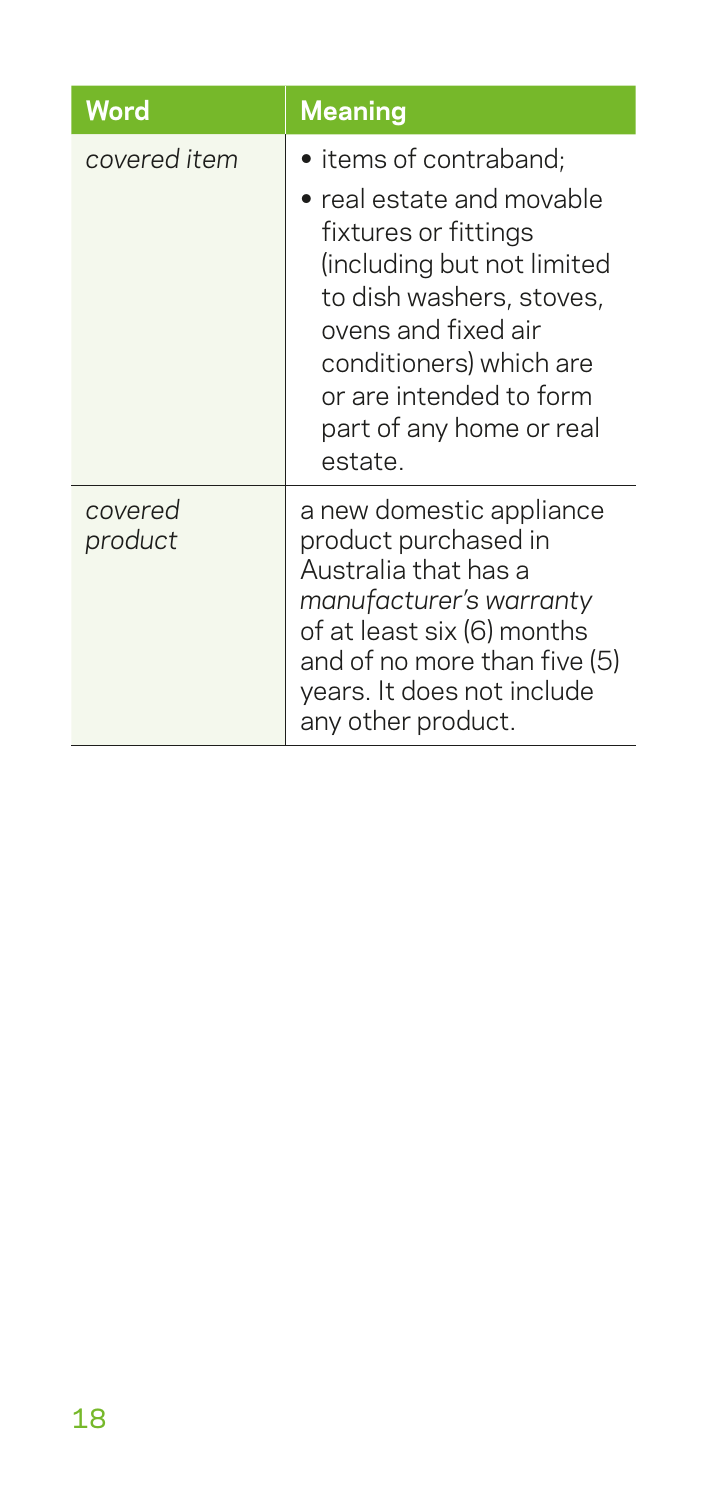| Word      | <b>Meaning</b>                                                                                                                                                                                                                                                                       |
|-----------|--------------------------------------------------------------------------------------------------------------------------------------------------------------------------------------------------------------------------------------------------------------------------------------|
| dependant | your child (including<br>step-child, adopted child,<br>foster child and child you<br>care for under a legal<br>guardian arrangement),<br>not in full-time<br>employment who is aged<br>under twenty five (25)<br>years at the time that<br>their eligibility for cover<br>is met; or |
|           | • all persons who are<br>physically or mentally<br>incapable of self-support<br>who the cardholder has<br>custody of and who live<br>with the cardholder.<br>Dependant does not<br>include any person other<br>than those listed.                                                    |
| epidemic  | an infectious disease that<br>rapidly spreads to a large<br>number of people in a<br>community, population or<br>region.                                                                                                                                                             |
| excess    | the deduction we will make<br>from the amount otherwise<br>payable for each claimable<br>incident or event.                                                                                                                                                                          |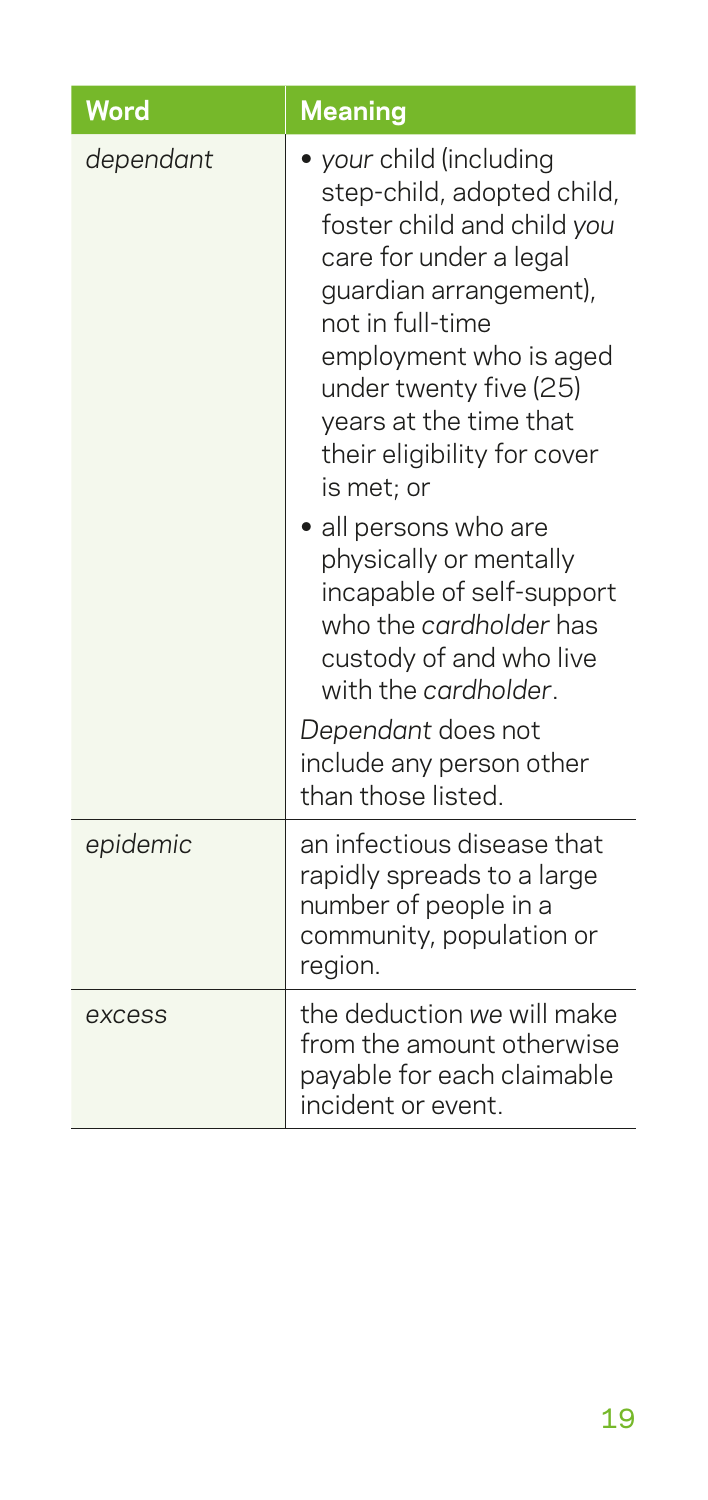| Word                 | <b>Meaning</b>                                                                                                                                                                                                                                                                                                             |
|----------------------|----------------------------------------------------------------------------------------------------------------------------------------------------------------------------------------------------------------------------------------------------------------------------------------------------------------------------|
| financial<br>default | insolvency, bankruptcy,<br>provisional liquidation,<br>financial collapse,<br>appointment of receivers,<br>or any other form of<br>insolvency administration<br>or the happening of<br>anything of a similar<br>nature under the laws of<br>any jurisdiction.                                                              |
| funeral<br>expenses  | the costs charged by<br>a funeral director for<br>arranging a funeral service<br>and by a cemetery for a<br>burial or a crematorium<br>for a cremation. It does<br>not include the cost of<br>memorialisation or any<br>other costs.                                                                                       |
| home                 | the place where you<br>normally live in Australia.                                                                                                                                                                                                                                                                         |
| hospital             | an established hospital<br>registered under any<br>legislation that applies to<br>it, that provides in-patient<br>medical care. It does not<br>include any institution<br>used primarily as a nursing<br>or convalescent home, or a<br>place for the treatment of<br>alcoholism, drug addiction<br>or substance addiction. |
| income               | the amount of money<br>you earn from your<br>employment in a trade,<br>business, profession<br>or occupation after the<br>deduction of income tax.                                                                                                                                                                         |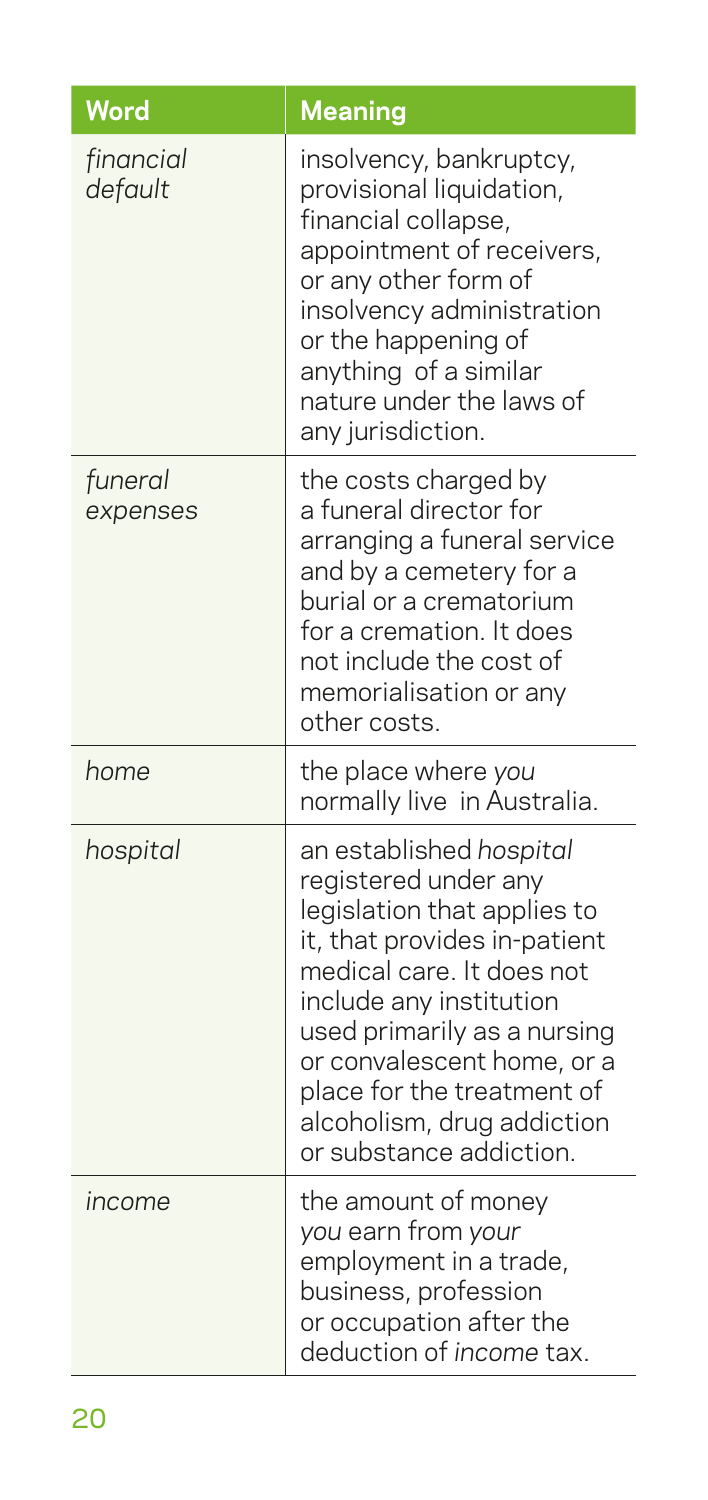| <b>Word</b>                 | <b>Meaning</b>                                                                                                                                                                                                                                                          |
|-----------------------------|-------------------------------------------------------------------------------------------------------------------------------------------------------------------------------------------------------------------------------------------------------------------------|
| injure<br>injured<br>injury | bodily injury caused solely<br>and directly by violent,<br>accidental, visible and<br>external means, which<br>happens at a definite time<br>and place during the period<br>of cover available and does<br>not result from any illness,<br>sickness or disease.         |
| interstate flight           | travel on a registered and<br>scheduled commercial<br>passenger airline from<br>any Australian state<br>or territory to another<br>Australian state or<br>territory.                                                                                                    |
| journey                     | travel which begins when<br>you leave home or your<br>place of business to<br>commence your travel and<br>ends when you arrive back<br>home or at a hospital or<br>nursing home in Australia<br>(if you are evacuated or<br>repatriated), whichever<br>happens earlier. |
| kidnap<br>kidnapped         | your actual taking away<br>against your will to hold<br>you in false imprisonment<br>without legal authority for<br>the purpose of demanding<br>ransom.                                                                                                                 |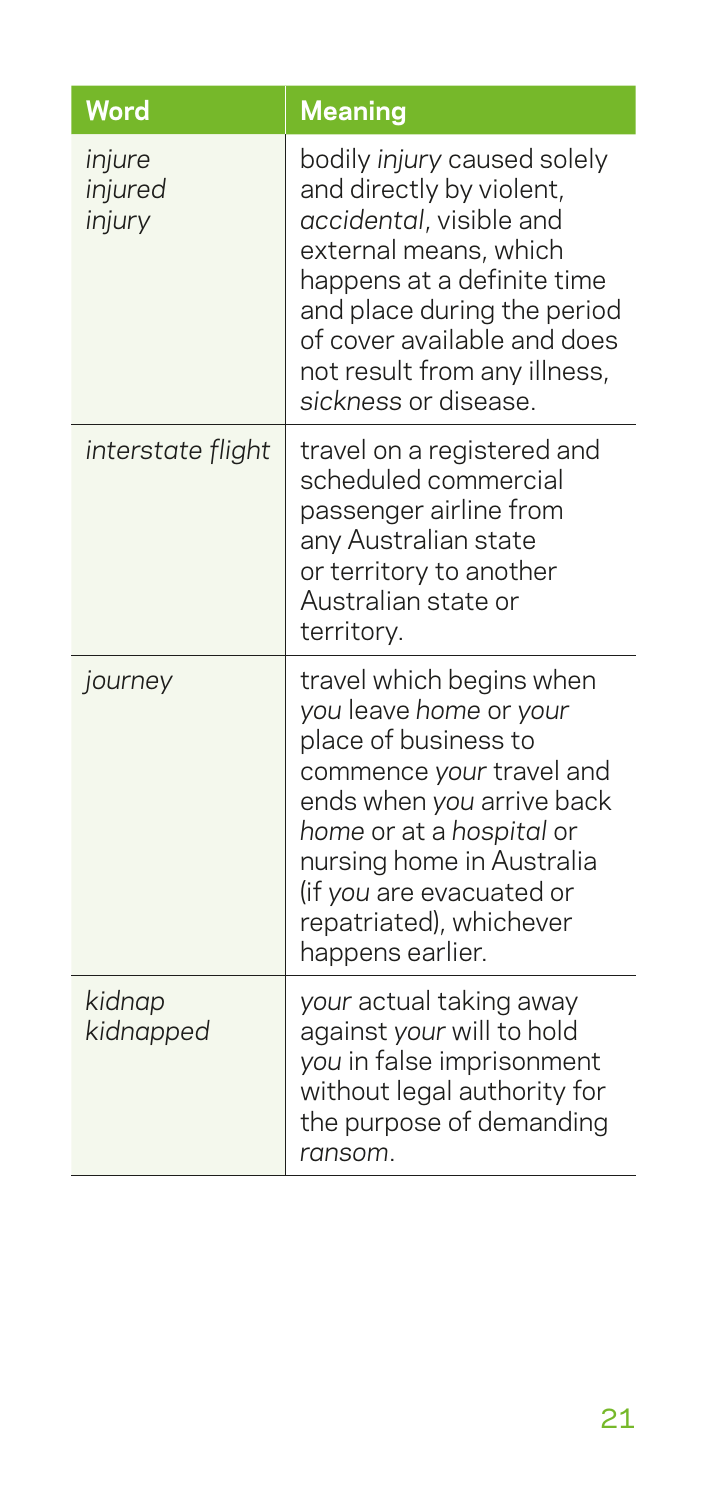| <b>Word</b>                | <b>Meaning</b>                                                                                                                                                                                                                        |
|----------------------------|---------------------------------------------------------------------------------------------------------------------------------------------------------------------------------------------------------------------------------------|
| Level 1 Card               | the following St.George<br>issued credit cards:<br>• Amplify Signature;<br>· Vertigo Platinum<br>(previously known as<br>Platinum Visa);<br>· Platinum Mastercard;<br>and<br>• Visa Platinum Private<br>Clients.                      |
| Level 2 Card               | the following St.George<br>issued credit cards:<br>• Amplify Platinum;<br>• Platinum Advantage<br>Visa;<br>· Gold Low Rate Visa;<br>• Gold Low Rate<br>Mastercard<br>· Gold Advantage Visa;<br>and<br>• Gold Advantage<br>Mastercard. |
| loss of                    | as used with reference<br>to hand or foot means<br>severance through or<br>above the wrist or ankle<br>joint.                                                                                                                         |
| manufacturer's<br>warranty | the manufacturer's<br>written warranty, properly<br>registered with the<br>manufacturer, that is<br>applicable and able to be<br>fulfilled within Australia.                                                                          |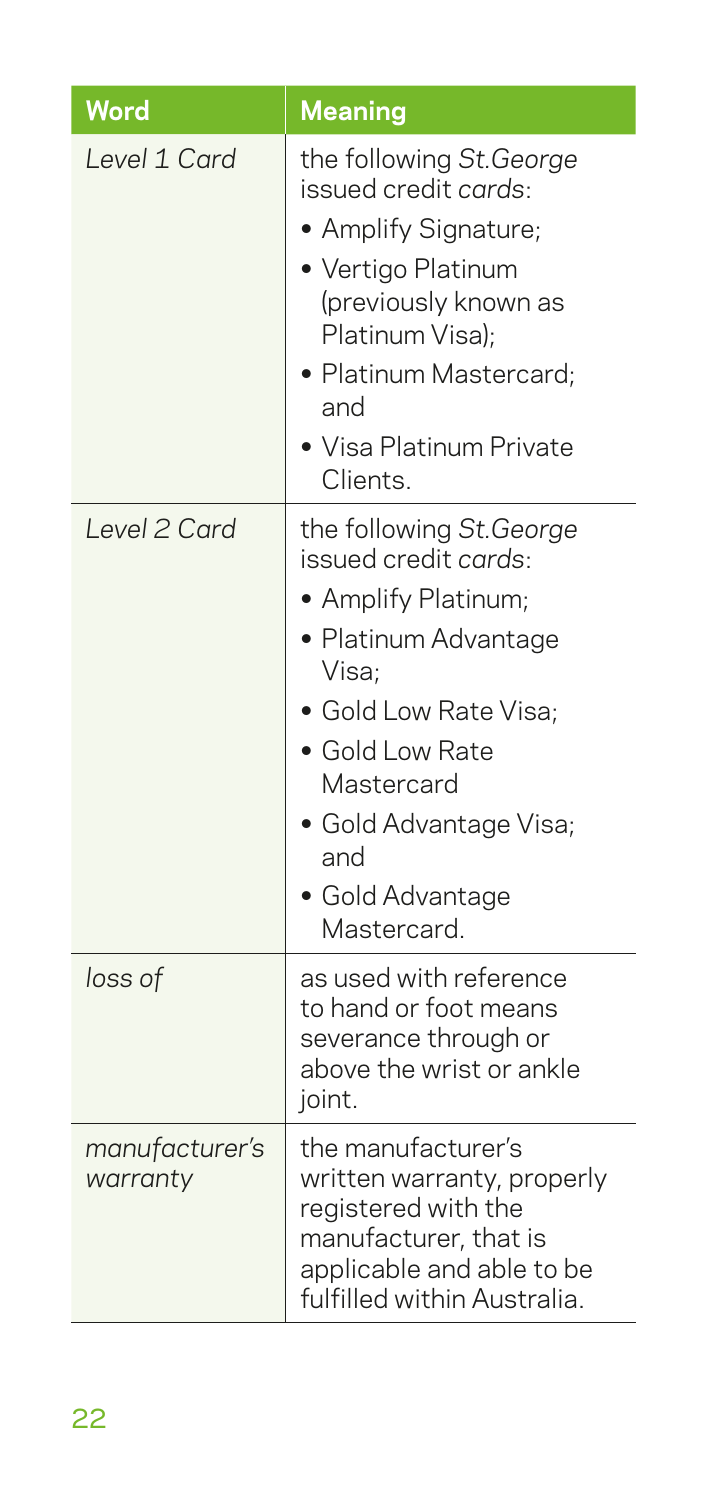| Word                | <b>Meaning</b>                                                                                                                                                                                                                                                                                                                                  |
|---------------------|-------------------------------------------------------------------------------------------------------------------------------------------------------------------------------------------------------------------------------------------------------------------------------------------------------------------------------------------------|
| medical adviser     | a doctor, a clinical<br>psychologist or a dentist,<br>who is not you, your travel<br>companion or a relative<br>or an employee of you,<br>your travel companion<br>or a relative, holding the<br>necessary certification for<br>the country in which they<br>are currently practicing<br>and qualified to give the<br>diagnosis being provided. |
| medical<br>expenses | reasonable expenses<br>incurred for:<br>· medical, paramedical or<br>surgical treatment and<br>other treatment given or<br>prescribed by a medical<br>adviser; or<br>· ambulance or hospital<br>charges; or<br>dental treatment arising<br>as a result of an injury.                                                                            |
| mental illness      | any illness, condition<br>or disorder listed in<br>the current edition of<br>the Diagnostic and<br><b>Statistical Manual</b><br>of Mental Disorders<br>(used by clinicians and<br>psychiatrists to diagnose<br>psychiatric illnesses - see<br>www.psychiatry.org/<br>psychiatrists/practice/dsm<br>or consult your medical<br>adviser).         |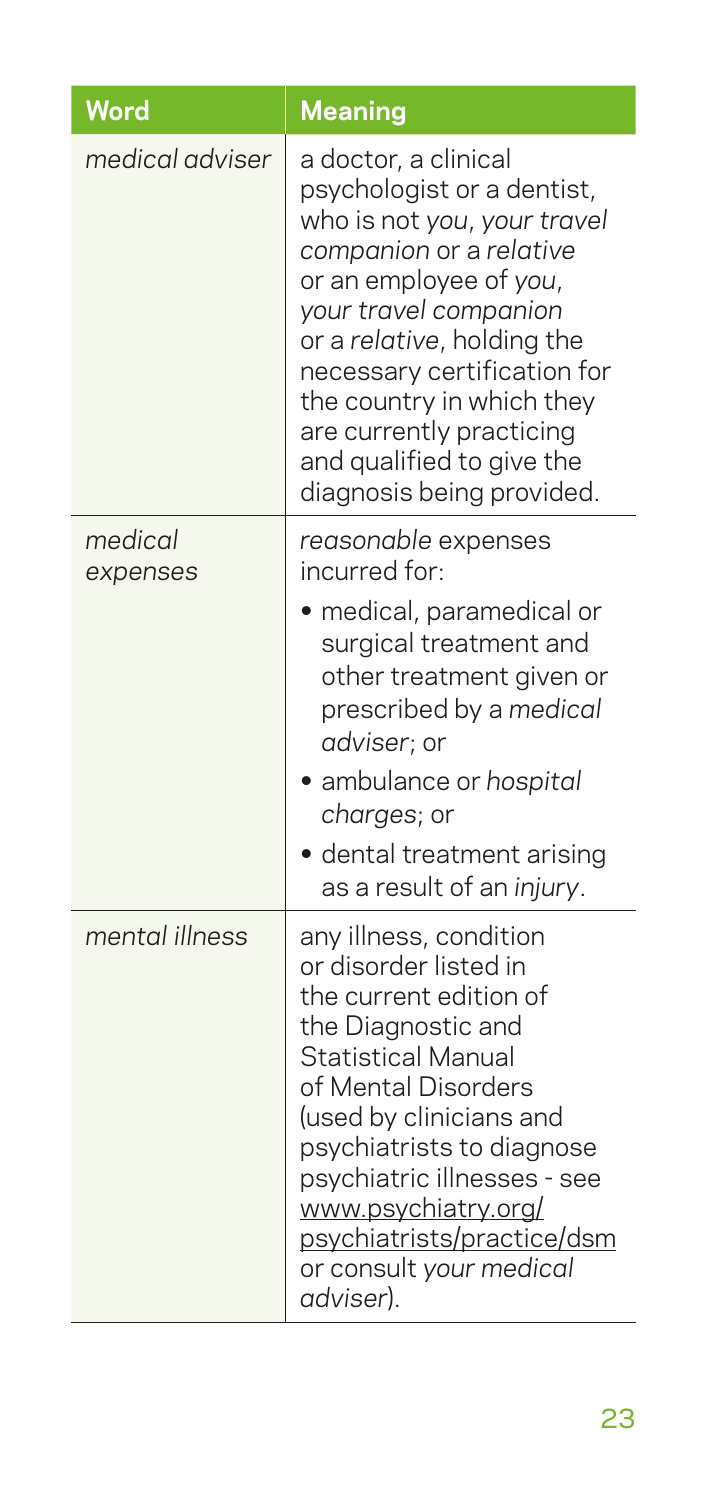| Word                | <b>Meaning</b>                                                                                                                                                                                                                           |
|---------------------|------------------------------------------------------------------------------------------------------------------------------------------------------------------------------------------------------------------------------------------|
| motorcycle          | any two-wheeled or<br>three-wheeled motor<br>vehicle.                                                                                                                                                                                    |
| natural<br>disaster | any event or force<br>of nature that<br>has catastrophic<br>consequences, such as<br>avalanche, earthquake,<br>flood, bush fire, hurricane,<br>tornado, cyclone, tsunami<br>and volcanic eruption,<br>but not epidemics or<br>pandemics. |
| overseas            | outside of Australia and its<br>territories, and includes<br>when you are aboard a<br>foreign registered cruise<br>vessel in Australian<br>territorial waters.                                                                           |
| pandemic            | an epidemic that spreads<br>to multiple countries,<br>continents, or worldwide.                                                                                                                                                          |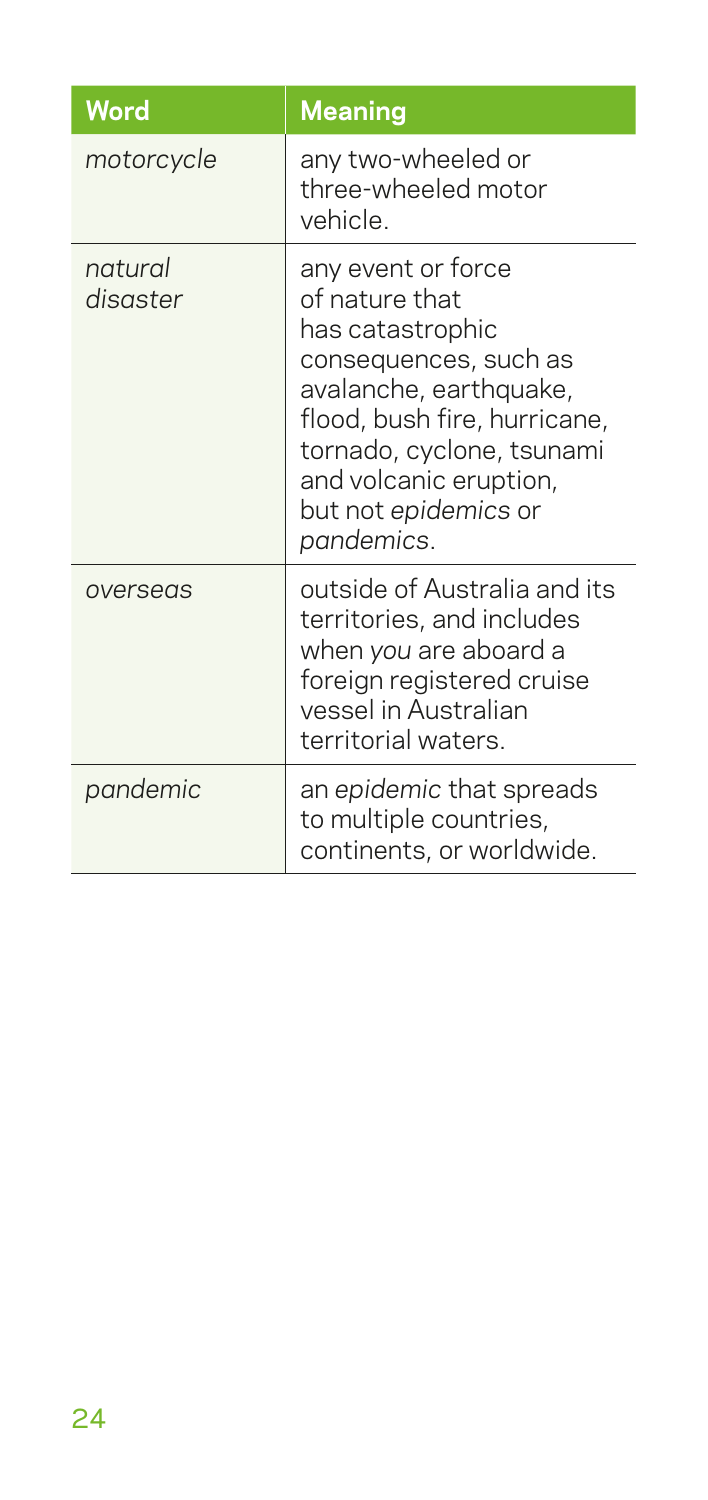| Word                                 | <b>Meaning</b>                                                                                                                                                                                            |
|--------------------------------------|-----------------------------------------------------------------------------------------------------------------------------------------------------------------------------------------------------------|
| pre-existing<br>medical<br>condition | a condition of which a<br>reasonable person in the<br>circumstances, should<br>have been aware at the<br>time eligibility for the<br>cover available was met,<br>including:<br>· any dental condition; or |
|                                      | • any physical condition; or                                                                                                                                                                              |
|                                      | • pregnancy; or                                                                                                                                                                                           |
|                                      | • any lifelong illness; or                                                                                                                                                                                |
|                                      | · any chronic illness; or                                                                                                                                                                                 |
|                                      | • any mental illness; or                                                                                                                                                                                  |
|                                      | • any current or previously<br>treated cancer, or                                                                                                                                                         |
|                                      | any condition which, in the<br>last two (2) years:                                                                                                                                                        |
|                                      | • was treated by surgery<br>(including day surgery); or                                                                                                                                                   |
|                                      | · required regular<br>medication; or                                                                                                                                                                      |
|                                      | • required on-going<br>treatment; or                                                                                                                                                                      |
|                                      | · was referred to a<br>specialist medical<br>adviser; or                                                                                                                                                  |
|                                      | · had regular reviews or<br>check-ups; or                                                                                                                                                                 |
|                                      | · caused admission to<br>hospital; or                                                                                                                                                                     |
|                                      | · was treated at a hospital<br>emergency department<br>or out-patient clinic.                                                                                                                             |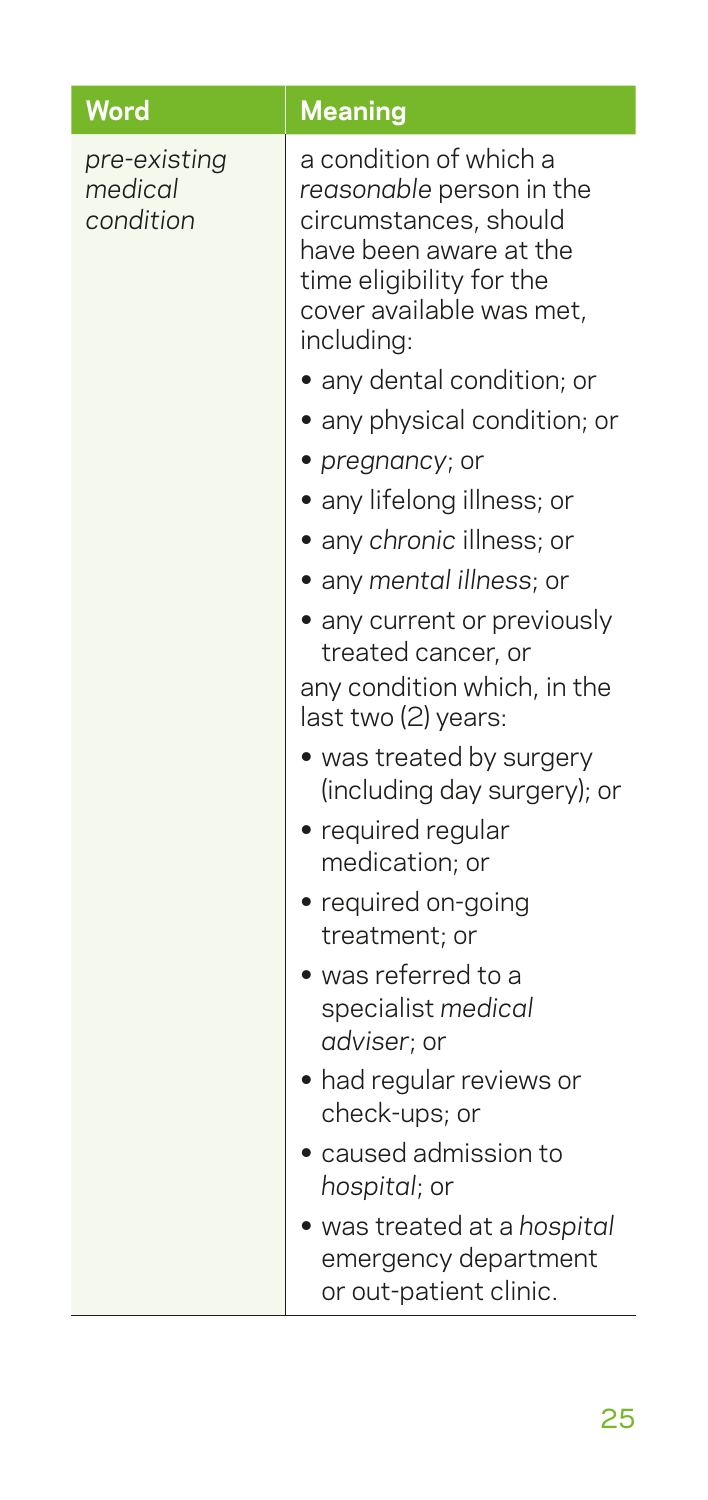| Word                                          | <b>Meaning</b>                                                                                                                                                                                                                                                                                                                              |
|-----------------------------------------------|---------------------------------------------------------------------------------------------------------------------------------------------------------------------------------------------------------------------------------------------------------------------------------------------------------------------------------------------|
| quad bike                                     | a motorised vehicle<br>designed to travel on four<br>or more wheels, having<br>a seat straddled by the<br>operator and handlebars<br>for steering control.                                                                                                                                                                                  |
| ransom                                        | cash, negotiable instruments,<br>and/or marketable goods<br>surrendered by or on behalf<br>of you to facilitate the<br>ending of a kidnap incident.                                                                                                                                                                                         |
| reasonable                                    | • for medical expenses,<br>the standard level given<br>in the country you are<br>in not exceeding the<br>level you would normally<br>receive in Australia;<br>for other covered<br>expenses, a level<br>comparable to those you<br>have booked for the rest<br>of your journey; or<br>reasonable, having<br>regard to the<br>circumstances. |
| Reciprocal<br><b>Health Care</b><br>Agreement | an agreement between the<br>Government of Australia<br>and the government of<br>another country where<br>Australian residents are<br>provided with subsidised<br>essential medical<br>treatment. (Please visit<br>www.dfat.gov.au for<br>details of Reciprocal<br><b>Health Care Agreements</b><br>with Australia).                         |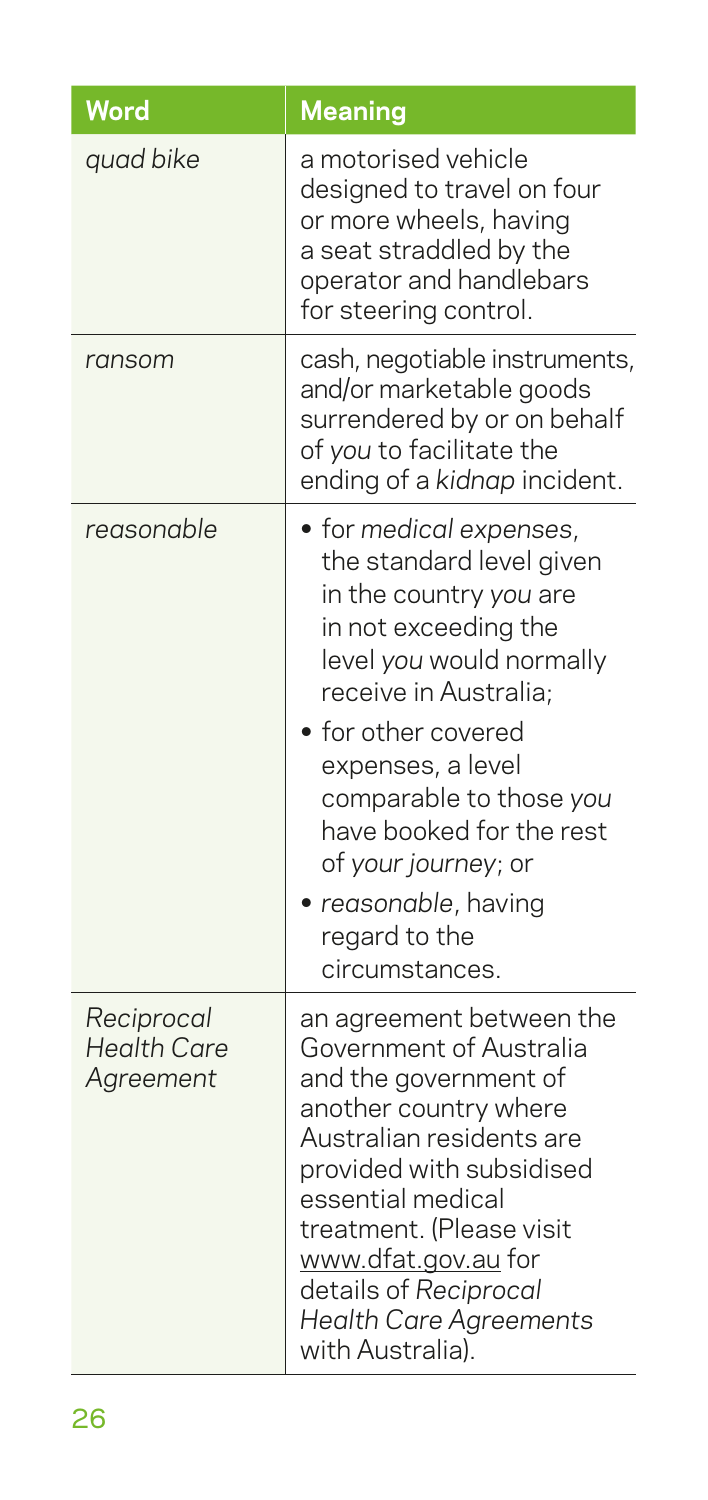| <b>Word</b>                      | <b>Meaning</b>                                                                                                                                                                                                                                                                                                                                                                                               |
|----------------------------------|--------------------------------------------------------------------------------------------------------------------------------------------------------------------------------------------------------------------------------------------------------------------------------------------------------------------------------------------------------------------------------------------------------------|
| relative                         | spouse, fiance, fiancee;<br>parent, parent-in-law;<br>step parent, guardian;<br>grandparent;<br>• child, grandchild, step<br>child, foster child, ward;<br>• brother, half brother,<br>step brother,<br>brother-in-law, sister,<br>half sister, step sister,<br>sister-in-law:<br>· daughter-in-law,<br>son-in-law; or<br>· uncle, aunt, niece,<br>nephew.<br>Relative does not include<br>any other person. |
| rental vehicle                   | a campervan/motorhome<br>that does not exceed 4.5<br>tonnes, a sedan, coupe,<br>hatchback, station-wagon,<br>SUV, four wheel drive or<br>mini bus/people mover<br>rented from a licensed<br>motor vehicle rental<br>company or agency.<br>Rental vehicle does not<br>include any other vehicle<br>irrespective of type or<br>weight.                                                                         |
| return overseas<br>travel ticket | a ticket from Australia and<br>return to Australia.                                                                                                                                                                                                                                                                                                                                                          |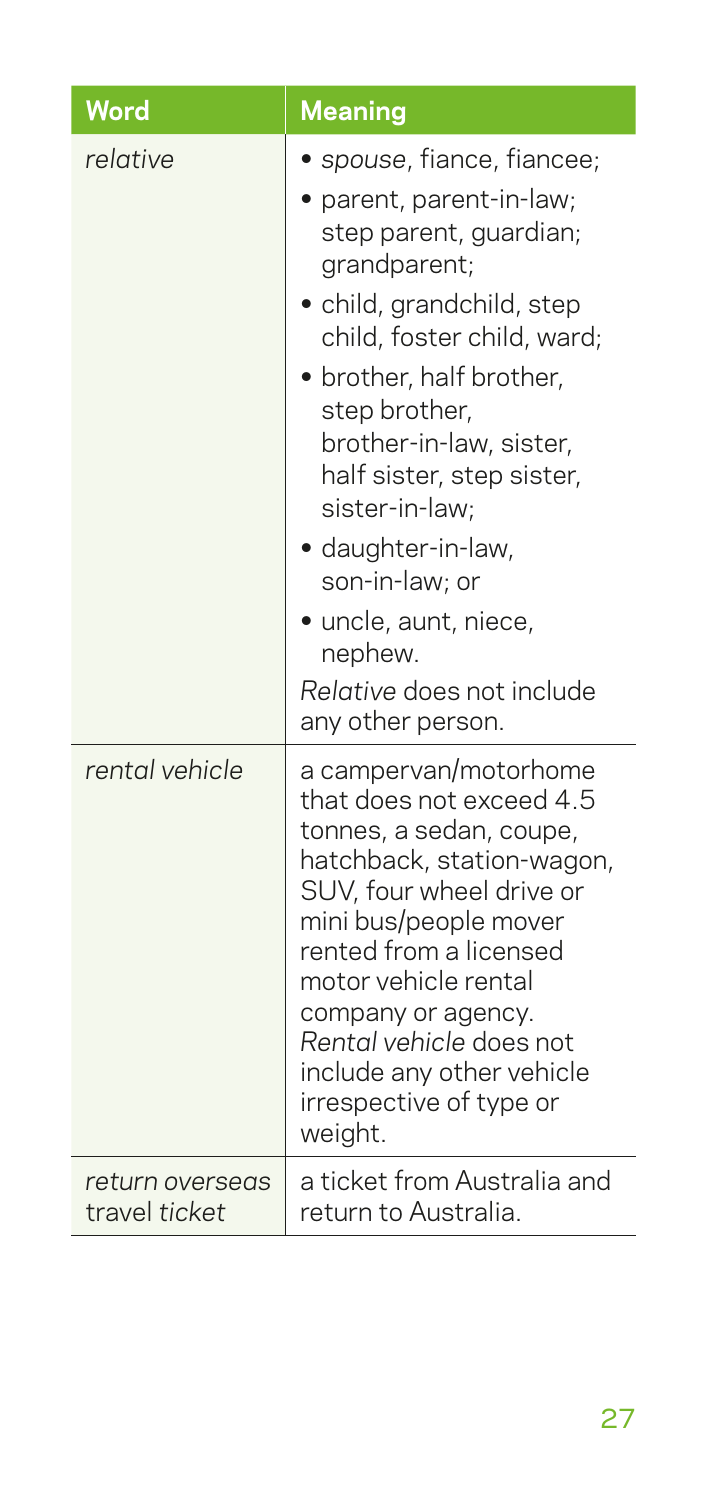| Word                     | <b>Meaning</b>                                                                                                                                                                                                                                                                                                   |
|--------------------------|------------------------------------------------------------------------------------------------------------------------------------------------------------------------------------------------------------------------------------------------------------------------------------------------------------------|
| sick, sickness           | a medical condition<br>(including a mental illness),<br>not being an injury, the<br>signs or symptoms of<br>which first occur or<br>manifest during the period<br>of cover available.                                                                                                                            |
| special event            | a wedding, funeral, 25th or<br>50th wedding anniversary,<br>pre-paid conference,<br>pre-paid sporting event,<br>pre-paid concert, pre-paid<br>cruise, pre-paid dinner or<br>pre-paid tour which before<br>you left Australia you had<br>planned to attend. Special<br>event does not include any<br>other event. |
| sporting<br>equipment    | equipment needed and<br>used to participate in a<br>particular sport and which<br>can be carried about with<br>you.                                                                                                                                                                                              |
| spouse                   | the partner of the<br>cardholder who is in a<br>permanent relationship<br>with the cardholder at the<br>time the journey or trip<br>starts.                                                                                                                                                                      |
| St.George<br><b>Bank</b> | St.George Bank - A<br>Division of Westpac<br><b>Banking Corporation</b><br>ABN 33 007 457 141,<br><b>AFSL and Australian credit</b><br>licence 233714.                                                                                                                                                           |
| transaction<br>card      | a debit card, credit card or<br>travel money card.                                                                                                                                                                                                                                                               |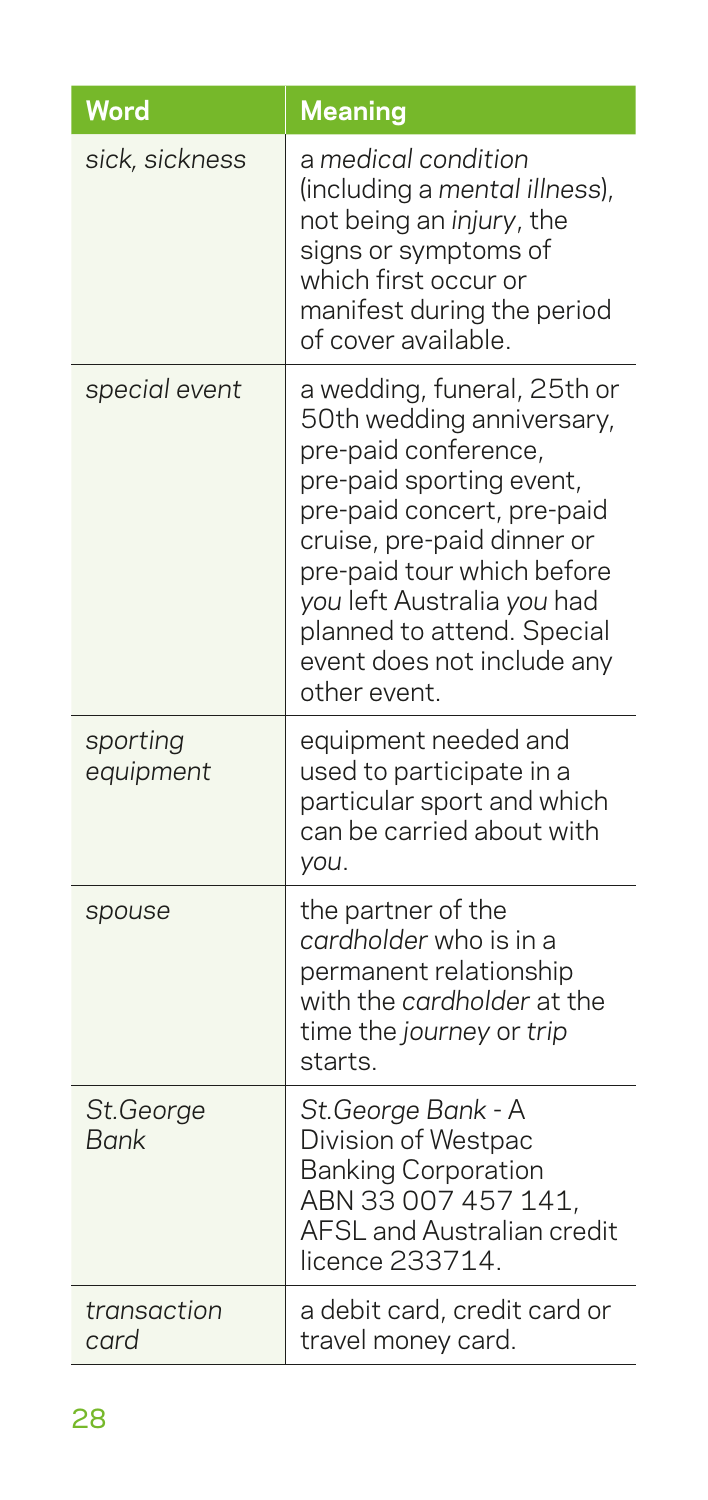| Word                | <b>Meaning</b>                                                                                                                                                                                                                                         |
|---------------------|--------------------------------------------------------------------------------------------------------------------------------------------------------------------------------------------------------------------------------------------------------|
| transportation      | an aircraft, vehicle, taxi,<br>train, bus or short-haul<br>ferry (but not a cruise<br>ship) that is licensed<br>or authorised to carry<br>fare-paying passengers.<br>Transportation does not<br>include any other means of<br>transport.               |
| travel<br>companion | a person with whom you<br>made arrangements<br>before the journey began,<br>to travel with you for at<br>least fifty per cent (50%)<br>of the period of cover<br>available for your journey.<br>Travel companion does not<br>include any other person. |
| trip                | an overseas passage by<br>the cardholder and their<br>spouse and/or dependants<br>as fare paying passengers<br>on transportation.                                                                                                                      |
| unlimited           | there is no capped dollar<br>sum insured. Refer to Part<br>E - The Cover Available<br>for the terms, conditions,<br>limits and exclusions<br>that apply.                                                                                               |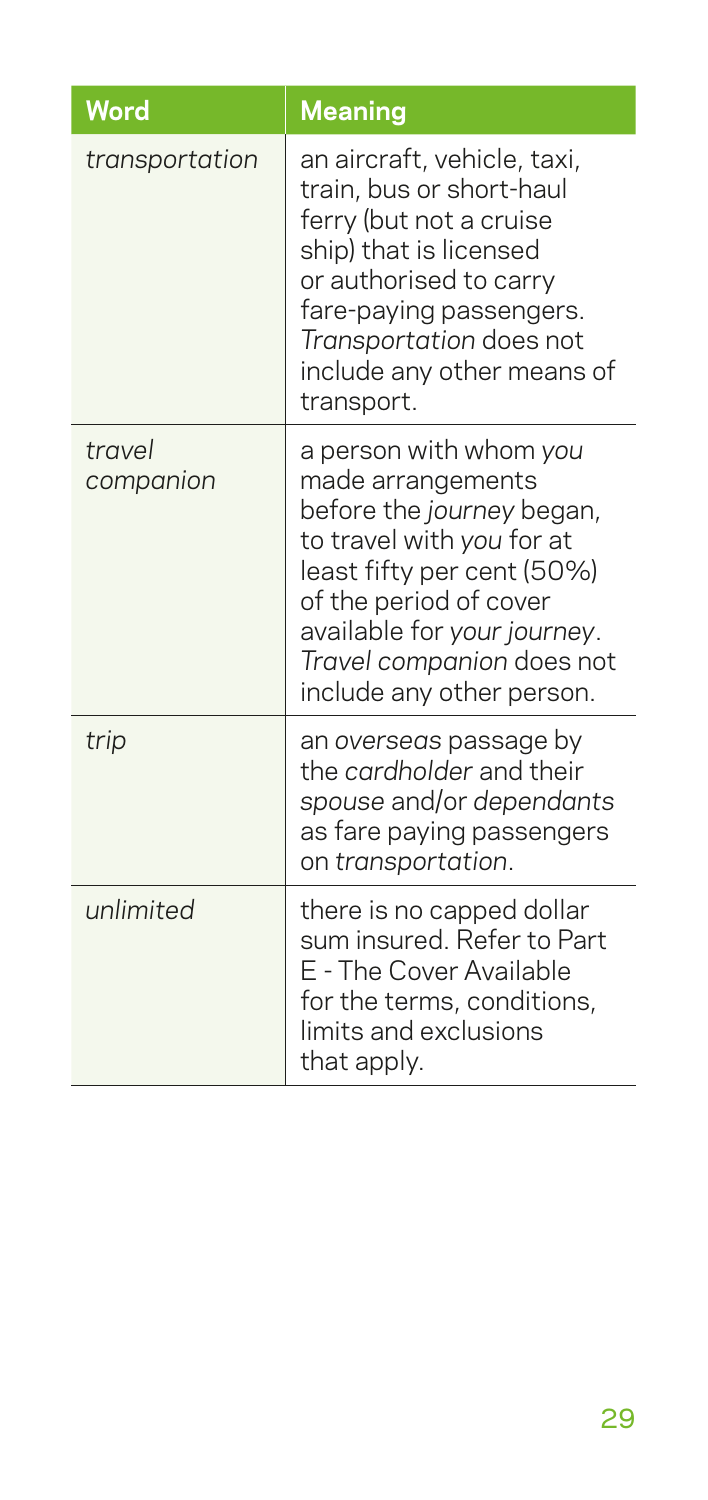| Word                   | <b>Meaning</b>                                                                                                                                                                                                                                                                                                                                                                                                 |
|------------------------|----------------------------------------------------------------------------------------------------------------------------------------------------------------------------------------------------------------------------------------------------------------------------------------------------------------------------------------------------------------------------------------------------------------|
| valuables              | jewellery, watches, precious<br>metals or semi-precious<br>stones/precious stones<br>and items made of or<br>containing precious metals<br>or semi-precious stones/<br>precious stones, furs,<br>binoculars, telescopes,<br>computer games, any kind<br>of photographic, audio,<br>video, computer, television,<br>fax and phone equipment<br>(including mobile phones),<br>tablets, MP3/4 players<br>and PDAs |
| Westpac                | Westpac Banking<br>Corporation,<br>ABN 33 007 457 141,<br><b>AFS and Australian credit</b><br>licence 233714.                                                                                                                                                                                                                                                                                                  |
| we, our, us            | Allianz Australia<br>Insurance Limited,<br>ABN 15 000 122 850,<br>AFSL 234708 and its<br>agent AWP Australia Pty<br>Ltd, ABN 52097227177,<br>AFSL 245631 trading as<br>Allianz Global Assistance.                                                                                                                                                                                                              |
| you, your,<br>yourself | cardholder, spouse or<br>dependants if they are<br>eligible for the cover<br>available except in the<br>definition of pre-existing<br>medical condition where<br>you or your means<br>cardholder, spouse,<br>dependant, relative or<br>travel companion.                                                                                                                                                       |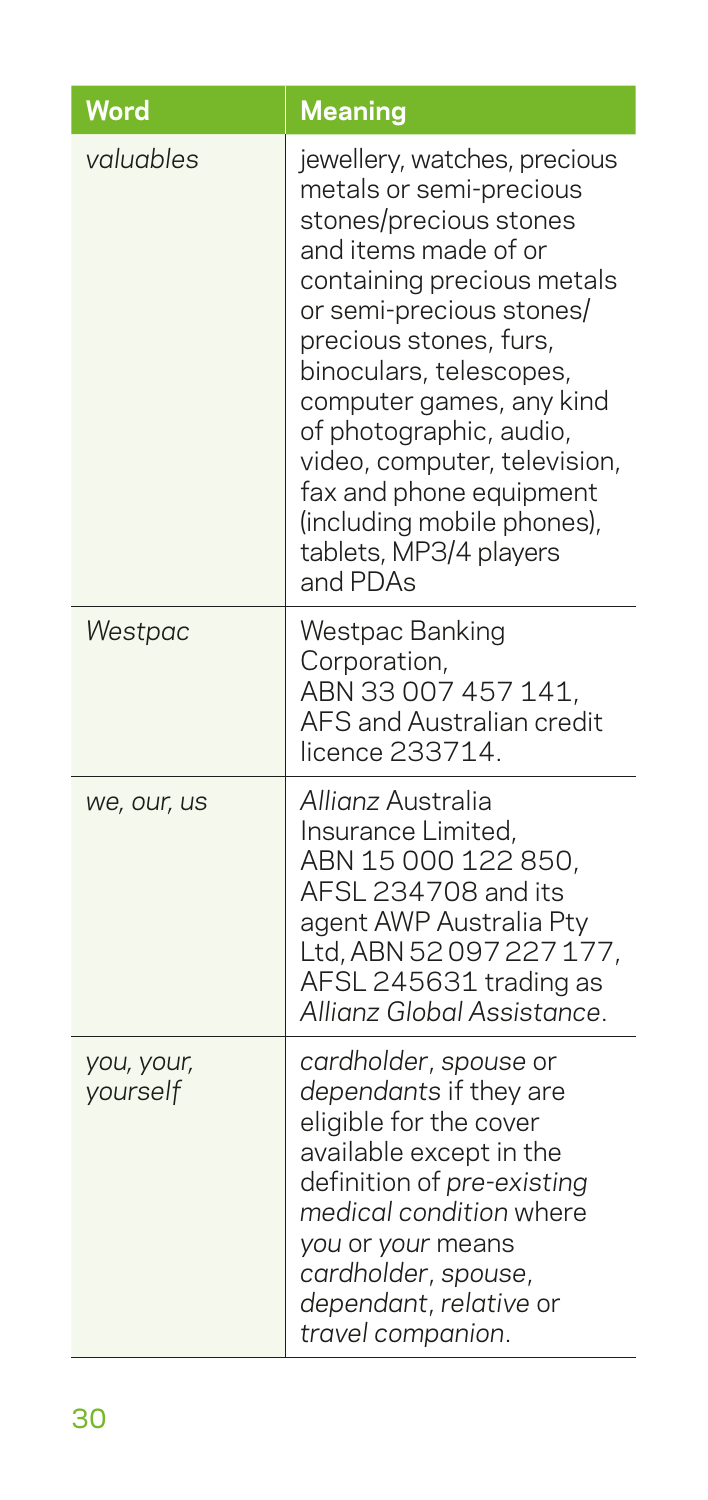# **International Travel Insurance (for persons aged under 81 years)**

## **Part A - Eligibility for Cover**

Not all insurance covers are available for all *St.George Bank cards* or all *cardholders* and different conditions may also be available for different *cardholders*, so please refer to each Part of this insurance to determine the complimentary insurance benefits that may be available to *you*.

Eligibility for the cover available depends upon the type of *St.George Bank card you* have.

#### **Who is eligible?**

As a *cardholder* with a *Level 1 Card* or *Level 2 Card you* are eligible for the cover available under this International Travel Insurance when *you* meet all of the following criteria:

- 1. *you* reside in Australia and *your journey* begins and ends in Australia; and
- 2. before leaving Australia *you* spend at least \$500 on *your* prepaid travel costs (i.e. *your* travel costs that *you* pay for before leaving Australia) and *you* charge these costs (e.g. cost of *your return overseas* travel *ticket*; and/or airport/ departure taxes; and/or *your* prepaid *overseas* accommodation/ travel; and/or *your* other prepaid *overseas* itinerary items) to the *accountholder's card account*; and
- 3. *you* have a *return overseas* travel *ticket* before *you* leave Australia; and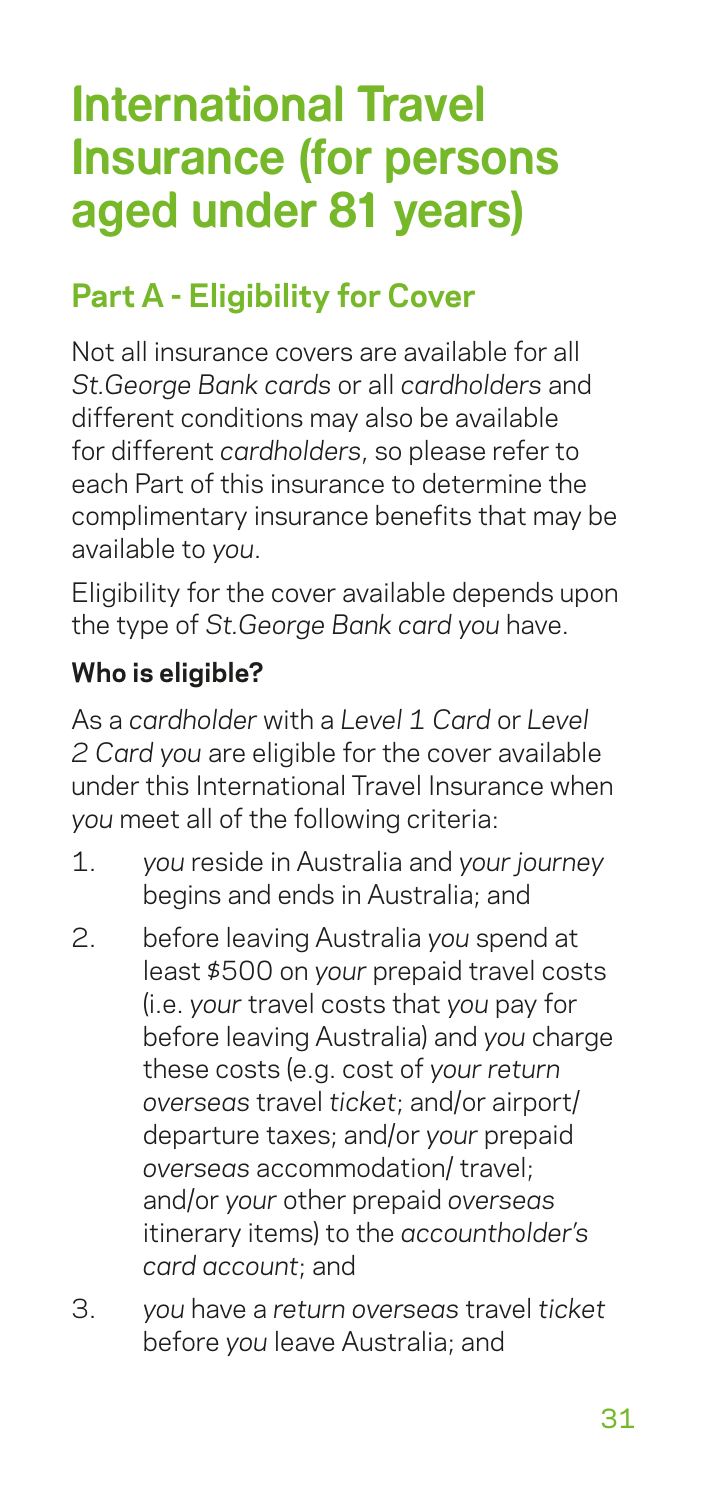4. *you* are aged under eighty one (81) years at the time *you* become eligible for the cover available by meeting conditions 1 to 3 listed above.

## **Who else is eligible?**

If the *cardholder* becomes eligible for the cover available, a *spouse* and/or *dependant(s)* also becomes eligible, when each of them individually meets all of the following eligibility criteria:

- 1. the *spouse* and/or *dependants* reside in Australia and their *journey* begins and ends in Australia; and
- 2. each of the *spouse* and/or *dependants* is travelling with the *cardholder* for at least fifty per cent (50%) of the period of cover available to the *cardholder* for the *cardholder*'s *overseas journey*; and
- 3. before leaving Australia at least \$500 of each of the *spouse* and/or *dependant*'s prepaid travel costs (e.g. cost of *return overseas* travel *ticket*; and/or airport/ departure taxes; and/or prepaid *overseas* accommodation/ travel; and/or other prepaid *overseas* itinerary items) are charged to the *accountholder's card account*; and
- 4. each of the *spouse* and/or *dependants* has a *return overseas* travel *ticket* before they leave Australia; and
- 5. each of the *spouse* and/or *dependants* are aged under eighty one (81) years at the time they each become eligible for the cover available by meeting conditions 1 to 4 listed above.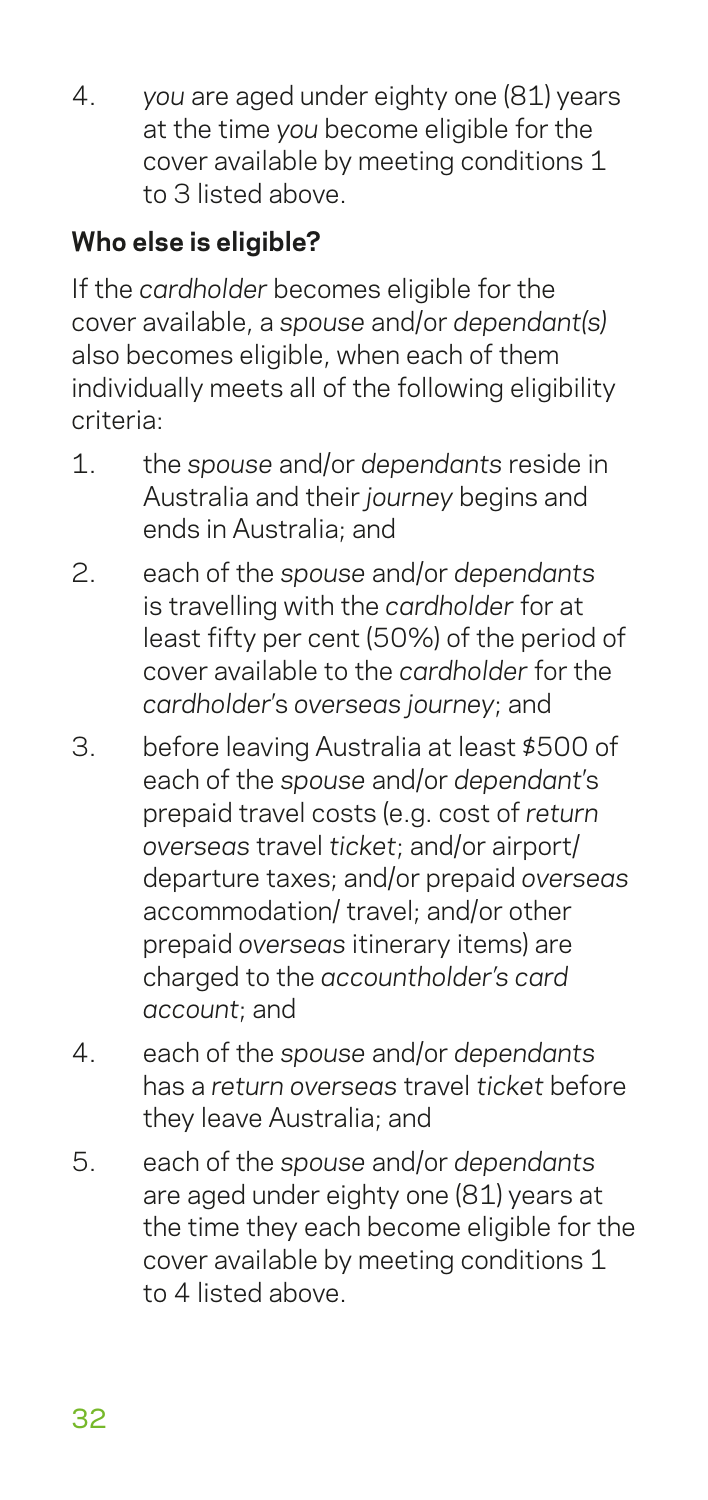#### **Dependants under the age of two years at the date the journey commences**

If a *cardholder* satisfies the eligibility criteria set out above, their *dependant(s)* under the age of two (2) years as at the date the *journey* commences is eligible for the cover provided the *dependant* is travelling with the *cardholder* for at least fifty per cent (50%) of the period of cover available to the *cardholder* for the *cardholder*'s *overseas journey*.

No cover is available for *dependants* born on the *journey*. Refer to the Pregnancy section in Part E - The Cover Available.

When a *cardholder*, *spouse* and *dependant* are travelling together only one eligible person can claim the benefits payable to a *cardholder*. The other eligible persons may only claim as a *spouse* or *dependant*.

## **Part B - Period of Cover**

If *you* have met all the criteria listed under Part A - Eligibility for Cover before leaving Australia, the following maximum period of cover is available for *your journey*.

| Card                        | <b>Period of Cover</b>                                                                    |
|-----------------------------|-------------------------------------------------------------------------------------------|
| Level 1<br>Cards            | Up to six (6) consecutive<br>months for cardholders, their<br>spouses and/or dependants   |
| Level <sub>2</sub><br>Cards | Up to three (3) consecutive<br>months for cardholders, their<br>spouses and/or dependants |

The maximum period of cover available for *your journey* cannot be extended by *you*.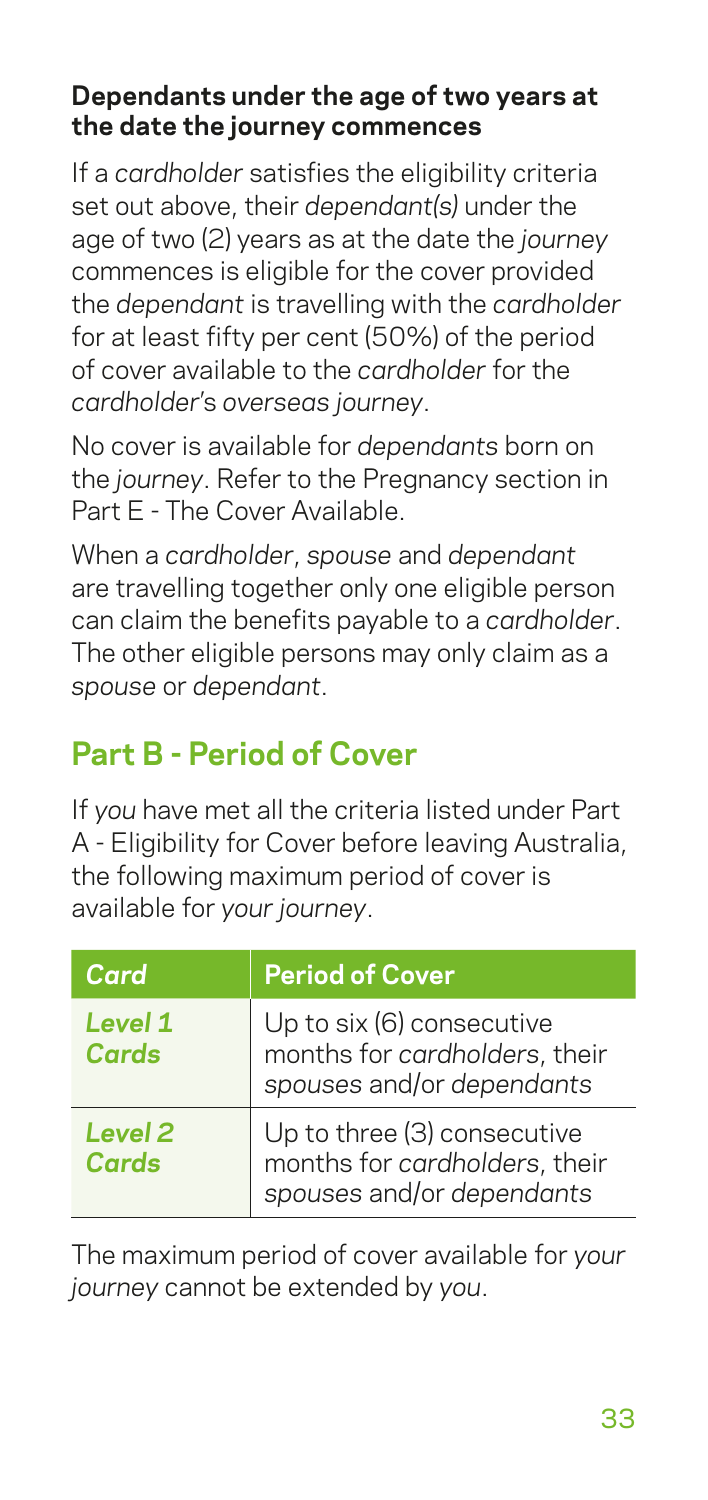The period of cover available under SECTION 2.1 CANCELLATION begins on the date *you* become eligible by meeting the criteria set out in Part A - Eligibility for Cover.

Provided *you* meet the eligibility criteria set out in Part A - Eligibility for Cover, the period of cover available for all other insured events commences when *you* leave *your home* to start *your journey* or on the departure date shown on *your return overseas* travel *ticket*, whichever occurs later.

Cover available under all sections ends when the first of the following occurs:

- **•** when *you* return to *your home*; or
- **•** when *you* arrive at a *hospital* or nursing home in Australia (if *you* are evacuated or repatriated); or
- **•** at midnight on the date when *you* are due to return to *your home* as shown on *your return overseas* travel *ticket*; or
- **•** six (6) consecutive months for *Level 1 Card cardholders*, *spouses* and/or *dependants* or three (3) consecutive months for *Level 2 Card cardholders*, *spouses* and/or *dependants* after the date of departure shown on *your return overseas* travel *tickets*; or
- **•** when *you* cancel *your return overseas* travel *ticket*; or

If *you* have a *return overseas* travel *ticket* and *your* return to Australia is delayed because of a covered event, or because *your* scheduled means of transport is delayed for reasons beyond *your* control:

**•** the period of cover available will automatically be extended by *us* for up to four (4) consecutive weeks; or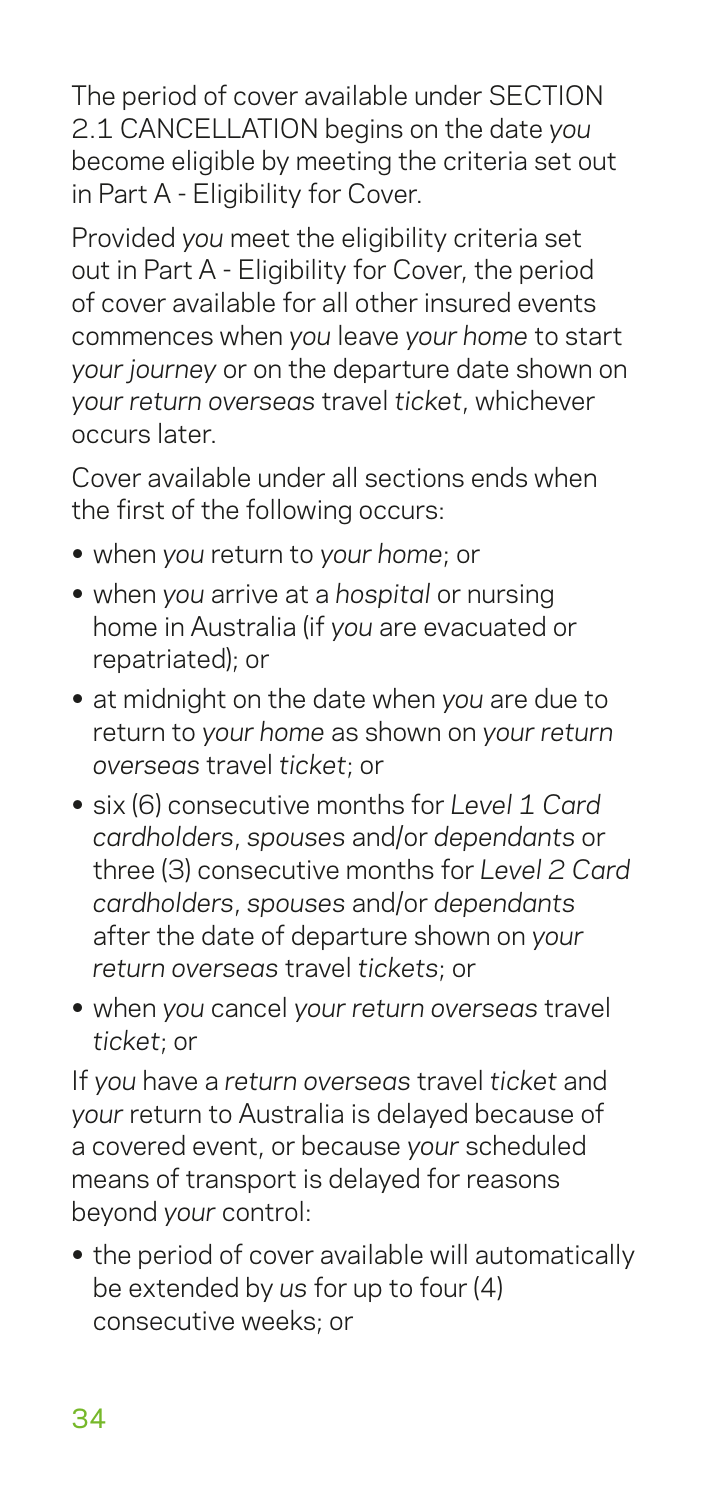- **•** if *you* are under the care of a *medical adviser overseas*, who certifies in writing that *you* are incapable of travel at the end of the additional four (4) consecutive weeks, cover will continue for *medical expenses* and evacuation for up to twelve (12) consecutive months from the date of *your* departure from Australia; or
- **•** until *you* are fit to return to *your home*, whichever occurs first.

## **Part C - Benefits Limits**

The table below sets out the amounts and maximum limits of what *we* will pay under each section of International Travel Insurance. All limits and sub-limits in the table are shown in Australian dollars.

The cover available is outlined in Part E and is subject to the applicable terms, conditions, limits, sub-limits and exclusions.

~Where used, the term *'Unlimited'* means there is no capped dollar sum insured. Refer to Part E - The Cover Available for the terms, conditions, limits and exclusions that apply.

All costs and expenses claimed must be necessary and *reasonable*. *We* will only pay for treatment received and/or *hospital* accommodation during the twelve (12) consecutive month period after the *sickness* first showed itself or the *injury* happened.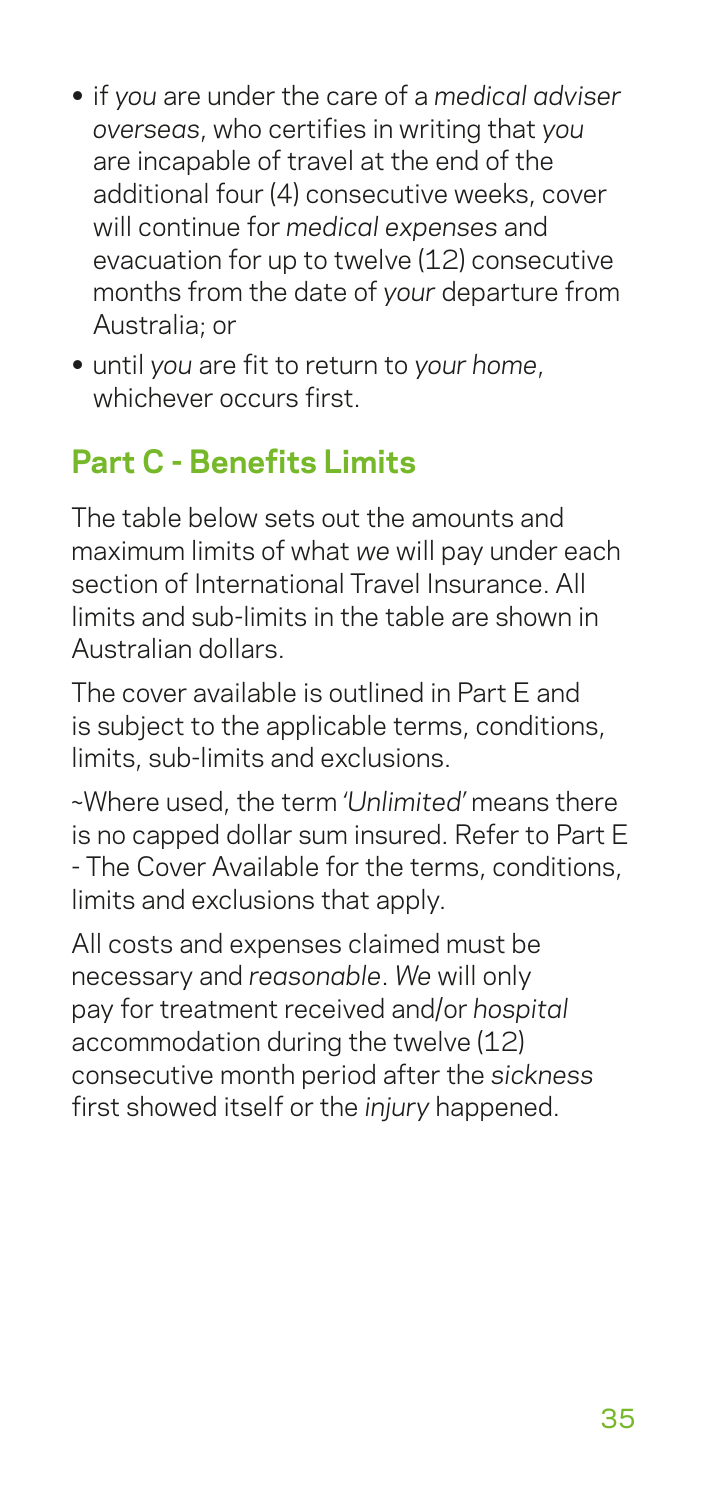| <b>Section</b>                   | Limit                                                 |
|----------------------------------|-------------------------------------------------------|
|                                  | <b>Level 1 Cards and</b>                              |
|                                  | <b>Level 2 Cards</b>                                  |
| 1.1 Overseas                     | Unlimited~                                            |
| <b>Emergency</b>                 |                                                       |
| <b>Assistance</b>                |                                                       |
| 1.2 Overseas<br><b>Emergency</b> | Unlimited~                                            |
| <b>Medical</b>                   |                                                       |
| 1.3 Overseas                     | Emergency dental                                      |
| <b>Emergency</b>                 | treatment for sudden and                              |
| Dental                           | acute pain to natural teeth                           |
| (spontaneous                     | (spontaneous toothache)                               |
| toothache)                       | up to a maximum total                                 |
|                                  | limit of \$2,000 per<br>person.                       |
| 1.4 Evacuation &                 | Unlimited~                                            |
| <b>Repatriation</b>              |                                                       |
| <b>1.5 Hospital Cash</b>         | \$100 per person per day                              |
| <b>Allowance</b>                 | up to a maximum total                                 |
|                                  | limit of \$15,000 per                                 |
|                                  | person.                                               |
| 1.6 Accidental                   | \$50,000 per cardholder                               |
| Death                            | \$25,000 per spouse                                   |
|                                  | \$25,000 per dependant                                |
|                                  | Up to a maximum total                                 |
|                                  | limit of \$150,000.                                   |
| 1.7 Funeral<br><b>Expenses</b>   | Unlimited~                                            |
|                                  |                                                       |
| 1.8 Loss of<br>Income            | Your verified income, up<br>to \$1,000 per person per |
|                                  | week for a cardholder and                             |
|                                  | spouse, limited to twelve                             |
|                                  | (12) consecutive weeks                                |
|                                  | incapacity and a maximum                              |
|                                  | of \$12,000 for all claims                            |
|                                  | combined.                                             |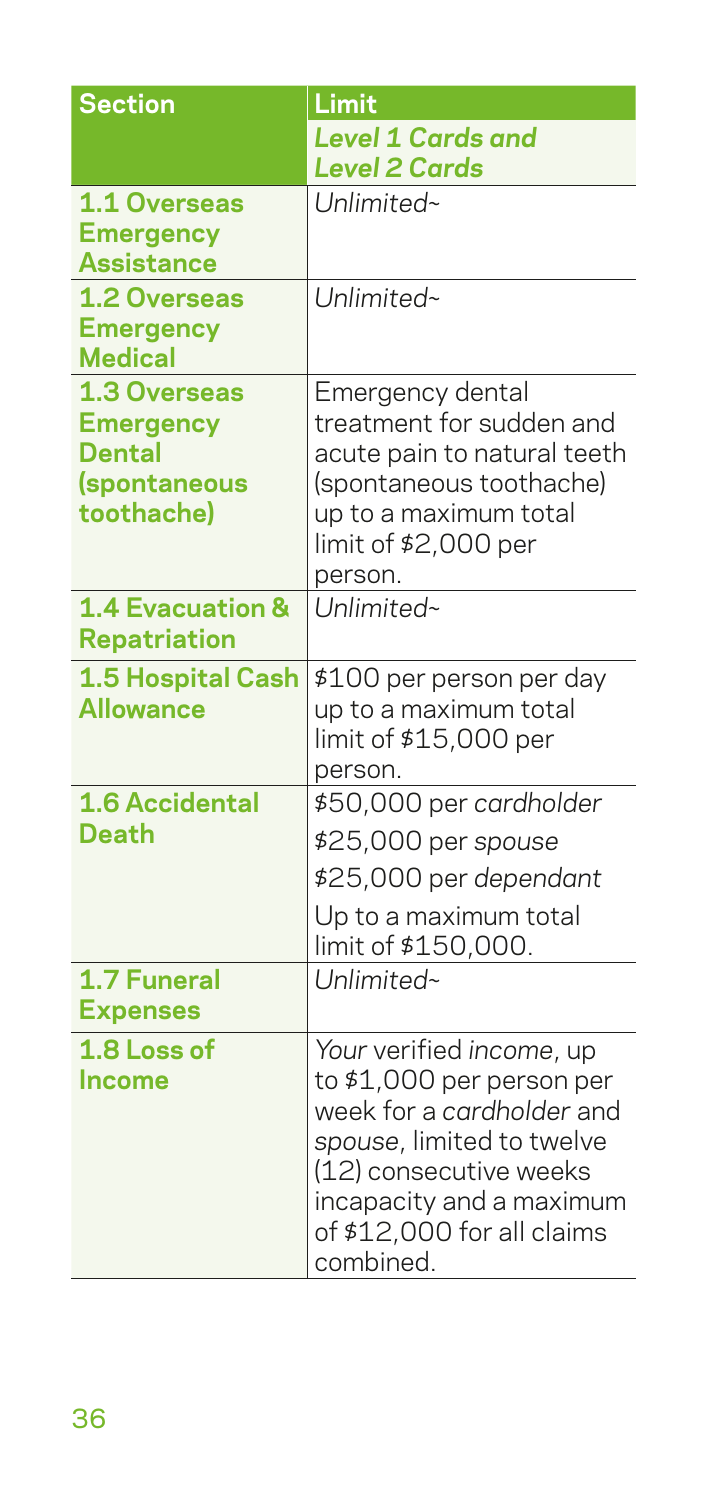| <b>Section</b>                                                                                       | Limit                                                                                                                                                                       |  |
|------------------------------------------------------------------------------------------------------|-----------------------------------------------------------------------------------------------------------------------------------------------------------------------------|--|
|                                                                                                      | <b>Level 1 Cards and</b>                                                                                                                                                    |  |
|                                                                                                      | <b>Level 2 Cards</b>                                                                                                                                                        |  |
| 1.9 Assault<br>requiring<br><b>Hospital</b><br><b>Admission</b>                                      | \$500 per person                                                                                                                                                            |  |
| 2.1 Cancellation                                                                                     | Unlimited~ except:                                                                                                                                                          |  |
| 2.1.1 a]<br><b>Travel agents</b><br>cancellation<br>fees                                             | · For travel agent's<br>cancellation fee which<br>is limited to an amount<br>equal to the lesser of<br>\$500 or 15% of the<br>value of the travel<br>arranged by the agent. |  |
| 2.1.1 b<br><b>Accidental</b><br>death of<br>specified<br>relative living<br>overseas                 | • \$2,500 per person up to<br>a maximum total limit of<br>\$5,000.                                                                                                          |  |
| <b>3.1 Additional</b><br><b>Expenses</b>                                                             | Unlimited~                                                                                                                                                                  |  |
| 3.1.1 a<br><b>Additional</b><br>travel &<br>accommodation<br>expenses<br>due to your<br>incapacity   | Unlimited~                                                                                                                                                                  |  |
| 3.1.1 b<br><b>Emergency</b><br>travel &<br>accommodation<br>expenses for<br>a necessary<br>companion | Unlimited~                                                                                                                                                                  |  |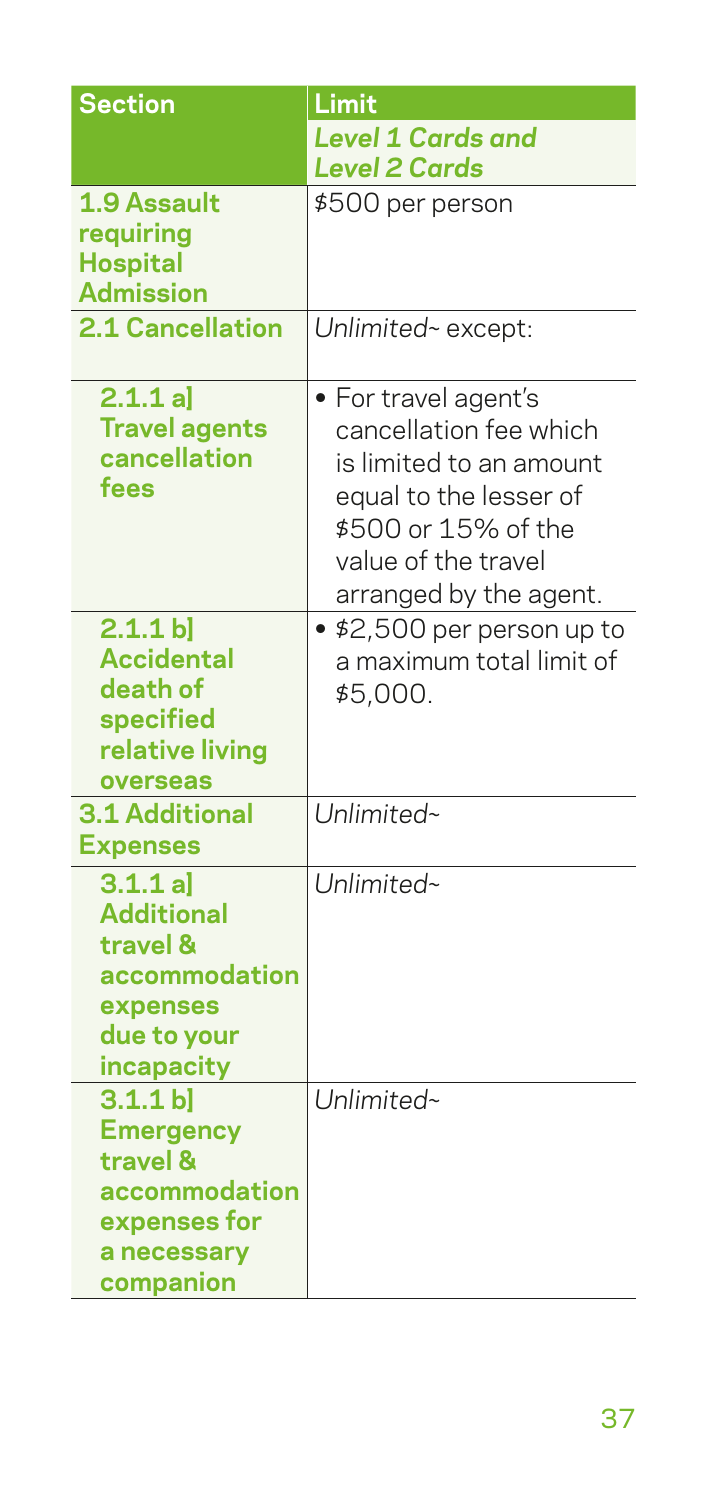| <b>Section</b>                                                                                                          | Limit                                                                                                                                                                                                                             |
|-------------------------------------------------------------------------------------------------------------------------|-----------------------------------------------------------------------------------------------------------------------------------------------------------------------------------------------------------------------------------|
|                                                                                                                         | <b>Level 1 Cards and</b>                                                                                                                                                                                                          |
|                                                                                                                         | <b>Level 2 Cards</b>                                                                                                                                                                                                              |
| 3.1.1 c<br><b>Additional</b><br>travel &<br>accommodation<br>expenses due<br>to your travel<br>companions<br>incapacity | Unlimited~                                                                                                                                                                                                                        |
| $3.1.1$ d<br><b>Expenses</b><br>due to your<br>evacuation or<br>repatriation<br>home                                    | Unlimited~                                                                                                                                                                                                                        |
| 3.1.1 e<br><b>Repatriation</b><br>of dependants<br>left without<br>supervision                                          | Unlimited~                                                                                                                                                                                                                        |
| 3.1.1 f<br><b>Additional</b><br>travel &<br>accommodation<br>expenses due<br>to specified<br>events                     | Unlimited~                                                                                                                                                                                                                        |
| <b>3.2 Travel Delay</b><br><b>Expenses</b>                                                                              | After six (6) consecutive<br>hours delay, up to \$500<br>per person for meal and<br>accommodation expenses<br>up to a maximum total<br>limit of \$1,100 for a<br>cardholder travelling<br>with their spouse and/or<br>dependants. |
| <b>3.3 Alternative</b><br><b>Transport</b><br><b>Expenses</b>                                                           | Up to a maximum total<br>limit of \$3,750.                                                                                                                                                                                        |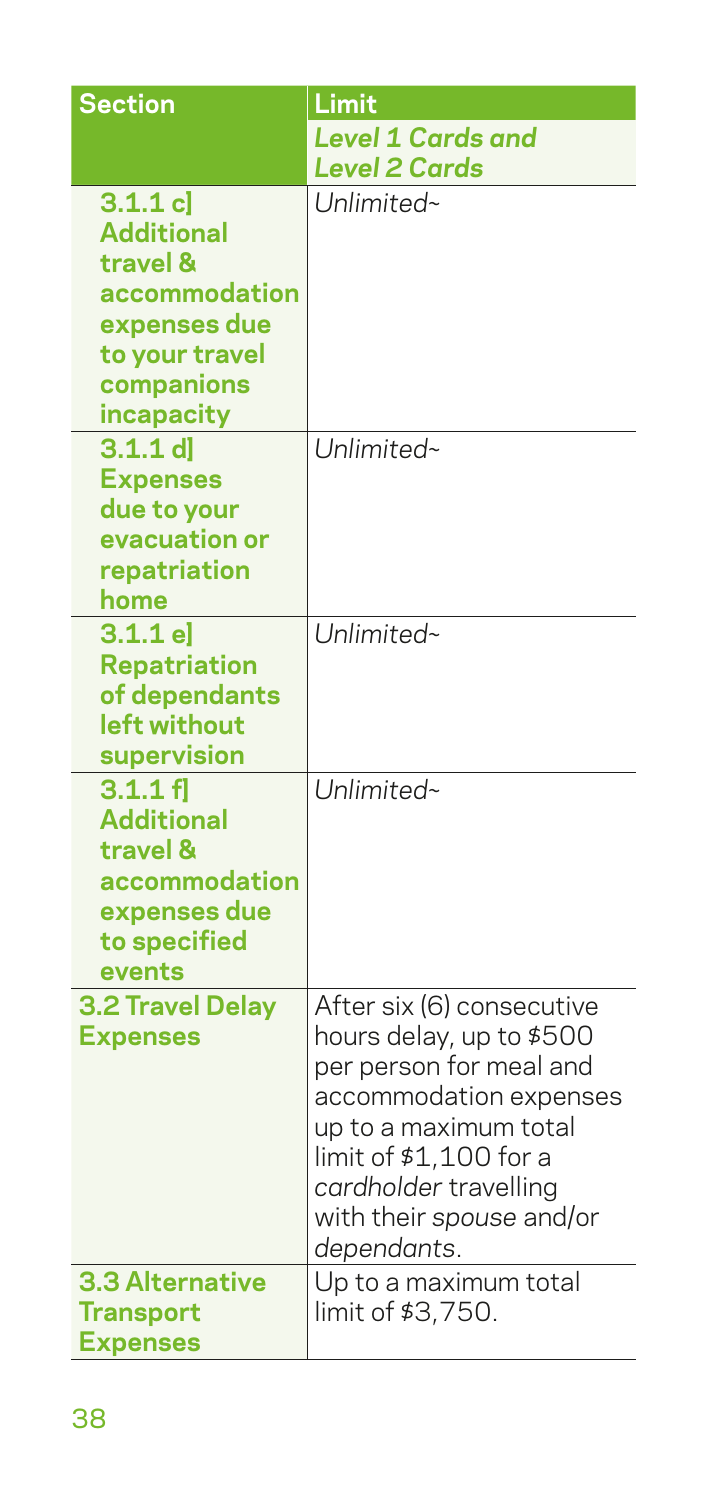| <b>Section</b>                                                                                  | Limit                                                                                                                             |
|-------------------------------------------------------------------------------------------------|-----------------------------------------------------------------------------------------------------------------------------------|
|                                                                                                 | <b>Level 1 Cards and</b>                                                                                                          |
|                                                                                                 | Level 2 Cards                                                                                                                     |
| <b>3.4 Return Home</b><br>& Resumption of<br><b>Journey following</b><br>Death of a<br>Relative | Up to \$5,750 per person<br>up to a maximum total<br>limit of \$12,500 for a<br>cardholder travelling<br>with their spouse and/or |
|                                                                                                 | dependants.                                                                                                                       |
| 3.5 Domestic<br>Pets                                                                            | Up to \$50 per 24-hour<br>period up to a maximum<br>total limit of \$500.                                                         |
| 3.6 Hijack                                                                                      | Up to \$250 per person<br>per 24-hour period.                                                                                     |
|                                                                                                 | Up to a maximum total<br>limit of \$20,000 for a<br>cardholder travelling<br>with their spouse and/or<br>dependants.              |
| 3.7 Kidnap<br>& Ransom                                                                          | Up to a maximum total<br>limit of \$100,000.                                                                                      |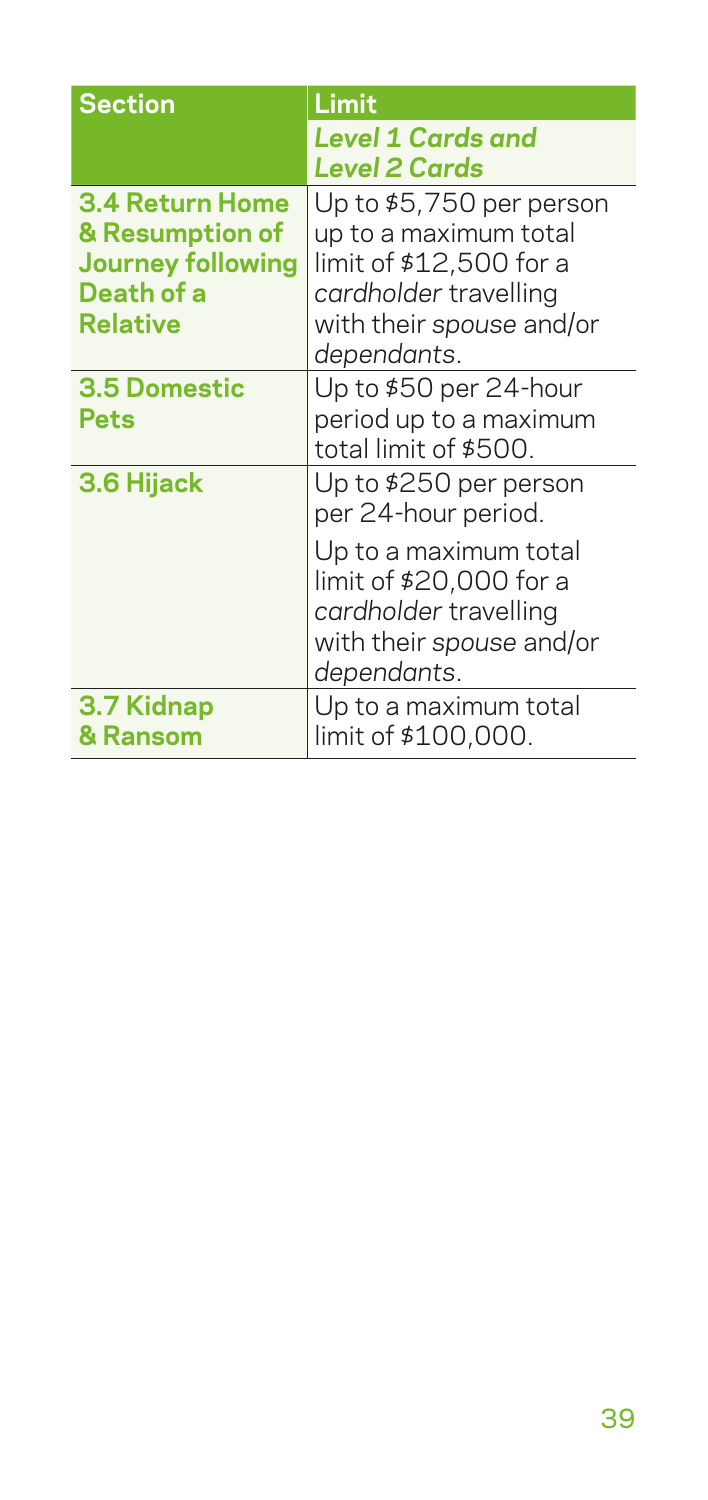| <b>Section</b>                                                                   | Limit                                                                                                                                                                                                                                                                                                                                                                                                                      |
|----------------------------------------------------------------------------------|----------------------------------------------------------------------------------------------------------------------------------------------------------------------------------------------------------------------------------------------------------------------------------------------------------------------------------------------------------------------------------------------------------------------------|
|                                                                                  | <b>Level 1 Cards and</b><br><b>Level 2 Cards</b>                                                                                                                                                                                                                                                                                                                                                                           |
| 4.1.1 al Luggage                                                                 | Up to \$20,000 per person<br>up to a maximum total<br>limit of \$30,000 for a<br>cardholder travelling<br>with their spouse and/or<br>dependants subject to the<br>following limits:<br>$\bullet$ Up to \$5,000 per<br>item for baggage,<br>clothing, personal<br>valuables, portable<br>electrical equipment and<br>binoculars;<br>• Up to \$5,500 per<br>camera for cameras and<br>associated equipment/<br>accessories; |
|                                                                                  | • Up to \$5,500 in total for<br>laptop computers and<br>associated equipment/<br>accessories.                                                                                                                                                                                                                                                                                                                              |
| 4.1.1 b] Luggage<br>(other than<br>valuables, left in<br>a vehicle)              | Notwithstanding the<br>above limits under<br>sub-section 4.1.1 a], any<br>covered items that are<br>left unattended in a motor<br>vehicle are only insured up<br>to a maximum total limit of<br>\$5,000.                                                                                                                                                                                                                   |
| 4.1.1 c] Luggage<br>(valuables left<br>in a vehicle<br>or checked in<br>luggage) | No cover available except<br>as in the circumstances<br>described under<br>4.1.1 c] which is limited to<br>a maximum of \$5,500.                                                                                                                                                                                                                                                                                           |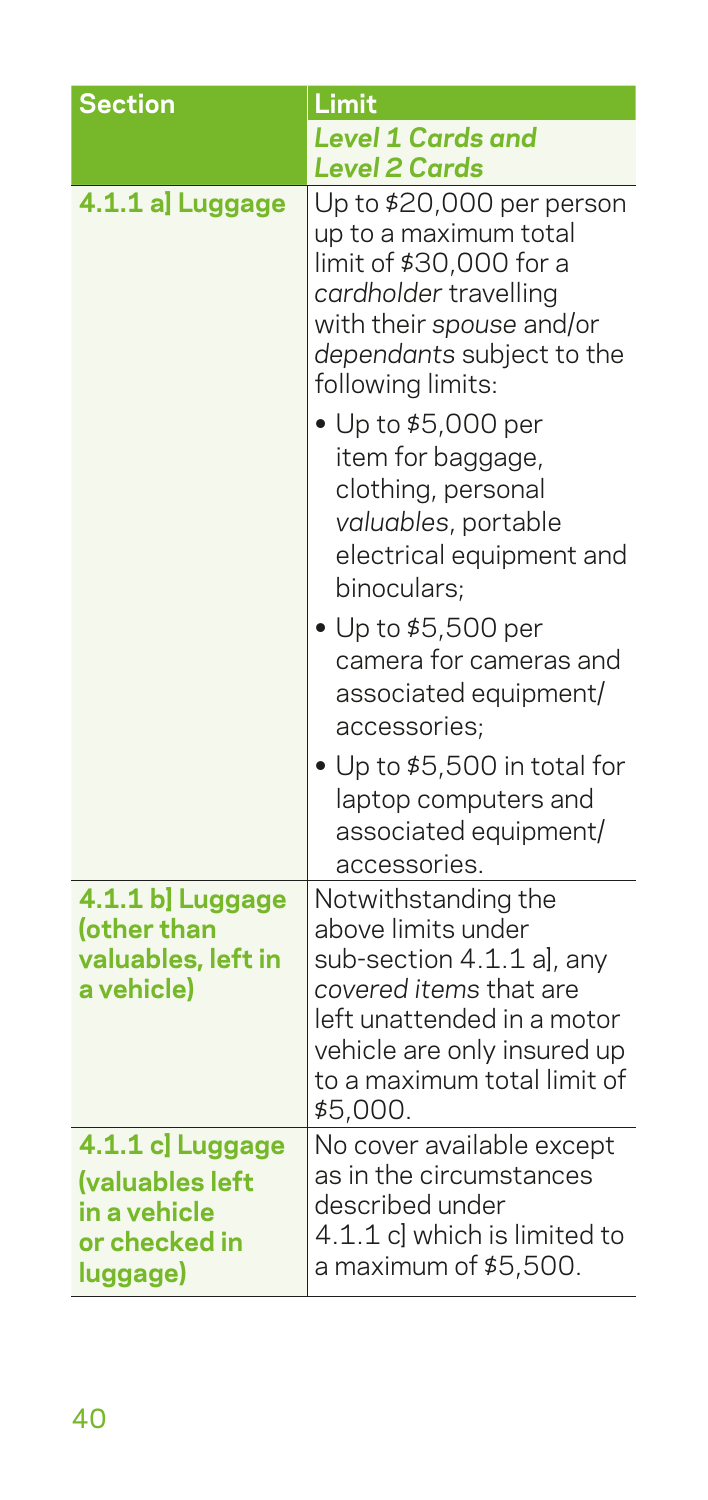| <b>Section</b>                                                                                       | Limit                                                                                                                                                                                                                                                                                      |
|------------------------------------------------------------------------------------------------------|--------------------------------------------------------------------------------------------------------------------------------------------------------------------------------------------------------------------------------------------------------------------------------------------|
|                                                                                                      | <b>Level 1 Cards and</b><br><b>Level 2 Cards</b>                                                                                                                                                                                                                                           |
| 4.1.1 d] Sporting<br><b>Equipment while</b><br>it is in use                                          | No cover available.                                                                                                                                                                                                                                                                        |
| <b>4.2 Travel</b><br>Documents,<br>Transaction<br><b>Cards &amp;</b><br><b>Travellers</b><br>Cheques | Up to \$550 per person<br>up to a maximum total<br>limit of \$1,250 for a<br>cardholder travelling<br>with their spouse and/<br>or dependants for travel<br>documents, travellers<br>cheques, bank notes,<br>currency notes, postal<br>orders, money orders,<br>cash or transaction cards. |
| 4.3 Luggage<br><b>Delay</b>                                                                          | Up to \$800 per person up<br>to a maximum total limit of<br>\$1,600 for a cardholder<br>travelling with a spouse<br>and/or dependants.                                                                                                                                                     |
| 5.1 Rental<br><b>Vehicle Excess</b>                                                                  | Up to a maximum total<br>limit of \$5,500.                                                                                                                                                                                                                                                 |
| 6.1 Personal<br><b>Liability</b>                                                                     | Up to a maximum total<br>limit of \$2,500,000.                                                                                                                                                                                                                                             |

## **Part D - Excesses and General Exclusions**

#### **Excesses – what you contribute to a claim**

*You* must pay the following excess amounts for each claim made under the following covers even if a number of claims are submitted on the one claim form. However If *you* make more than one claim as the result of a single event, the highest excess will apply but will only apply once.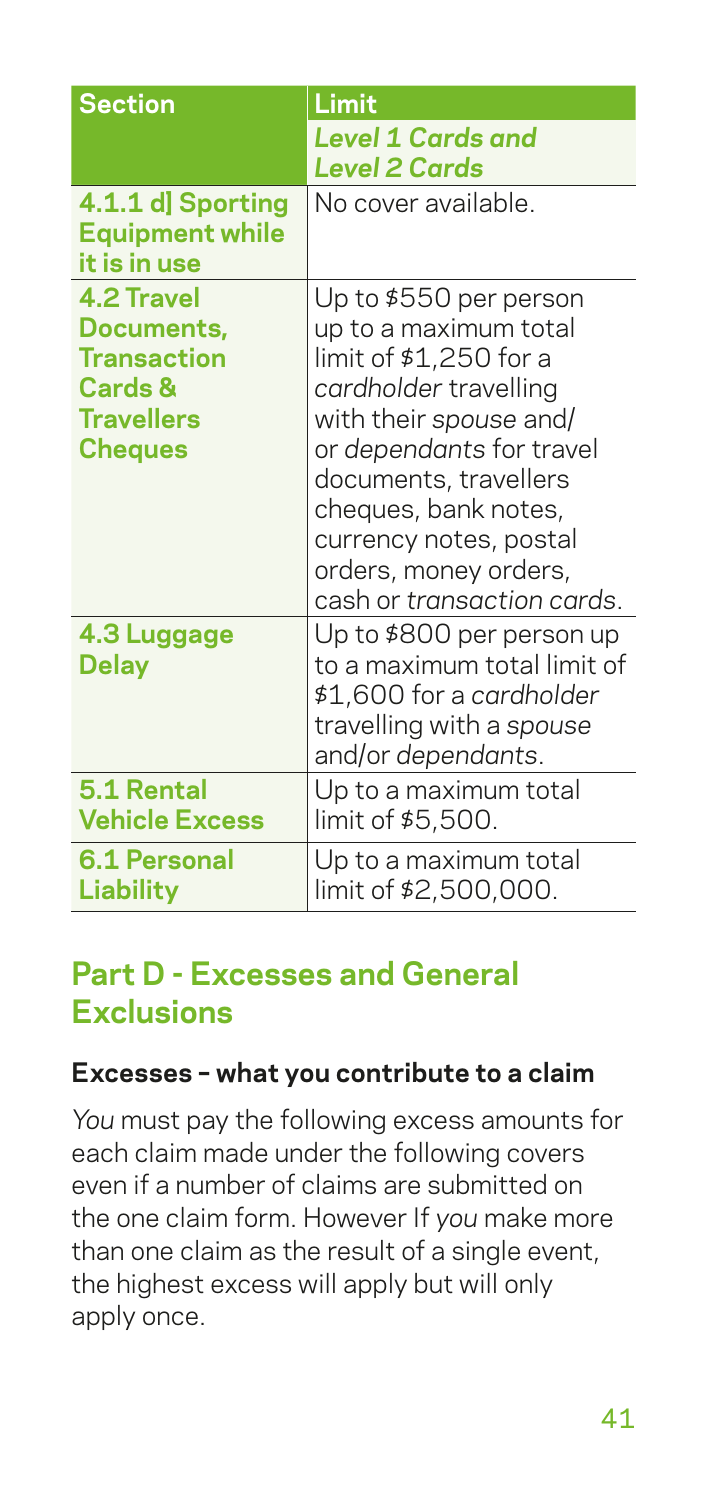| <b>Section</b>                                                                              | <b>Excess</b><br>amount |
|---------------------------------------------------------------------------------------------|-------------------------|
|                                                                                             | Nil                     |
| <b>1.1 Overseas Emergency</b><br><b>Assistance</b>                                          |                         |
| <b>1.2 Overseas Emergency</b><br><b>Medical</b>                                             | \$300                   |
| <b>1.3 Overseas Emergency</b><br><b>Dental (spontaneous</b><br>toothache)                   | \$300                   |
| <b>1.4 Evacuation &amp;</b><br><b>Repatriation</b>                                          | \$300                   |
| <b>1.5 Hospital Cash Allowance</b>                                                          | \$300                   |
| <b>1.6 Accidental Death</b>                                                                 | Nil                     |
| <b>1.7 Funeral Expenses</b>                                                                 | Nil                     |
| 1.8 Loss of Income                                                                          | Nil                     |
| <b>1.9 Assault requiring</b><br><b>Hospital Admission</b>                                   | Nil                     |
| <b>2.1 Cancellation</b>                                                                     | \$300                   |
| <b>3.1 Additional Expenses</b>                                                              | \$300                   |
| <b>3.2 Travel Delay Expenses</b>                                                            | \$300                   |
| <b>3.3 Alternative Transport</b><br><b>Expenses</b>                                         | \$300                   |
| 3.4 Return Home &<br><b>Resumption of Journey</b><br>following Death of a Relative          | \$300                   |
| <b>3.5 Domestic Pets</b>                                                                    | Nil                     |
| 3.6 Hijack                                                                                  | Nil                     |
| 3.7 Kidnap & Ransom                                                                         | Nil                     |
| 4.1 Luggage                                                                                 | \$300                   |
| <b>4.2 Travel Documents,</b><br><b>Transaction Cards &amp;</b><br><b>Travellers Cheques</b> | Nil                     |
| <b>4.3 Luggage Delay</b>                                                                    | Nil                     |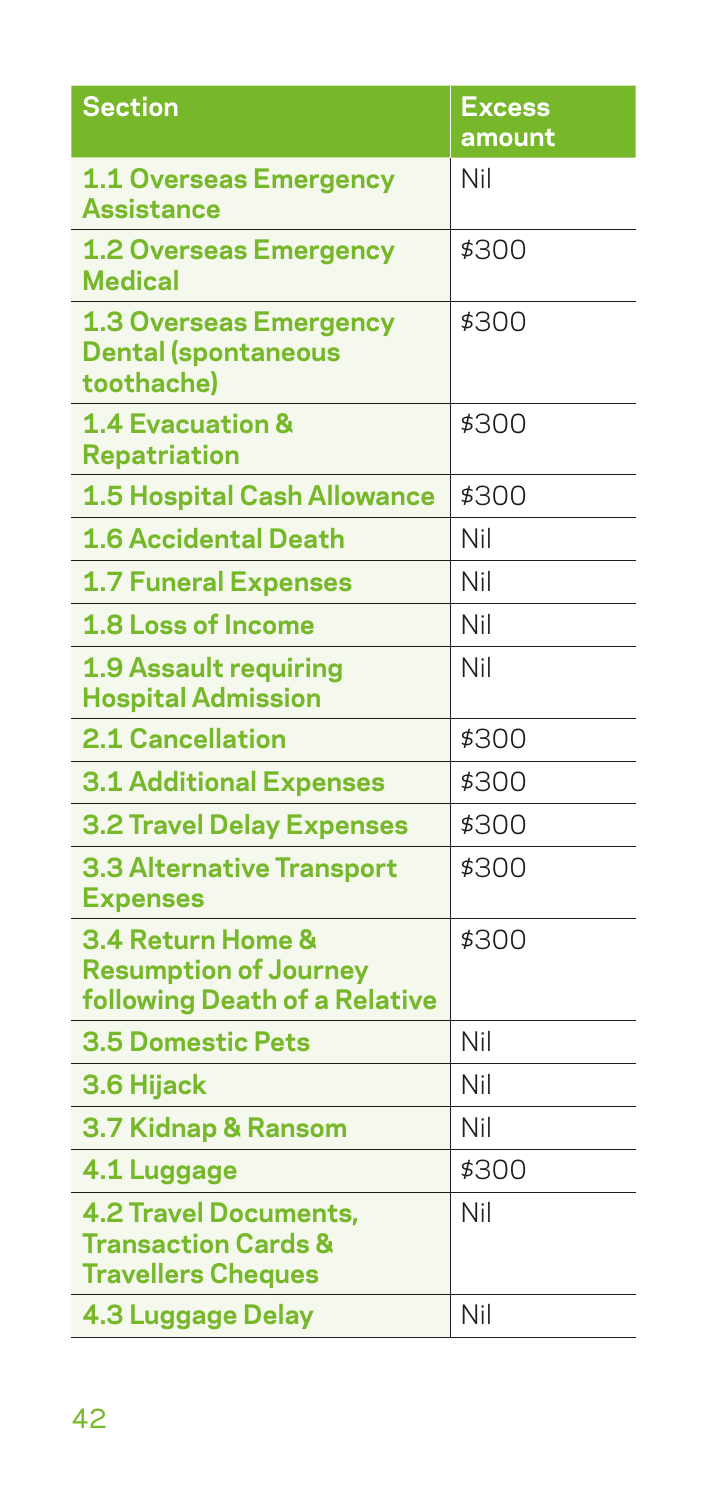| <b>Section</b>                   | <b>Excess</b><br>amount |
|----------------------------------|-------------------------|
| <b>5.1 Rental Vehicle Excess</b> | \$300                   |
| <b>6.1 Personal Liability</b>    | Nil                     |

#### **General exclusions**

The general exclusions below set out what is not covered.

*You* should also read each section as they contain specific exclusions that also apply.

To the extent permitted by law *we* do not cover *you* for any loss, damage or expense arising from, caused by, or in any way related to:

- 1. *your* loss of enjoyment; loss of opportunity; loss of revenue; loss of profits or loss of goodwill;
- 2. *you* booking or taking travel against medical advice, travel for the purpose of getting medical treatment or advice, or travel taken after a *medical adviser* informs *you* that *you* are terminally ill;
- 3. *your* intentional self harm or *your* suicide or *your* attempted suicide;
- 4. *your* use of alcohol or drugs or any transmissible disease resulting from the giving or taking a drug, unless the use of the drug is supervised by a *medical adviser*;
- 5. any expense arising:
	- **•** from regular or routine antenatal care
	- **•** from childbirth at any gestation (except when arising from an *injury* or *sickness*);
	- **•** from care of a newborn child;
	- **•** after the end of the twenty sixth (26th) week of *your pregnancy* (the twenty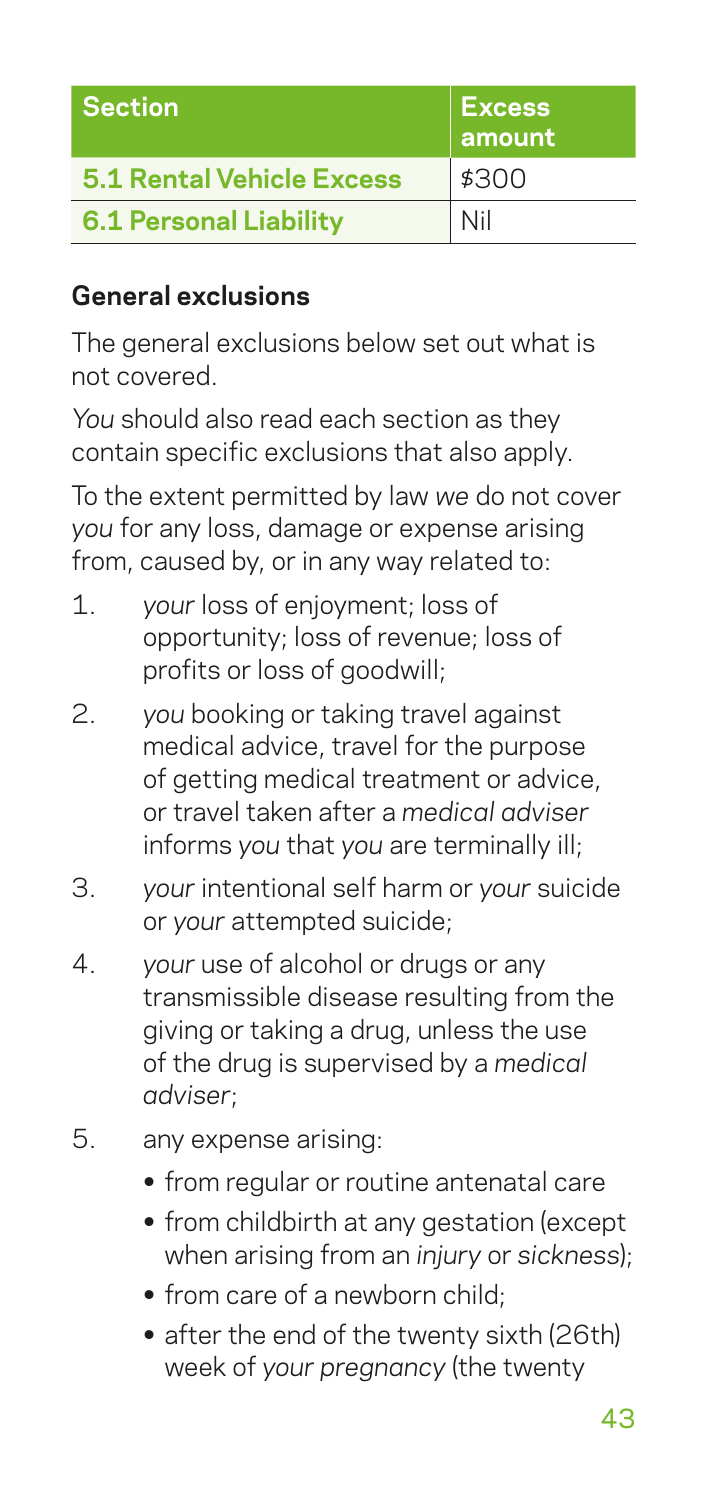sixth (26th) week of *your pregnancy* is calculated based on *your* estimated date of delivery as confirmed in writing by *your* obstetrician);

- **•** from *pregnancy* related *sickness* if *you* have had complications in *your pregnancy* before *you* became eligible for cover;
- 6. *your* travel in any air supported device other than as a passenger in:
	- **•** a fully licensed aircraft operated by an airline or charter company; or
	- **•** a regulated or licensed hot air balloon;
- 7. *your* participation in any dangerous activities or *your* exposure of *yourself* to danger during *your journey* unless in an attempt to preserve *your* life or the life of another person, and includes but is not limited to activities such as:
	- **•** scuba diving unless *you* hold an open water diving certificate or are diving with a qualified and registered diving instructor;
	- **•** mountaineering or rock climbing requiring the use of ropes and/or climbing equipment, racing (other than amateur racing on foot), white water rafting, white water boating, abseiling, parasailing, skydiving, hang gliding, base jumping, bungy jumping, pot holing, canyoning, caving, fire walking, running with the bulls, rodeo riding, polo playing, hunting, shooting, archery, tobogganing, water skiing, jet skiing, off-piste snow skiing, off-piste snowboarding, snowmobiling or any other similar activity;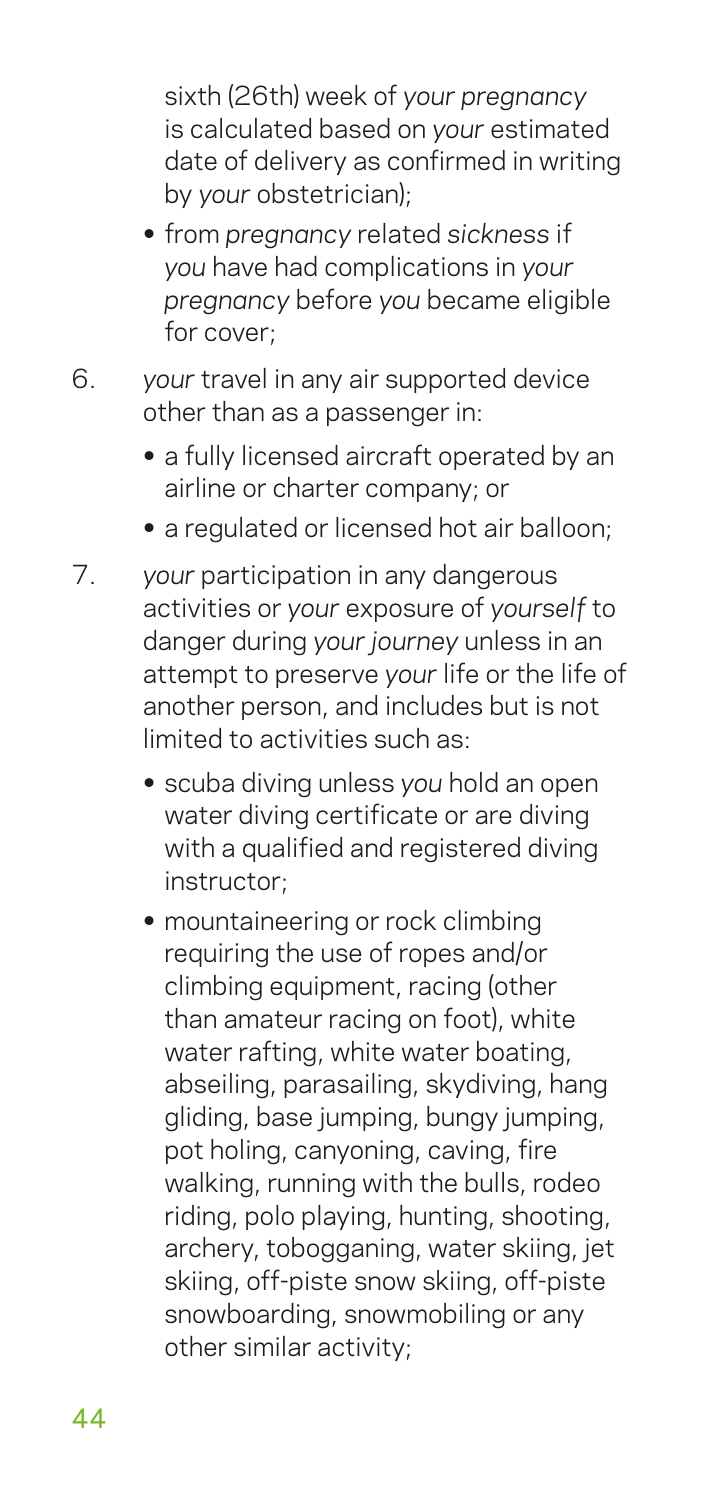- **•** any kind of training for, coaching or competing in any sporting event where *you* are entitled to receive, or are eligible to receive, an appearance fee, wage, salary or prize money in excess of \$1,000; and
- **•** *quad bike* or *motorcycle* riding during *your journey* unless it involves *you* only driving a *motorcycle*, with an engine capacity of 200cc or less, for which *you* hold a valid *motorcycle* licence in Australia or a licence valid for the country *you* are travelling in if *your* Australian licence is not recognised in that country;
- 8. illegal or criminal acts by *you*, *your spouse*, *your dependants* or any other person acting with *your* consent or under *your* direction;
- 9. *your* participation as a crew member or pilot of any *transportation*;
- 10. *your* or *your travel companion*'s failure to obtain a visa, a passport or a passport with a required minimum remaining validity;
- 11. the *injury*, illness or death of any person who is aged eighty-one (81) years or over at the time *you* become eligible for cover under International Travel Insurance;
- 12. any interference with *your* travel plans by any government, government regulation or prohibition or intervention or official authority;
- 13. arising from changes in currency rates;
- 14. *your* failure to take *reasonable* care;
- 15. any *epidemic* or *pandemic*;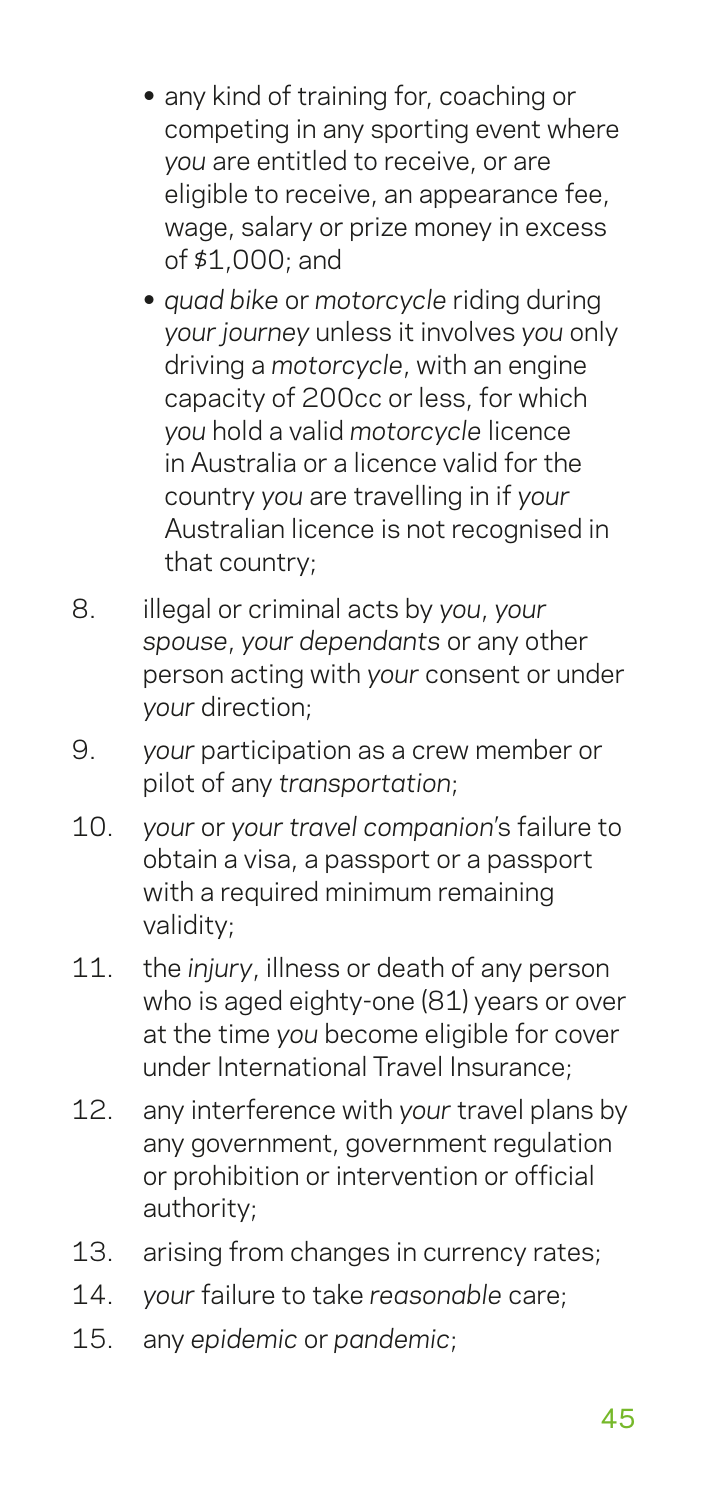- 16. any act of war, whether war is declared or not, or from any rebellion, revolution, insurrection or taking of power by the military;
- 17. a nuclear reaction or contamination from nuclear weapons or radioactivity;
- 18. biological and/or chemical materials, substances, compounds or the like used directly or indirectly for the purpose of harming or to destroy human life and/or create public fear;
- 19. any payment which would violate any applicable trade or economic sanctions, law or regulation.

## **Part E - The Cover Available**

#### **Pre-existing medical conditions**

Please ensure that *you* read the definition of *pre-existing medical condition* in the section headed Definitions.

No cover is available for any claims arising from, related to or associated with, *your pre-existing medical condition* unless:

- a] *Allianz Global Assistance* has confirmed in writing to *you* that the *pre-existing medical condition* causing *your* claim is covered by the group policy; or
- b] the *pre-existing medical condition* meets the requirements set out under the heading PRE-EXISTING *MEDICAL CONDITIONS* THAT ARE COVERED (SOME RESTRICTIONS APPLY).

If *you* have a *pre-existing medical condition* that is not covered, *we* will not pay any claims arising from, related to or associated with that condition. This means that *you* may have to pay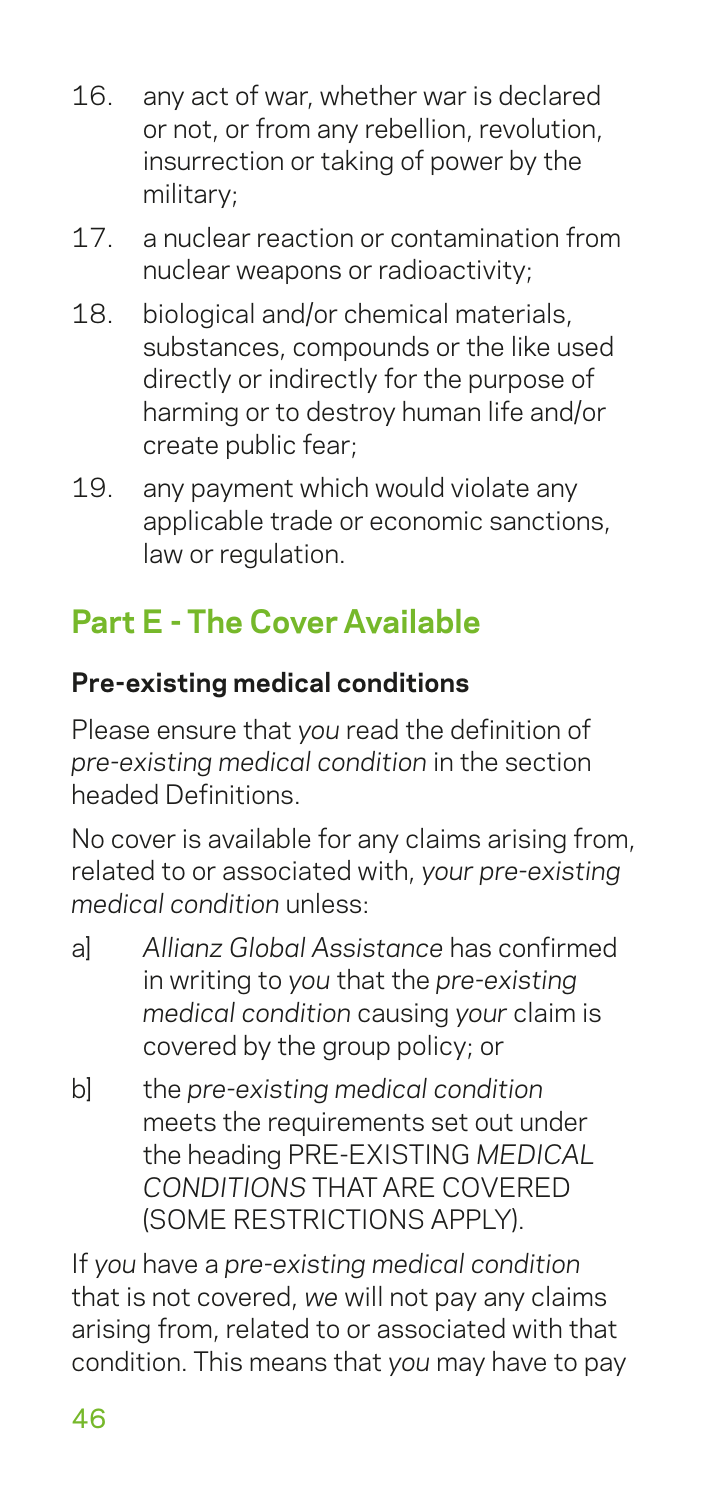for an *overseas* medical emergency and any associated costs, which can be prohibitive in some countries.

Before going *overseas*, *you* can apply for assessment of whether *your pre-existing medical condition* is covered by the group policy online or over the phone.

#### **Online:** www.checkyoucover.com.au/stgeorge

### **Within Australia Phone:** 1800 091 710

During assessment *you* must answer all of *our* questions honestly and truthfully. If *you* do not answer all of *our* questions honestly and truthfully, *your pre-existing medical condition* may not be covered by the group policy and any confirmation of cover issued may be invalid.

If after assessment, *Allianz Global Assistance* confirm to *you* that *your pre-existing medical condition* is covered by the group policy, *you* will need to pay an administration fee of \$75 for assessment by phone or an administration fee of \$45 for an online assessment. After payment of any required administration fee *Allianz Global Assistance* will send *you* written confirmation (for the period of cover available) if *your pre-existing medical condition* is covered by the group policy.

This International Travel Insurance does not cover any claim arising from the *pre-existing medical conditions* of *your* relatives, *travel companion* or any other person.

The *pre-existing medical conditions* listed in the following table are covered under this International Travel Insurance without assessment, provided the *pre-existing medical condition you* have meets the specified requirements that must be met.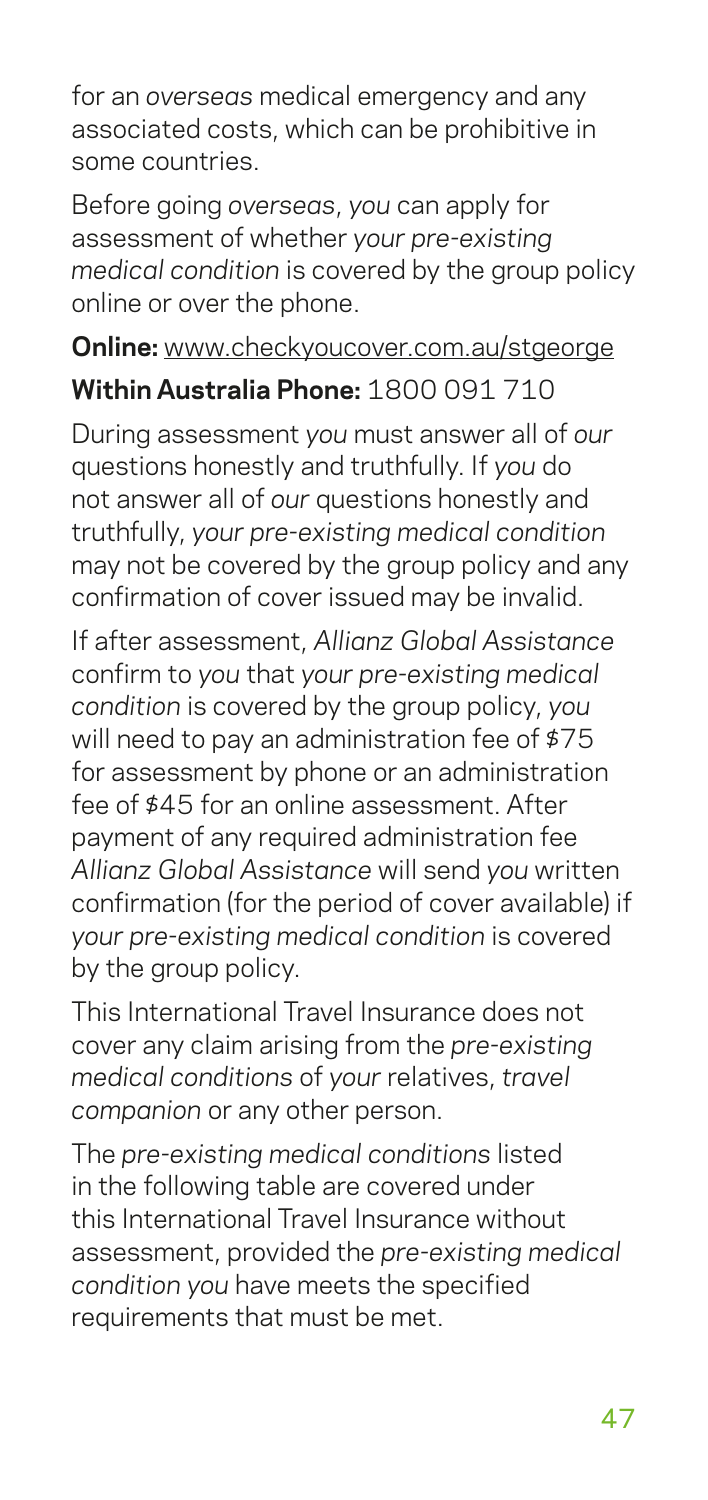#### **Pre-existing medical conditions that are covered (some restrictions apply)**

If *your* condition is listed in the table, but the criteria for cover are not met, *you* may still apply for assessment of whether the *preexisting medical condition you* have is covered by the group policy. If after assessment, *Allianz Global Assistance* confirm to *you* that *your pre-existing medical condition* is covered by the group policy, *you* will need to pay an administration fee as outlined under the heading PRE-EXISTING MEDICAL CONDITIONS.

| <b>Pre-existing</b><br>medical condition | <b>Requirements that</b><br>must be met                                                                                                                                              |
|------------------------------------------|--------------------------------------------------------------------------------------------------------------------------------------------------------------------------------------|
| Acne                                     | If you have not required<br>treatment by a medical<br>adviser in the last three<br>(3) consecutive months.                                                                           |
| Allergies                                | If the condition has not<br>required treatment by a<br>medical adviser in the<br>last nine (9) consecutive<br>months and you have<br>no known respiratory<br>conditions e.g. Asthma. |
| Asthma                                   | If no exacerbation<br>requiring treatment<br>by a medical adviser<br>in the last twelve (12)<br>consecutive months.                                                                  |
| Cataracts/<br>Glaucoma                   | If you have no ongoing<br>complications, are not<br>on a waiting list for an<br>operation and have not<br>been operated on in the<br>last two (2) consecutive<br>months.             |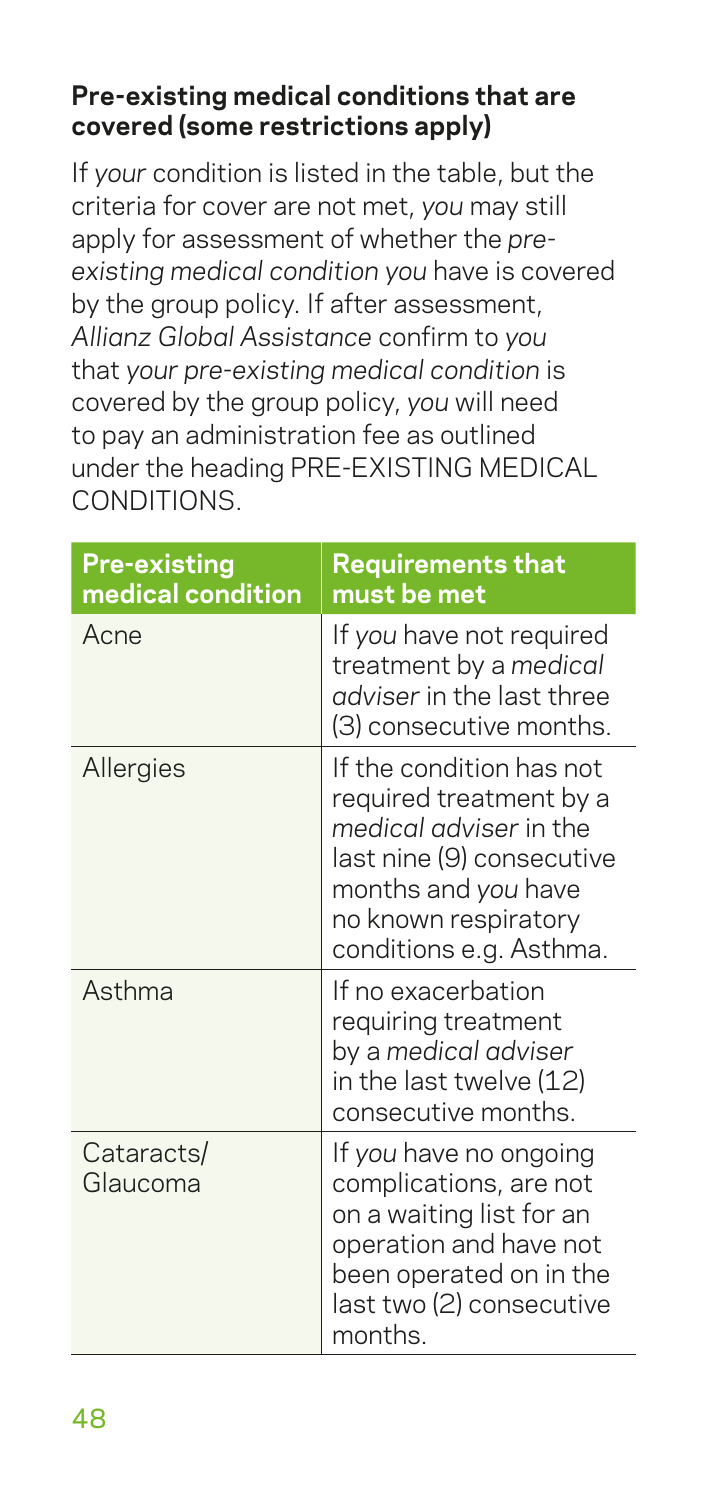| <b>Pre-existing</b><br>medical condition | <b>Requirements that</b><br>must be met                                                                                                                                                                                                                                                                                                                                                                                  |
|------------------------------------------|--------------------------------------------------------------------------------------------------------------------------------------------------------------------------------------------------------------------------------------------------------------------------------------------------------------------------------------------------------------------------------------------------------------------------|
| Coeliac Disease                          | If the condition has not<br>required treatment by a<br>medical adviser in the<br>last six (6) consecutive<br>months.                                                                                                                                                                                                                                                                                                     |
| Diabetes/Glucose<br>Intolerance          | If you were diagnosed<br>over twelve (12)<br>consecutive months ago<br>and have not had any<br>complications in the last<br>twelve (12) consecutive<br>months. You must<br>also have a Blood<br>Sugar Level reading<br>between four (4) and<br>twelve (12) or a HbA1C<br>score of nine per cent<br>(9%) or less. You must<br>also not currently be<br>undergoing treatment<br>for kidney, eye or nerve<br>complications. |
| Ear Grommets                             | With no current<br>infection.                                                                                                                                                                                                                                                                                                                                                                                            |
| Epilepsy                                 | If there are no<br>underlying medical<br>conditions (e.g. Previous<br>head trauma, stroke) and<br>you have not required<br>treatment by a medical<br>adviser for a seizure<br>in the last two (2)<br>consecutive years.                                                                                                                                                                                                  |
| Gastric Reflux                           | If the condition does<br>not relate to another<br>underlying diagnosis<br>(e.g. Hernia/Gastric<br>Ulcer).                                                                                                                                                                                                                                                                                                                |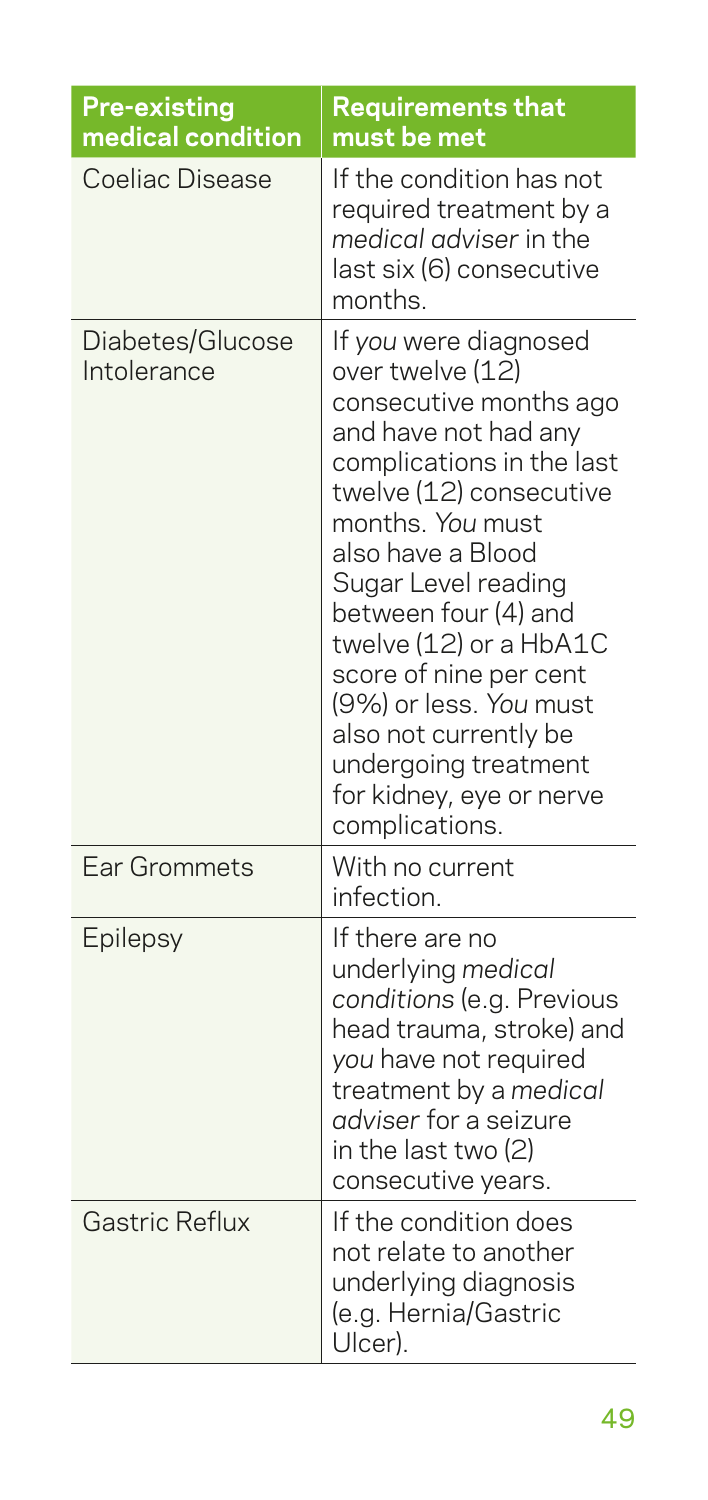| <b>Pre-existing</b><br>medical condition     | <b>Requirements that</b><br>must be met                                                                                                                             |
|----------------------------------------------|---------------------------------------------------------------------------------------------------------------------------------------------------------------------|
| Gout                                         | If the gout has remained<br>stable for the last nine<br>(9) consecutive months.                                                                                     |
| Hiatus Hernia                                | If no surgery is planned.                                                                                                                                           |
| Hip/Knee<br>Replacement                      | If performed more than<br>nine (9) consecutive<br>months ago and<br>less than ten (10)<br>consecutive years ago.                                                    |
| Hypertension (High<br><b>Blood Pressure)</b> | If you have no known<br>heart conditions and<br>your current blood<br>pressure reading is<br>lower than one hundred<br>and sixty five over ninety<br>five (165/95). |

### **Pregnancy**

This International Travel Insurance may not be adequate for *your* needs if *you* are planning to travel beyond the twenty sixth (26th) week of *your* pregnancy.

No cover is available for a child born during the period of cover available for *your journey* unless as *a consequence* of an *injury* or *sickness* (occurring during the period of cover available).

If *you* are pregnant when *you* become eligible for cover available *your* pregnancy will be defined as a *pre-existing medical condition* however, any complications of *your* pregnancy arising from *injury* or *sickness* occurring after *you* became eligible will be covered by the group policy issued to *St.George Bank* except if *you* have had complications in *your* pregnancy before *you* became eligible for the cover available.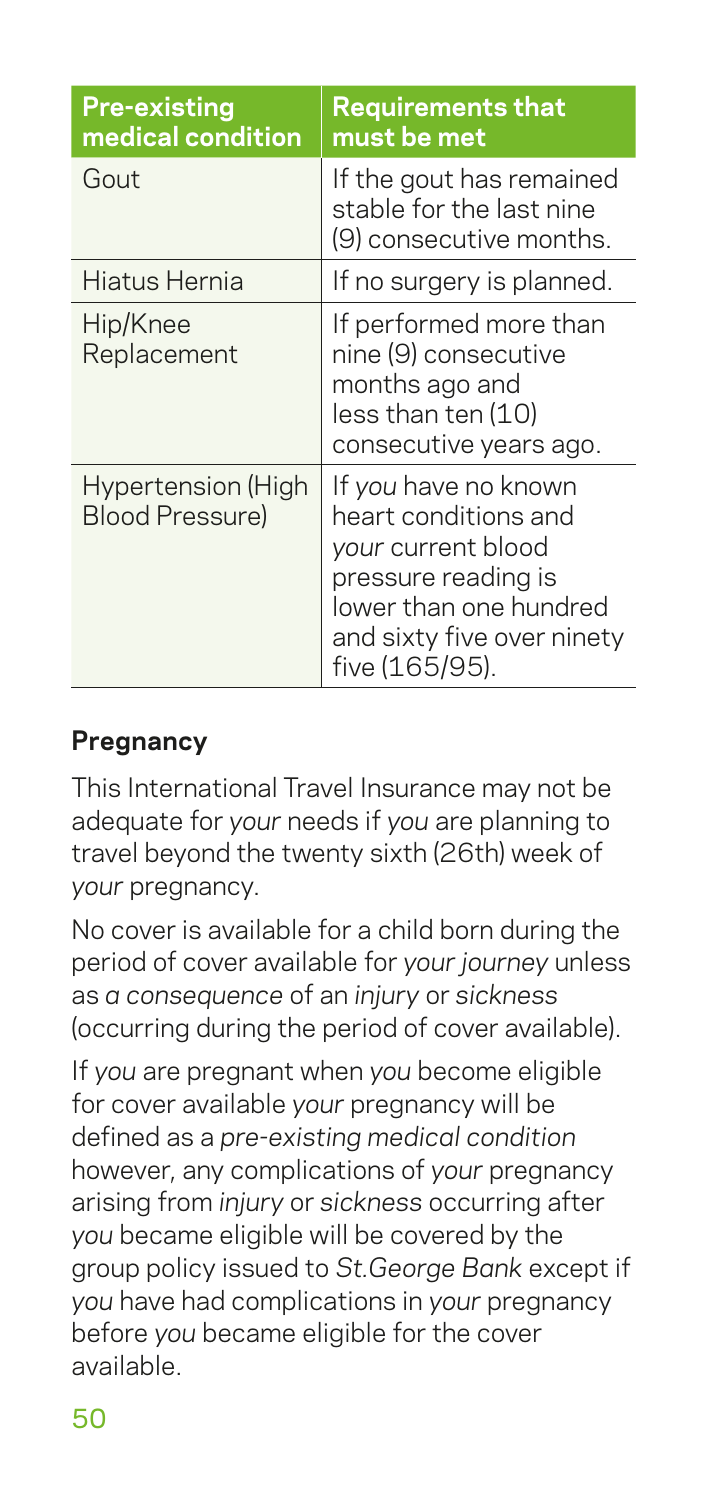If *you* fall pregnant after *you* become eligible, *you* will be entitled to the cover available arising from any complications of *your* pregnancy caused by *injury* or *sickness*.

No cover is available for:

- **•** antenatal care;
- **•** childbirth at any gestation (except when arising from an *injury* or *sickness*);
- **•** care of a newborn child;
- **•** any expenses related to *your pregnancy* arising after the end of the twenty sixth (26th) week of *your pregnancy* (the twenty sixth (26th) week of *your pregnancy* is calculated based on *your* estimated date of delivery as confirmed in writing by *your* obstetrician);
- **•** *pregnancy* related *sickness* if *you* have had complications in *your pregnancy* before *you* became eligible for cover.

These provisions apply whether *you* fall pregnant naturally or as a result of medical assistance (such as, through IVF treatment).

Any pregnancy related expenses incurred during *your journey* after the end of the twenty sixth (26) week of *your* pregnancy will not be covered by this insurance.

As a guide to the cover available for pregnancy under the group policy issued to *St.George Bank*, including limitations and restrictions, please read through the table below.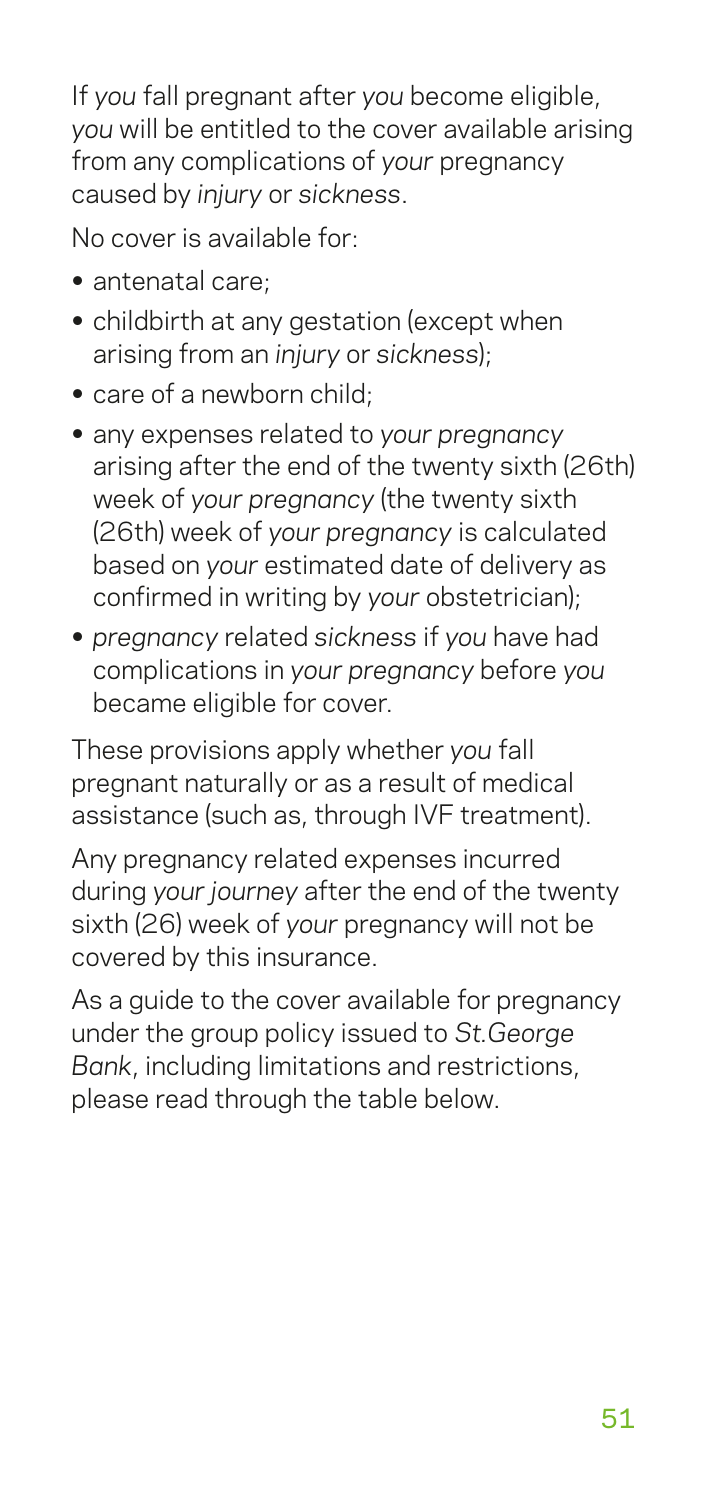| <b>Your pregnancy</b>                                                                                                               | Outcome                                                                                                                                                                                                                                                                                                                                                                                         |
|-------------------------------------------------------------------------------------------------------------------------------------|-------------------------------------------------------------------------------------------------------------------------------------------------------------------------------------------------------------------------------------------------------------------------------------------------------------------------------------------------------------------------------------------------|
| a] You are not yet<br>pregnant however,<br>you are attempting<br>to become<br>pregnant or are<br>undergoing fertility<br>treatment. | If you become pregnant<br>cover is available<br>for any complication<br>arising from an injury<br>or sickness. No cover<br>is available for the<br>course of any treatment<br>you are undergoing at<br>the time your journey<br>commences.                                                                                                                                                      |
| b] You will require<br>antenatal care<br>during the period<br>of cover available<br>for your journey.                               | No cover is available for<br>antenatal care.                                                                                                                                                                                                                                                                                                                                                    |
| c] You are pregnant<br>and are undergoing<br>a course of<br>treatment at the<br>time your journey<br>begins.                        | No cover is available for<br>the course of treatment<br>you are undergoing<br>at the time your<br>journey commences.<br>Cover is available,<br>for medical expenses<br>arising out of an injury.<br>Cover is available for<br>complications arising<br>from sickness but<br>not if you have had<br>complications in your<br>pregnancy before you<br>became eligible for the<br>cover available. |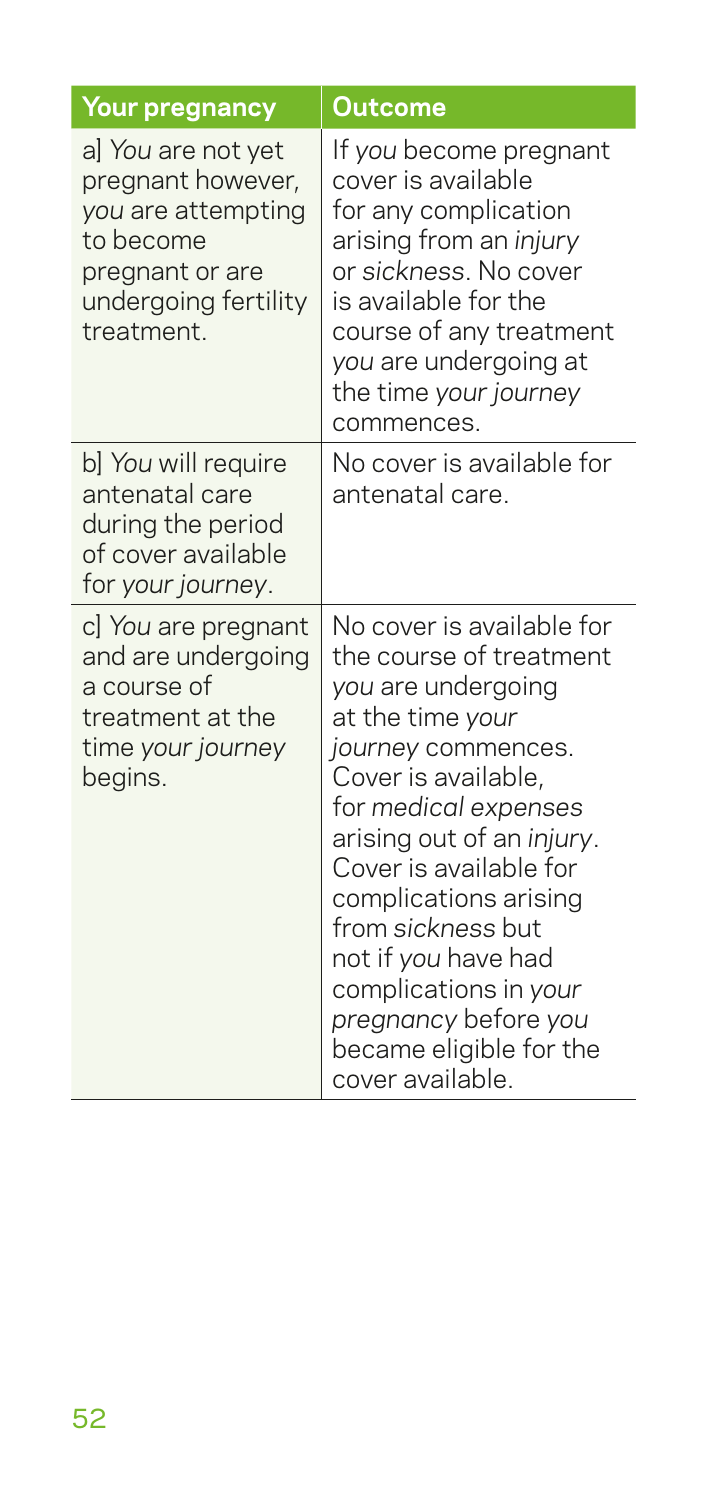| <b>Your pregnancy</b>                                                                                            | <b>Outcome</b>                                                                                                                                                                                                                                                                                                                                                                                                                              |
|------------------------------------------------------------------------------------------------------------------|---------------------------------------------------------------------------------------------------------------------------------------------------------------------------------------------------------------------------------------------------------------------------------------------------------------------------------------------------------------------------------------------------------------------------------------------|
| d] You are injured<br>or become sick<br>during your journey<br>and give birth as a<br>consequence.               | Cover is available for<br>medical expenses<br>incurred for the<br>treatment of your injury<br>or sickness and the<br>childbirth occurring<br>as a consequence<br>of the injury or<br>sickness however, no<br>cover is available for<br>complications arising<br>from sickness or a<br>childbirth resulting from<br>sickness if you have had<br>complications in your<br>pregnancy before you<br>became eligible for the<br>cover available. |
| e] You give birth<br>naturally during<br>the period of cover<br>available for your<br>journey.                   | No cover is available<br>either for the childbirth<br>or care of the newborn<br>child.                                                                                                                                                                                                                                                                                                                                                      |
| fl You travel<br>beyond twenty<br>six (26) weeks<br>gestation and give<br>birth while you are<br>still overseas. | No cover is available for<br>the childbirth, care of<br>the newborn child or any<br>expenses related to your<br>pregnancy.                                                                                                                                                                                                                                                                                                                  |

#### **Emergency and medical services while overseas**

In the event of an emergency *overseas*, simply call *Allianz Global Assistance* at any time on +61 7 3305 7468. Please note, additional charges may apply for any calls made from mobiles, public telephones or hotel rooms.

*Allianz Global Assistance*'s team of medical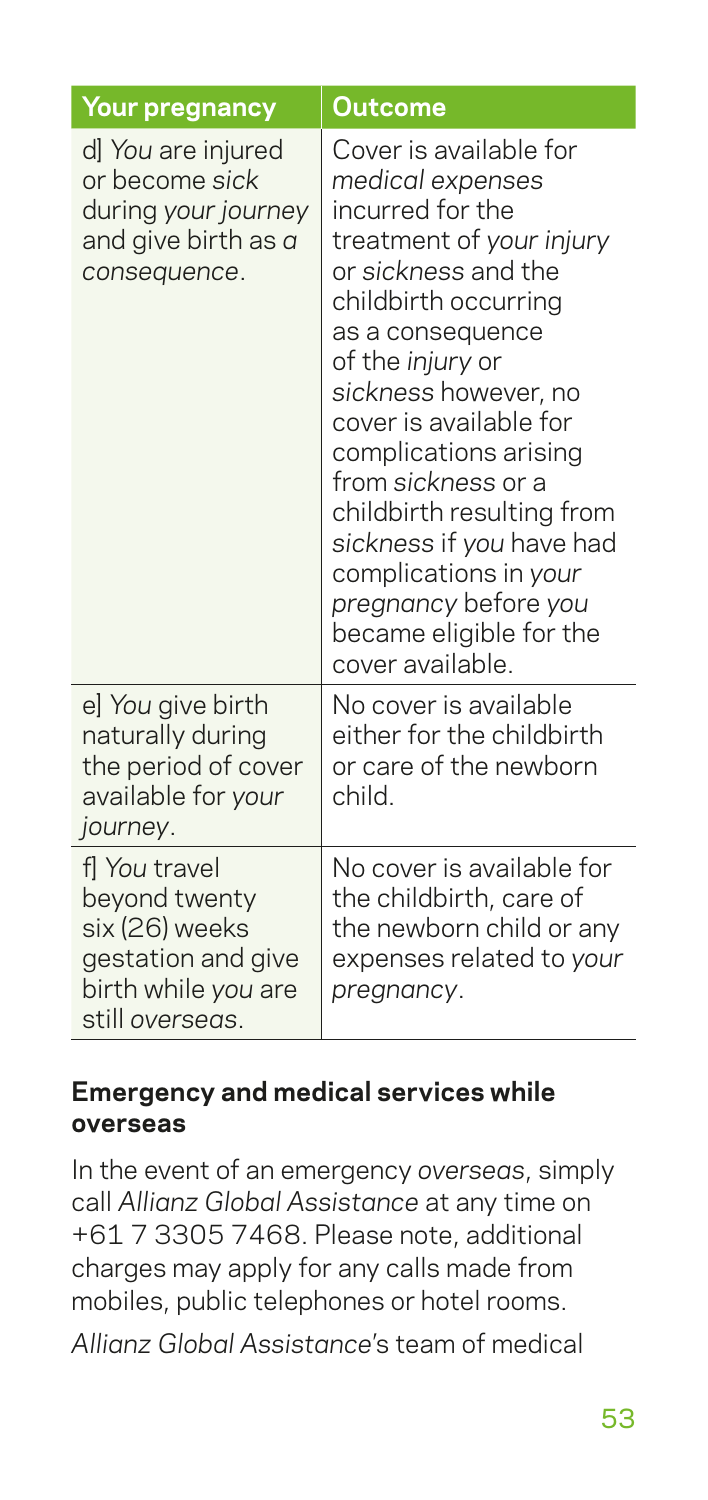professionals is only a phone call away and is available to *you* 24 hours a day, 7 days a week for advice and assistance in the event of a medical emergency and any associated problems which occur outside Australia.

*Allianz Global Assistance* has access to a worldwide team of skilled doctors and medical professionals and provides the following services:

- **•** Access to *medical advisers* for emergency assistance and advice;
- **•** Emergency *transportation* to the nearest suitable *hospital*;
- **•** Emergency evacuation, if necessary;
- **•** If requested by *you*, *your* family in Australia will be advised of *your medical condition* and be kept informed of the situation;
- **•** Payment guarantees to *hospitals* for *reasonable medical expenses* and cover verification;
- **•** Second opinions on medical matters;
- **•** Urgent message service and emergency travel planning.

## **Travelling overseas**

*You* do not have to tell *us* or *St.George Bank* that *you* will be travelling. Provided *you* meet the eligibility criteria (see Part A - Eligibility for Cover) and comply with the terms and conditions of this insurance, *you* will be entitled to the benefits of the cover available.

In the event of an emergency *overseas* contact *Allianz Global Assistance* using the contact details shown on the inside front cover of this booklet. *Allianz Global Assistance* are available 24 hours a day, seven days a week.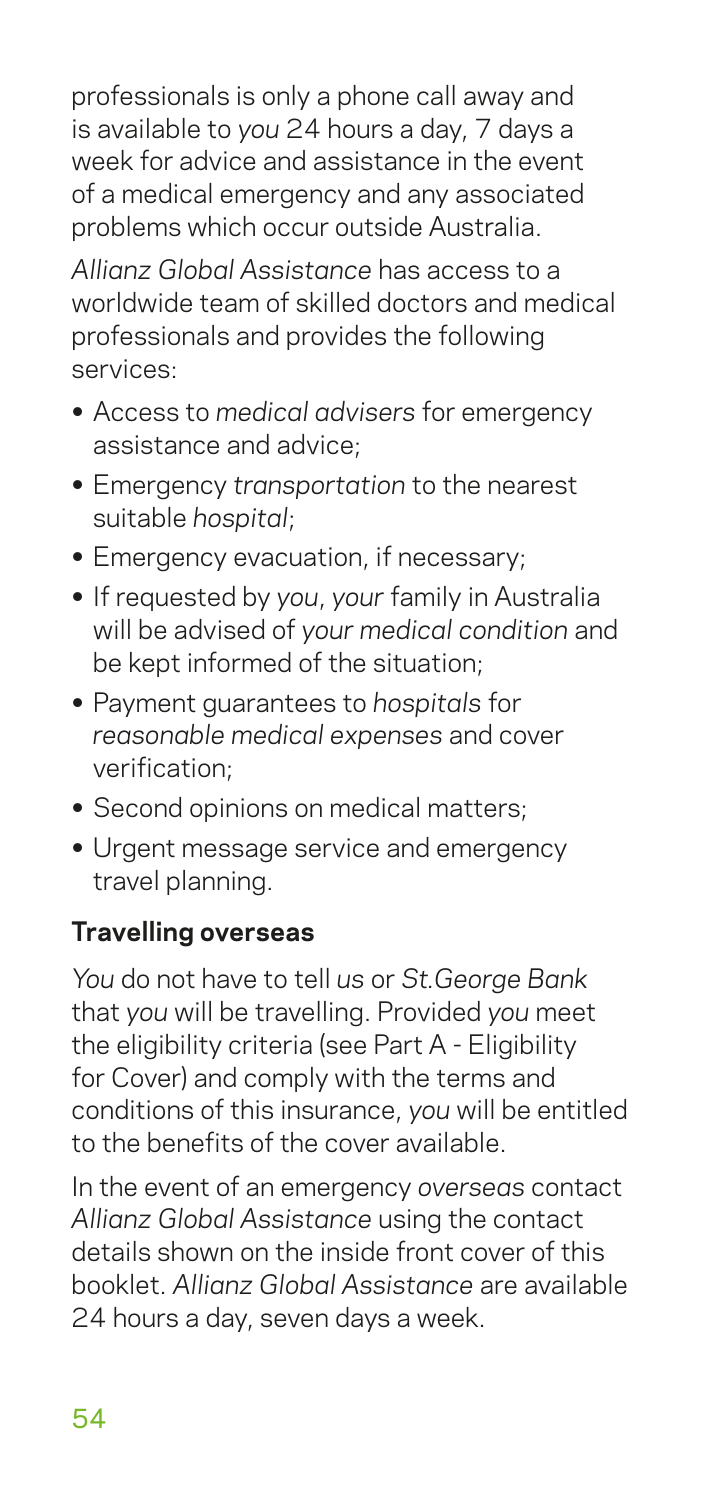*You* must take all *reasonable* steps to prevent or minimise loss.

*You* must take all *reasonable* precautions to safeguard *your* belongings. For example, leaving *your* belongings unsupervised, leaving them behind or walking away from them in a place the public has access to encourages theft and are not *reasonable* precautions.

*You* must take all *reasonable* steps to safeguard *your* own safety and follow the advice and heed the warnings of any government or government agency and any official body and heed warnings broadcast in the mass media.

*You* should take this booklet with *you* when travelling *overseas* as it contains important phone numbers and details of the cover available, together with copies of *your* card account statement and card receipt to establish that *you* gained *your* eligibility for cover in accordance with the criteria set out in the section headed Part A - Eligibility for Cover.

In the event *you* wish to make a claim under the cover available (especially if claiming whilst *overseas*), it will be necessary for *you* or *your* agents to confirm to *Allianz Global Assistance* or its agents that the eligibility criteria was met as previously outlined. Without this information, a claim may be delayed and it may not be possible for *Allianz Global Assistance* or its agents to give approval for *overseas* medical attention or assistance.

#### **Section 1.1 Overseas emergency assistance**

*Allianz Global Assistance* will help *you* with any *overseas* emergency (also see EMERGENCY AND MEDICAL SERVICES WHILE *OVERSEAS* above).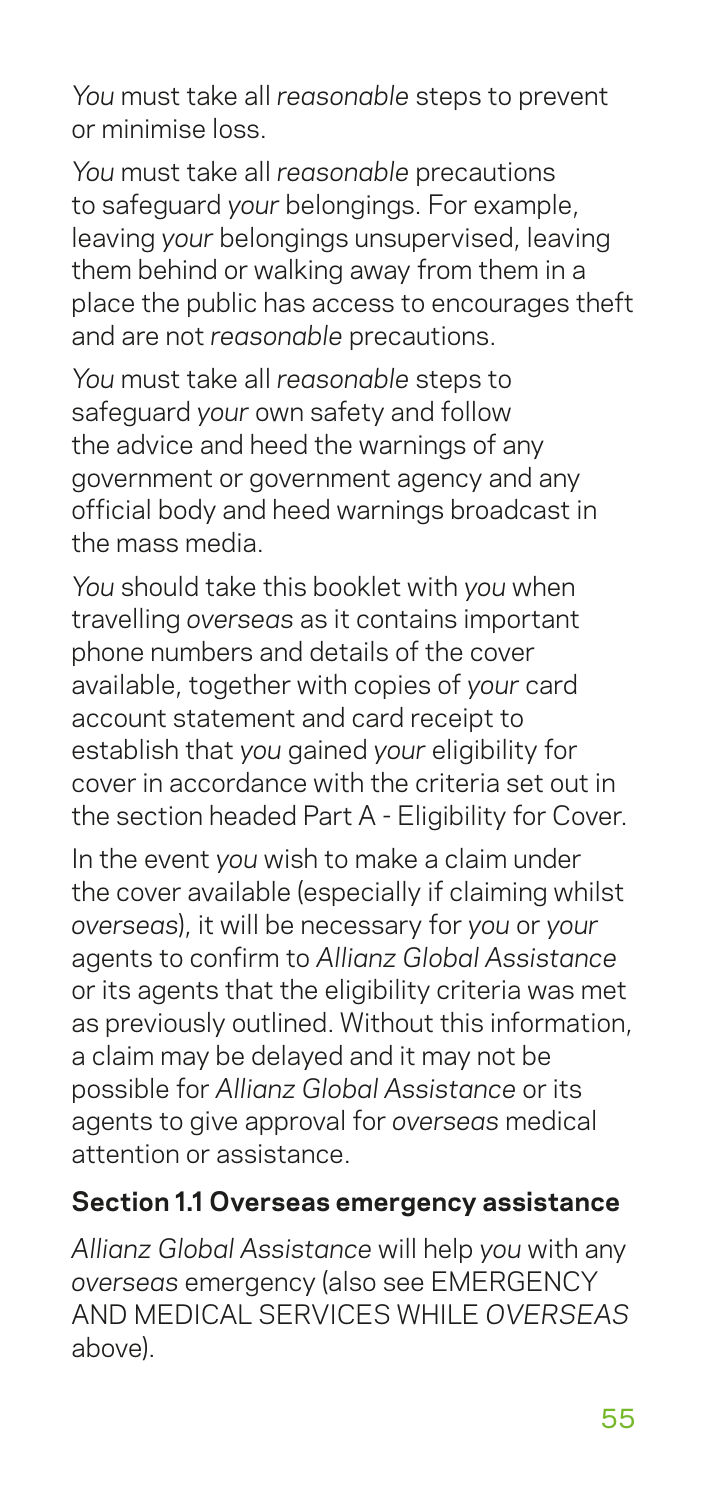*You* may contact *Allianz Global Assistance* 24 hours a day, 7 days a week.

In addition to an *overseas journey*, eligible *cardholders*, *spouses* and *dependants* who are onboard a foreign registered vessel in Australian territorial waters will be eligible for the benefits available under this section subject to the terms, conditions, limits and exclusions that apply.

## **1.1.1 Allianz Global Assistance will arrange**

If while *overseas*, during the period of cover available:

- a] *you injure yourself* or become *sick* (provided the relevant *injury* or *sickness* is covered by the group policy); or
- b] require treatment for a *pre-existing medical condition*:
	- **•** that *Allianz Global Assistance* has confirmed in writing is covered by the group policy: or
	- **•** for which cover is available as specified in the section headed PRE-EXISTING MEDICAL CONDITIONS,

*Allianz Global Assistance* will arrange for the following assistance services:

- a] access to a *medical adviser* for emergency medical treatment while *overseas*;
- b] any messages which need to be passed on to *your* family or employer in the case of an emergency;
- c] provision of any written guarantees for payment under SECTION 1.2 – OVERSEAS EMERGENCY MEDICAL of *medical expenses* incurred while *overseas*;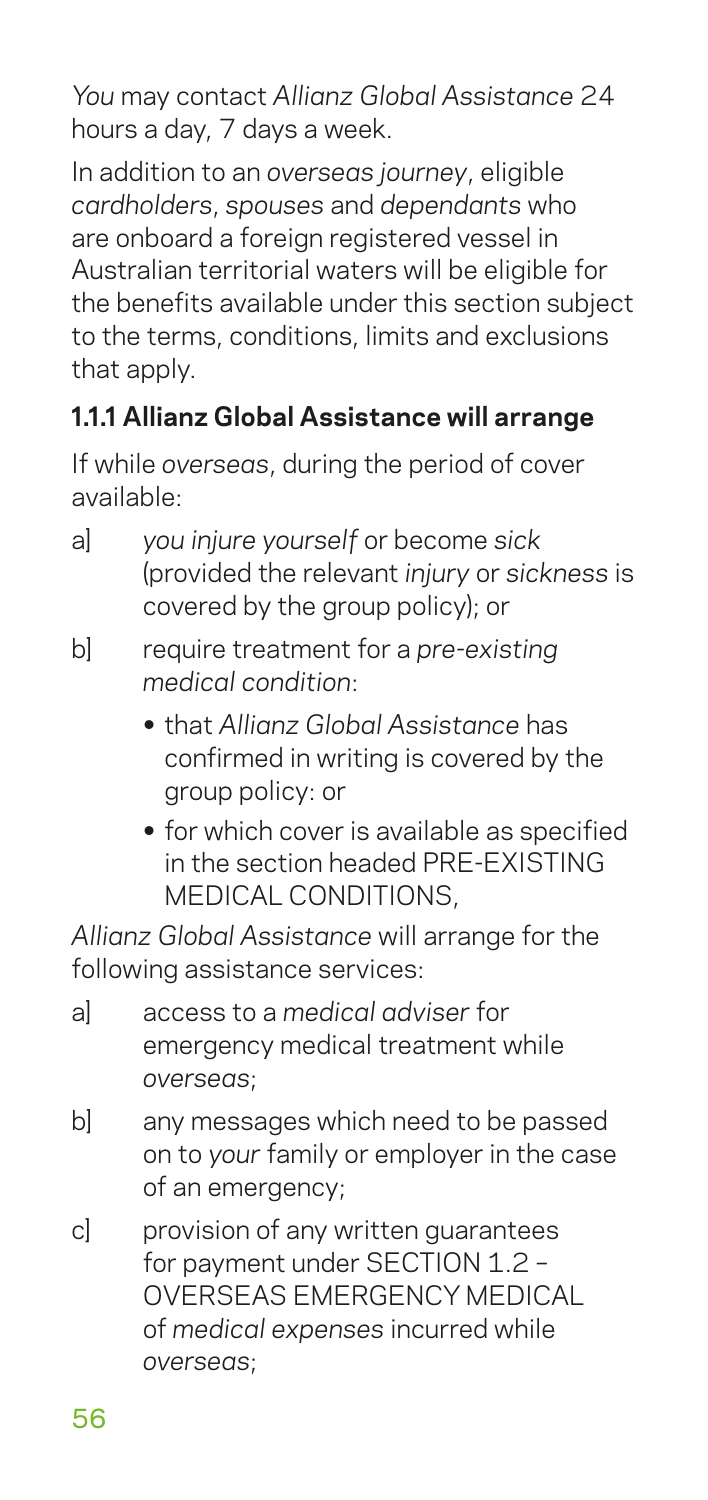- d] provision of any written guarantees for payment under SECTION 1.4 – EVACUATION & REPATRIATION of *reasonable* expenses for *your* medical transfer or evacuation to the nearest *hospital overseas* for emergency medical treatment or to be brought back to *your home* with appropriate medical supervision; and
- e] advice and assistance with emergency travel planning.

## **1.1.2 What we exclude**

To the extent permitted by law, *we* will not be responsible for costs and expenses that *you* would not have incurred had *you* followed *reasonable* medical advice. This includes any subsequent medical, *hospital* or evacuation expenses incurred when *you* did not follow the *reasonable* medical advice.

## **Section 1.2 Overseas emergency medical**

In addition to an *overseas journey*, eligible *cardholders*, *spouses* and *dependants* who are onboard a foreign registered vessel in Australian territorial waters will be eligible for the benefits available under this section subject to the terms, conditions, limits and exclusions that apply.

#### **1.2.1 What we cover**

#### **Overseas medical expenses due to covered injury or sickness**

a] If *you injure yourself overseas* or become *sick* while *overseas*, during the period of cover available for *your journey*, *we* will reimburse the *reasonable medical expenses you* incur until *you* get back to Australia provided that the relevant *injury*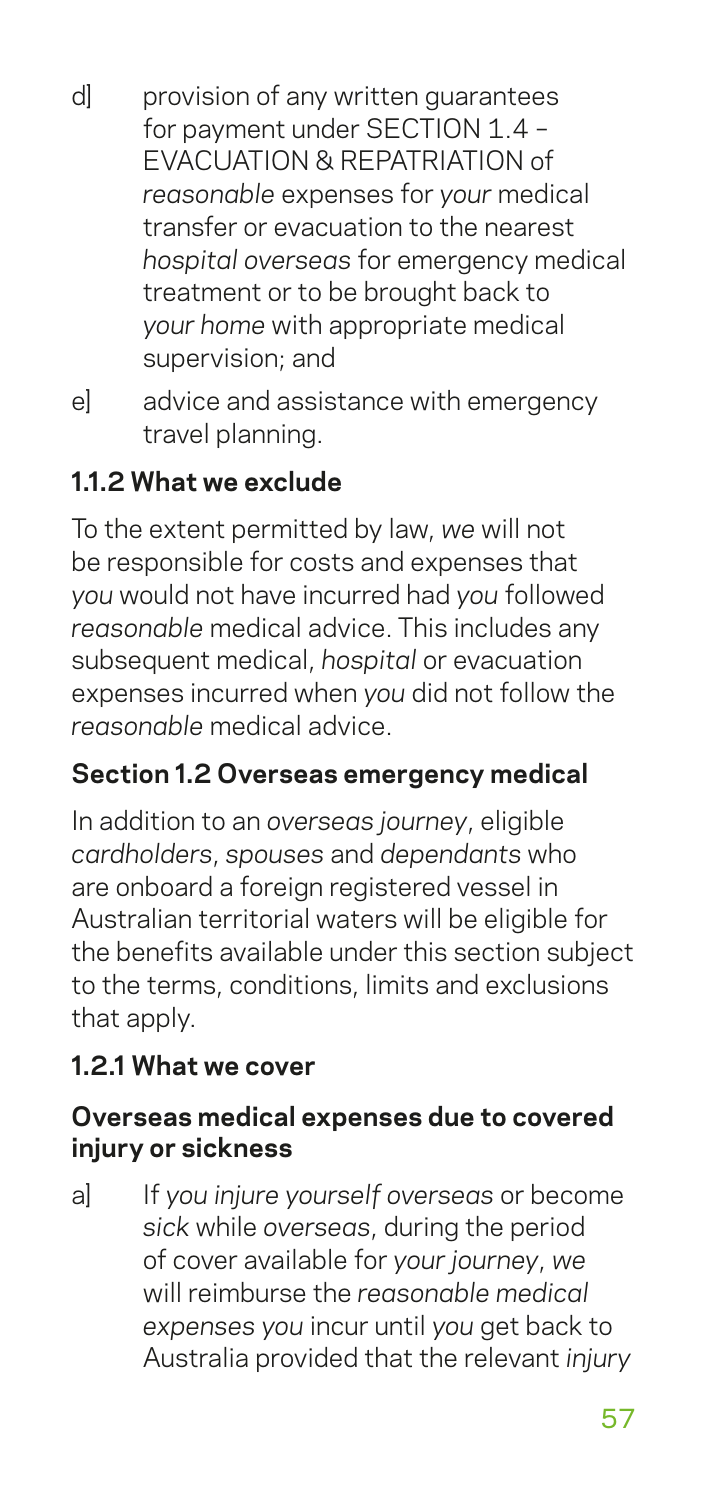or *sickness* is covered by this insurance. The *medical expenses* must have been for treatment given or prescribed by a *medical adviser*.

 *You* should make every *reasonable* effort to keep *your medical expenses* to a minimum.

#### **Overseas medical expenses due to covered pre-existing medical condition**

- b] If, while *overseas* during the period of cover available for *your journey*, *you* require medical or *hospital* treatment for a *pre-existing medical condition*:
	- **•** that *Allianz Global Assistance* has confirmed in writing is covered by the group policy: or
	- **•** for which cover is available as specified in the section headed PRE-EXISTING MEDICAL CONDITIONS,

*we* will reimburse *you* for the *medical expenses* for treatment given or prescribed by a *medical adviser*, except for the cost of medication *you* were on or the cost of a course of treatment *you* were receiving at the time *your journey* began.

*You* should make every *reasonable* effort to keep *your medical expenses* to a minimum.

If *you* are prevented from returning home because of a *sickness*, *injury* or *pre-existing medical condition* that is covered, *we* will only pay for *medical expenses* incurred during the twelve (12) consecutive month period after the *sickness* was first diagnosed or the *injury* happened or the *pre-existing medical condition we* agreed to cover required treatment.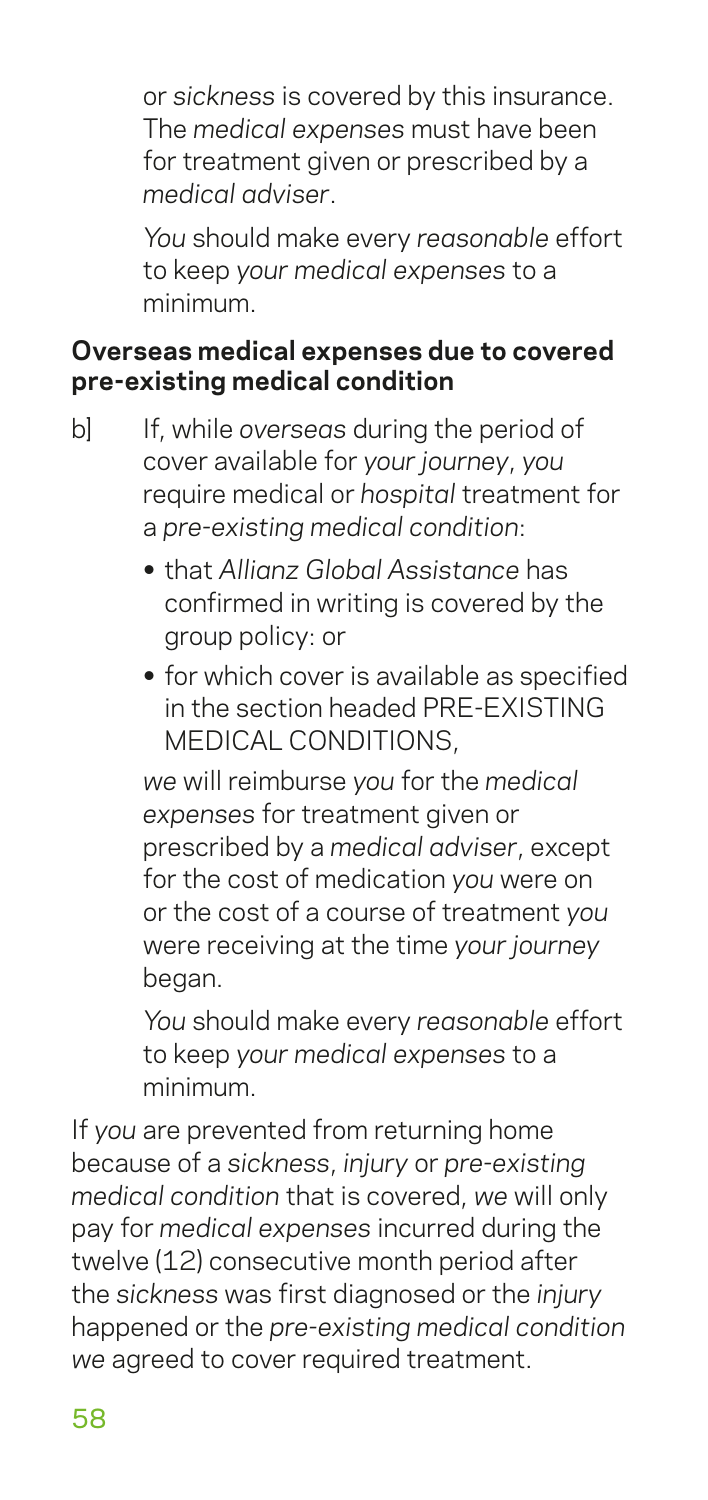If, after assessment of *your* claim, the *reasonable* medical advice is that *you* should return to Australia for treatment and *you* do not agree to do so, *we* will pay *you* an amount up to the limit shown in Part C - Benefit Limits - 1.2 Overseas Emergency Medical, which *we reasonably* consider to be equivalent to:

- **•** *your medical expenses* incurred *overseas* to the date *Allianz Global Assistance* advise *you* to return to *your home*; plus
- **•** the *reasonable* amount it would cost *us* to return *you* to *your home*; plus
- **•** the non-refundable portion of unused travel and accommodation arrangements *you* would have incurred had *you* followed the advice of *Allianz Global Assistance*.

*You* will then be responsible for any ongoing or additional costs relating to or arising out of the event *you* have claimed for.

#### **1.2.2 What we exclude**

To the extent permitted by law, *we* will not pay for *medical expenses*:

- a] that *you* would not have incurred had *you* followed the advice of *Allianz Global Assistance*;
- b] if *you* have received care under a *Reciprocal Health Care Agreement*;
- c] relating to dental treatment involving the use of precious metals or for cosmetic dentistry;
- d] for dental treatment caused by or related to the deterioration and/or decay of teeth;
- e] for preventative dental treatment;
- f] arising from a *pre-existing medical condition* except: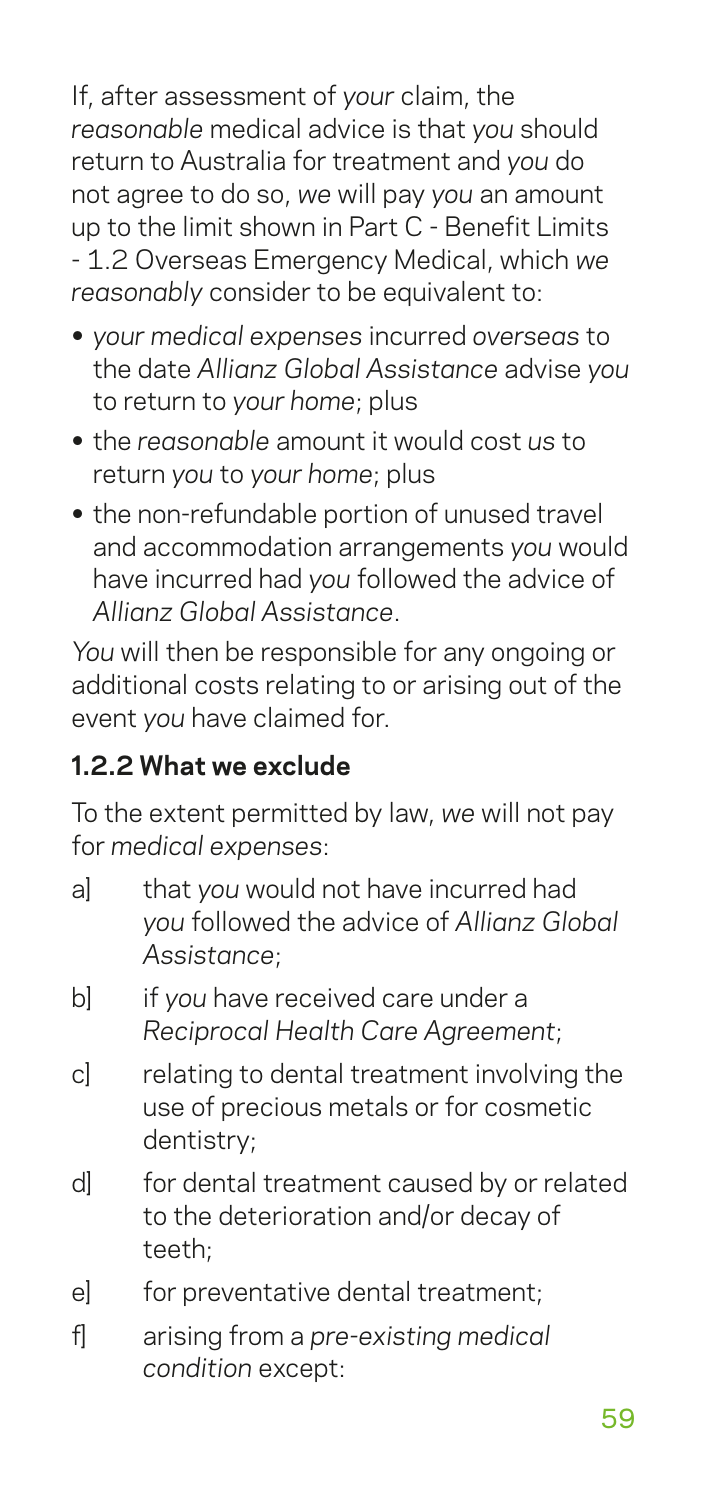- **•** if *you* satisfy the criteria as set out under the heading *PRE-EXISTING MEDICAL CONDITIONS* THAT ARE COVERED (SOME RESTRICTIONS APPLY) in the PRE- EXISTING *MEDICAL CONDITIONS* section in Part E – The cover available; or
- **•** as provided in the medical terms letter if *Allianz Global Assistance* confirmed in writing that the *pre-existing medical condition* is covered by the group policy;
- g] any payment which would result in *us* contravening *the Health Insurance Act 1973* (Cth), *the Private Health Insurance Act 2007* (Cth) or *the National Health Act 1953* (Cth) or any other applicable legislation (whether in Australia or not).

#### **Section 1.3 Overseas emergency dental (spontaneous toothache)**

## **1.3.1 What we cover**

If during the period of cover available for *your journey*, *you* suffer sudden and acute pain (spontaneous toothache) to natural teeth that is not an *injury* or *sickness* covered under section 1.2. *we* will cover *you* for the cost of necessary emergency dental treatment to treat the sudden and acute pain, up to the limit specified in Part C - Benefit Limits - 1.3 *Overseas* Emergency Dental (Spontaneous Toothache).

## **1.3.2 What we exclude**

To the extent permitted by law, *we* will not pay for expenses:

- a] if *you* have received care under a *Reciprocal Health Care Agreement*;
- b] relating to dental treatment involving the use of precious metals or for cosmetic dentistry;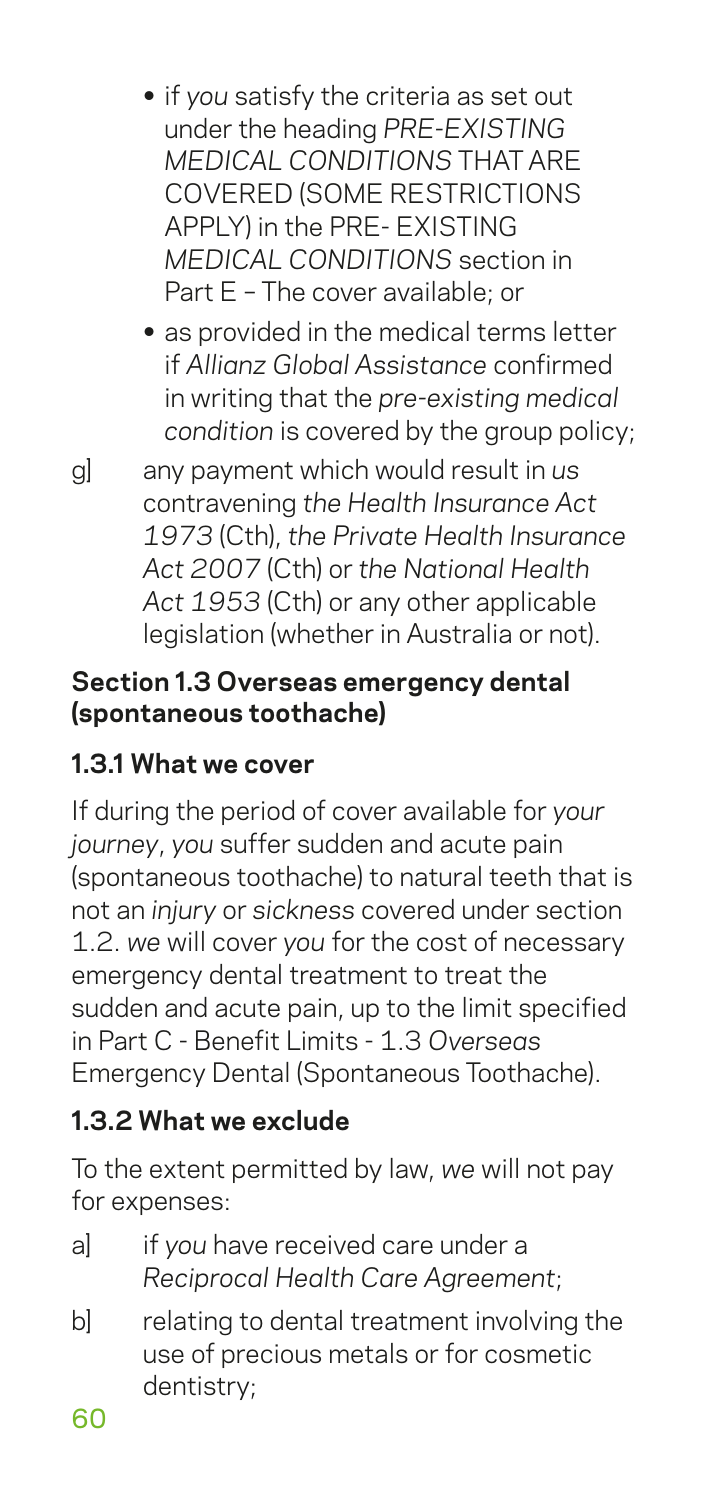- c] for dental treatment caused by or related to the deterioration and/or decay of teeth;
- d] for preventative dental treatment; or
- e] arising from a *pre-existing medical condition*.

#### **Section 1.4 Evacuation & repatriation**

#### **1.4.1 What we cover**

If while *overseas* during the period of cover available for *your journey*, *you injure yourself*, or become *sick*, or require treatment for a *pre-existing medical condition* and the relevant *injury*, or *sickness*, or *pre-existing medical condition* is covered by this insurance, *we* will pay the *reasonable* cost of *your* medical transfer or evacuation if *you* must be transported to the nearest *hospital* for emergency medical treatment *overseas* or be brought back to *your home* on the written advice of a *medical adviser*.

## **1.4.2 What we exclude**

To the extent permitted by law *we* will not pay a claim under this section in addition to a claim under SECTION 2.1 CANCELLATION for the same or similar services. *We* will only pay the highest amount incurred by *you*, not both amounts.

## **Section 1.5 Hospital cash allowance**

## **1.5.1 What we cover**

If during the period of cover available for *your journey*, *you* are admitted to *hospital overseas* for a continuous period of more than twenty four (24) consecutive hours as a result of an *injury* or *sickness* or *pre-existing medical condition* that *we* have agreed is covered, then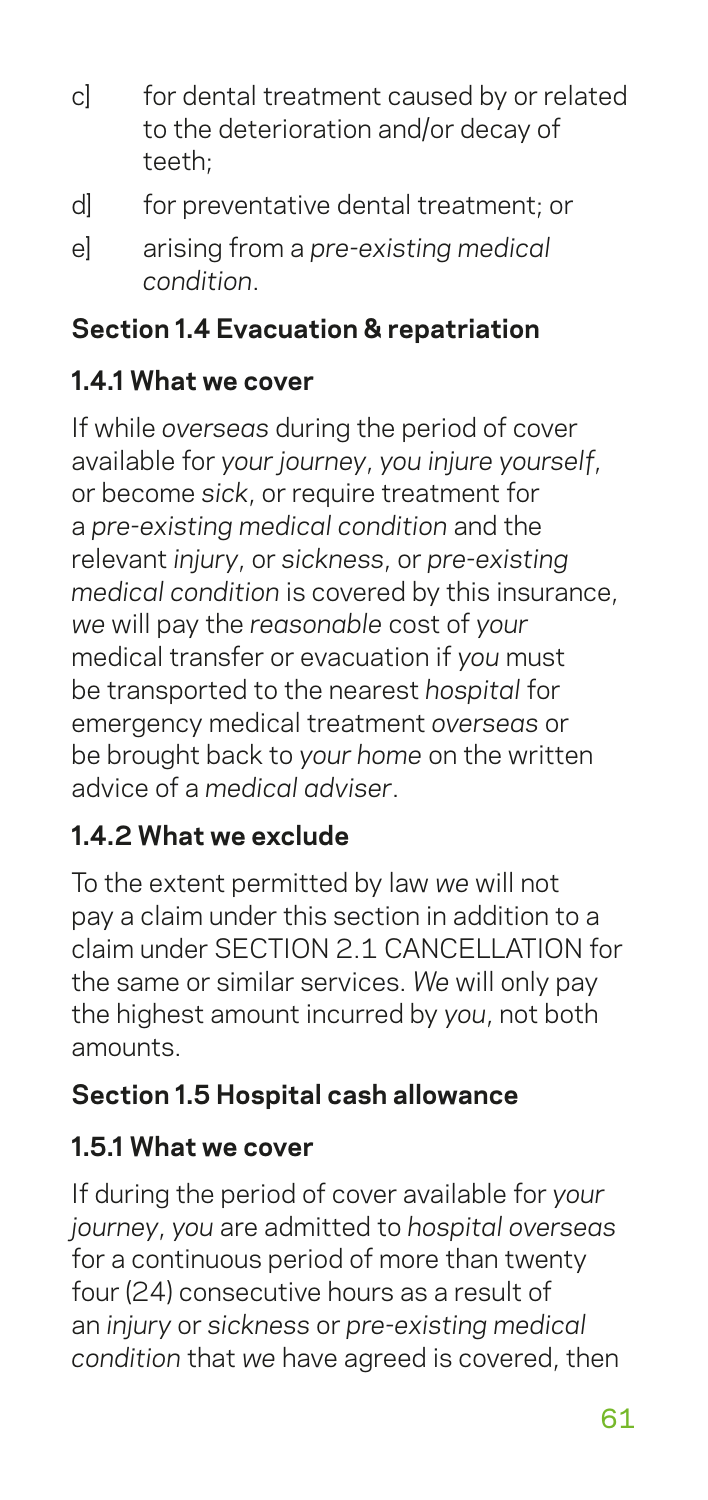*we* will pay *you* the benefit specified in Part C - Benefit Limits - 1.5 *Hospital* Cash Allowance for each day in excess of twenty four (24) consecutive hours that *you* continue to be an *hospital* inpatient.

## **1.5.2 What we exclude**

To the extent permitted by law *we* will not pay if *you* cannot claim for *medical expenses* connected with the *hospital* admission under SECTION 1.2 *OVERSEAS* EMERGENCY **MEDICAL** 

## **Section 1.6 Accidental death**

## **1.6.1 What we cover**

If, during the period of cover available for *your journey*;

- a] *you* are injured and *you* die because of that *injury* within twelve (12) consecutive months of the *injury*; or
- b] something *you* are travelling on or in disappears, sinks or crashes and *your* body is not found within twelve (12) consecutive months and *you* are presumed dead; and
- c] *you* are not entitled to a loss of life benefit payable under **Overseas Transit Accident Insurance**,

*we* will pay the benefit specified in Part C - Benefit Limits - 1.6 Accidental Death, to *your* estate.

## **Section 1.7 Funeral expenses**

## **1.7.1 What we cover**

If during the period of cover available for *your journey you* die from a cause that is not excluded, *we* will pay for *your reasonable*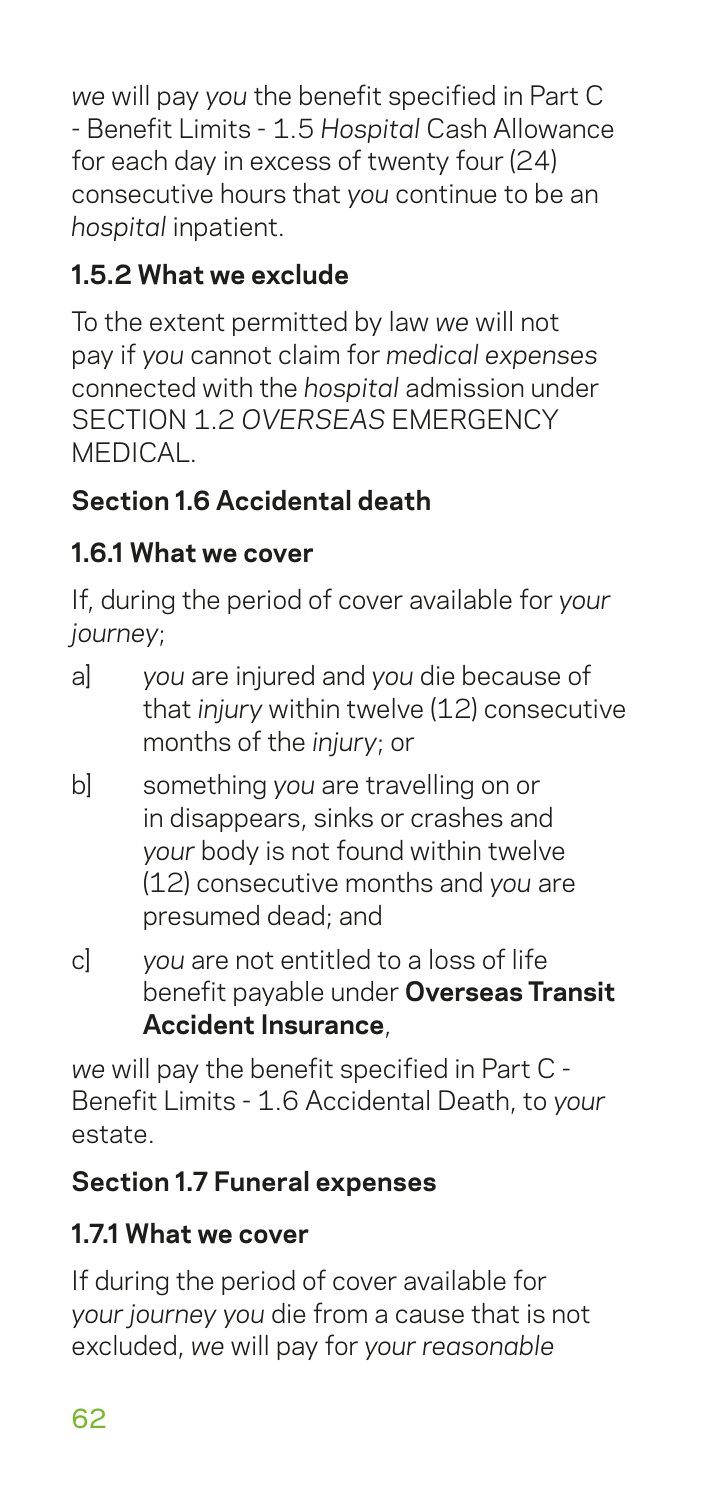*funeral expenses* incurred *overseas* or the *reasonable* cost of bringing *your* remains back to *your home*.

The maximum amount *we* will pay is specified in Part C - Benefit Limits - 1.7 Funeral Expenses.

## **1.7.2 What we exclude**

To the extent permitted by law, *we* will not pay for any expenses, or any costs incurred in Australia except the *reasonable* cost of transporting *your* remains from the inbound port or airport to *your home* or nominated funeral home.

## **Section 1.8 Loss of income**

## **1.8.1 What we cover**

If *you* are a *cardholder* or a *spouse* and during the period of cover available for *your journey*, *you* suffer an *injury* requiring medical treatment *overseas*, and:

- a] because of the *injury you* become disabled; and
- bl the disablement continues for more than thirty (30) consecutive days from the date of *your* return to *your home*; and
- c] *you* are under the regular care of and acting in accordance with the instructions or advice of a *medical adviser* who certifies in writing that the disablement prevents *you* from gainful employment; and

d] as a result *you* lose all *your income*,

then *we* will pay *you* up to the specified benefit per week for up to the specified number of consecutive weeks as shown in Part C - Benefit Limits - 1.8 Loss of *Income*, starting from the thirty first (31st) consecutive day after *your* return to *your home*.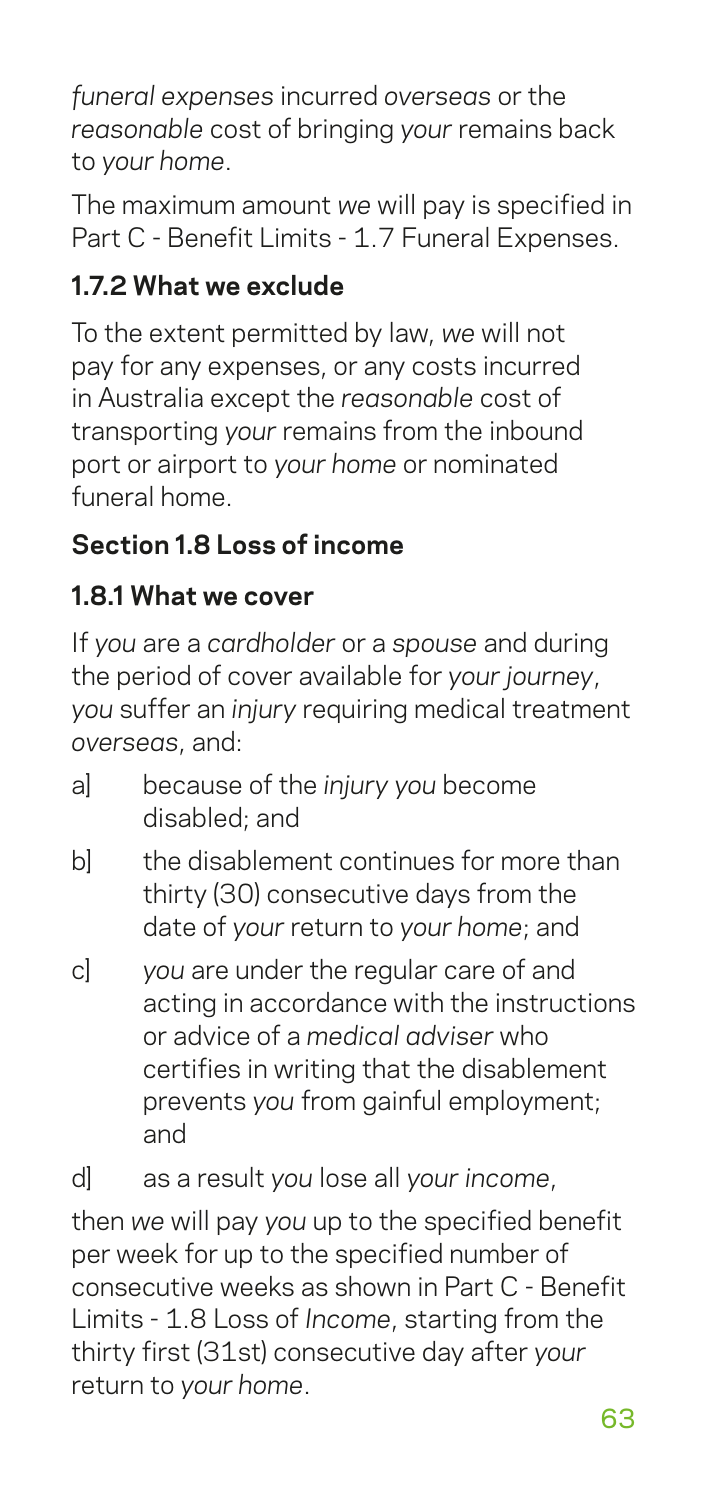#### **1.8.2 What we exclude**

No cover is available for *loss of income* if *you* are a *dependant*.

#### **Section 1.9 Assault requiring hospital admission**

#### **1.9.1 What we cover:**

If during the period of cover available for *your journey*, *you* suffer an *injury* resulting from *you* being assaulted which requires *your hospital* admission as an inpatient for treatment *we* will pay *you* the benefit specified in Part C-Benefit Limits - 1.9 Assault Requiring *Hospital* Admission.

#### **Conditions**

If *you* want to claim under the cover available, *you* should provide *us* with written advice from *your* treating *medical adviser* specifying the nature of *your injury*; and a police report detailing the circumstances of the assault as this may be the easiest way to provide proof of *your* claim.

#### **Section 2.1 Cancellation**

#### **2.1.1 What we cover:**

#### **Unused arrangements, travel agents fees & rescheduling**

If after *you* have met the eligiblity criteria set out in Part A - Eligibility for Cover, including having a *return overseas* travel *ticket* or *you* intend to obtain a *return overseas* travel *ticket* before leaving Australia, and up until the end of the period of cover available for *your journey* (where the claim is not covered elsewhere in this International Travel Insurance), cover is available for: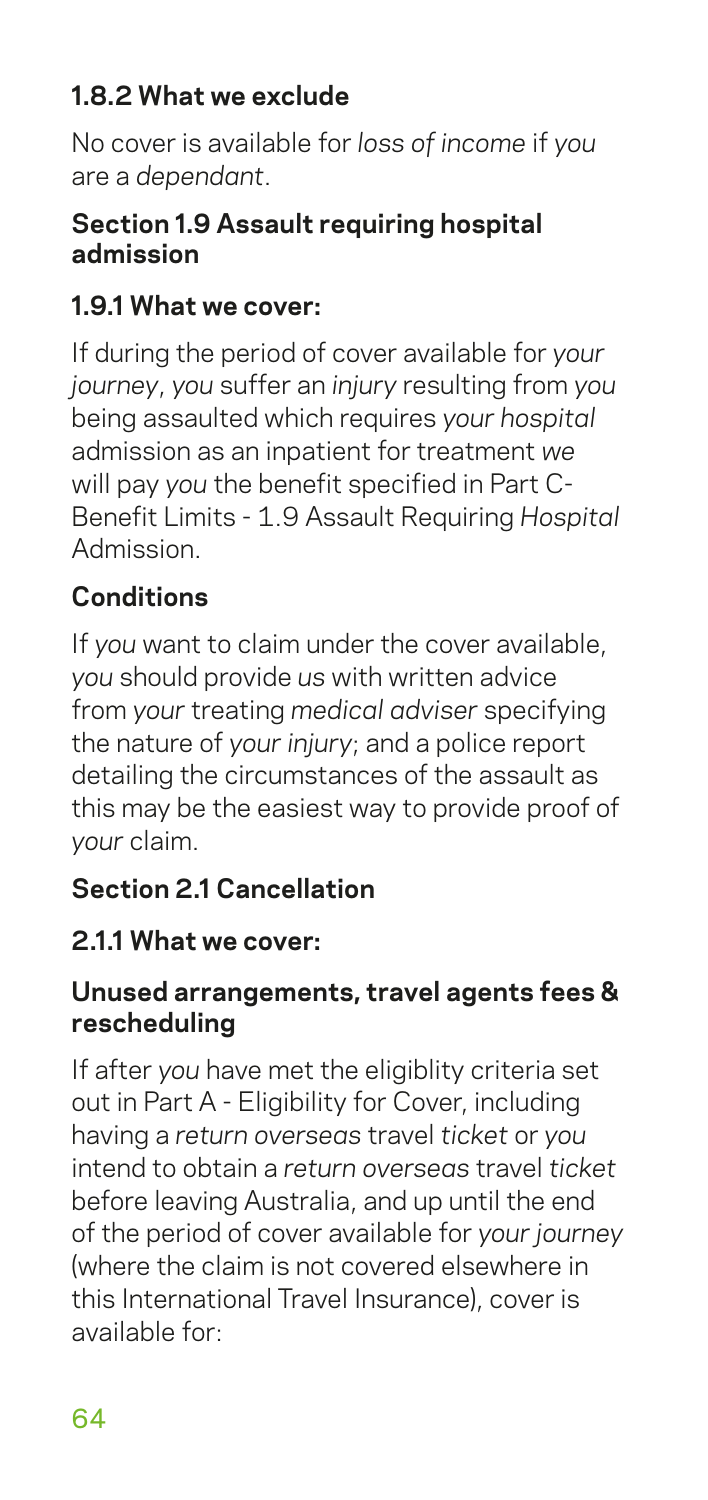a] any of the following events which are unexpected and unforeseen by *you* and outside *your* control:

- **•** *you*, *your travel companion* or a *relative* living in Australia dies, is seriously injured or becomes seriously ill;
- **•** *you* require medical attention relating to a *pre-existing medical condition*:
	- − that *Allianz Global Assistance* has confirmed in writing that cover is available for under the group policy; or
	- − for which cover is available as specified in the section headed PRE-EXISTING MEDICAL CONDITIONS THAT ARE COVERED (SOME RESTRICTIONS APPLY), which prevents *you* from travelling;
- **•** *you* are pregnant and before *your* departure from Australia, an unexpected and unforeseen medical complication occurs (which is confirmed in writing by a *medical adviser*) that prevents *you* from travelling because such travel would be unsafe for *your* health or the health of *your* unborn child however:
	- − no cover is available beyond the end of the 26th week of *your pregnancy* (the 26th week of *your pregnancy* is calculated based on *your* estimated date of delivery as confirmed in writing by *your* obstetrician); or
	- − if *you* suffered complications in *your pregnancy* before *you* became eligible for the cover available;
- **•** *your* arranged travel is cancelled or delayed by the carrier because of mechanical breakdown of *your* means of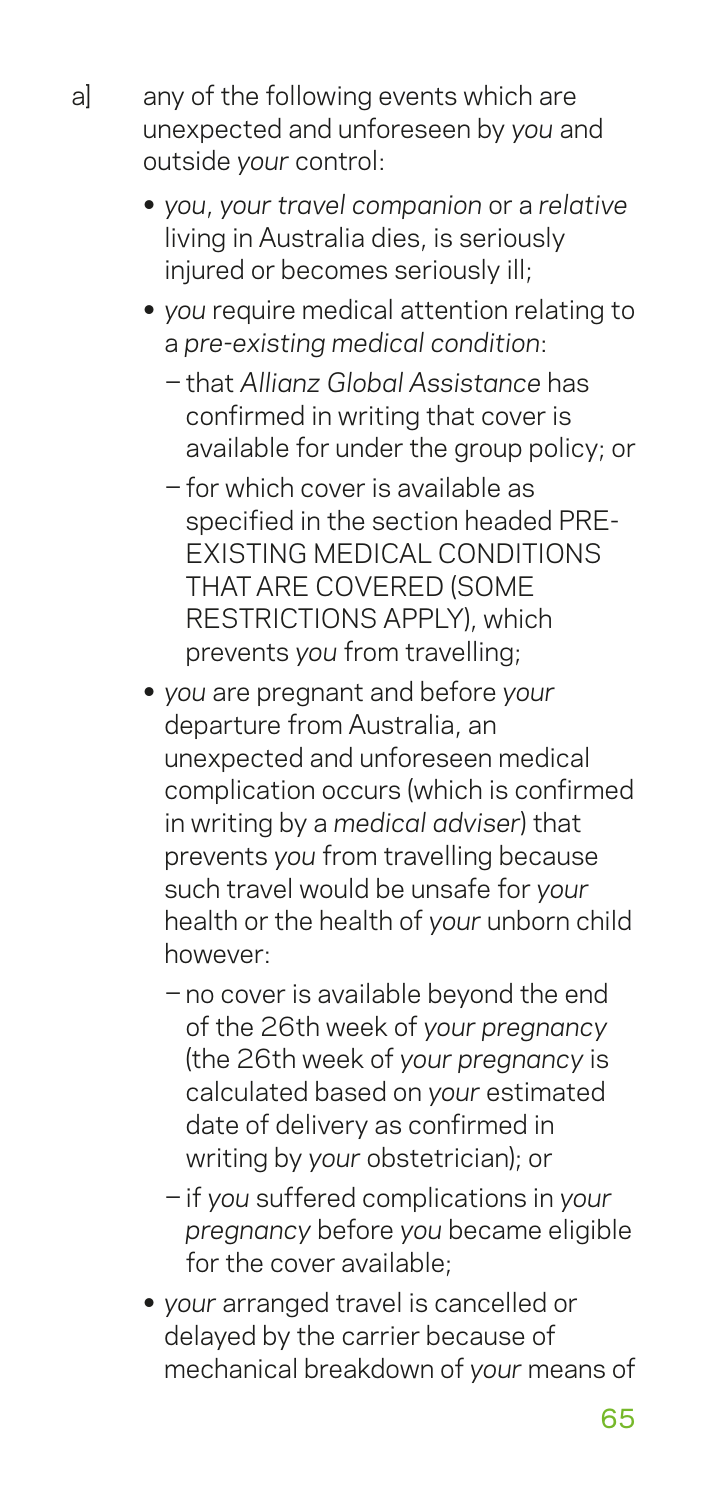transport, riots, strikes, civil commotion (but not an act of terrorism), weather conditions or *natural disasters*;

- **•** there is a natural disaster, or a natural disaster has recently happened or is *reasonably* expected to happen either at *your* destination or at *your* or *your travel companion*'s normal residence in Australia;
- **•** a special event is cancelled or postponed;
- **•** *your* or *your travel companion*'s travel documents are stolen or lost after the purchase of *your return overseas* travel *ticket*;
- **•** *you* or *your travel companion* are quarantined (except when arising from an *epidemic* or *pandemic*);
- **•** *your* or *your travel companion*'s home is totally destroyed;
- **•** *you* or *your travel companion* are subpoenaed to attend court in Australia (after having purchased *your return overseas* travel *ticket*) on a date falling during the period of cover available for *your journey*;
- **•** *you* or *your travel companion* are retrenched or made redundant (not including voluntary retrenchment or voluntary redundancy);
- **•** *you* or *your travel companion* having to sit exams during the period of cover available for *your journey*, for studies either of *you* are undertaking, provided that *you* or *your travel companion* had no prior knowledge of the date of the exam before *you* obtained *your return overseas* travel *ticket*;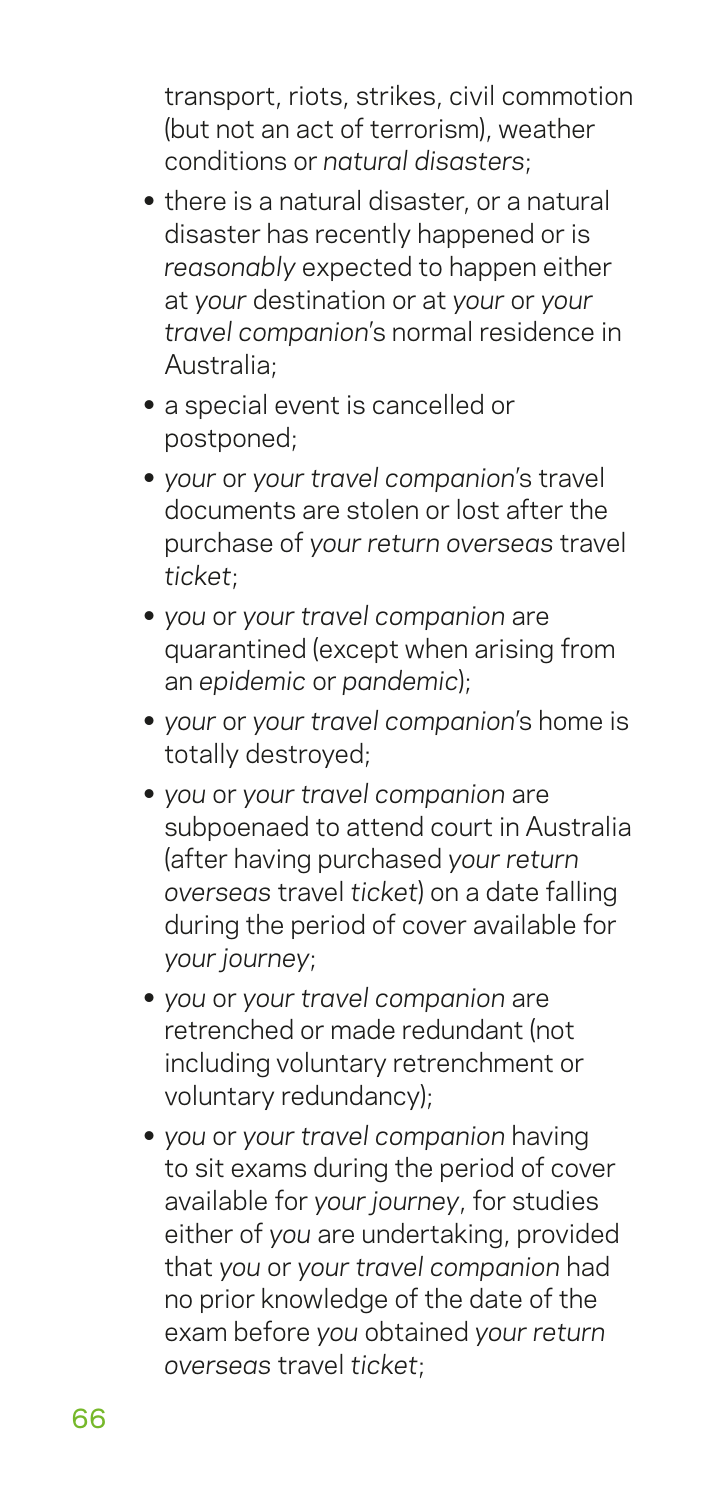- **•** *your* or *your travel companion*'s employer cancelling *your* or *your travel companion*'s prearranged leave provided *you* or *your travel companion* are a full time employee of the police, fire, ambulance, defence or emergency services;
- **•** *you* miss *your* arranged travel because *your* preceding flight was delayed or cancelled; or
- b] *accidental* death (but not *sickness* or illness) of any of the following living *overseas*:
	- **•** *spouse*, fiancé, fiancé e, parent, parent-in-law, step-parent, guardian; or
	- **•** child, stepchild, foster child, grandchild; or
	- **•** sister, sister-in-law, step-sister, brother, brother-in-law, step-brother.

## **If you do not reschedule your journey**

If *you* do not reschedule *your* travel arrangements, *we* will reimburse *you* the non-refundable portion of unused travel and accommodation arrangements scheduled to be used during the period of cover available for *your journey* that *you* have paid in advance of cancellation and cannot recover in any other way, inclusive of travel agent's cancellation fees which are limited to the amount specified in Part C - Benefit Limits - 2.1 Cancellation, up to the maximum total limit specified in Part C - Benefit Limits - 2.1 Cancellation.

## **If you reschedule your journey**

If *you* reschedule *your* travel arrangements at the earliest possible opportunity after the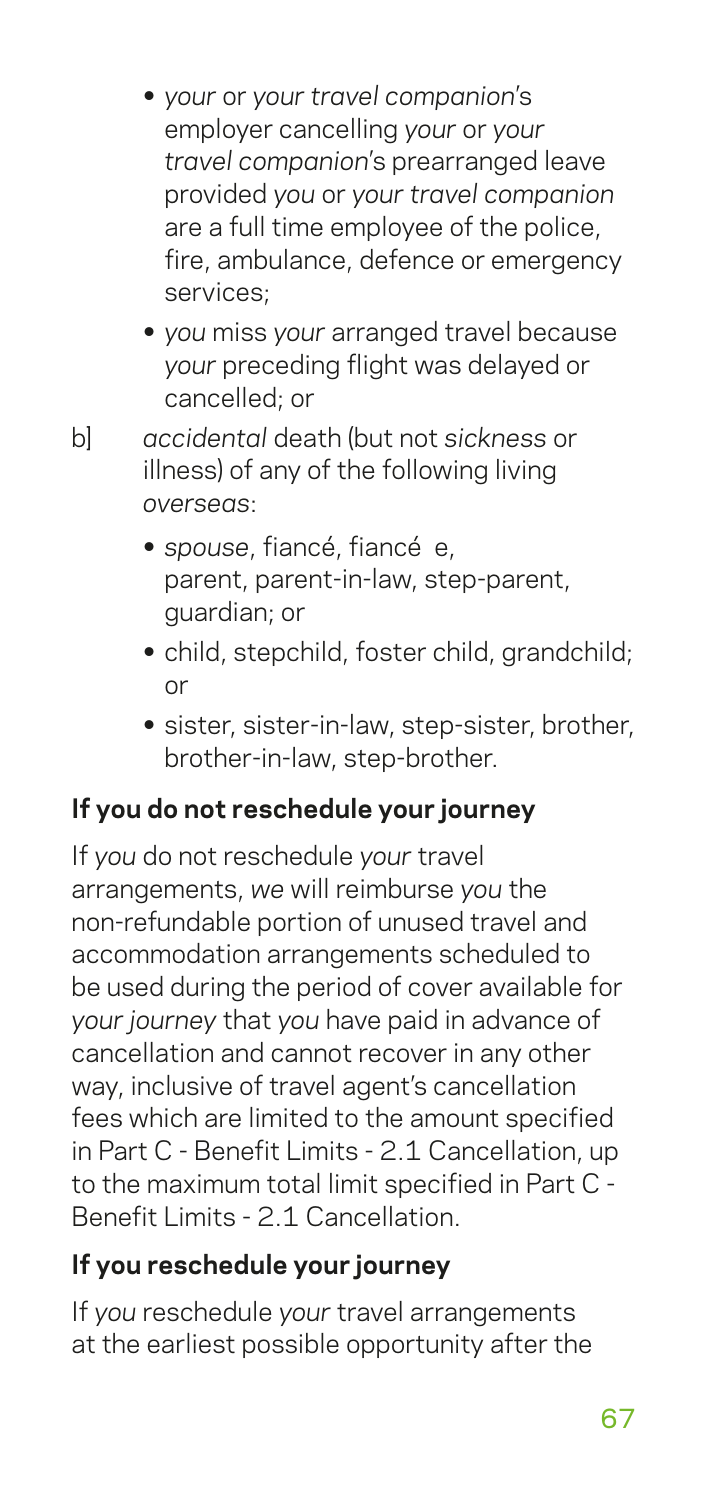unexpected event listed above, *we* will at *our* option pay for either:

- a] any part of *your* travel and accommodation arrangements scheduled to be used during the period of cover available for *your journey*, (for which *you* have previously paid but are unable to use and are non-refundable) that *you* have rescheduled; or
- b] the cost of a higher class of travel on the same type of means of transport scheduled to be used during the period of cover available for *your journey*, or increased seasonal rates for travel, if that is the only class or rate available.

*We* will pay these costs minus the amount of any refundable part of *your* travel arrangements that *you* rescheduled.

#### **Frequent flyer, airmiles, loyalty points & vouchers**

For the value of frequent flyer points, air miles, loyalty card points, redeemable vouchers or other similar schemes lost by *you* as a result of cancelling the services paid for or obtained with those points, air miles, vouchers or schemes, but only if *you* cannot recover *your* loss in any other way. *We* calculate the amount *we* pay *you* as follows:

- a] for frequent flyer points, air miles or loyalty card points:
	- **•** the cost of an equivalent booking based on the same advance booking period as *your* original booking less any payment *you* made toward the booking, multiplied by
	- **•** the total number of points or air miles lost,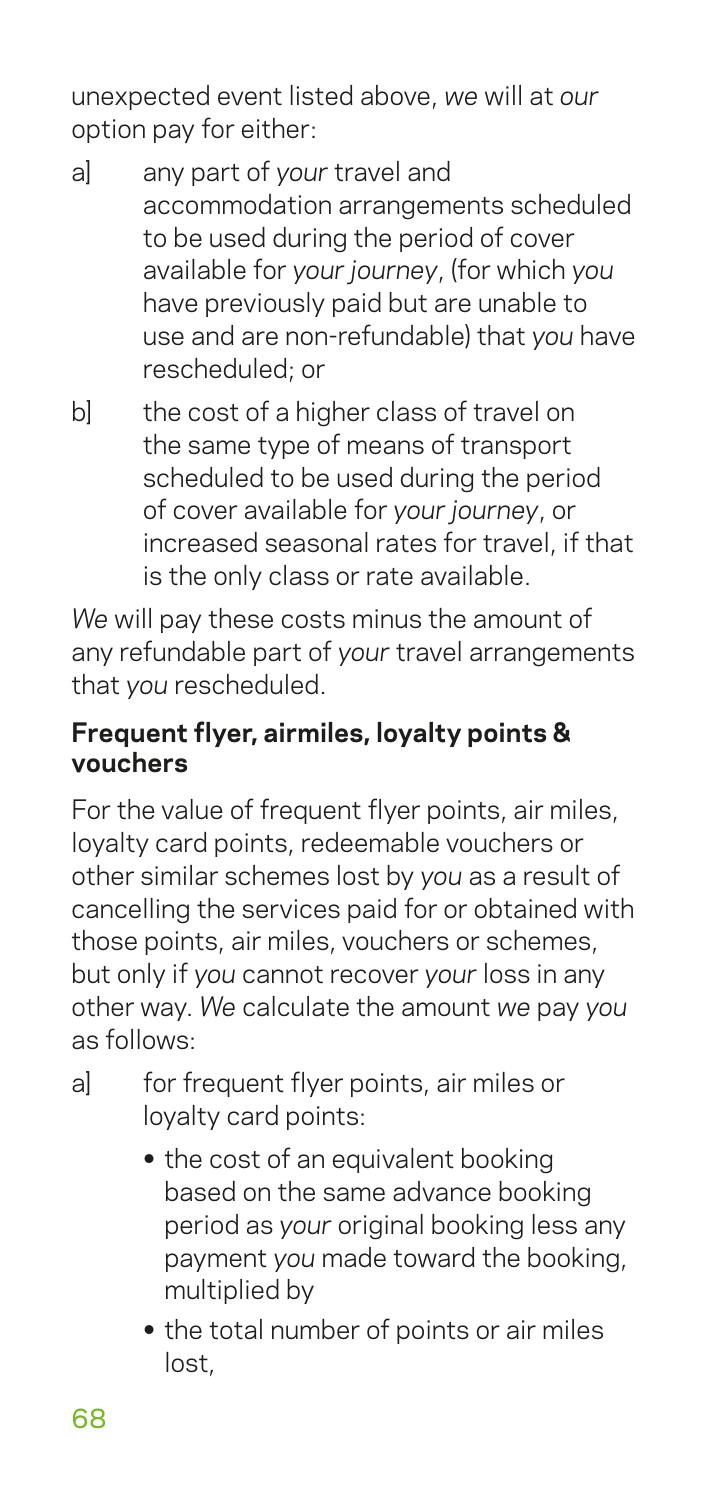- **•** divided by the total number of points or air miles used to make the booking.
- b] for vouchers, the face value of the voucher. If there is no face value on the voucher *we* will pay the market value.

#### **Conditions**

If *you* want to claim under the cover available, *you* should do the following as soon as possible after the happening of the unexpected event causing *your* claim:

- **•** cancel any pre-arranged travel and accommodation scheduled to be used during the period of cover available for *your journey* that *you* are now unable to use; and
- **•** recover any refund that *you* are entitled to.

If *you* think that *you* may have to cancel *your journey* or shorten *your journey you* should tell *us* as soon as possible - for more information see under the heading Claims or call the contact number shown on the inside front cover of this booklet.

If *you* fail to cancel *your* pre-arranged travel and accommodation arrangements and *we* are prejudiced by *your* delay or failure, *we* may reduce any amount payable by the amount of prejudice *we* have suffered.

#### **2.1.2 What we exclude**

To the extent permitted by law *we* will not pay *your* claim if:

a] *you* were aware, or a *reasonable* person in *your* circumstances would have been aware before *you* became eligible for the cover available, of any reason that may cause *your journey* to be cancelled, rescheduled or shortened;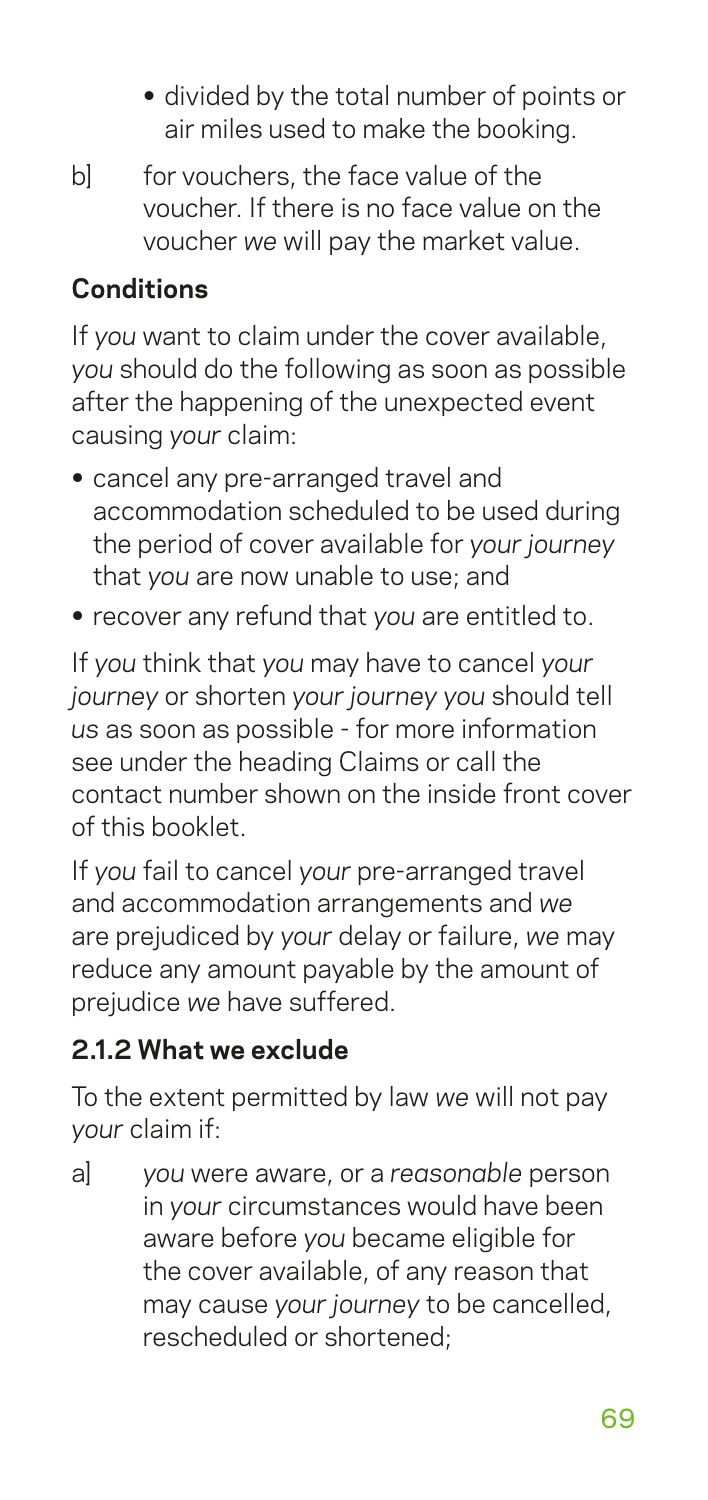- b] caused by *you* or *your travel companion* changing plans;
- c] caused by any business, financial or contractual obligations which prevent *you* or *your travel companion* from travelling. This exclusion does not apply to claims where *you* or *your travel companion* are retrenched or made redundant in Australia except where a *reasonable* person in a similar situation would have been aware before *you* became eligible for cover that the retrenchment or redundancy was to occur;
- d] a tour operator or wholesaler is unable to complete arrangements for any tour because there were not enough people to go on the tour. This exclusion does not apply to prepaid travel arrangements bought separately to reach the departure point for the tour or for other travel arrangements scheduled to be used during the period of cover available for *your journey*, which do not form part of the tour;
- e] caused by any service provider misappropriating *your* funds or failing to arrange or provide services for which *you* have paid;
- f] caused by *financial default* or financial collapse of a services provider with whom *you* make a booking or the *financial default* or financial collapse of any company, organisation or person with whom they deal;
- g] caused by an act of terrorism.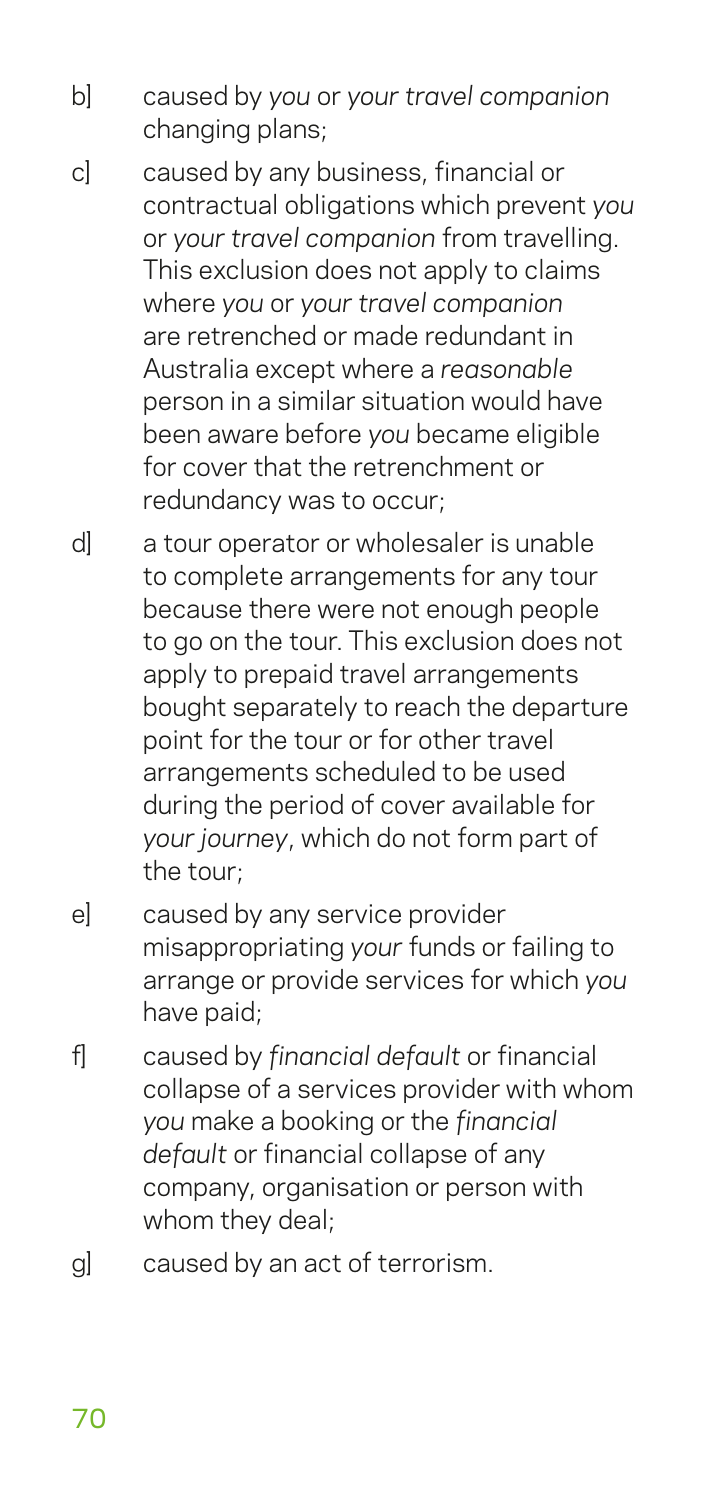#### **Section 3.1 Additional expenses**

#### **3.1.1 What we cover**

#### **Additional travel & accommodation expenses due to your incapacity**

a] If *you* cannot continue *your journey* because of an *injury*, or *sickness*, or *preexisting medical condition* that is covered by this insurance, which occurs during the period of cover available for *your journey* and needs immediate treatment from a *medical adviser*, *we* will reimburse *your reasonable* additional accommodation and travel expenses.

#### **Emergency travel & accommodation expenses for a necessary companion**

b] If during the period of cover available for *your journey*, *you* are admitted to *hospital* suffering from a life threatening or other serious condition covered by this insurance *we* will reimburse the *reasonable* travel and accommodation expenses for a *relative* or friend to travel to *you*, stay near *you* or escort *you*. He or she must travel to *you*, stay near *you* or escort *you* on the written advice of *your* treating *medical adviser* and with the prior written approval of *Allianz Global Assistance*. Please contact *Allianz Global Assistance* for approval of these costs.

#### **Additional travel & accommodation expenses due to your travel companion's incapacity**

c] If *your travel companion* cannot continue their *journey* because of an *injury* or *sickness* which occurs during the period of cover available for *your journey* and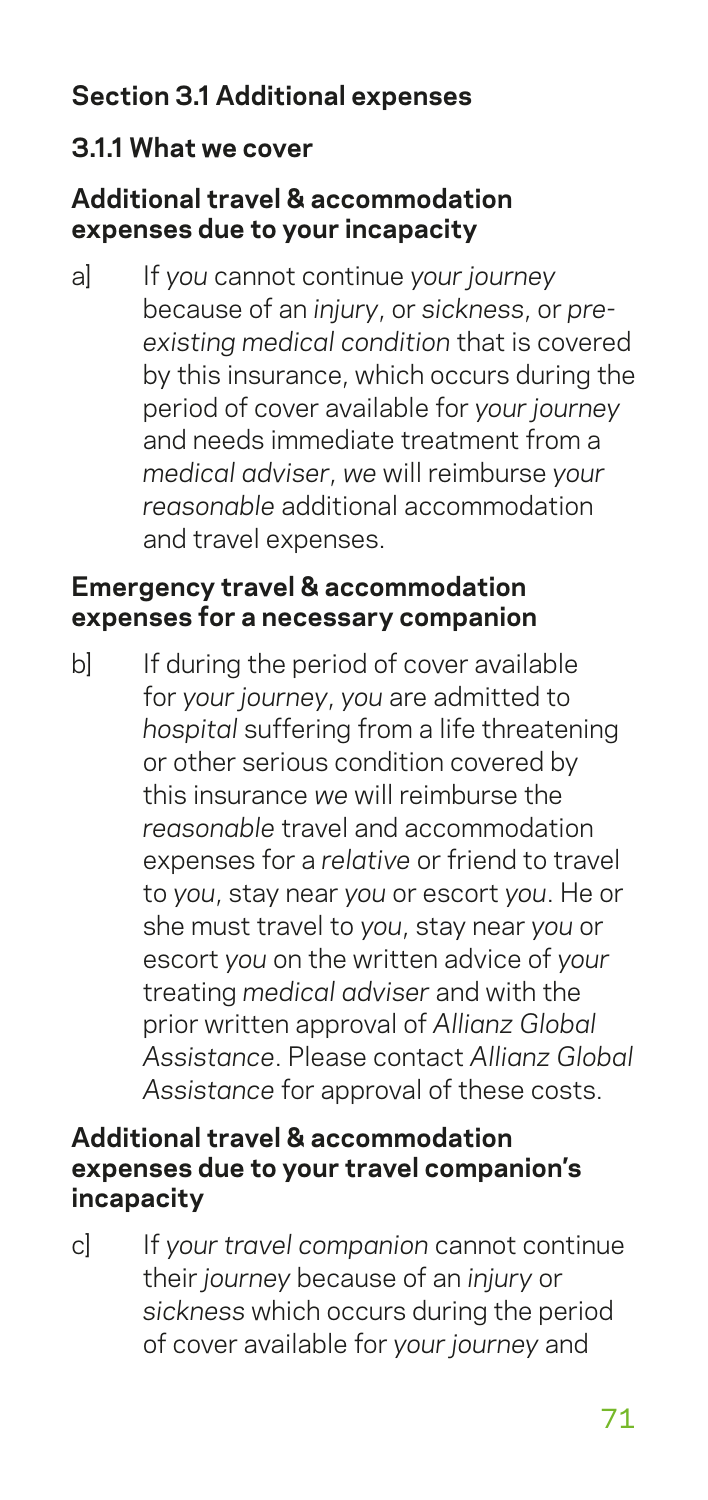which needs immediate treatment from a *medical adviser*, *we* will reimburse *your reasonable* additional accommodation and travel expenses for *you* to remain with *your travel companion*. Please contact *Allianz Global Assistance* for approval of these costs. No cover is available for a claim arising from any *preexisting medical condition* of *your travel companion*.

#### **Expenses due to your repatriation or evacuation home**

d] If during the period of cover available, *you* shorten *your journey* and return to *your home* due to a covered event on the advice of *your* treating *medical adviser* and with the approval of *Allianz Global Assistance*, *we* will reimburse the *reasonable* additional cost of *your* return to *your home*. *We* will only pay the cost of the fare class that *you* had planned to travel at and *you* must make use of any pre-arranged return travel to *your home*. Please contact *Allianz Global Assistance* for approval of these costs.

#### **Repatriation of dependants left without supervision**

e] If *your dependants* are left without supervision following *your hospital* admission or evacuation during the period of cover available for *your journey*, *we* will pay the *reasonable* additional travel and accommodation expenses incurred to return them to Australia, including the travel and accommodation expenses of an escort if agreed to by *Allianz Global Assistance*. Please contact *Allianz Global Assistance* for approval of these costs.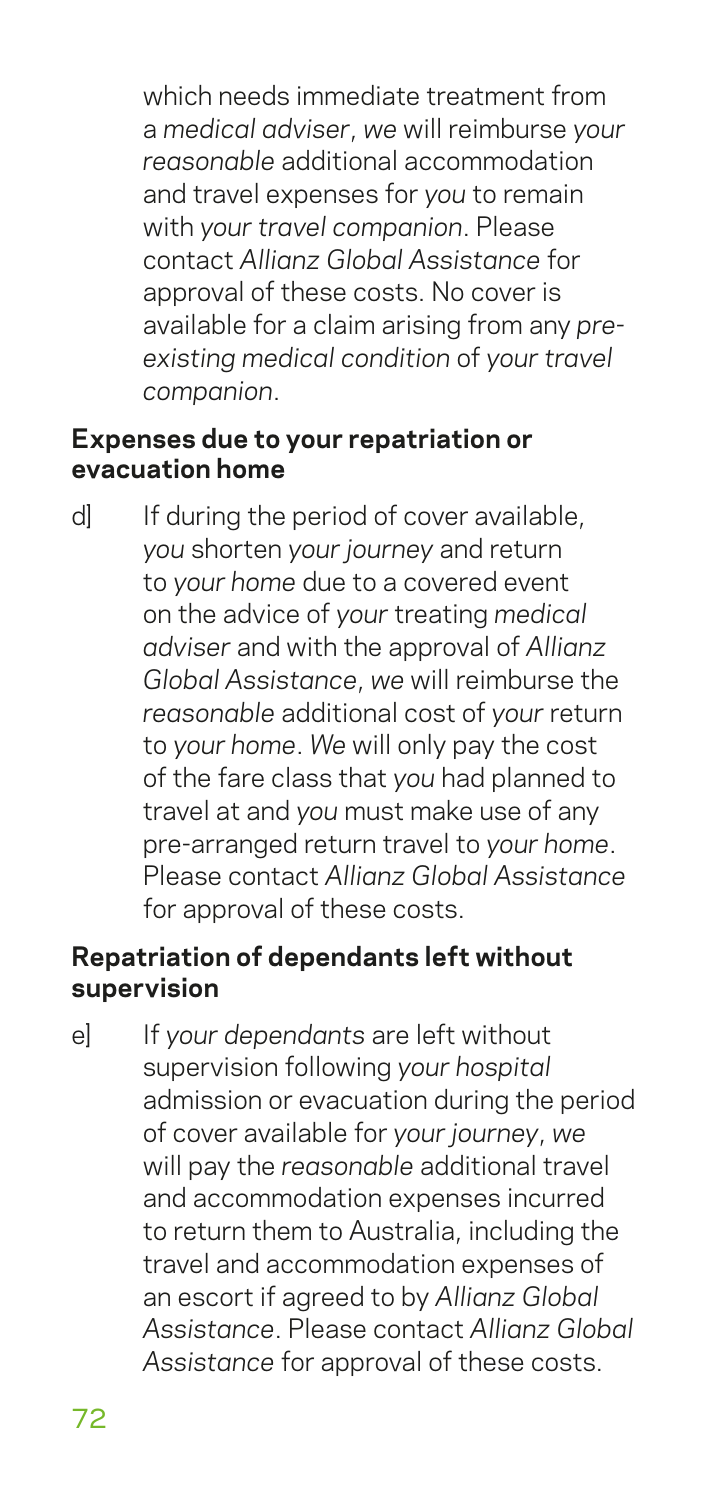#### **Additional travel & accommodation expenses due to specified events**

- f] In addition, if during the period of cover available a disruption to *your journey* arises from:
	- **•** *your* scheduled or connecting transport is cancelled, delayed, rescheduled or diverted because of a strike, riot, hijack, civil protest, weather, natural disaster or *accident* affecting *your* mode of transport;
	- **•** *you* unknowingly break any quarantine rule (but not a quarantine rule applying to an *epidemic* or *pandemic*);
	- **•** *you* lose *your* passport, travel documents or *transaction cards* or they are stolen; or
	- **•** *your home* being rendered uninhabitable by fire, explosion, earthquake or flood, *we* will reimburse *your reasonable* additional travel and accommodation expenses. Please contact *Allianz Global Assistance* for approval of these costs.

Whenever claims are made by *you* under this section and SECTION 2.1 CANCELLATION for cancelled services/facilities or alternative arrangements for the same or similar services/ facilities, *we* will pay for the higher of the two amounts, not both.

#### **3.1.2 What we exclude**

To the extent permitted by law, *we* will not pay *your* claim:

a] if *you* were aware, or a *reasonable* person in *your* circumstances would have been aware, of any reason, before *you* became eligible for the period of cover available,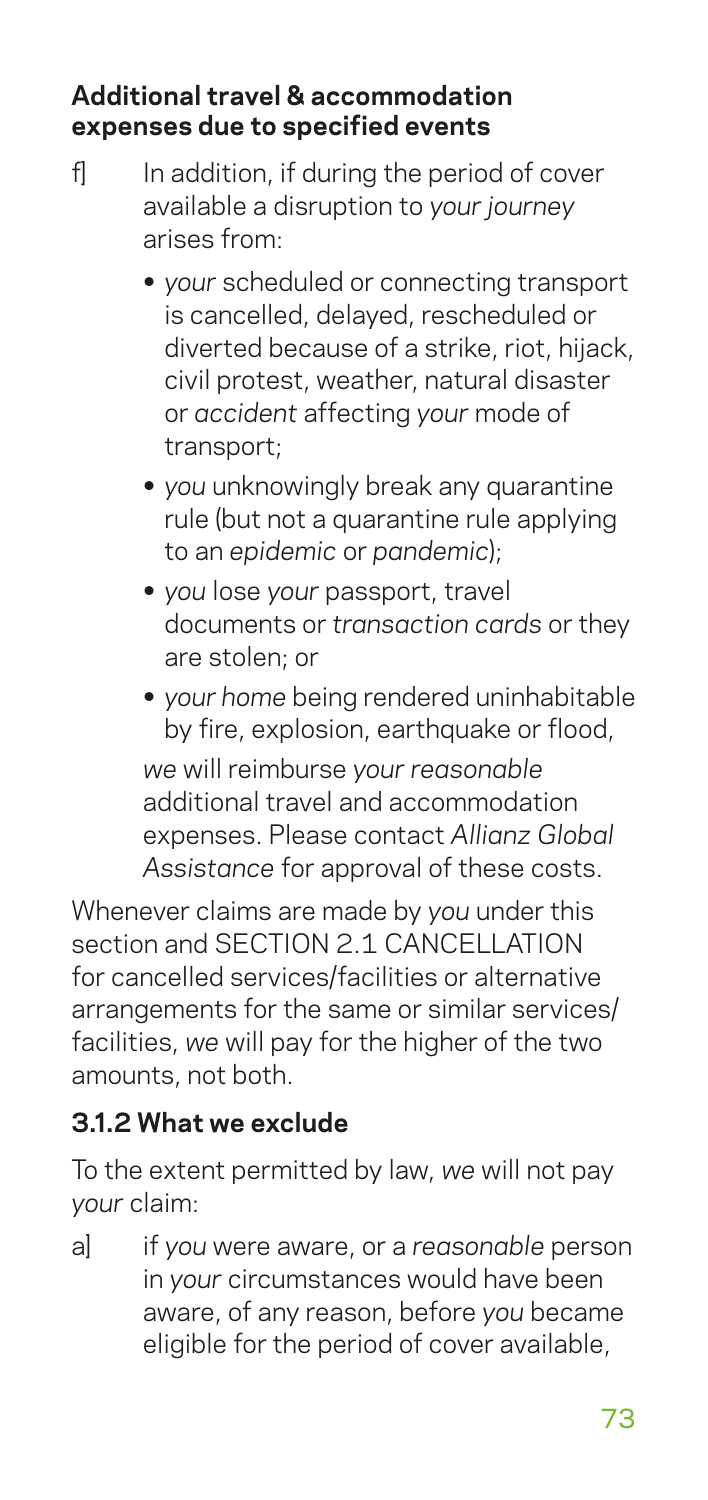that may cause *your journey* to be cancelled, disrupted or delayed;

- b] arising from a *pre-existing medical condition* of *you*, *your travel companion* or a *relative* except:
	- **•** if *you* satisfy the criteria as set out under the heading PRE-EXISTING MEDICAL CONDITIONS THAT ARE COVERED (SOME RESTRICTIONS APPLY) in the PRE-EXISTING MEDICAL CONDITIONS section in Part E – The cover available; or
	- **•** as provided in the medical terms letter if *Allianz Global Assistance* confirmed in writing that the *pre-existing medical condition* is covered by the group policy.
- c] if *you* can claim *your* additional travel and accommodation expenses from anyone else;
- d] if caused by any service provider misappropriating *your* funds or failing to arrange or provide services for which *you* have paid;
- e] for cancellations, delays, rescheduling or diversions to *your* scheduled or connecting transport unless it is due to a strike, riot, hijack, civil protest, weather, natural disaster or *accident* affecting *your* mode of transport;
- f] if *your* claim arises directly or indirectly out of *you* operating a *rental vehicle* in violation of the rental agreement.

#### **Section 3.2 Travel delay expenses**

## **3.2.1 What we cover**

If a delay to *your journey*, for at least six (6) consecutive hours, arises from circumstances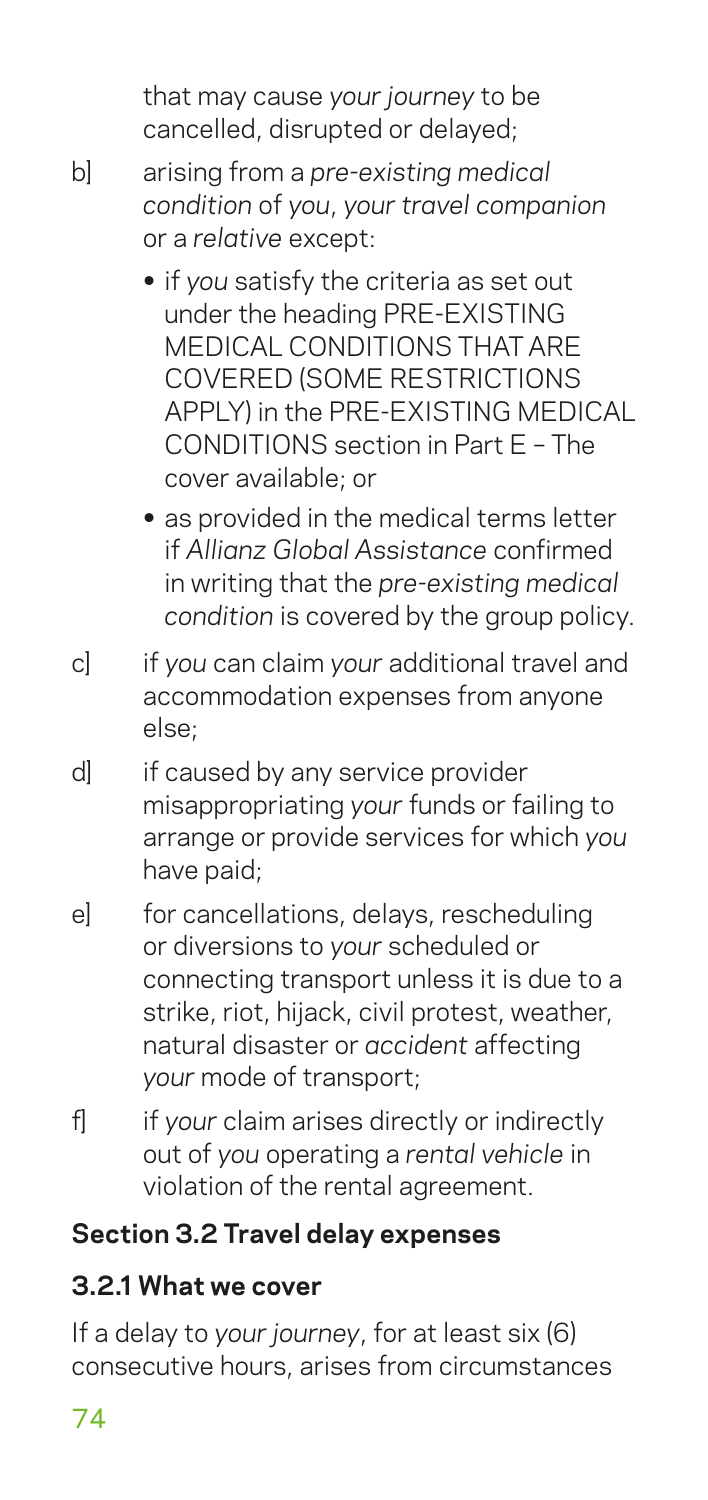outside *your* control during the period of cover available, *we* will reimburse the cost of *your reasonable* additional meals and accommodation expenses.

*We* will pay up to the amount specified in Part C - Benefit Limits - 3.2 Travel Delay Expenses at the end of the initial six (6) consecutive hour period.

## **3.2.2 What we exclude**

*We* will not pay if a delay to *your journey* arises:

- a] from an act of terrorism; or
- b] due to the *financial default* or financial collapse of a services provider with whom *you* make a booking or the *financial default* or financial collapse of any company, organisation or person with whom they deal.

#### **Section 3.3 Alternative transport expenses**

## **3.3.1 What we cover**

If during the period of cover available for *your journey*, *your journey* is interrupted by any unforeseen and unexpected cause outside of *your* control and that means *you* would not arrive at a special event on time, *we* will pay *your reasonable* additional travel expenses up to the amount specified in Part C - Benefit Limits - 3.3 Alternative Transport Expenses to enable *you* to arrive on time.

#### **3.3.2 What we exclude**

To the extent permitted by law *we* will not pay if *your* scheduled transport is cancelled, delayed, shortened or diverted:

- a] due to an act of terrorism; or
- b] due to the *financial default* or financial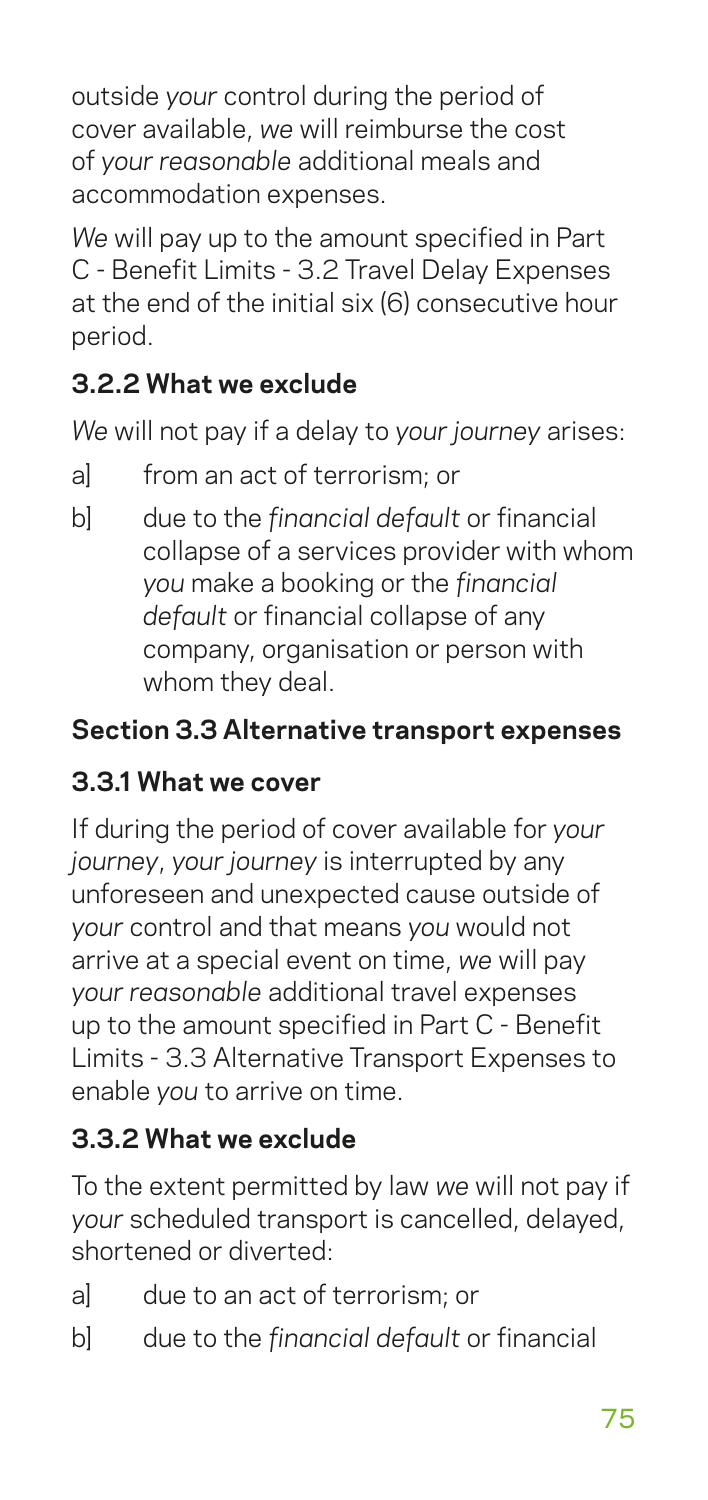collapse of a service provider with whom *you* make a booking or the *financial default* or financial collapse of any company, organisation or person with whom they deal.

#### **Section 3.4 Return home & resumption of journey following death of a relative**

#### **3.4.1 What we cover**

- a] If, during the period of cover available for *your journey*, *your relative* who is resident in Australia dies unexpectedly, *we* will reimburse the *reasonable* additional cost of *your* early return to *your home*. *We* will only pay the cost of the fare class *you* had planned to travel at. Please contact *Allianz Global Assistance* for approval of these costs.
- b] If during the period of cover available for *your journey*, *you* return to *your home* because:
	- **•** a *relative* of yours who is resident in Australia dies unexpectedly; and
	- **•** it is possible for *your journey* to be resumed; and
	- there is more than fourteen (14) consecutive days or twenty five per cent (25%), whichever is the greater, remaining of the period of cover available for *your journey*, as noted on *your return overseas* travel *ticket*; and
	- **•** *you* resume *your journey* within thirty (30) consecutive days of *your* return to *your home*,

*we* will reimburse *you* for airfares for *you* to return to the place *you* were when *your journey* was interrupted.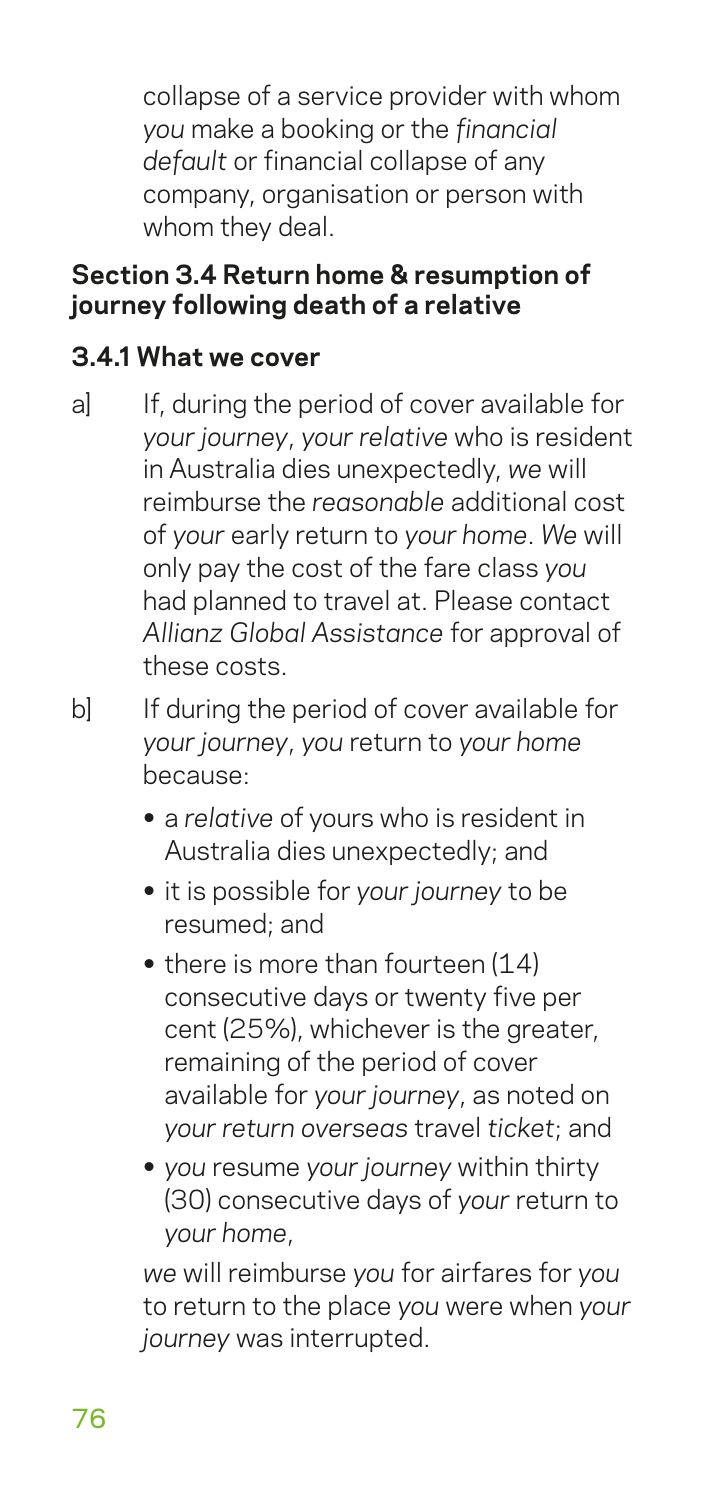However, if the event causing *your* claim is due to *your relative*'s *pre-existing medical condition*, *we* will reimburse *your* covered expenses up to the limit specified in Part C - Benefit Limits - 3.4 Return Home & Resumption of *Journey* following Death of a *Relative* provided that before *you* commenced *your journey* a *medical adviser* had not diagnosed *your relative* as being terminally ill.

The most *we* will pay under this sub-section is up to the limit shown in Part C - Benefit Limits - 3.4 Return Home & Resumption of *Journey* following Death of a *Relative*.

## **Section 3.5 Domestic pets**

## **3.5.1 What we cover**

If *your* return *home* is delayed beyond the end date of the period of cover available for *your journey* due to a covered event, that is not expected or intended by *you* and is outside of *your* control and *you* incur additional boarding kennel or boarding cattery fees for domestic dogs or cats owned by *you*, *we* will reimburse *you* for the additional fees *you* incur up to the limit per day specified in Part C - Benefit Limits - 3.5 Domestic Pets up to the maximum total limit specified in Part C - Benefit Limits - 3.5 Domestic Pets.

## **3.5.2 What we exclude**

To the extent permitted by law *we* will not pay if *your* delay is due to an act of terrorism.

## **Section 3.6 Hijack**

## **3.6.1 What we cover**

If, during the period of cover available for *your journey*, control of the *transportation you* are travelling in is seized by force or threat of force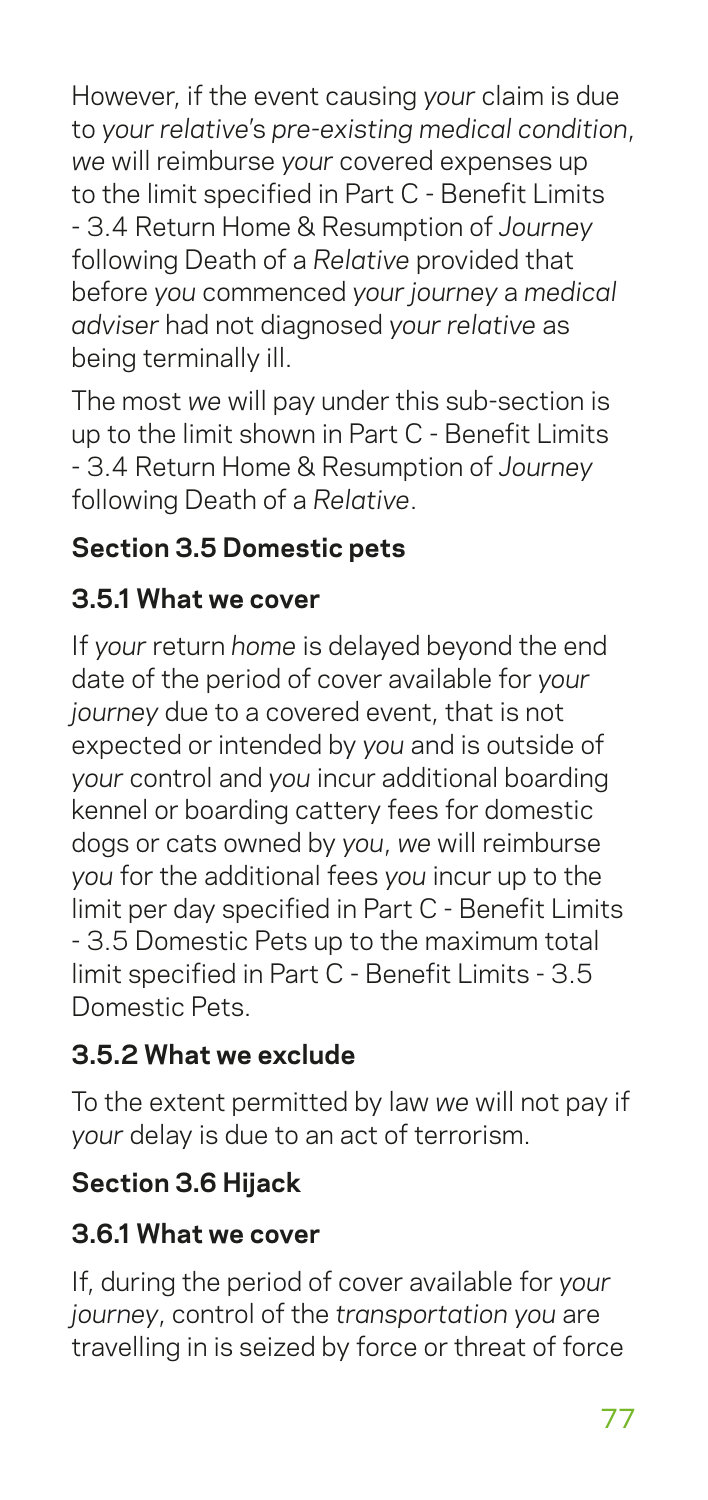by unauthorised persons and *you* are detained for more than twelve (12) continuous hours by these persons using violence or threat of violence, *we* will pay *you* the benefit per day specified in Part C - Benefit Limits - 3.6 Hijack up to the maximum total limit specified in Part C - Benefit Limits - 3.6 Hijack.

## **3.5.2 What we exclude**

To the extent permitted by law *we* will not pay if *your* claim arises from an act of terrorism.

## **Section 3.7 Kidnap & ransom**

#### **3.7.1 What we cover**

If, during the period of cover available for *your journey*, *you* are kidnapped, *we* will reimburse *you* up to the limits specified in Part C - Benefit Limits - 3.7 Kidnap & Ransom for *ransom* paid to *your* abductors which results in *your* release from *kidnap*.

## **Conditions**

*You* must make every *reasonable* effort to:

- **•** minimise *your* loss;
- **•** not disclose the existence of this insurance cover;
- **•** immediately inform the appropriate authorities and conform with their recommendations and instructions;
- **•** advise *us* of the circumstances as soon as practicable; and
- **•** keep identifying details (such as serial numbers) of any *ransom* exchanged for *your* release.

## **3.7.2 What we exclude**

To the extent permitted by law *we* will not pay if *you* are kidnapped in the countries or territorial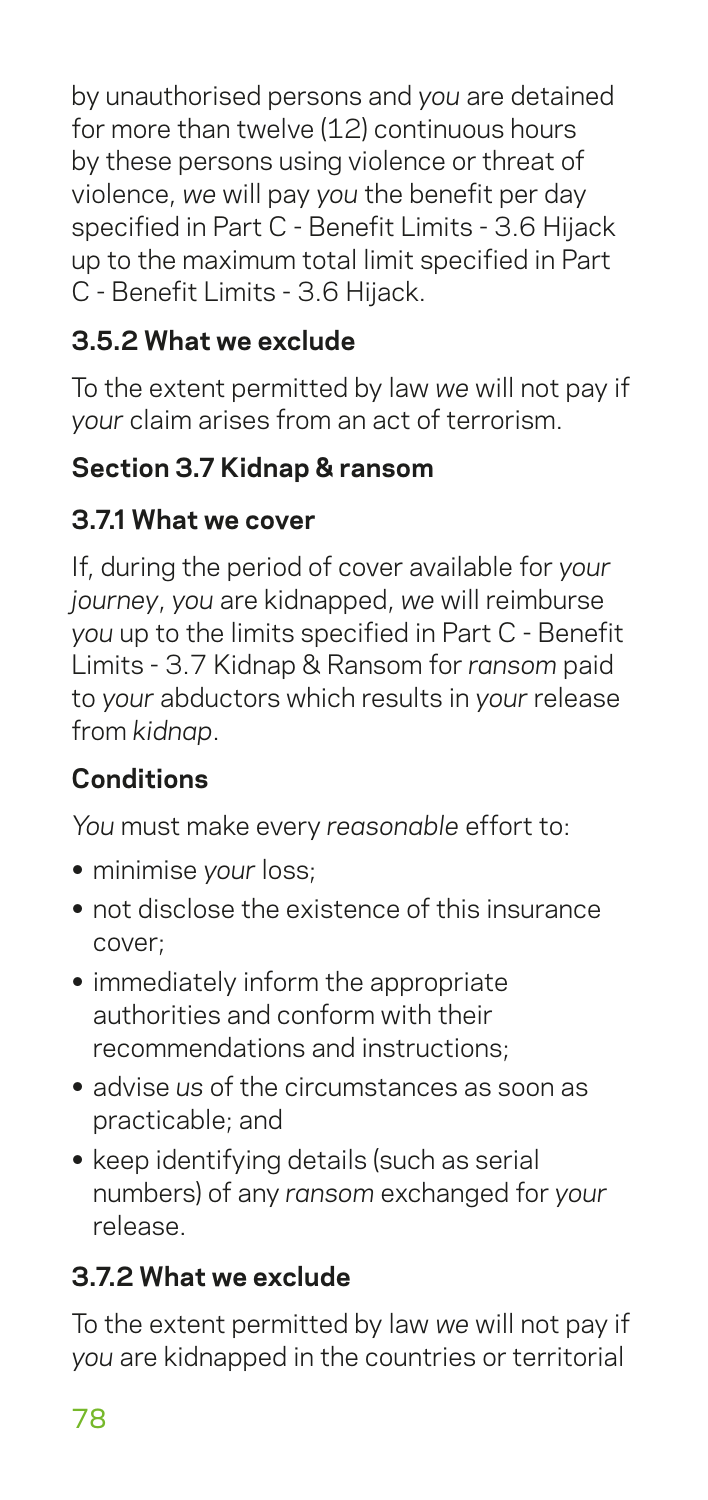waters of the United Mexican States, the Philippines, Somalia or in any country (or their territorial waters) located in Central America or South America, south of the border between the United Mexican States and the United States of America.

## **Section 4.1 Luggage**

*You* must take all *reasonable* precautions to safeguard *your covered items* and *your valuables*. If *you* do not, *we* will not pay *your* claim. For example, *you* will not be taking *reasonable* precautions if *you* leave *your* belongings in a publicly accessible location:

- **•** at such a distance from *you* that *you* are unable to prevent them being taken; or
- **•** with a person who is not a *travel companion* or a *relative* (or if these persons fail to take all *reasonable* precautions to safeguard *your covered items* or *valuables*).

This includes forgetting or misplacing any items, leaving them behind or walking away from them.

#### **4.1.1 What we cover**

- a] If, during the period of cover available for *your journey*, the following *covered items* or *valuables*:
	- **•** baggage, clothing or personal *valuables*;
	- **•** portable electrical equipment, laptop computers and associated equipment/ accessories, binoculars, cameras and associated equipment/accessories;

are stolen, accidentally damaged or are permanently lost, except when:

**•** left in a vehicle (see sub-section 4.1.1 b] below); or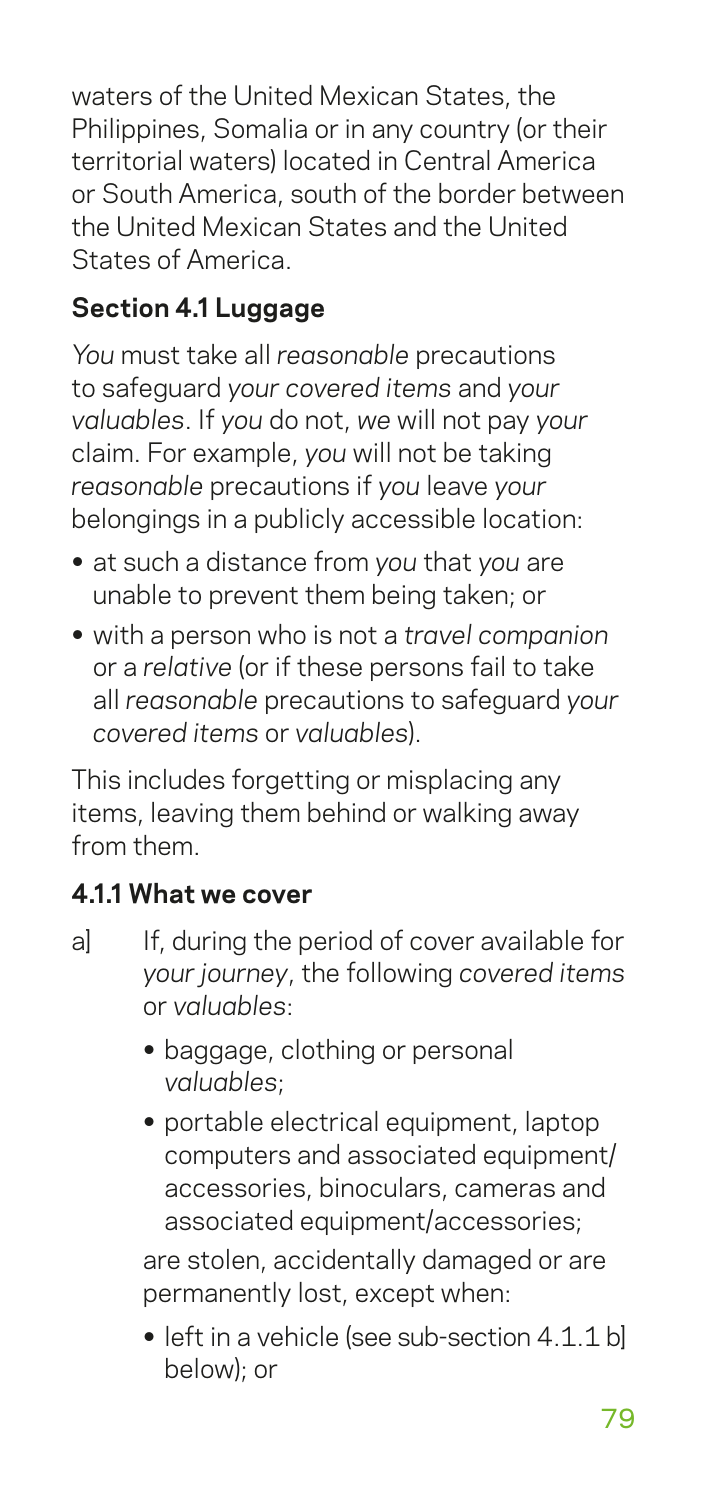- **•** are *valuables* left in a vehicle or checked in to be transported in the cargo hold of any aircraft, ship, train, tram or bus (see sub-section 4.1.1 cl below); or
- **•** is *sporting equipment* while in use (see sub-section 4.1.1 dl below).

The amount *we* will pay (acting *reasonably*) will be the lesser of:

- **•** the depreciated value after allowing for age, wear and tear (see *Depreciation* on page 133 for details);
- **•** the original purchase price;
- **•** the replacement cost; or
- **•** the repair cost.

*We* have the option to repair or replace the *covered items* or *valuables* instead of paying *you*.

*We* will not apply *depreciation* to any item *we* pay for where less than twelve (12) consecutive months have elapsed since the item was purchased new.

The maximum amount *we* will pay for any item is:

- **•** up to the item limit specified in Part C - Benefit Limits - 4.1 Luggage for personal computers, video recorders or cameras;
- **•** up to the item limit specified in Part C Benefit Limits - 4.1 Luggage for mobile phones (including PDAs and any items with phone capabilities); or
- **•** up to the item limit specified in Part C - Benefit Limits - 4.1 Luggage for all other items.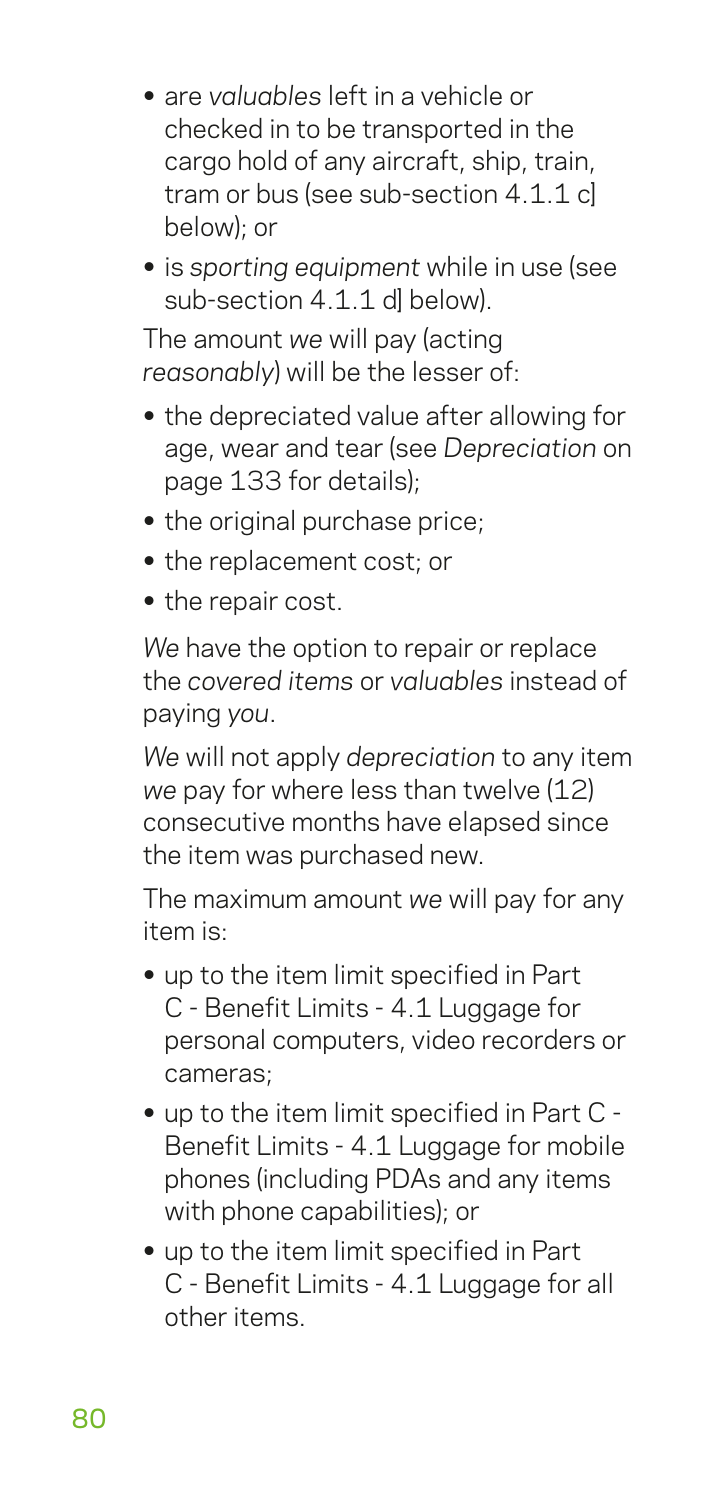A pair or related set of items, for example (but not limited to):

- **•** a camera, lenses (attached or not), tripod and accessories;
- **•** a matched or unmatched set of golf clubs, golf bag and buggy; or
- **•** a matching pair of earrings, are considered as only one item for the purpose of this cover, and the appropriate single item limit will be applied.
- b] *Covered items* specified in 4.1.1 a] that are left in a vehicle during the period of cover provided for *your journey* are only covered during daylight hours and must have been left in a *concealed storage compartment* of a locked vehicle, and in the event of theft forced entry must have been made. The most *we* will pay is up to the total amount specified in Part C - Benefit Limits - 4.1.1 b] Luggage for all *covered items* stolen from a locked vehicle.
- c] No cover is available for *valuables* left in a vehicle at any time or *valuables* checked in to be transported in the cargo hold of any aircraft, ship, train, tram or bus including any loss from the point of check in until collection by *you* from the baggage carousel or collection area at the end of *your* flight, *voyage* or *trip*. However, cover will be available for loss theft or *accidental* damage to laptops, tablets and mobile/smartphones when (without prior notice) *you* are directed by the airline with whom *you* have a flight booking to place the laptop, tablet or mobile/smartphone into *your* checked in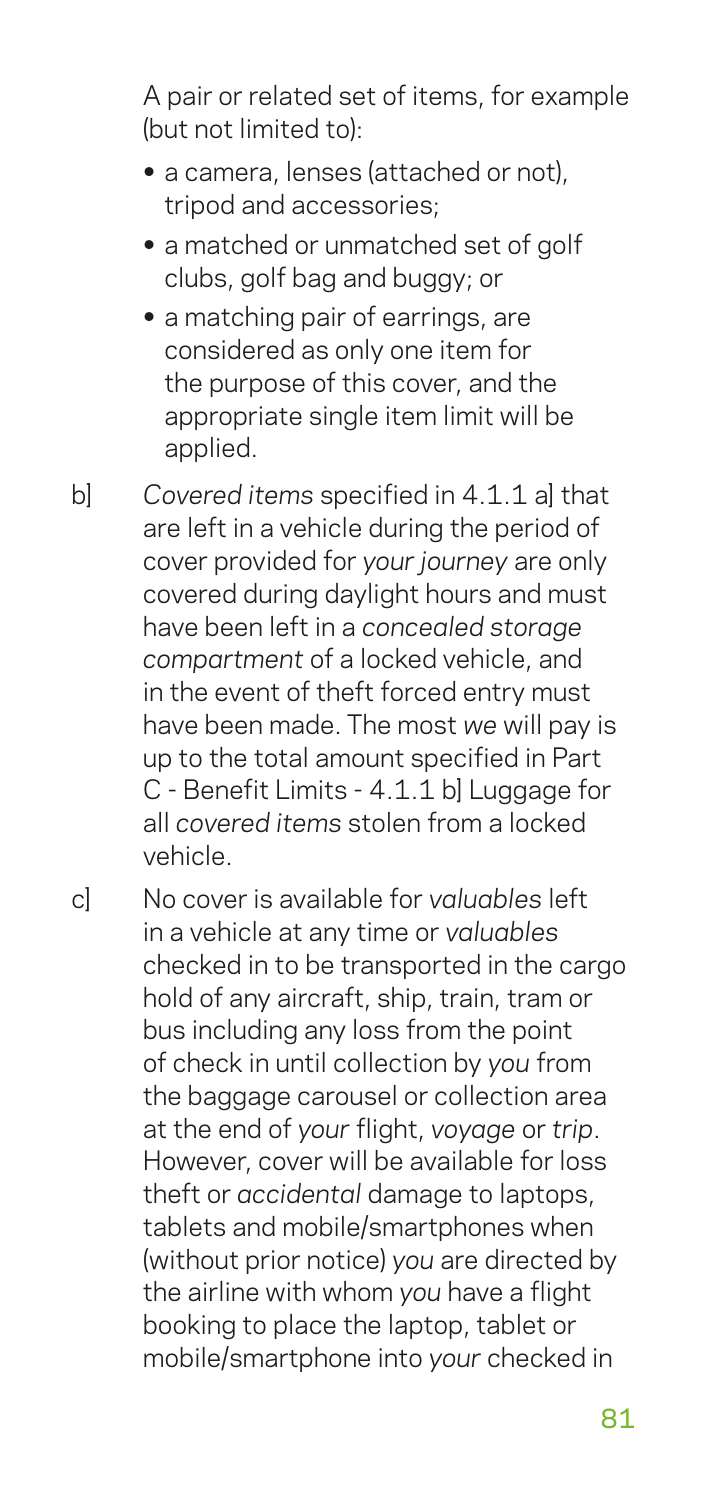baggage or overhead cabin locker for the duration of *your* flight.

d] No cover is available for *sporting equipment* while it is in use.

## **Conditions**

If *you* make a claim, *you* will need to provide proof of *your* ownership and the value of *your* belongings. Examples of proof include receipts and/or valuations (e.g. receipt or valuation for jewellery).

If *you* cannot prove the value of the items, the most *we* will pay for each individual item is ten per cent (10%) of the limit shown for that type of item in the Part C - Benefit Limits - 4.1 Luggage.

*We* expect *you* to report any loss or theft to the police or an office of the bus line, airline, shipping line or rail authority *you* were travelling on when the loss or theft occurred.

*You* should make *reasonable* efforts to obtain confirmation from whoever *you* made the report to as this may be the easiest way to provide evidence of the loss or theft. If *you* delay or fail to make a report and *we* are prejudiced by *your* delay or failure, *we* may be entitled to reduce *your* claim by the amount of prejudice *we* have suffered.

If *you* are entitled to be reimbursed by the bus line, airline, shipping line or rail authority *you* were travelling on when the loss, theft, misplacement or damage occurred *we* will deduct the amount *you* are entitled to from any claim payable by *us*. However, if *you* are not reimbursed the full amount of *your* loss, *we* will pay the difference between the amount of *your* loss and what *you* were reimbursed, up to the limit of the cover available.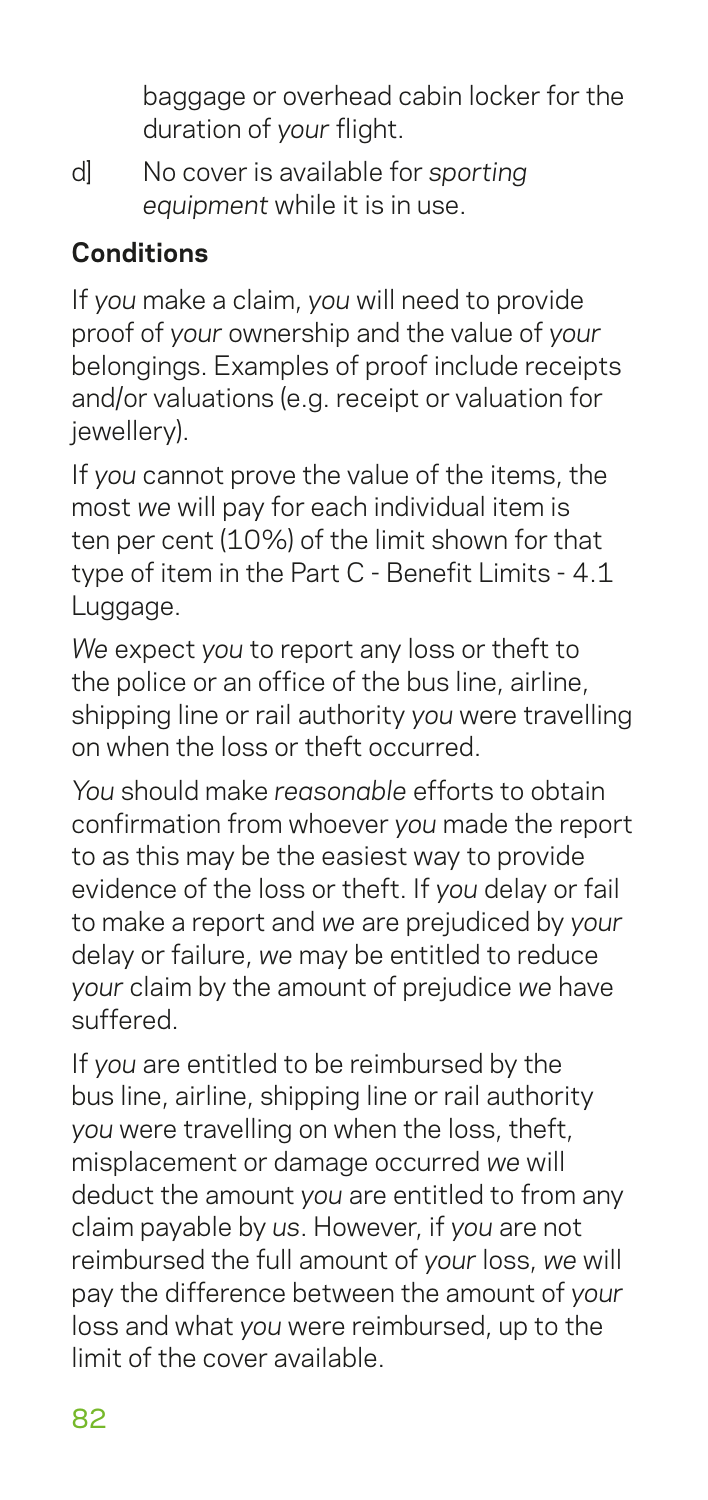## **4.1.2 What we exclude**

To the extent permitted by law, *we* will not pay a claim in relation to *your covered items* and *valuables* if:

- al the loss, theft or damage is to, or of. *covered items* or *valuables* left behind in any hotel or motel room after *you* have checked out, or items left behind in any aircraft, ship, train, tram, taxi or bus;
- b] the *covered items* or *valuables* were being sent unaccompanied by *you* or under a freight contract:
- c] the loss or damage arises from any process of cleaning, repair or alteration;
- d] the loss or damage arises from ordinary wear and tear, deterioration, atmospheric or weather conditions, insects, rodents or vermin;
- e] the covered item or valuable disappears in circumstances that cannot be explained to *our reasonable* satisfaction;
- f] *your* claim arises from a government authority confiscating, detaining or destroying anything;
- g] *you* do not take all *reasonable* precautions to safeguard *your covered items* or *valuables*. For example, *you* will not be taking *reasonable* precautions if *you* leave *your* belongings in a publicly accessible location:
	- **•** at such a distance from *you* that *you* are unable to prevent them being taken; or
	- **•** with a person who is not a *travel companion* or a *relative* (or if these persons fail to take all *reasonable* precautions to safeguard *your covered items* or *valuables*).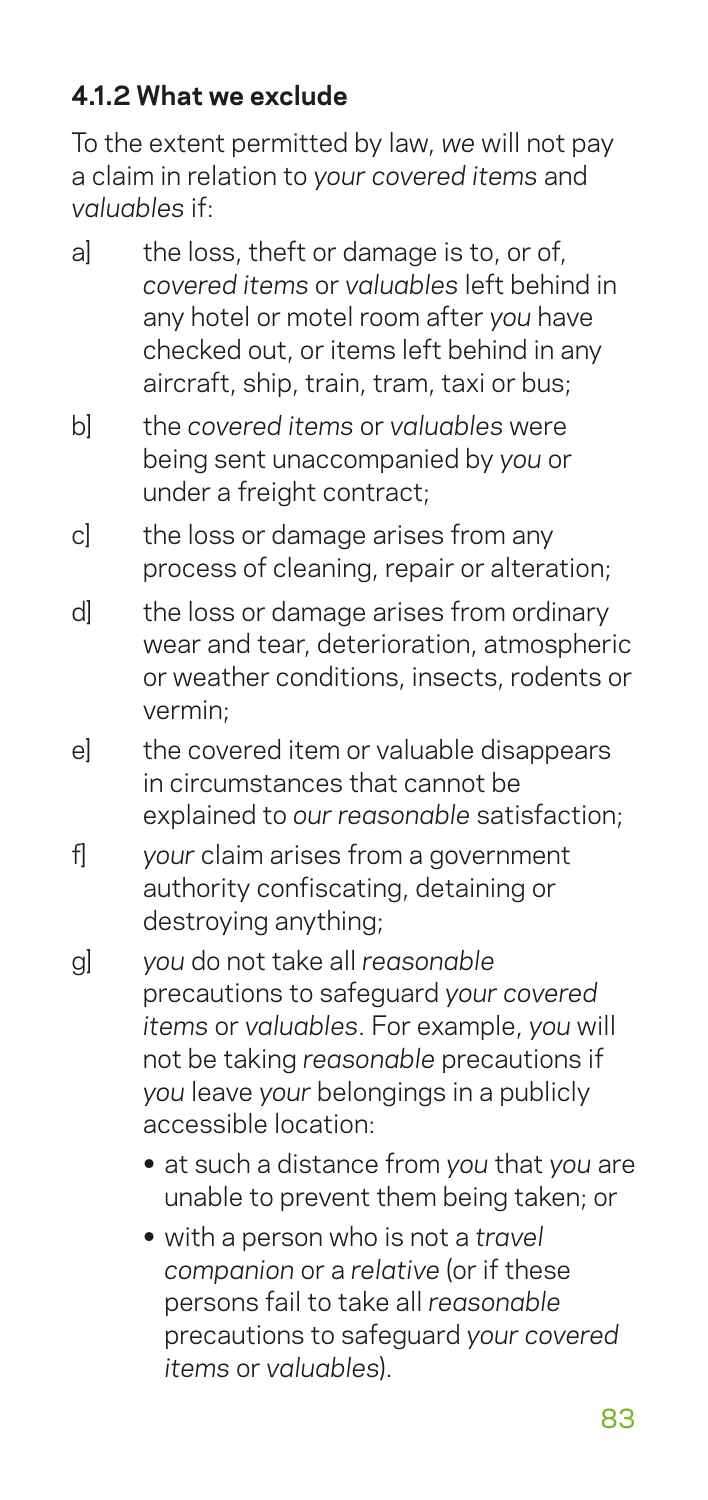This includes forgetting or misplacing any items, leaving them behind or walking away from them;

- h] the covered item or valuable has an inherent defect or an electrical or mechanical breakdown;
- i ithe covered item or valuable is fragile or brittle or is an electrical component and is broken unless the breakage was caused by theft, fire or an *accident* involving a vehicle in which *you* were travelling; or
- j ithe loss or damage arises from scratches occurring to lenses or screens of *covered items* or *valuables* however caused.

#### **Section 4.2 Travel documents, transaction cards & travellers cheques**

## **4.2.1 What we cover**

If during the period of cover available for *your journey*:

## **Re-issue or replacement cost**

a] any essential travel documents (including passports), *transaction cards* or travellers cheques are lost by *you*, stolen from *you* or destroyed, then *we* will pay the issuer's fees or the replacement costs (including communication costs) of the items lost, stolen or destroyed.

## **Fraudulent use**

b] *your transaction cards* or travellers cheques are lost or stolen, then *we* will pay for any loss resulting from the fraudulent use of the *transaction cards* or travellers cheques.

The most *we* will pay is up to the limit specified in Part C - Benefit Limits - 4.2 Travel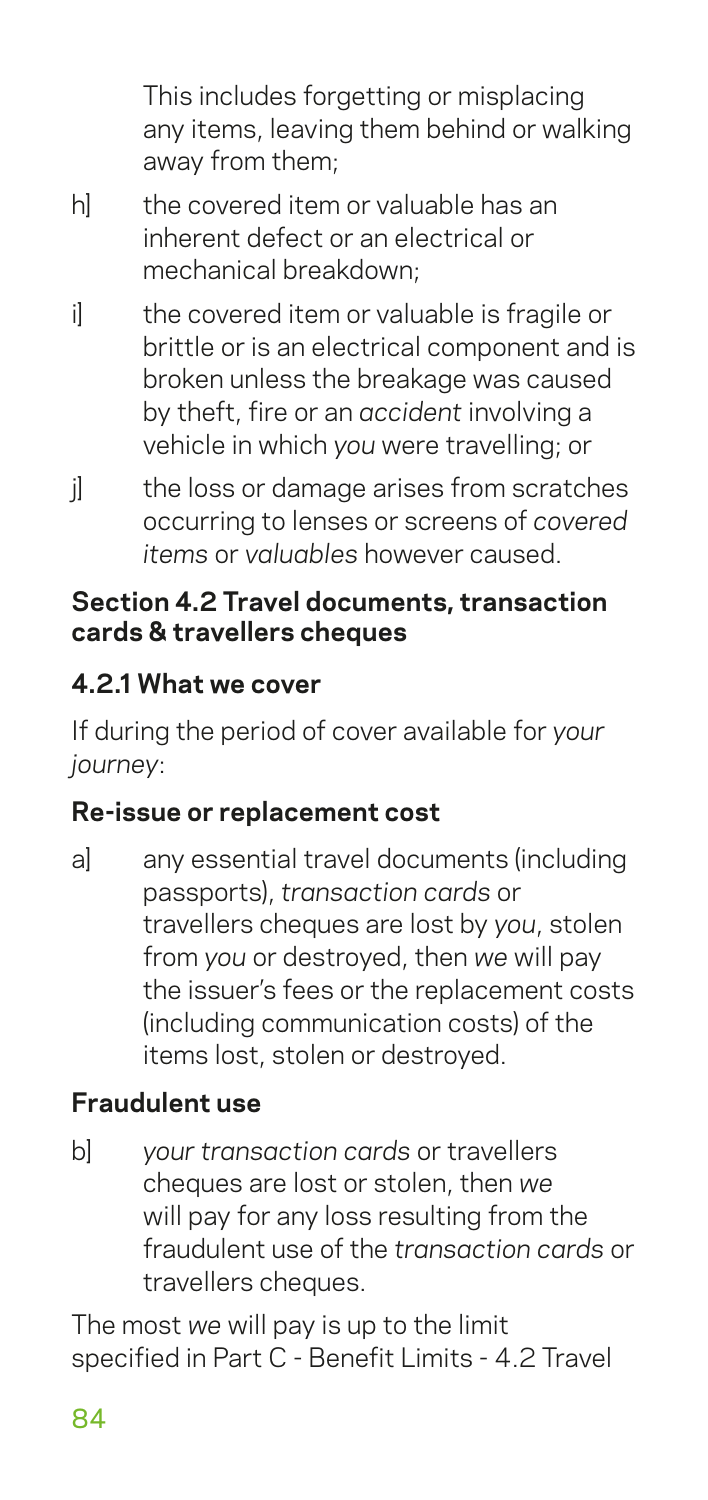Documents, Transaction Cards & Travellers Cheques.

#### **Conditions**

*We* expect *you* to report any loss or theft to the police and, in the case of *transaction cards* or travellers cheques, to the issuing bank or company in accordance with the conditions under which the *transaction cards* or travellers cheques were issued.

*You* should make *reasonable* efforts to obtain confirmation from whoever *you* made the report to as this may be the easiest way to provide evidence of the loss or theft. If *you* delay or fail to make a report and *we* are prejudiced by *your* delay or failure, *we* may be entitled to reduce *your* claim by the amount of prejudice *we* have suffered.

#### **4.2.2 What we exclude**

To the extent permitted by law, *we* will not pay:

- a] if *your* loss arises from *your* failure to comply with the recommended security guidelines for the use of travellers cheques or *transaction cards*; or
- b] for any amounts covered by any guarantee given by the bank or issuing company to *you* as the holder of the *transaction cards* or travellers cheques.

## **Section 4.3 Luggage delay**

## **4.3.1 What we cover**

If during the period of cover available for *your journey* any of *your covered items* are delayed, misdirected or misplaced by the carrier for more than twelve (12) consecutive hours, *we* will reimburse *you* for the *reasonable* costs *you* incur for *you* to purchase essential items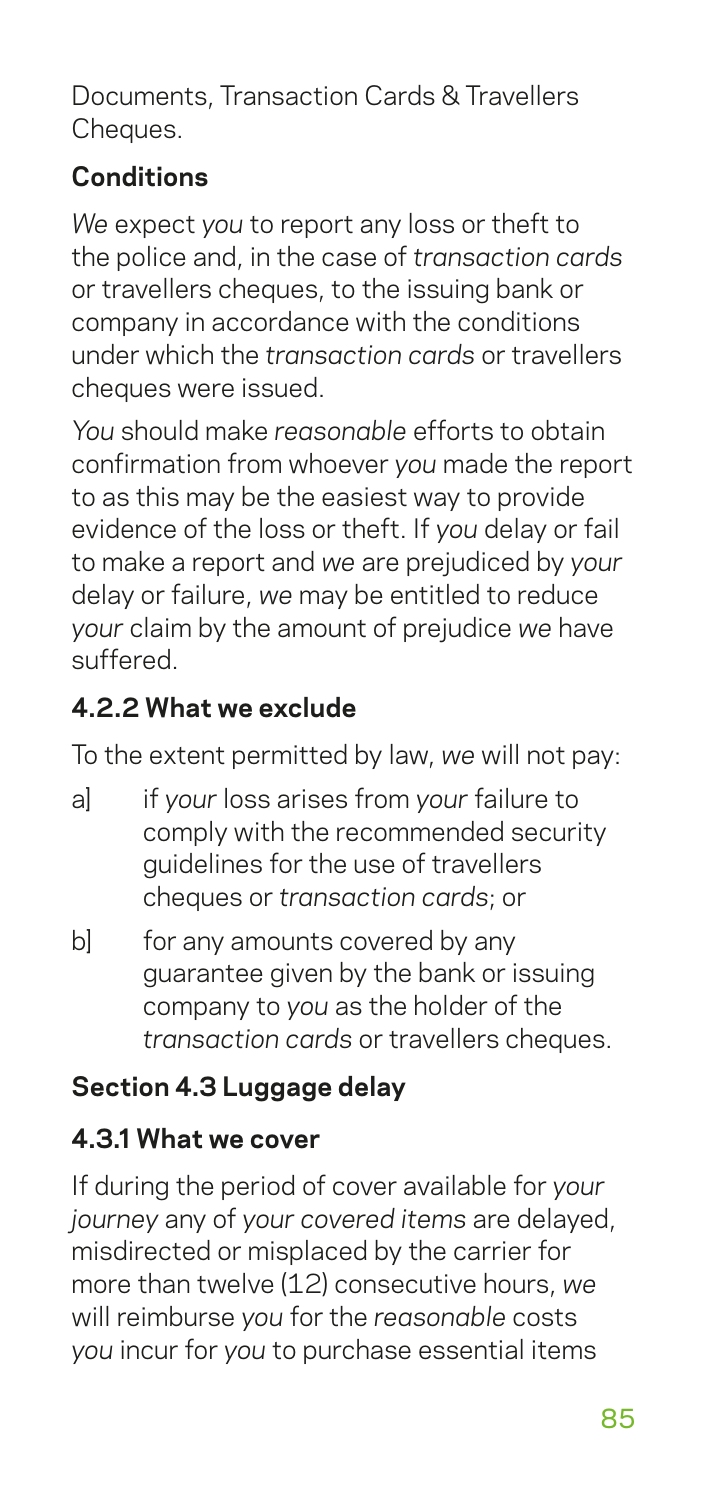of clothing or other personal items, up to the amount specified in Part C - Benefit Limits - 4.3 Luggage Delay.

## **Conditions**

*You* will need to make *reasonable* efforts to obtain confirmation from the carrier who was responsible for *your covered items* confirming that *your* items were delayed, misdirected or misplaced as this may be the easiest way to provide evidence of the delay.

*We* will deduct any amount *we* pay *you* under this section from any subsequent claim *you* make for lost *covered items* payable under SECTION 4.1 LUGGAGE.

If *you* are entitled to be reimbursed by the bus line, airline, shipping line or rail authority *you* were travelling on when the loss, theft, misplacement or damage occurred *we* will deduct the amount *you* are entitled to from any claim payable by *us*.

However, if *you* are not reimbursed the full amount of *your* loss, *we* will pay the difference between the amount of *your* loss and what *you* were reimbursed, up to the limit of cover available.

## **Section 5.1 Rental vehicle excess**

Cover is only available under this section if *your rental vehicle* agreement specifies an amount that is payable in the event the *rental vehicle* is damaged or stolen while in *your* custody.

This section does not cover items such as, but not limited to, tyres and/or windscreens, roof and underbody if they are not covered by the indemnity provided by the rental company or agency under the *rental vehicle* agreement to which the amount payable applies.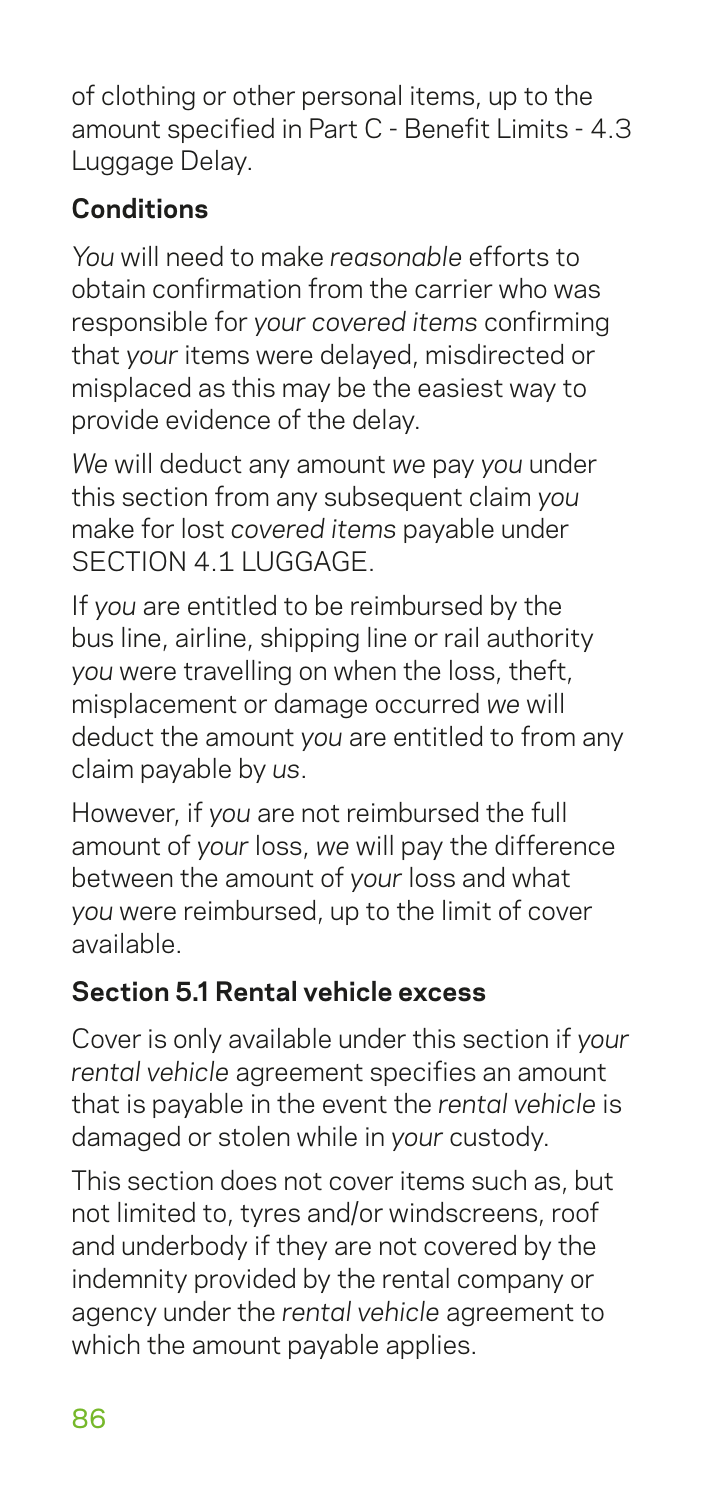## **5.1.1 What we cover**

If, during the period of cover available for *your journey*, a *rental vehicle you* have rented from a rental company or agency is:

- **•** involved in a motor vehicle *accident* while *you* are driving it; or
- **•** damaged or stolen while in *your* custody,

then *we* will pay *you* the lesser of:

- **•** property damage for which *you* are liable; or
- **•** the amount specified that *you* must pay under *your rental vehicle* agreement; or
- **•** the limit shown in Part C Benefit Limits 5.1 *Rental Vehicle* Excess.

## **Conditions**

*You* will need to provide *us* with a copy of:

- **•** *your rental vehicle* agreement;
- **•** the incident report that was completed;
- **•** repair account;
- **•** an itemised list of the value of the damage; and
- **•** written notice from the rental company or agency advising that *you* are liable to pay the amount specified in *your rental vehicle* agreement.

## **5.1.2 What we exclude**

To the extent permitted by law, *we* will not pay for a claim that arises from, or is for:

- a] *you* using the *rental vehicle* in breach of the rental agreement;
- b] *you* using the *rental vehicle* without a licence for the purpose that *you* were using it (such as but not limited to the carrying of passengers or freight); or
- c] administrative charges or fees of the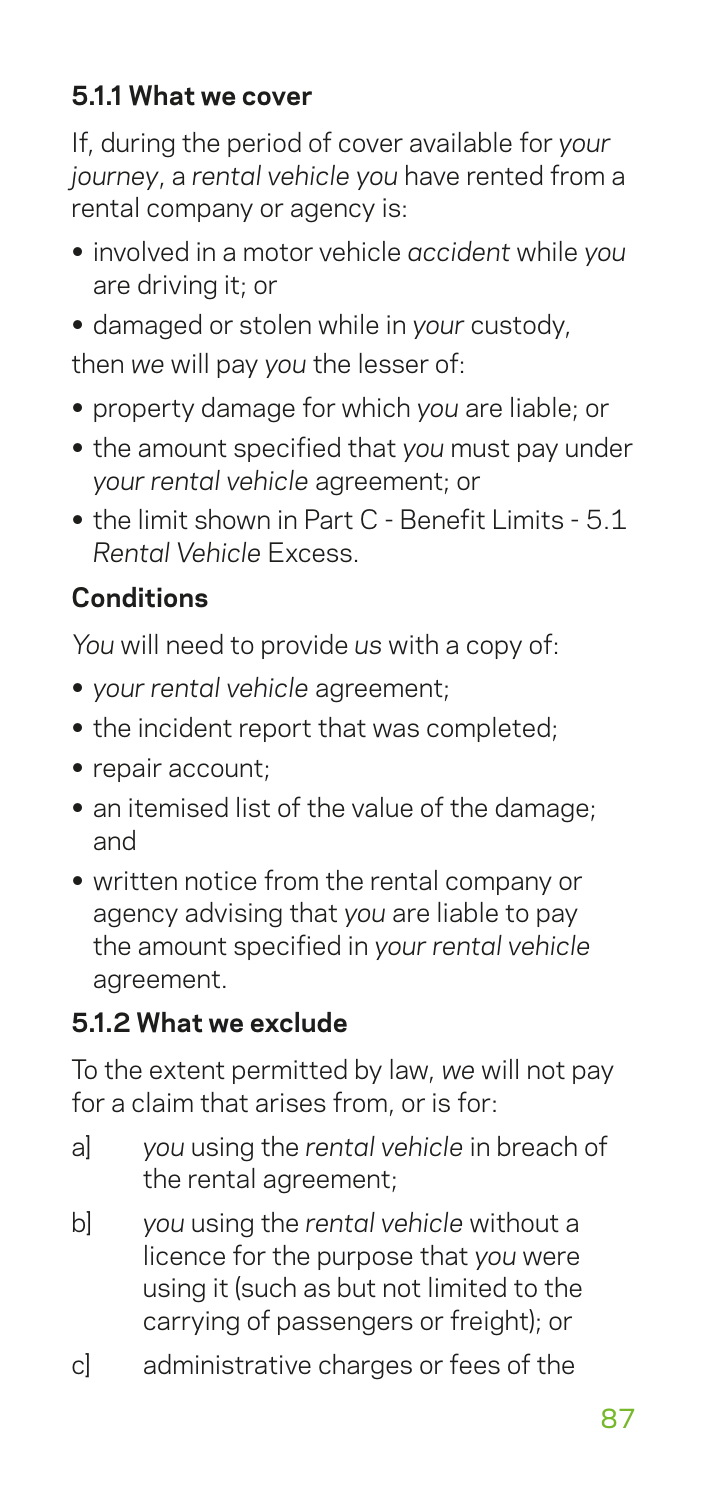rental company that are not a component of the amount payable specified in *your rental vehicle* agreement.

## **Section 6.1 Personal liability**

## **6.1.1 What we cover**

If *you* become legally liable to pay compensation for negligently causing:

- **•** death or bodily *injury*; or
- **•** physical *loss of*, or damage to property,

that happens during the period of cover available for *your journey*, then *we* will cover *you* up to the limit shown in Part C - Benefit Limits - 6.1 Personal Liability, for:

- **•** the compensation (including legal costs) awarded against *you*; and
- **•** any *reasonable* legal costs incurred by *you* for settling or defending a claim made against *you*, provided *you* have approval in writing from *Allianz Global Assistance* before incurring these costs. Please contact *Allianz Global Assistance* to confirm approval for these costs.

## **Conditions**

*We* should be told as soon as *you* or *your* personal representatives are, or a *reasonable* person in *your* circumstances would have been, aware of a possible prosecution, inquest, fatality, *accident* or incident which might lead to a claim against *you*.

*You* should not pay or promise to pay, settle with, admit or deny liability to anyone who makes a claim against *you* without *our* written consent. If *you* do, *we* may reduce or refuse *your* claim to the extent *we* are prejudiced.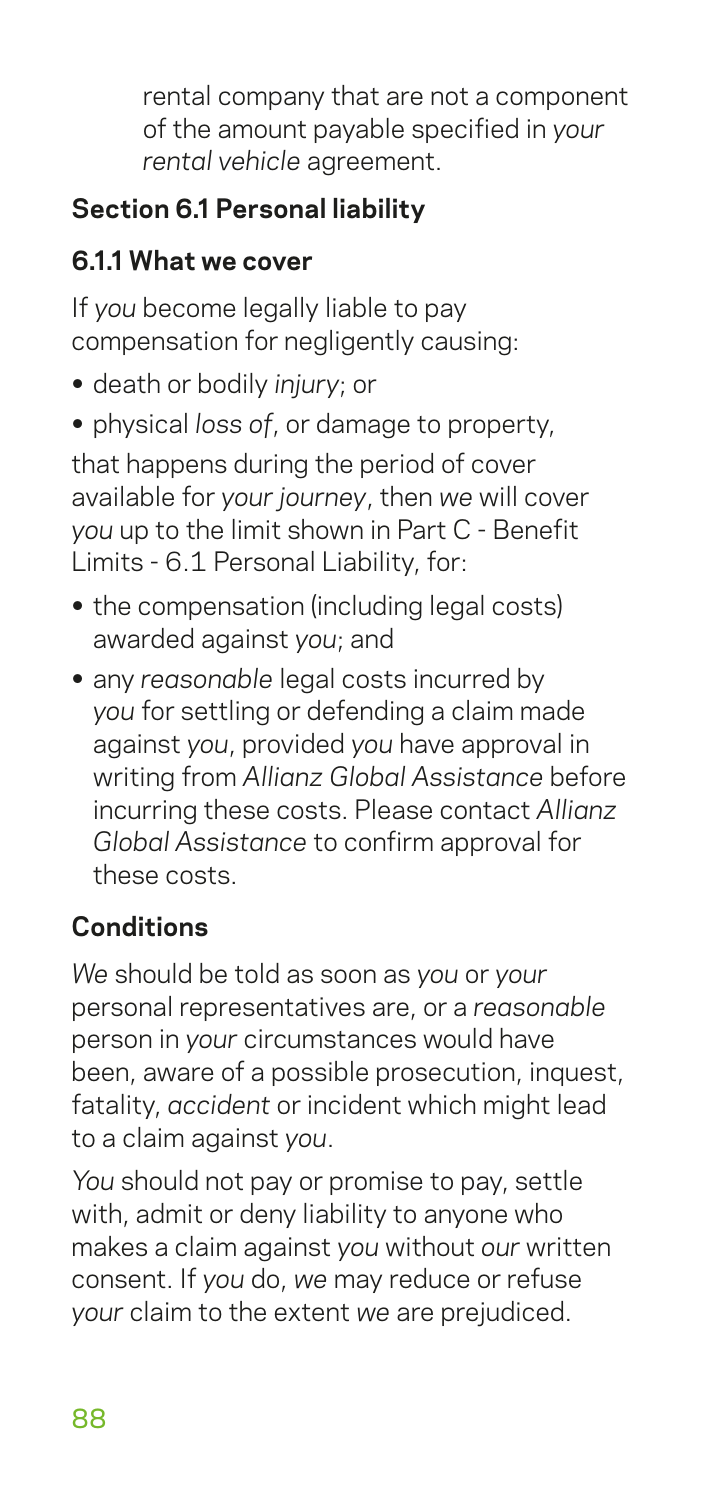## **6.1.2 What we exclude**

To the extent permitted by law, *we* will not pay any amount *you* become legally liable to pay if the liability arises directly or indirectly from, or is in any way connected with, or is for:

- a] bodily *injury* to *you*, *your travel companion* or to a *relative* or employee of any of *you*;
- b] *loss of* or damage to property belonging to *you*, or in *your* care, custody or control (unless the property is a residence and *you* occupy it during the period of cover available for *your journey* as a tenant or lessee, or temporary guest);
- c] *your* ownership, custody, control or use of any firearm or weapon;
- d] *your* ownership, control or use of a motorised vehicle, an aircraft, or a watercraft (other than a non-motorised watercraft used on inland waterways) however, if *you* do not own or control the vehicle, aircraft or watercraft and are only using it as a passenger, this exclusion does not apply;
- e] *your* conduct of, or employment in any business, profession, trade or occupation;
- f] any loss, damage or expenses which are covered or should have been covered under a statutory or compulsory insurance policy, statutory or compulsory insurance or compensation scheme or fund, or under Workers Compensation legislation, an industrial award or agreement, or *Accident* Compensation legislation:
- g] any fine or penalty, or aggravated, punitive, exemplary or liquidated damages;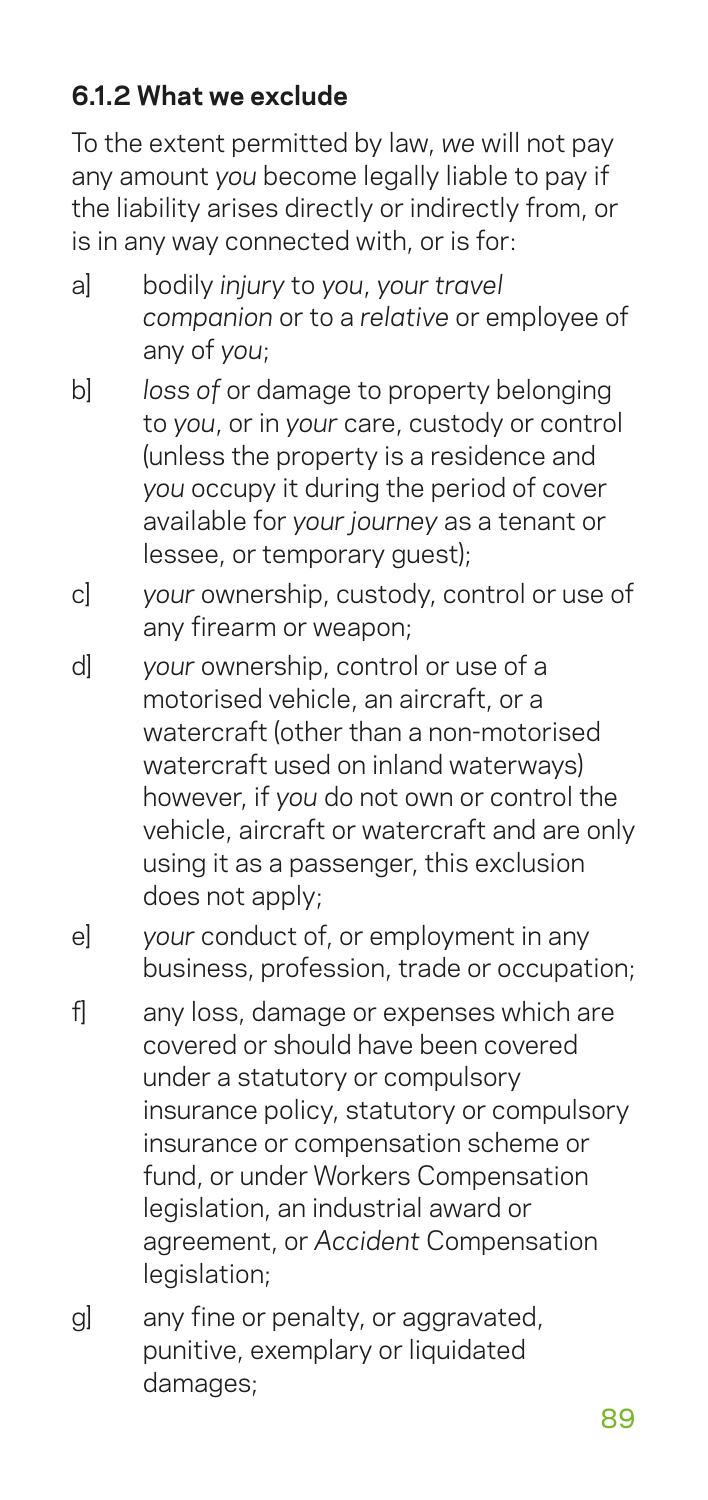- h] any relief or recovery from *you* other than monetary amounts;
- i] a contract that imposes on *you* a liability which *you* would not otherwise have;
- j] assault and/or battery committed by *you* or at *your* direction;
- k] any act intended to cause bodily *injury*, property damage or liability done by *you* or any person acting with *your* knowledge, connivance or consent.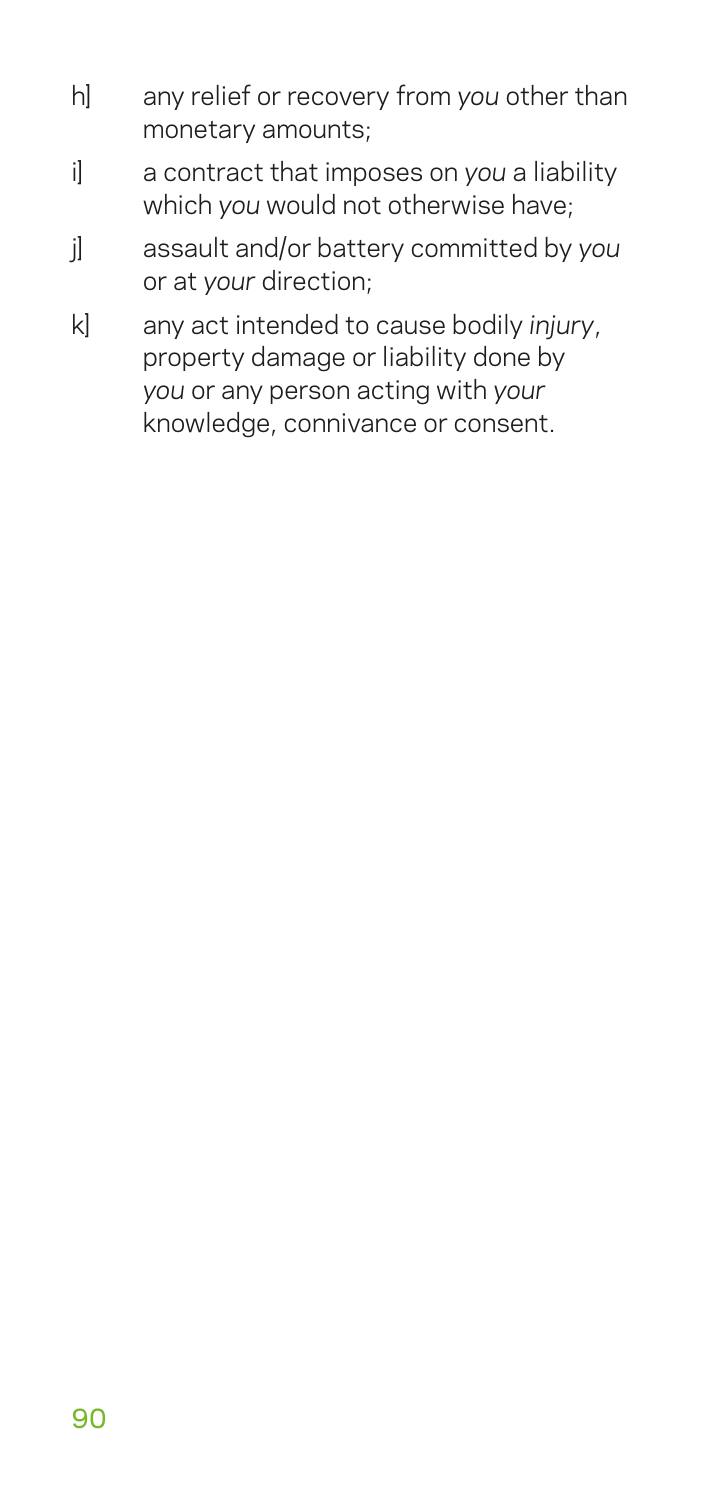# **Overseas Transit Accident Insurance**

# **Part A - Eligibility for Cover**

Not all insurance covers are available for all *St.George Bank cards* or all *cardholders* and different conditions may also be available for different *cardholders*, so please refer to each Part of this insurance to determine the complimentary insurance benefits that may be available to *you*.

Eligibility for the covers available depends upon the type of *St.George Bank* card *you* have.

#### **Who is eligible?**

*Level 1 Card* and *Level 2 Card cardholders* are eligible for the cover available under *Overseas* Transit *Accident* Insurance if the entire payment for the *trip* was charged to the *accountholder's card account* prior to the commencement of the *trip*.

#### **Who else is eligible?**

If the *cardholder* is eligible for the cover available, the *cardholder*'s *spouse* and/or *dependants* are also eligible provided:

- 1. the *spouse* and/or *dependants* reside in Australia; and
- 2. each of them is travelling with the *cardholder* on the entire *trip*; and
- 3. the entire payment for their *trip* was charged to the *accountholder's card account* prior to the commencement of the *trip*.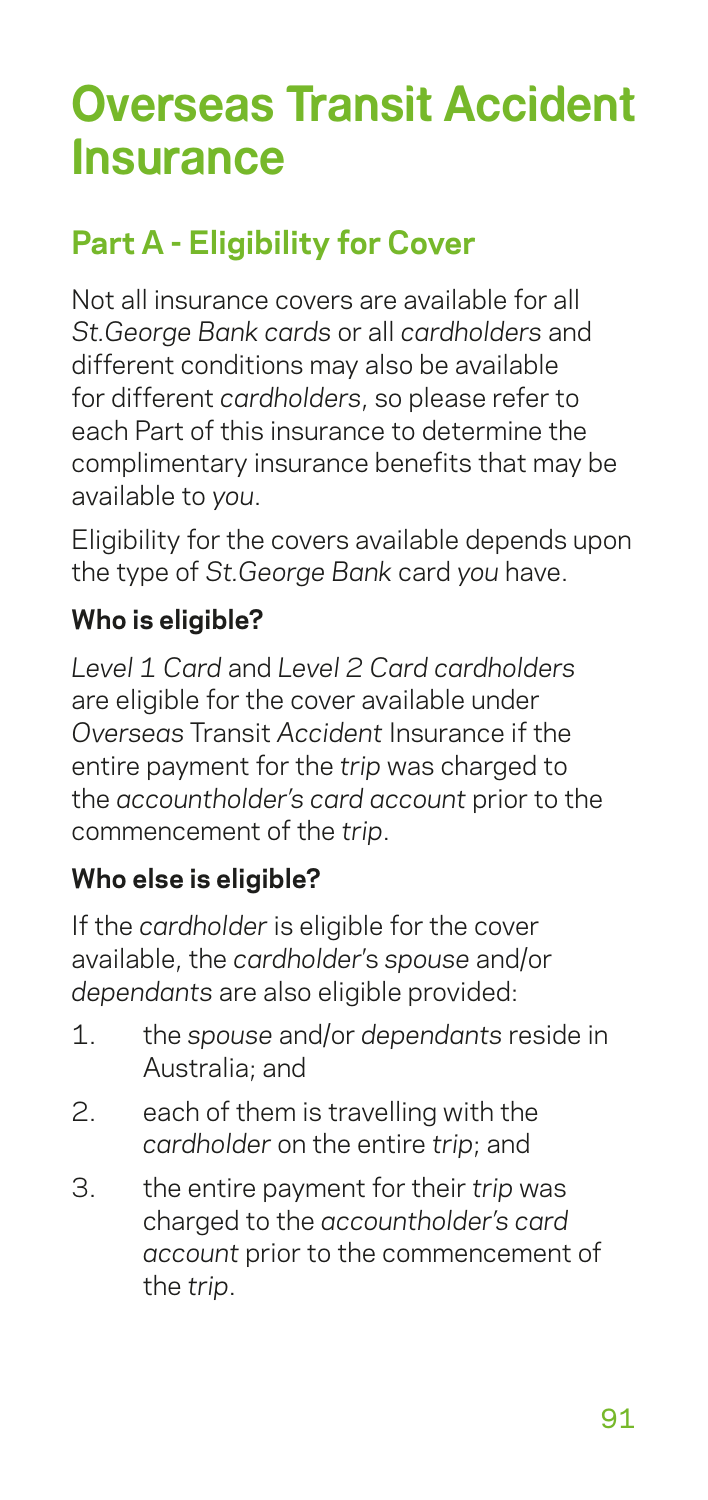#### **Dependants under the age of two years at the date the journey commences**

If a *cardholder* satisfies the eligibility criteria set out above, their *dependant* under the age of two (2) years as at the date the *trip* commences is eligible for the cover available provided the *dependant* is travelling with the *cardholder* for the entire *trip*.

When a *cardholder*, *spouse* and *dependant* are travelling together only one eligible person can claim the benefits payable to a *cardholder*. The other eligible persons may only claim as a *spouse* or *dependant*.

# **Part B - Period of Cover**

*Overseas* Transit *Accident* Insurance provides cover when:

- a] *you* board *your transportation* for *your trip* and ends when *you* disembark from *your transportation* at the end of *your trip*;
- b] boarding or alighting, being when *you* physically get on or off *transportation*, at any airport, coach depot, railway station or dock during *your trip*; and
- c] travelling as a passenger in *transportation* directly to or from any airport, coach depot, railway station or dock immediately before or after the scheduled *trip*.

# **Part C - Benefit Limits**

The Aggregate Limit of Liability and the table below set out the maximum limits of what *we* will pay under *Overseas* Transit *Accident* Insurance. All limits and sub-limits are shown in Australian dollars.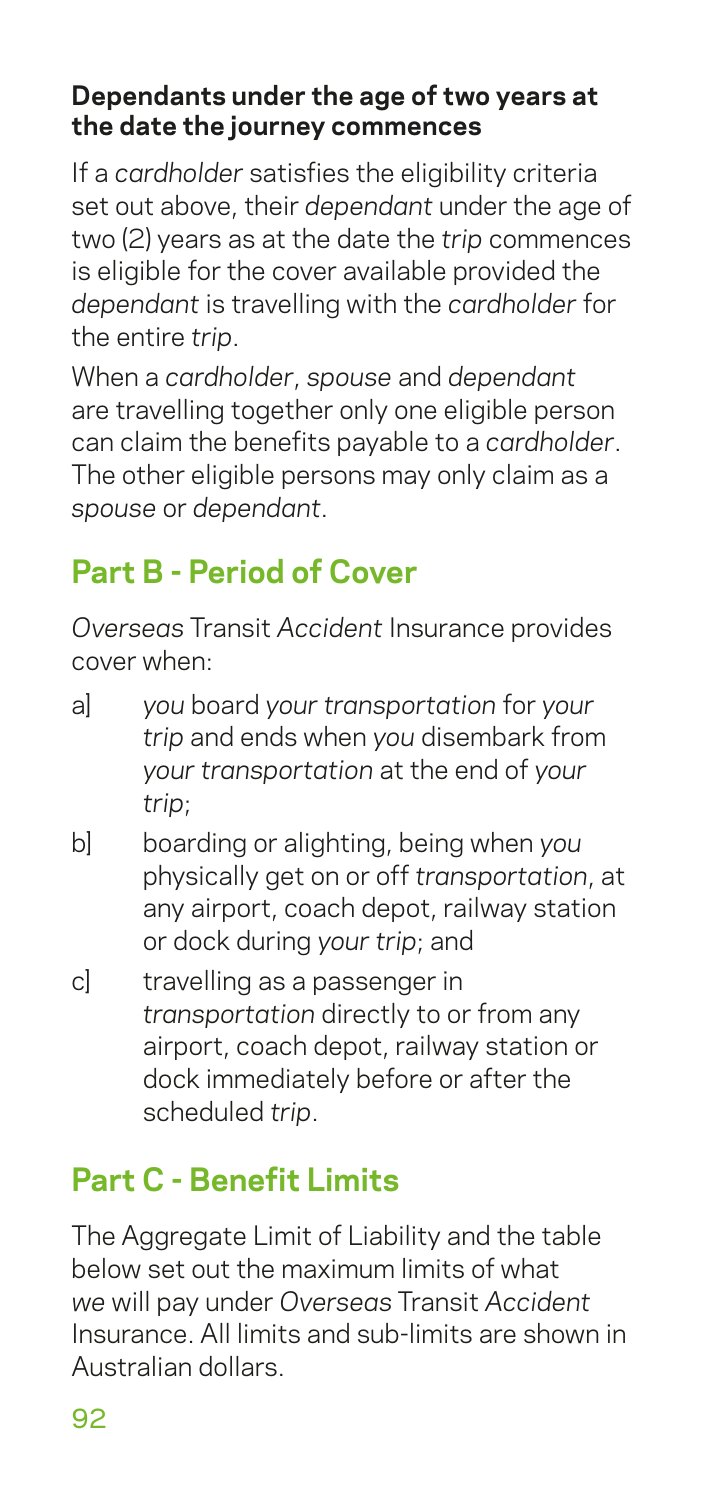The cover available is outlined in Part E and is subject to the applicable terms, conditions, limits, sub-limits and exclusions.

## **Aggregate limit of liability**

This *Overseas* Transit *Accident* Insurance contains an aggregate (maximum) limit of liability for claims from all eligible *cardholders*, *spouses* and/or *dependants* arising from the one event.

The most *we* will pay under *Overseas* Transit *Accident* Insurance cover for one event (e.g. a bus crash) is \$1,300,000 for *Level 1 Cards* and *Level 2 Cards* respectively.

This means that regardless of the number of *cardholders*, *spouses* or *dependants* involved in an event who suffer *injury*, *we* will pay each on a proportional basis (using the amounts in the table appearing in Part C - Benefit Limits) up to total of \$1,300,000 for *Level 1 Cards* and up to a total of \$1,300,000 for *Level 2 Cards* with a maximum combined total limit of \$2,600,000.

For example, if five *Level 1 Card cardholders* plus five *Level 2 Card cardholders* lost their lives in the same bus crash, *we* would pay benefits, calculated as follows:

## **Level 1 cards**

Five *Level 1 Card cardholders*: \$750,000 each = \$3,750,000;

Total benefit amount: \$3,750,000

Dividing the total aggregate exposure (\$1,300,000) by the total benefit amount (\$3,750,000) determines the percentage (34.66%) to proportionally reduce benefits to.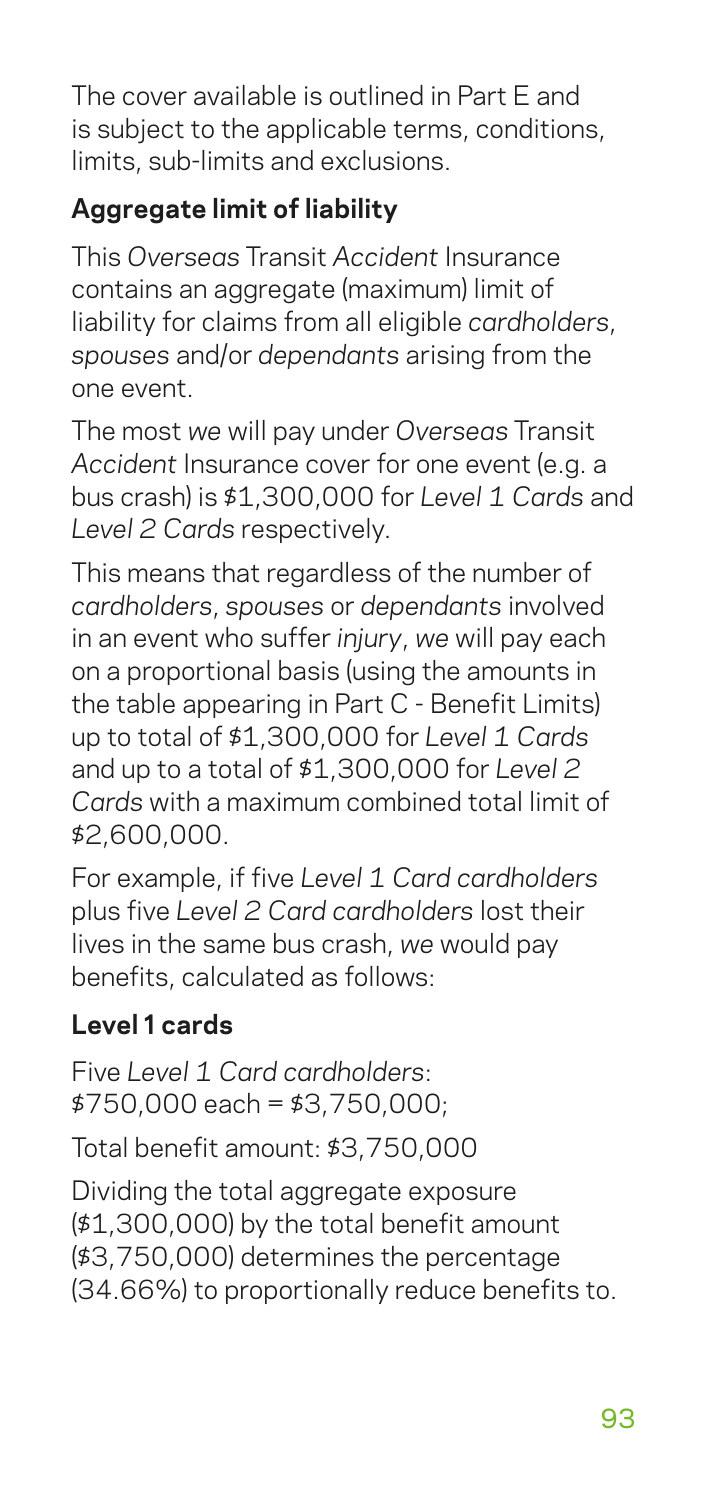In this case, the payable benefits would work out to be:

Five *Level 1 Card cardholders*: \$260,000 each = \$1,300,000

Total benefit amount payable: \$1,300,000

## **Level 2 cards**

Five *Level 2 Card cardholders*: \$750,000 each = \$3,750,000;

Total benefit amount: \$3,750,000

Dividing the total aggregate exposure (\$1,300,000) by the total benefit amount (\$3,750,000) determines the percentage (34.66%) to proportionally reduce benefits to.

In this case, the payable benefits would work out to be:

Five *Level 2 Card cardholders*: \$260,000 each = \$1,300,000

Total benefit amount payable: \$1,300,000

#### **Maximum benefit amounts**

The table below sets out the maximum Benefit Amounts *we* will pay under *Overseas* Transit *Accident* Insurance if an aggregate limit of liability does not apply (see above).

| <b>Injury</b>                              | <b>Benefit Amount</b>                        |
|--------------------------------------------|----------------------------------------------|
|                                            | <b>Level 1 Cards</b><br>and Level 2<br>Cards |
| Loss of life                               | \$750,000                                    |
| Loss of both hands or loss<br>of both feet | \$500,000                                    |
| Loss of one hand and loss<br>of one foot   | \$500,000                                    |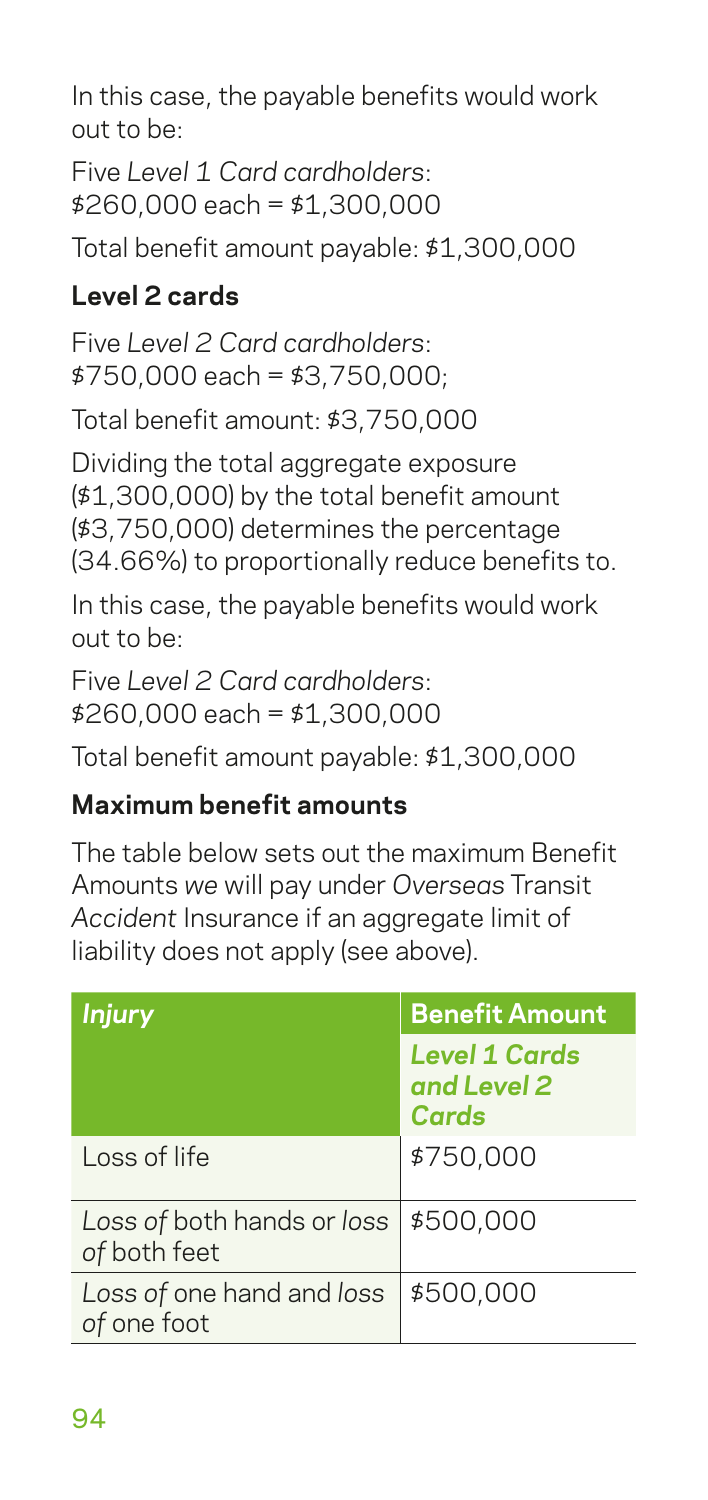| <b>Injury</b>                                                                             | <b>Benefit Amount</b>                        |
|-------------------------------------------------------------------------------------------|----------------------------------------------|
|                                                                                           | <b>Level 1 Cards</b><br>and Level 2<br>Cards |
| Loss of the entire sight in<br>both eyes                                                  | \$500,000                                    |
| Loss of the entire sight in<br>one eye and loss of one<br>hand and/or loss of one<br>foot | \$500,000                                    |
| Loss of one hand or loss<br>of one foot                                                   | \$250,000                                    |
| Loss of the entire sight in<br>one eye                                                    | \$250,000                                    |

If *you* sustain more than one *injury* arising from the one *accident*, *we* will only pay the highest Benefit Amount for the applicable *injury*.

# **Part D - Excess and Exclusions**

#### **Excess – what you contribute to a claim**

No excess applies to any claim under Overseas Transit Accident Insurance.

#### **Exclusions**

The exclusions below set out what is not covered.

*You* should also read each section as they contain specific exclusions that also apply.

To the extent permitted by law *we* do not cover *you* for any loss, damage or expense caused by, arising from, or in any way related to:

1. *your loss of* enjoyment; *loss of* opportunity; *loss of* revenue; *loss of* profits or *loss of* goodwill;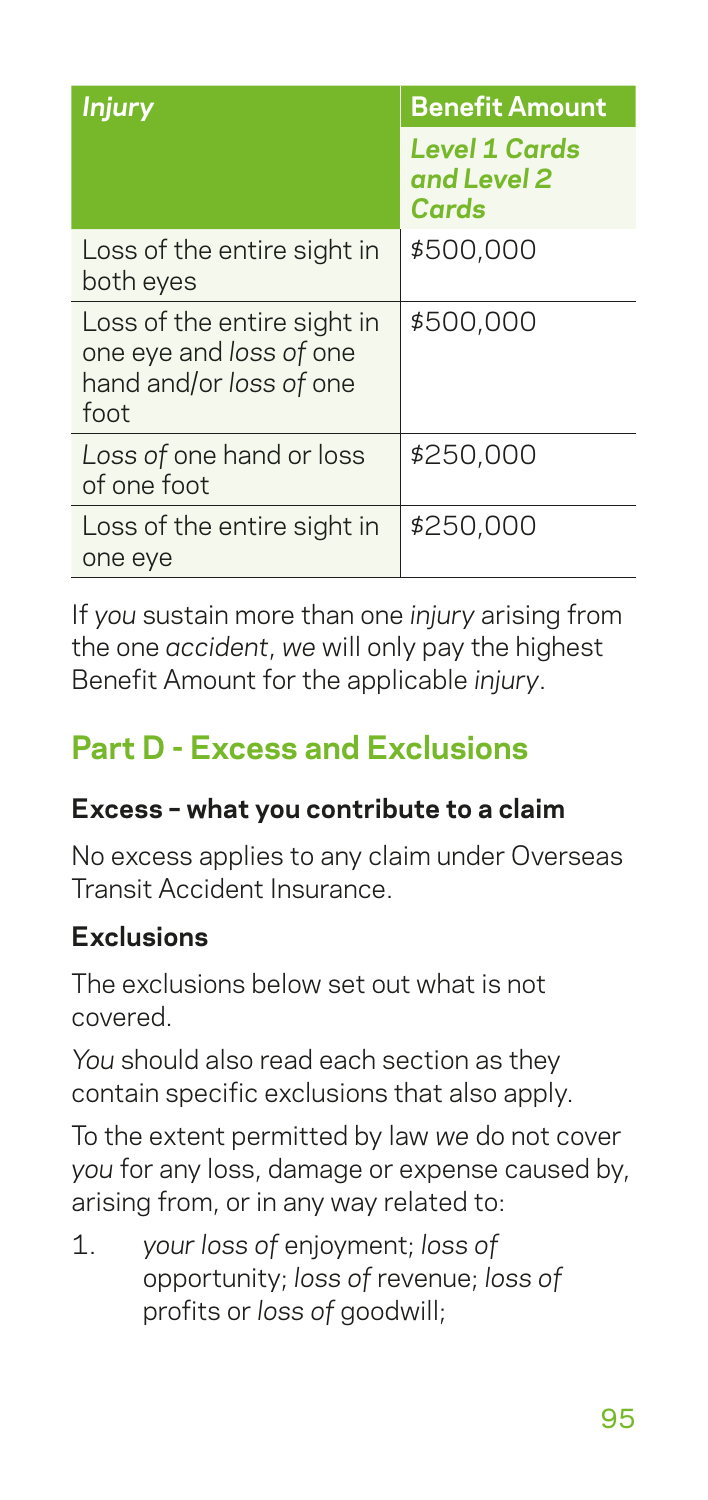- 2. *you* booking or taking travel against medical advice, travel for the purpose of getting medical treatment or advice, or travel taken after a *medical adviser* informs *you* that *you* are terminally ill;
- 3. *your* intentional self harm or *your* suicide or *your* attempted suicide;
- 4. illegal or criminal acts by *you*, *your spouse*, *your dependants* or any other person acting with *your* consent or under *your* direction;
- 5. *you* failing to take *reasonable* care;
- 6. *your* travel in any air supported device other than as a passenger in a fully licensed aircraft operated by an airline;
- 7. *your* participation as a crew member or pilot of any *transportation*;
- 8. any act of terrorism;
- 9. any act of war, whether war is declared or not, or from any rebellion, revolution, insurrection or taking of power by the military;
- 10. a nuclear reaction or contamination from nuclear weapons or radioactivity;
- 11. biological and/or chemical materials. substances, compounds or the like used directly or indirectly for the purpose of harming or to destroy human life and/or create public fear;
- 12. any payment which would violate any applicable trade or economic sanctions, law or regulation.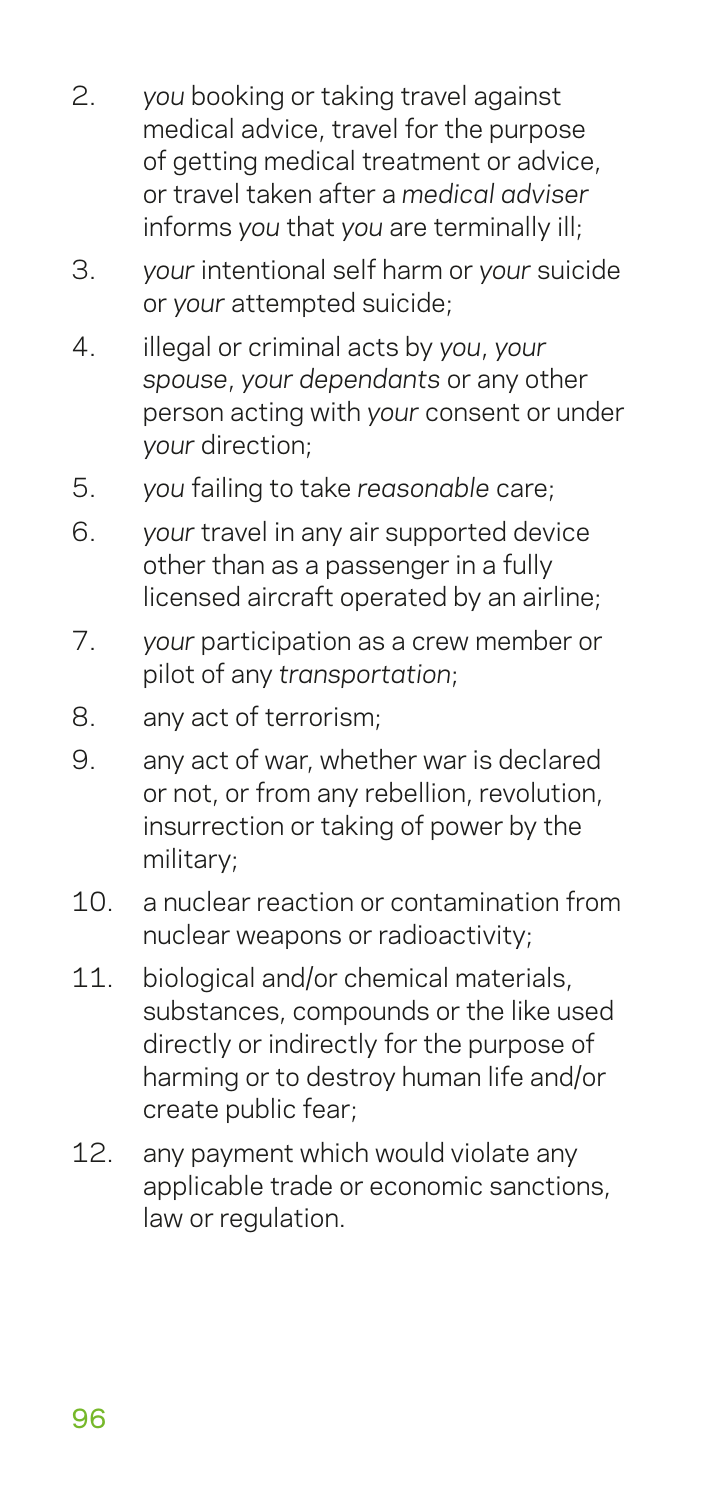## **Part E - The cover available**

#### **What we cover**

If, during the period of cover available, *you* suffer an *accident* that causes an *injury* listed in Part C - Benefit Limits within twelve (12) consecutive months of the *accident*, *we* will pay *you* the Benefit Amount (unless reduced by the group policy aggregate limit of liability) specified for the *injury* listed in Part C - Benefit Limits, that *you* suffered.

In addition, if during a *trip*:

- a] *you* are unavoidably exposed to the elements due to an *accident* which results in the disappearance, sinking or wrecking of the *transportation* in which *you* were travelling and as a result of such exposure *you* suffer an *injury* for which a Benefit Amount (unless reduced by the group policy aggregate limit of liability) is payable;
- b] *you* disappear due to an *accident* which results in the disappearance, sinking or wrecking of the *transportation* in which *you* were travelling and *your* body has not been found within twelve (12) consecutive months after the date of such *accident*, it will be presumed, subject to there being no evidence to the contrary, that *you* died,

*we* will pay the applicable Benefit Amount (unless reduced by the group policy aggregate limit of liability) listed in Part C - Benefit Limits to *you*, or to *your* estate in the case of *your* death.

If *you* suffer more than one *injury* as a result of the *accident we* will pay *you* no more than the specified Benefit Amount for the most serious *injury* listed in Part C - Benefit Limits that *you* suffered.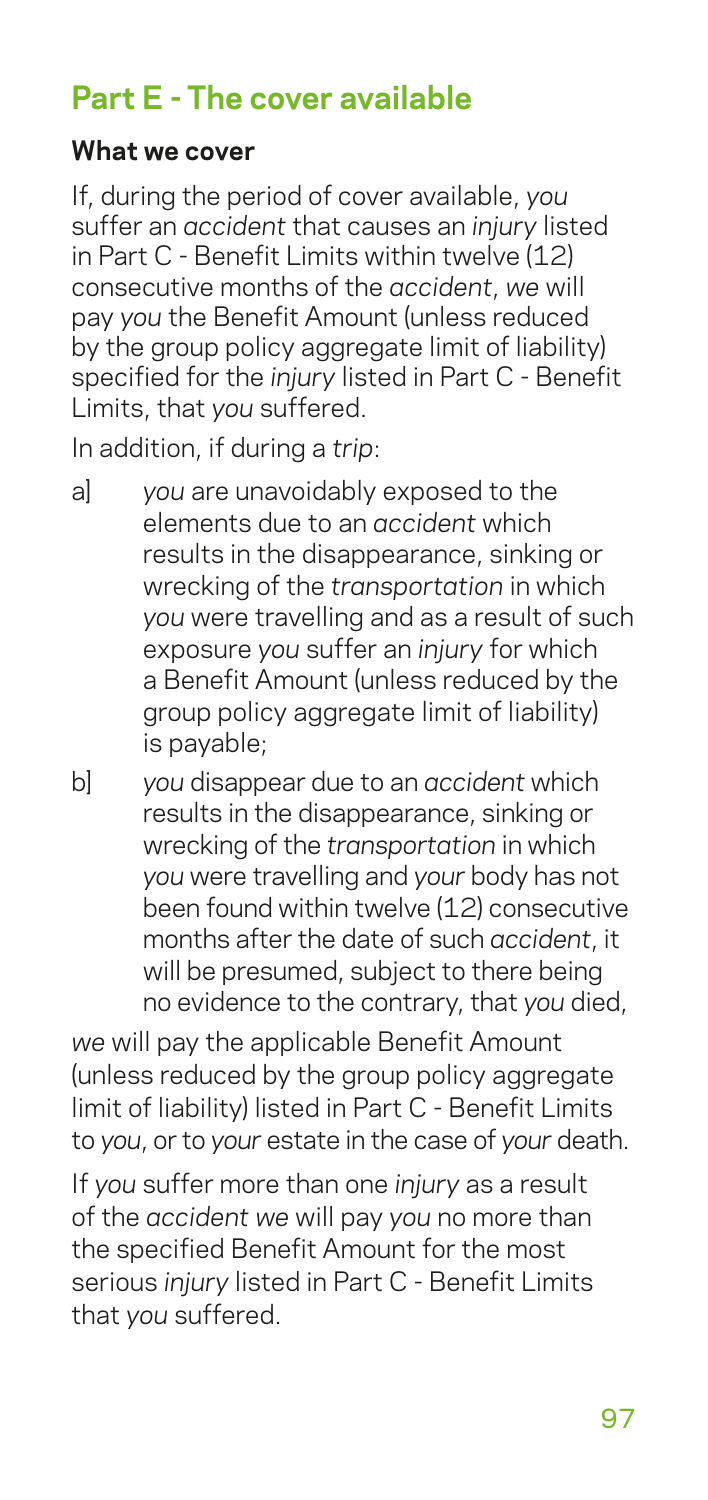# **Interstate Flight Inconvenience Insurance**

Not all insurance covers are available for all *St.George Bank cards* or all *cardholders* and different conditions may also be available for different *cardholders*, so please refer to each Part of this insurance to determine the complimentary insurance benefits that may be available to *you*.

# **Part A - Eligibility for Cover**

Eligibility for the covers available depends upon the type of *St.George Bank* card *you* have.

#### **Who is eligible?**

As a *cardholder* with a *Level 1 Card* or *Level 2 Card you* are eligible for the cover available if:

- 1. *you* reside in Australia; and
- 2. the entire cost of the return *interstate flight* (excluding taxes and airport and travel agent charges) is charged to the *accountholder's card account* prior to commencing the *journey*.

#### **Who else is eligible?**

If the *cardholder* is eligible for the cover available, the *cardholder*'s *spouse* and *dependants* are also eligible provided:

- 1. the *spouse* and/or *dependants* reside in Australia; and
- 2. the entire cost of the *spouse* and/or *dependant*(s)return *interstate flight* (excluding taxes and airport and travel agent charges) is charged to the *accountholder's card account* prior to commencing the *journey*; and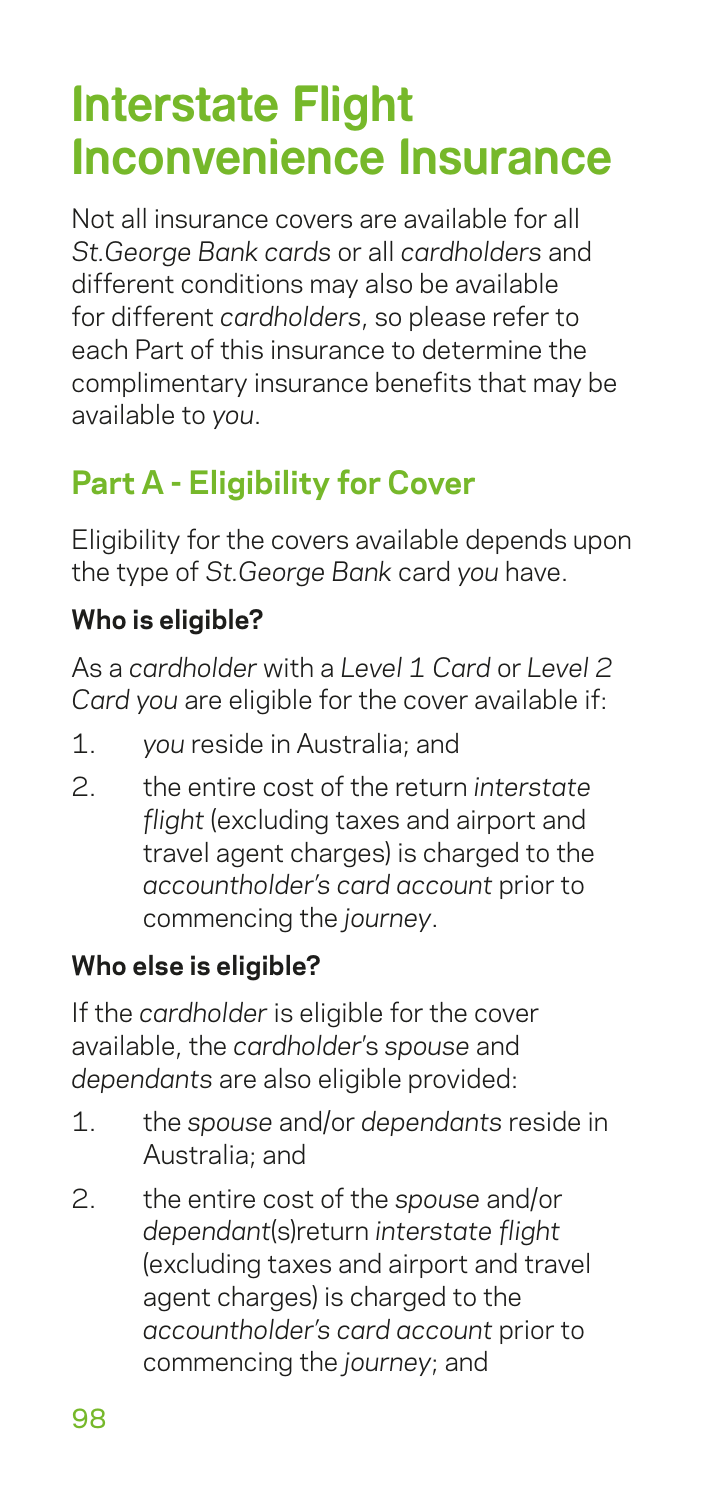3. the *spouse* and/or *dependants* are travelling with the *cardholder* for at least fifty per cent (50%) of the period of cover available to the *cardholder* for the *cardholder*'s *journey*. *Dependants* under the age of two years at the date the *journey* commences

If a *cardholder* satisfies the eligibility criteria set out above, their *dependant* under the age of two (2) years as at the date the *journey* commences is eligible for the cover provided the *dependant* is travelling with the *cardholder* for at least fifty per cent (50%) of the period of cover available to the *cardholder* for the *cardholder*'s *journey*.

No cover is available for *dependants* born on the *journey*.

When a *cardholder*, *spouse* and *dependant* are travelling together only one eligible person can claim the benefits payable to a *cardholder*. The other eligible persons may only claim as a *spouse* or *dependant*.

# **Part B - Period of Cover**

The period of cover available under SECTION 1.1 CANCELLATION begins on the date *you* become eligible for cover by meeting the eligibility criteria set out in Part A - Eligibility for Cover

Provided *you* meet the eligibility criteria set out in Part A - Eligibility for Cover, the period of cover available for all other insured events commences when *you* leave *your home* to start *your journey* or on the departure date shown on *your interstate flight* ticket, whichever is the later.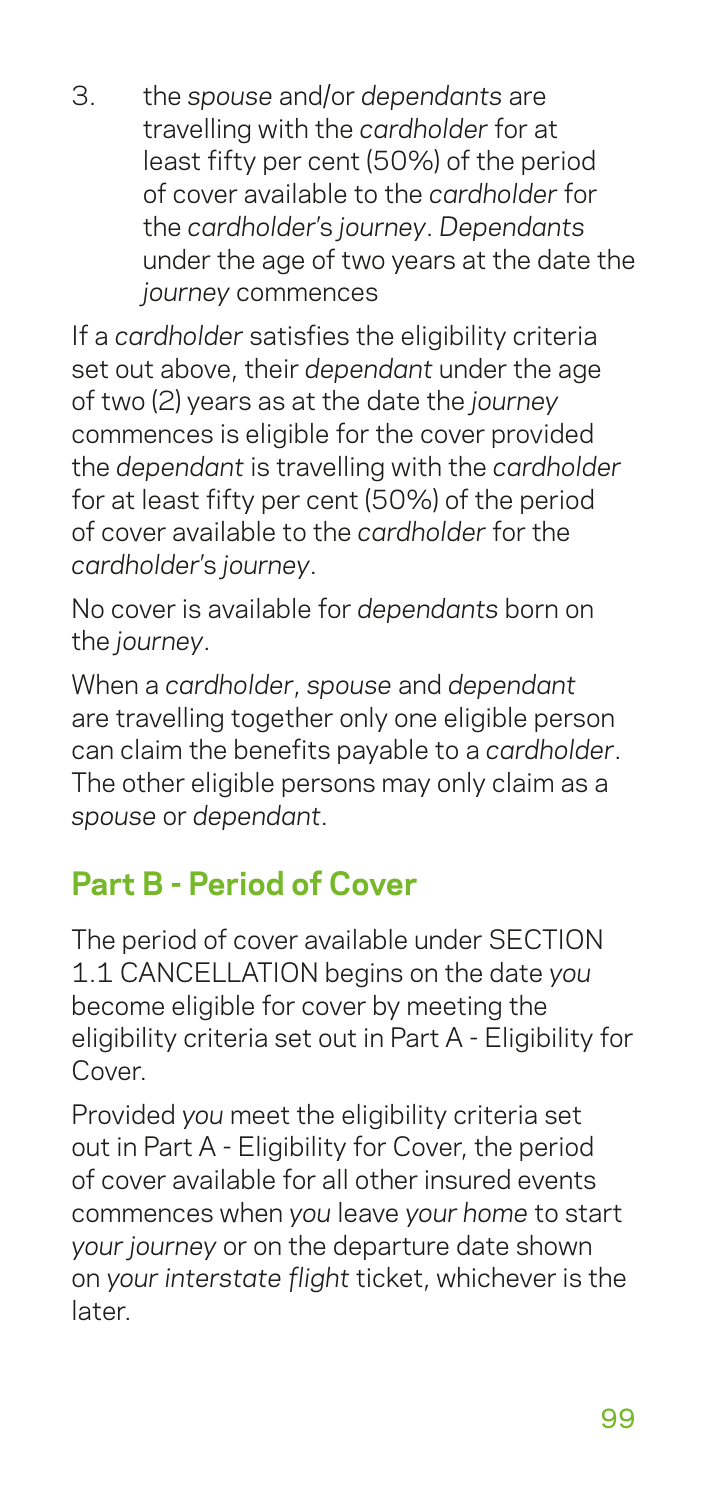Cover under all sections ends when the first of the following occurs:

- a] when *you* return to *your home* from the airport shown on *your* return *interstate flight* ticket; or
- b] *you* cancel *your* return *interstate flight* ticket; or
- c] fourteen (14) consecutive days after *your journey* starts.

# **Part C - Benefit Limits**

The table below sets out the maximum limits of what *we* will pay under each section of Interstate Flight Inconvenience Insurance. All limits and sub-limits in the table are shown in Australian dollars.

The cover available is outlined in Part E and is subject to the applicable terms, conditions, limits, sub-limits and exclusions.

If *you* need advice in respect of *your* particular circumstances or needs please consult an appropriately licensed insurance adviser.

| <b>Section</b>          | Limit                                                                           |
|-------------------------|---------------------------------------------------------------------------------|
| <b>1.1 Cancellation</b> | \$3,000 maximum<br>total limit                                                  |
| 2.1 Flight Delay        | 4 hours or more,<br>\$125 per person up<br>to a maximum total<br>limit of \$500 |
| 3.1 Luggage             | Up to \$500 for each<br>item up to a maximum<br>total limit of \$1,500          |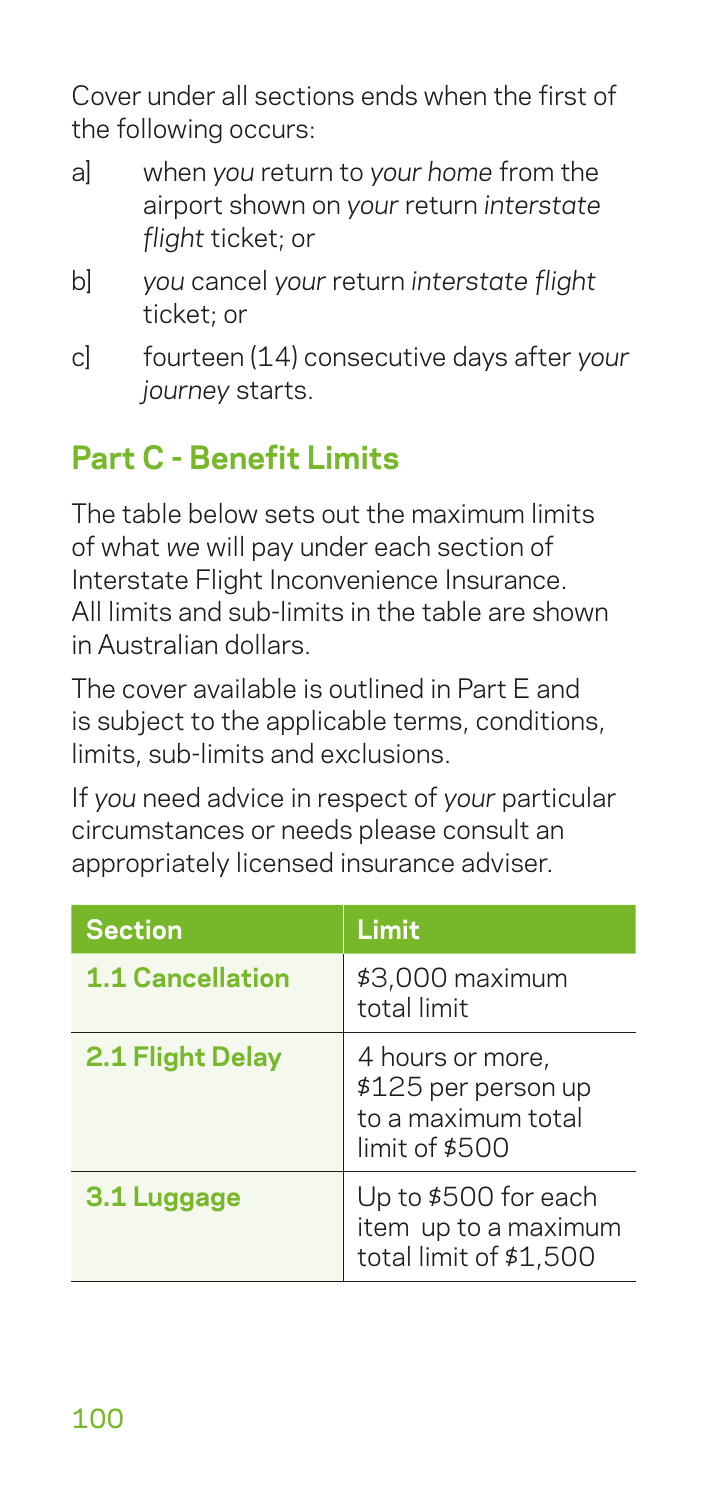| <b>Section</b>                 | Limit                                                                                                               |
|--------------------------------|---------------------------------------------------------------------------------------------------------------------|
| 3.2 Luggage Delay              | 12 hours or more,<br>\$125 per person<br>charged to the card<br>account, up to a<br>maximum total limit of<br>\$500 |
| <b>4.1 Funeral</b><br>expenses | Up to \$2,500 per<br>person up to a<br>maximum total limit of<br>\$5.000                                            |

## **Part D - Excesses and General Exclusions**

#### **Excesses – what you contribute to a claim**

*You* must pay the following excess amounts for each claim made under the following covers even if a number of claims are submitted on the one claim form. However If *you* make more than one claim as the result of a single event, the highest excess will apply but will only apply once.

| <b>Section</b>                 | <b>Excess amount</b> |
|--------------------------------|----------------------|
| <b>1.1 Cancellation</b>        | \$300                |
| 2.1 Flight Delay               | Nil                  |
| 3.1 Luggage                    | \$300                |
| 3.2 Luggage Delay              | Nil                  |
| <b>4.1 Funeral</b><br>expenses | Nil                  |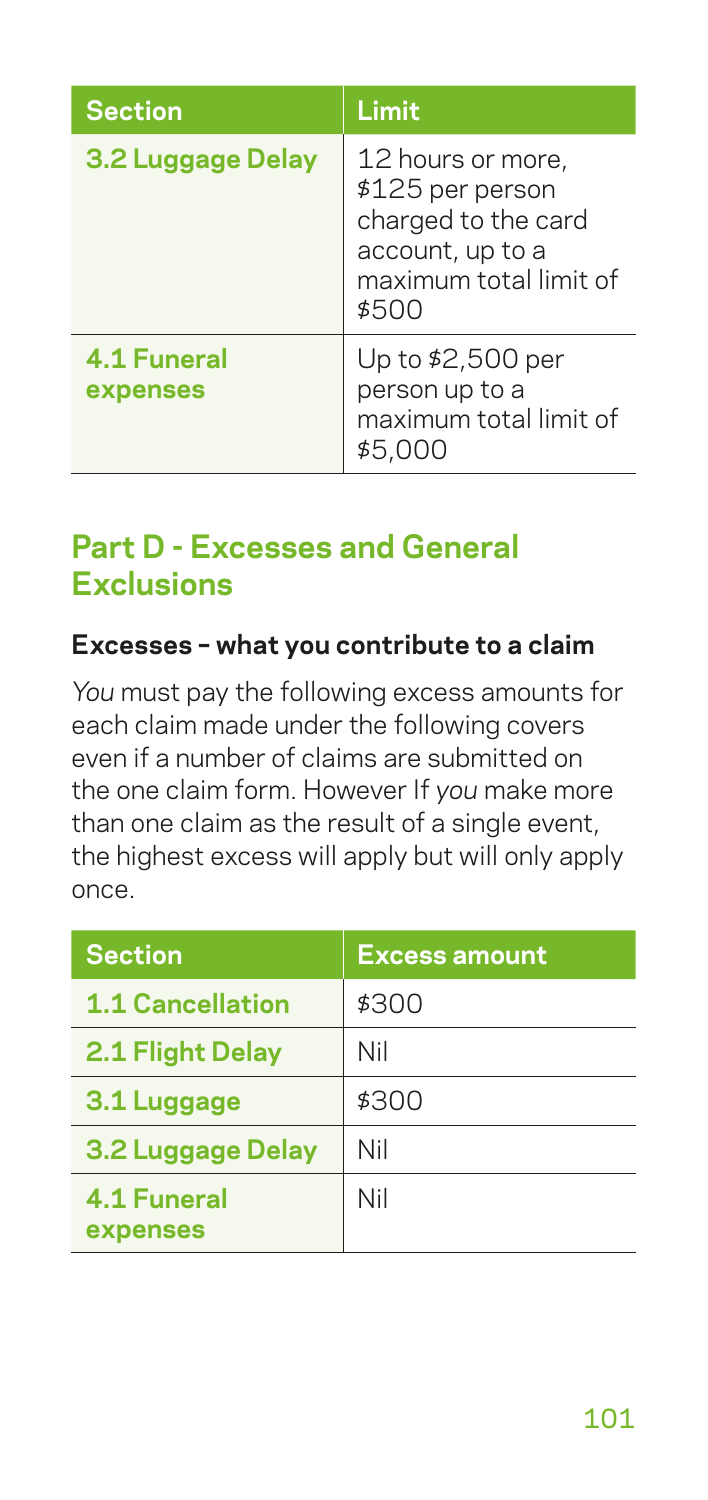## **General exclusions**

The general exclusions below set out what is not covered.

*You* should also read each section as they contain specific exclusions that may also apply.

To the extent permitted by law *we* do not cover *you* for any loss, damage or expense caused by, arising from or in any way related to:

- 1. *your* loss of enjoyment; loss of opportunity; loss of revenue; loss of profits or loss of goodwill;
- 2. any *pre-existing medical condition* of yours, or of a *relative*, or of a *travel companion*;
- 3. *you* booking or taking travel against medical advice, travel for the purpose of getting medical treatment or advice, or travel taken after a *medical adviser* informs *you* that *you* are terminally ill;
- 4. *your* intentional self harm or *your* suicide or *your* attempted suicide;
- 5. *your* use of alcohol or drugs or any transmissible disease as a result of giving or taking a drug, unless the use of the drug is supervised by a *medical adviser*;
- 6. *your* travel in any air supported device other than as a passenger in:
	- **•** a fully licensed aircraft operated by an airline or charter company; or
	- **•** a regulated or licensed hot air balloon;
- 7. *your* participation in any dangerous activities or *your* exposure of *yourself* to danger during *your journey* unless in an attempt to preserve *your* life or the life of another person, and includes but is not limited to activities such as:

102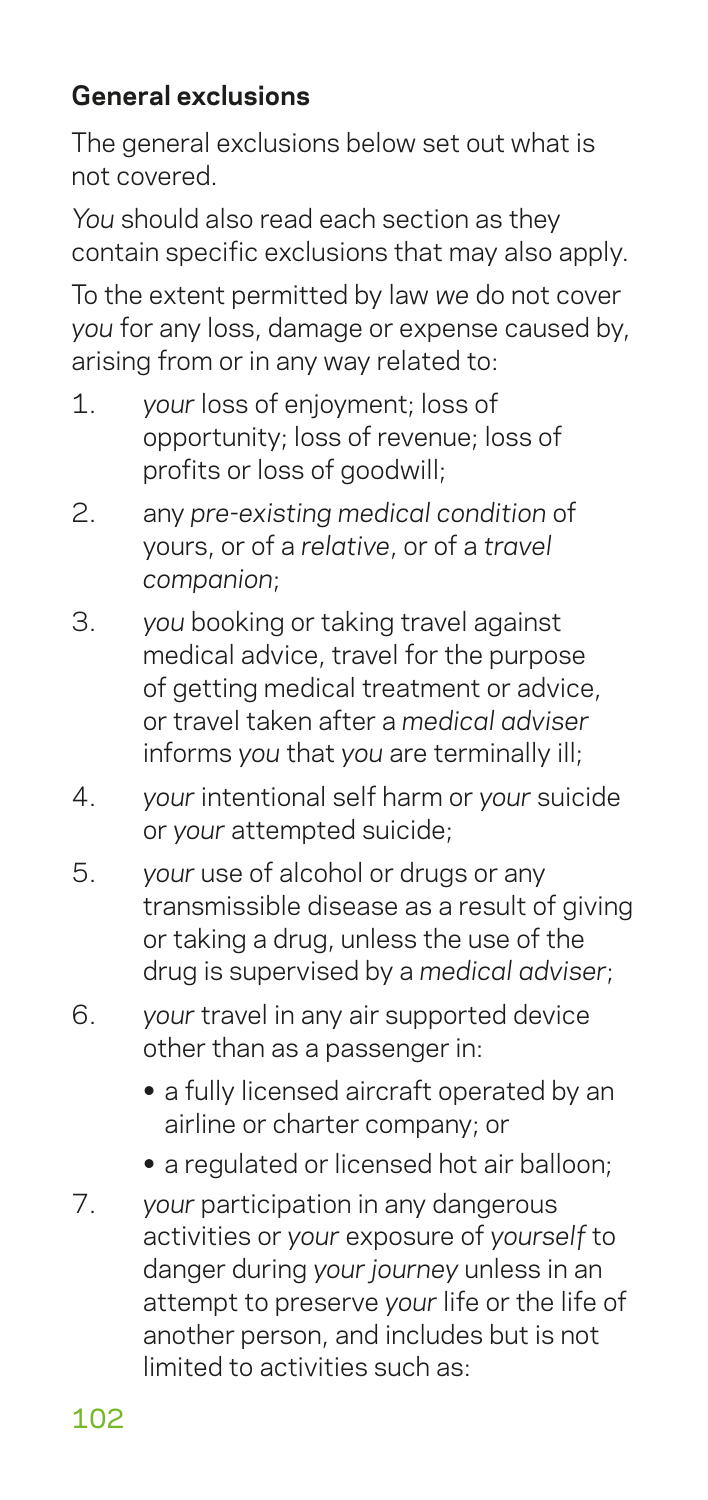- **•** scuba diving unless *you* hold an open water diving certificate or are diving with a qualified and registered diving instructor;
- **•** mountaineering or rock climbing requiring the use of ropes and/or climbing equipment, racing (other than amateur racing on foot), white water rafting, white water boating, abseiling, parasailing, skydiving, hang gliding, base jumping, bungy jumping, pot holing, canyoning, caving, fire walking, running with the bulls, rodeo riding, polo playing, hunting, shooting, archery, tobogganing, water skiing, jet skiing, off-piste snow skiing, off-piste snowboarding, snowmobiling or any other similar activity;
- **•** any kind of training for, coaching or competing in any sporting event where *you* are entitled to receive, or are eligible to receive, an appearance fee, wage, salary or prize money in excess of \$1,000; and
- **•** *quad bike* or *motorcycle* riding during *your journey* unless it involves *you* only driving a *motorcycle*, with an engine capacity of 200cc or less, for which *you* hold a valid *motorcycle* licence;
- 8. illegal or criminal acts by *you*, *your spouse*, *your dependants* or any other person acting with *your* consent or under *your* direction;
- 9. *your* participation as a crew member or pilot of any *transportation*;
- 10. the *injury*, illness or death of any person who is aged 80 years or over at the time *you* become eligible for cover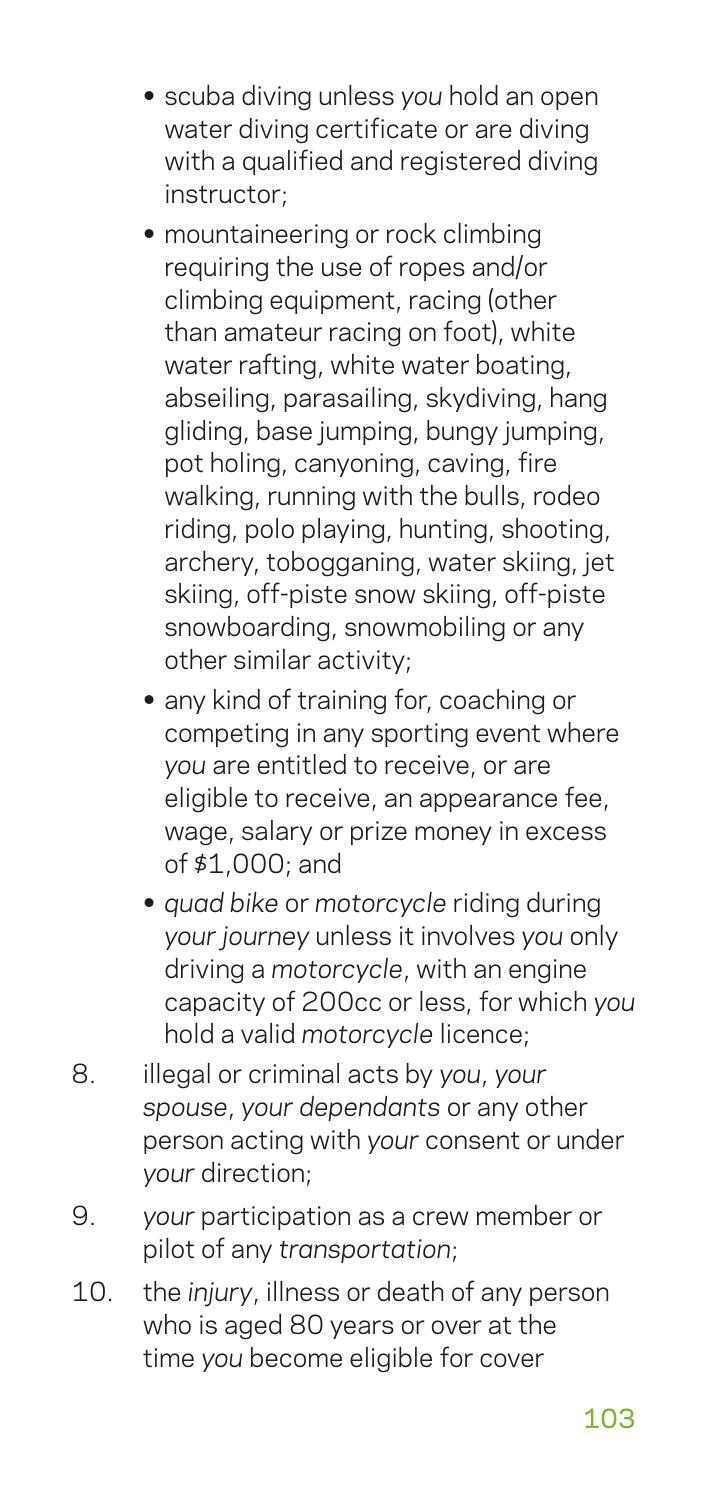under Interstate Flight Inconvenience Insurance;

- 11. any interference with *your* travel plans by any government, government regulation or prohibition or intervention or official authority;
- 12. *your* failure to take *reasonable* care;
- 13. any *epidemic* or *pandemic*;
- 14. any act of war, whether war is declared or not, or from any rebellion, revolution, insurrection or taking of power by the military;
- 15. a nuclear reaction or contamination from nuclear weapons or radioactivity;
- 16. biological and/or chemical materials, substances, compounds or the like used directly or indirectly for the purpose of harming or to destroy human life and/or create public fear;
- 17. any payment which would violate any applicable trade or economic sanctions, law or regulation.

## **Part E - The cover available**

### **Section 1.1 Cancellation**

#### **1.1.1 What we cover:**

If, after *you* have obtained *your interstate flight* ticket and up until the end of the period of cover available for *your journey* (where the claim is not covered elsewhere in this insurance) and because of any of the following events which are unexpected and unforeseen by *you* and outside *your* control:

**•** *you*, *your travel companion* or a *relative* dies, is seriously injured or becomes seriously ill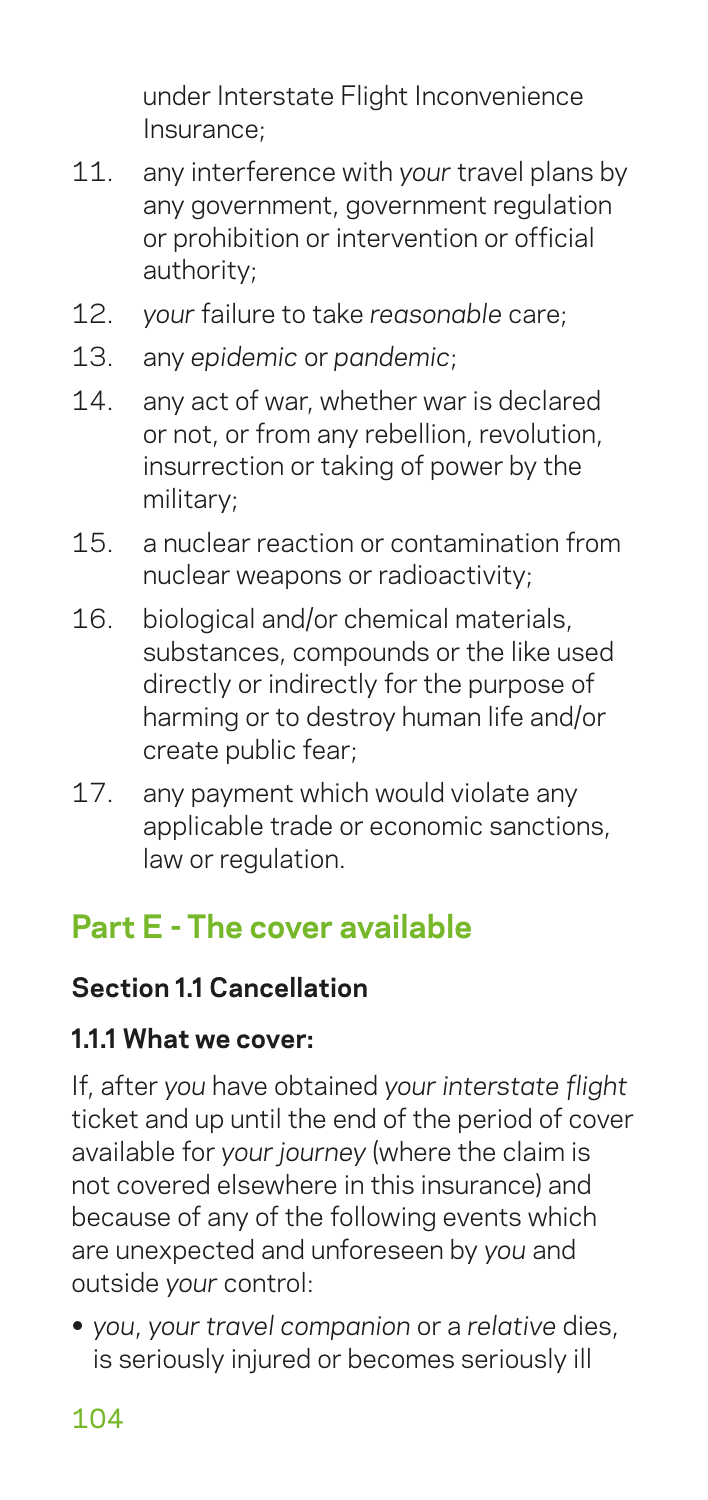(except arising from a *pre-existing medical condition*);

- **•** *your* arranged travel is cancelled or delayed by the carrier because of unexpected *natural disasters*;
- **•** *you* are quarantined (except arising from an *epidemic* or *pandemic*);
- **•** *your home* is totally destroyed;
- **•** *you* are subpoenaed to attend court in Australia (after having purchased *your interstate flight* ticket) on a date falling during the period of cover available for *your journey*;
- **•** *you* are retrenched or made redundant (not including voluntary retrenchment or voluntary redundancy),

then *we* will reimburse *you*:

- a] the non-refundable portion of unused travel and accommodation arrangements scheduled to be used during the period of cover available for *your journey* that *you* have paid in advance of cancellation and cannot recover in any other way (inclusive of travel agent's cancellation fees), up to the maximum total limit specified in Part C - Benefit Limits - 1.1 Cancellation; or
- b] *your reasonable* costs of rescheduling *your journey*. The most *we* will pay for rescheduling *your journey* is the unrecoverable amount that would have been payable under 1.1.1 a] had *your journey* been cancelled. *We* will not pay a claim under 1.1.1 bl in addition to a claim under 1.1.1 a] for the same services/ facilities;

## **Conditions**

If *you* want to claim under the cover available, *you* should do the following as soon as possible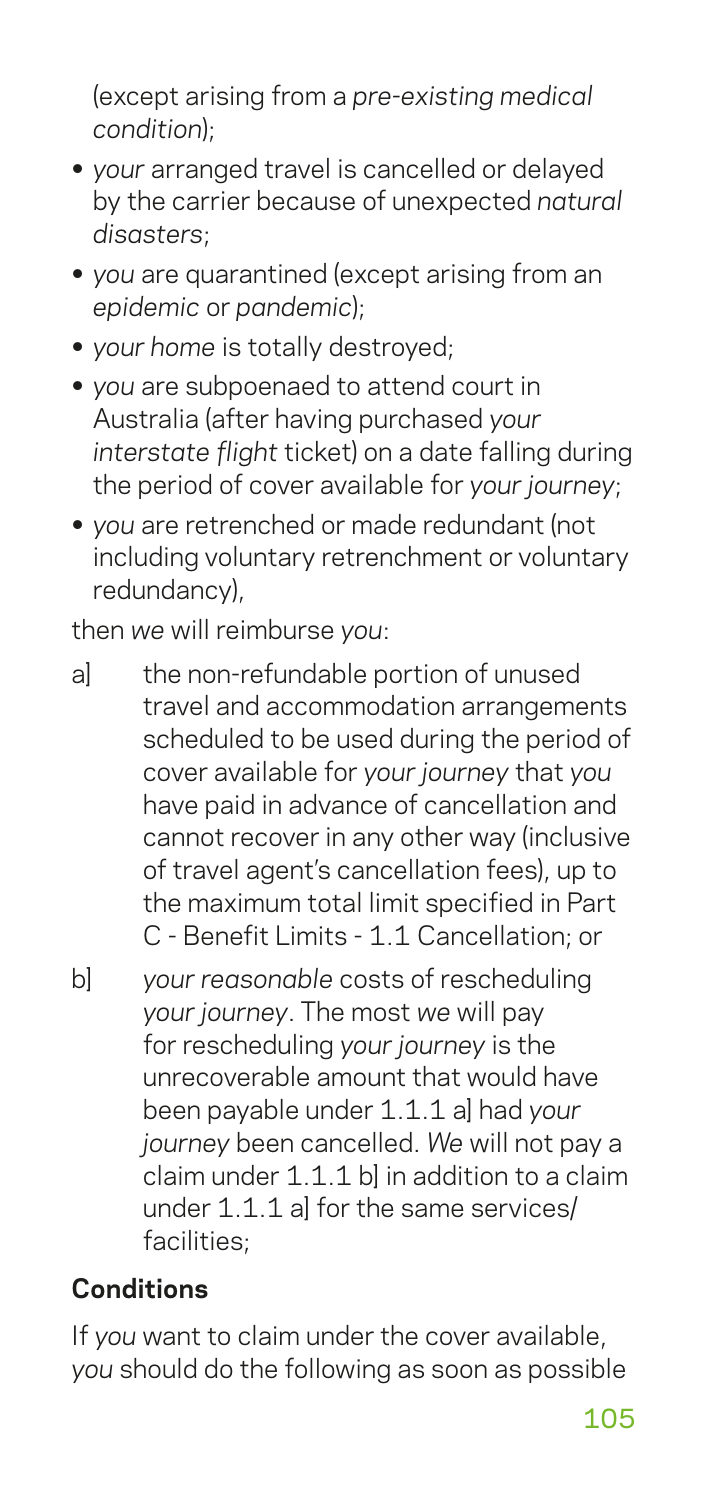after the happening of the unexpected event causing *your* claim:

- **•** cancel any pre-arranged travel and accommodation scheduled to be used during the period of cover available for *your journey* that *you* are now unable to use; and
- **•** recover any refund that *you* are entitled to.

If *you* think that *you* may have to cancel *your journey* or shorten *your journey you* should tell *us* as soon as possible - for more information see under the headings CLAIMS or call the contact number shown on the inside front cover of this booklet.

If *you* fail to cancel *your* pre-arranged travel and accommodation arrangements and *we* are prejudiced by *your* delay or failure, *we* may reduce any amount payable by the amount of prejudice *we* have suffered.

#### **1.1.2 What we exclude**

To the extent permitted by law *we* will not pay *your* claim if:

- a] *you* were aware, or a *reasonable* person in *your* circumstances would have been aware before *you* became eligible for the cover available, of any reason that may cause *your journey* to be cancelled, rescheduled or shortened;
- b] caused by *you* or *your travel companion* changing *your* plans;
- c] caused by any business, financial or contractual obligations which prevent *you* or *your travel companion* from travelling. This exclusion does not apply to claims where *you* or *your travel companion* are retrenched or made redundant in Australia except where a *reasonable*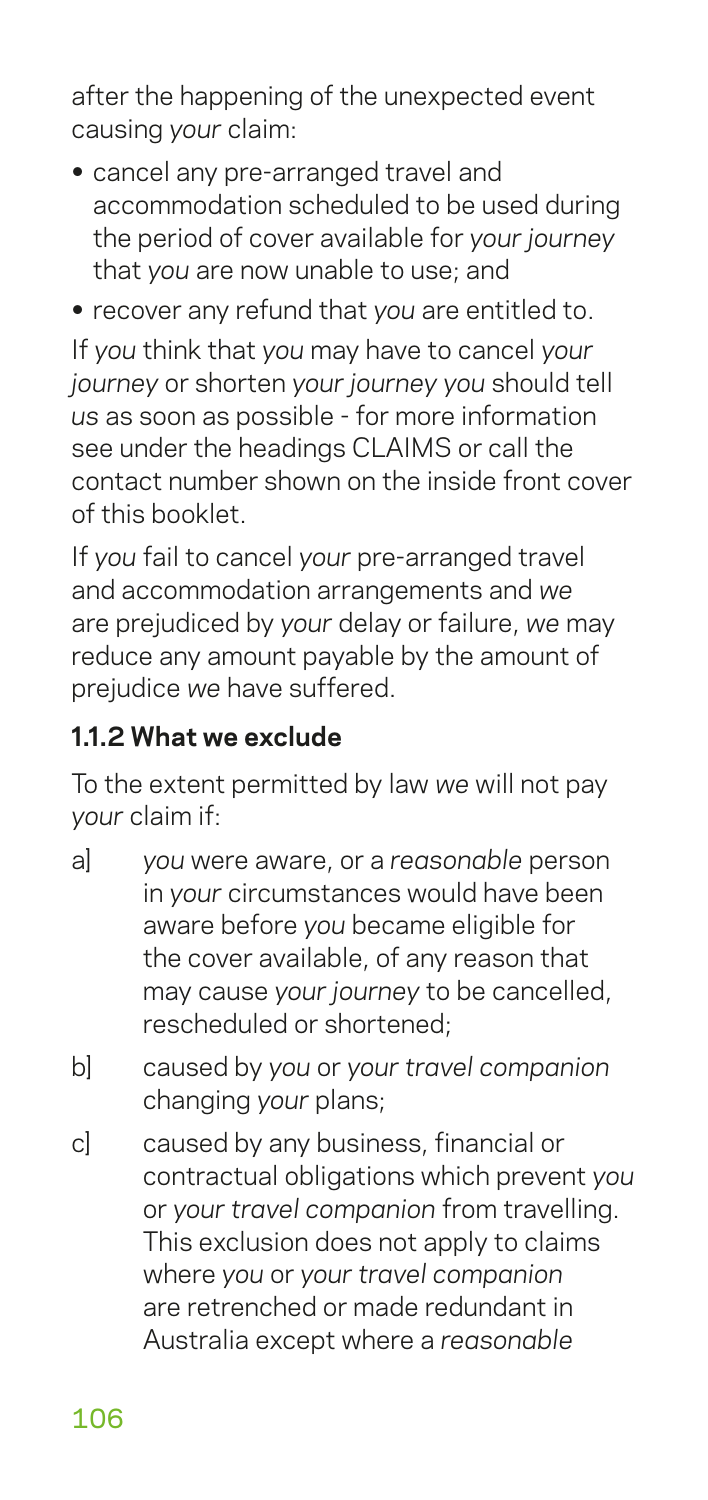person in a similar situation would have been aware before *you* became eligible for cover that the retrenchment or redundancy was to occur;

- d] a tour operator or wholesaler is unable to complete arrangements for any tour because there were not enough people to go on the tour. This exclusion does not apply to prepaid travel arrangements bought separately to reach the departure point for the tour or for other travel arrangements scheduled to be used during the period of cover available for *your journey*, which do not form part of the tour;
- e] caused by any service provider misappropriating *your* funds or failing to arrange or provide services for which *you* have paid;
- f] caused by *financial default* or financial collapse of a service provider with whom *you* make a booking or the *financial default* or financial collapse of any company, organisation or person with whom they deal.

### **Section 2.1 Flight delay**

#### **2.2.1 What we cover**

If during the period of cover available for *your journey*, the departure of *your interstate flight*, is delayed for the period specified in Part C - Benefit Limits - 2.1 Flight Delay, due to circumstances outside *your* control and no alternative transport is provided by the carrier, *we* will reimburse the cost of *your reasonable* additional meal and accommodation expenses, up to the amount specified in Part C - Benefit Limits - 2.1 Flight Delay.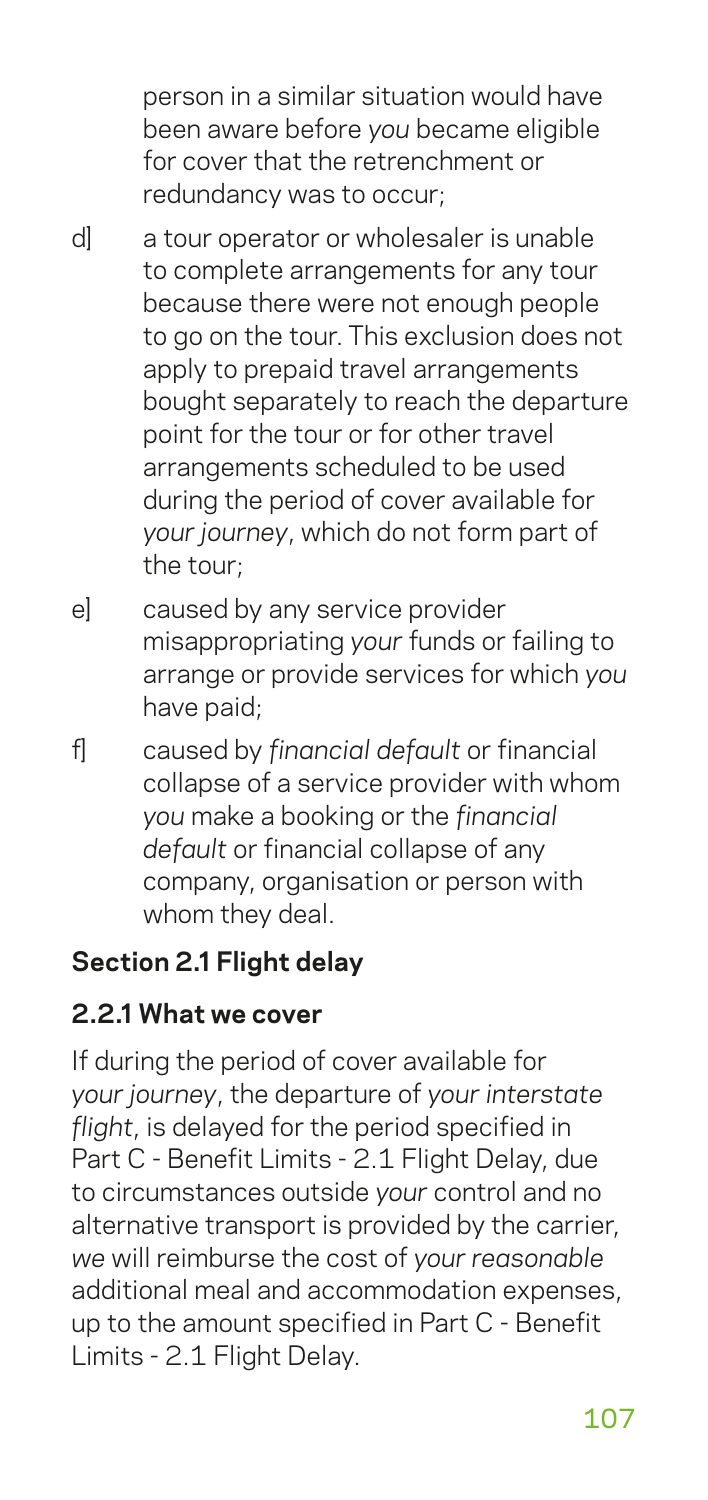## **2.1.2 What we exclude**

*We* will not pay if a delay to *your journey* arises from an act of terrorism.

### **Section 3.1 Luggage**

*You* must take all *reasonable* precautions to safeguard *your covered items* and *your valuables*. If *you* do not, *we* will not pay *your* claim. For example, *you* will not be taking *reasonable* precautions if *you* leave *your* belongings in a publicly accessible location:

- **•** at such a distance from *you* that *you* are unable to prevent them being taken; or
- **•** with a person who is not a *travel companion* or a *relative* (or if these persons fail to take all *reasonable* precautions to safeguard *your covered items* or *valuables*).

This includes forgetting or misplacing any items, leaving them behind or walking away from them.

### **3.1.1 What we cover**

- a al If, during the period of cover available for *your journey*, *your*:
	- **•** baggage, clothing; or
	- **•** portable electrical equipment, binoculars, cameras and associated equipment/accessories (but not any other *valuables*),

are stolen, *accidentally* damaged or are permanently lost, except when:

- left in a vehicle (see 3.1.1 bl); or
- **•** are *valuables* checked in to be transported in the cargo hold of any aircraft, ship, train, tram or bus (see 3.1.1 c]); or
- **•** is *sporting equipment* while in use (see  $3.1.1$  dl).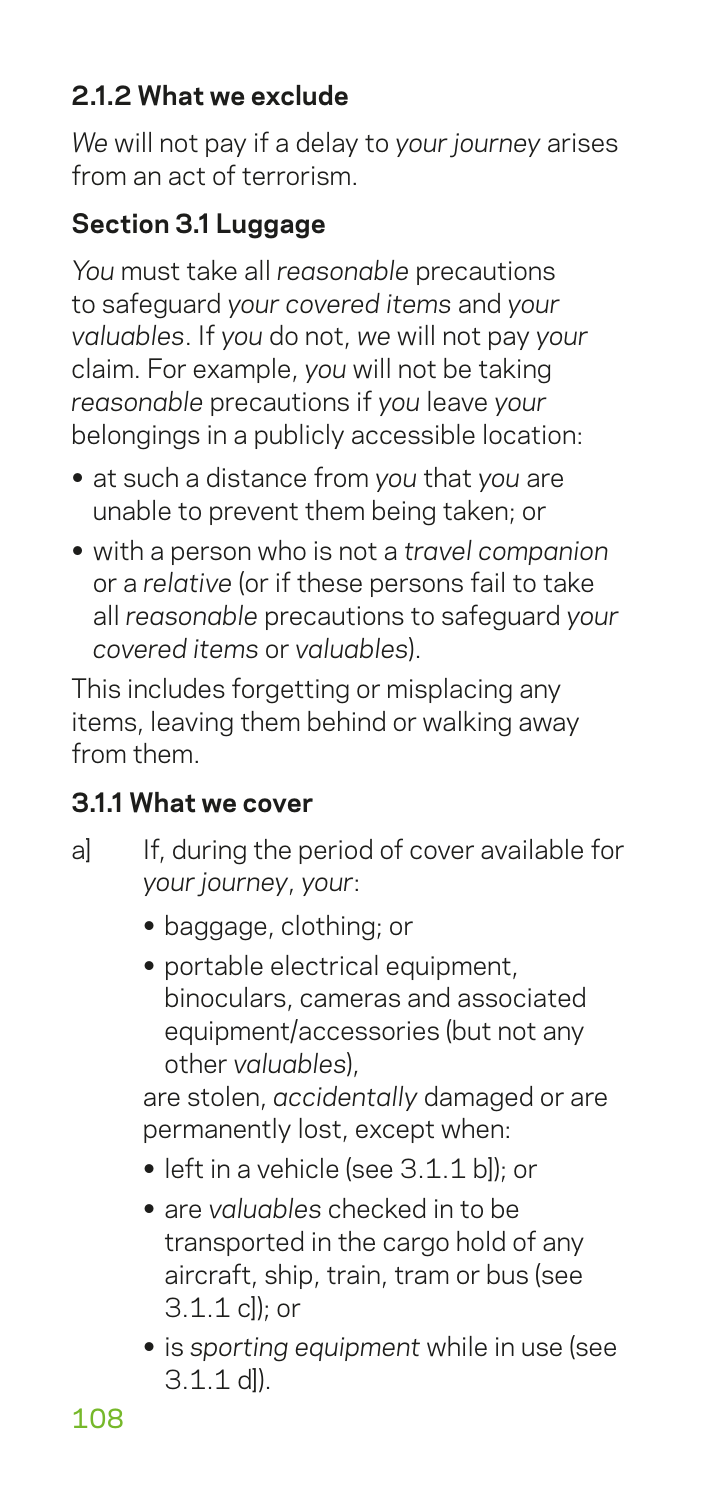The amount *we* will pay (acting *reasonably*) will be the lesser of:

- **•** the depreciated value after allowing for age, wear and tear (see *Depreciation* on page 133 for details);
- **•** the original purchase price;
- **•** the replacement cost; or
- **•** the repair cost.

*We* have the option to repair or replace the *covered items* or *valuables* instead of paying *you*.

*We* will not apply *depreciation* to any item *we* pay *you* for where less than twelve (12) consecutive months have elapsed since the item was purchased new.

The maximum amount *we* will pay for any item is up to the item limit specified in Part C - Benefit Limits - 3.1 Luggage and the maximum total limit specified in Part C - Benefit Limits - 3.1 Luggage for all items combined.

A pair or related set of items, for example (but not limited to) a camera, lenses (attached or not), tripod and accessories are considered as only one item for the purpose of this cover, and the appropriate single item limit will be applied.

b] Items specified in 3.1.1 al that are left in a vehicle are only covered during daylight hours and must have been left in a *concealed storage compartment* of a locked vehicle, and in the event of theft forced entry must have been made. The most *we* will pay is up to the amount specified in Part C - Benefit Limits - 3.1 Luggage for each item stolen from a vehicle, and up to the total amount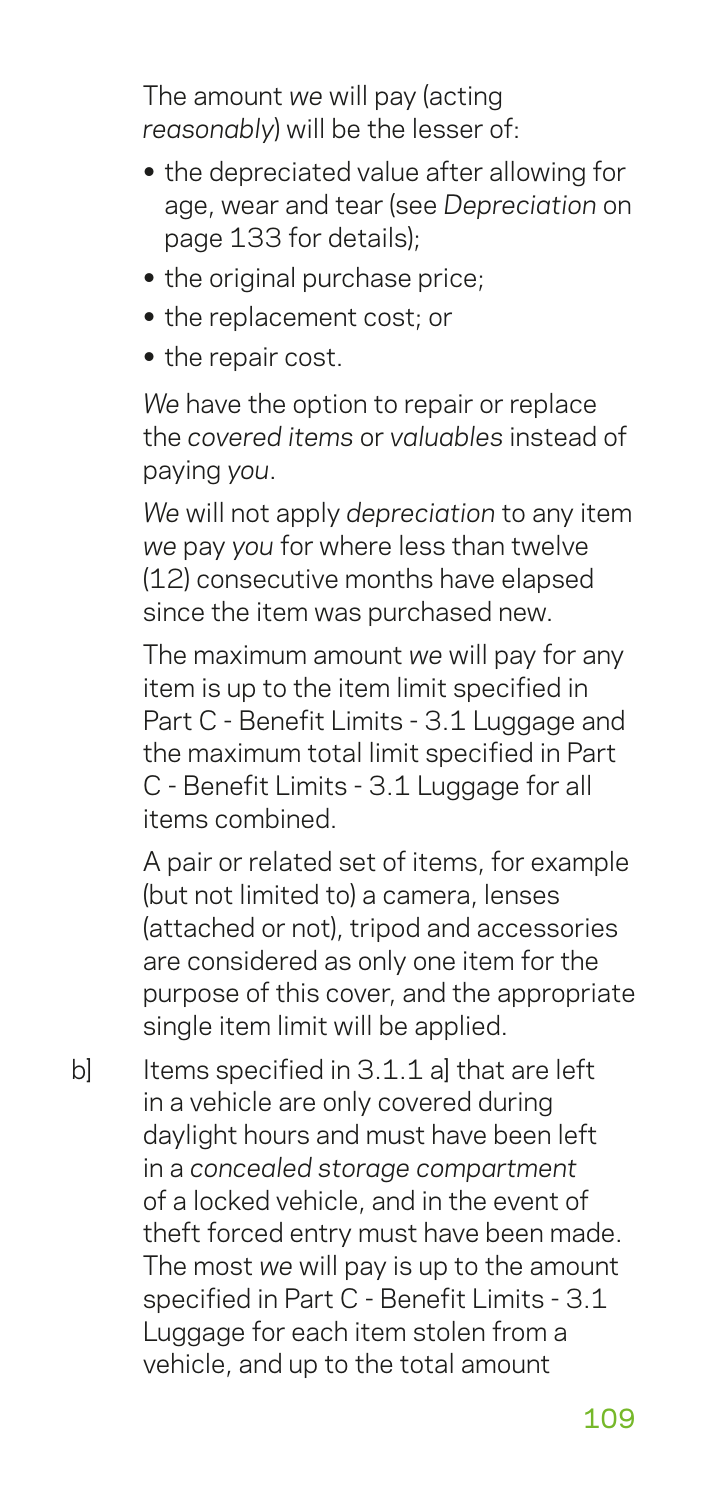specified in Part C - Benefit Limits - 3.1 Luggage for all items stolen from a vehicle.

c] No cover is available for *valuables* left in a vehicle at any time or *valuables* checked in to be transported in the cargo hold of any aircraft, ship, train, tram or bus including any loss from the point of check in until collection by *you* from the baggage carousel or collection area at the end of *your* flight, *voyage* or *trip*. However, cover will be available for loss theft or *accidental* damage to tablets and mobile/smartphones (but not any other *valuables*) when (without prior notice) *you* are directed by the airline with whom *you* have a flight booking to place the tablet or mobile/smartphone into *your* checked in baggage or overhead cabin locker for the duration of *your* flight.

d] No cover is available for *sporting equipment* while it is in use.

## **Conditions**

If *you* make a claim, *you* will need to provide proof of *your* ownership and the value of *your* belongings. Examples of proof include receipts and/or valuations (e.g. receipt or valuation for jewellery).

If *you* cannot prove the value of the items, the most *we* will pay for each individual item is ten per cent (10%) of the limit shown for that type of item in the Part C - Benefit Limits - 3.1 Luggage.

*We* expect *you* to report any loss or theft to the police or an office of the bus line, airline, shipping line or rail authority *you* were travelling on when the loss or theft occurred.

## 110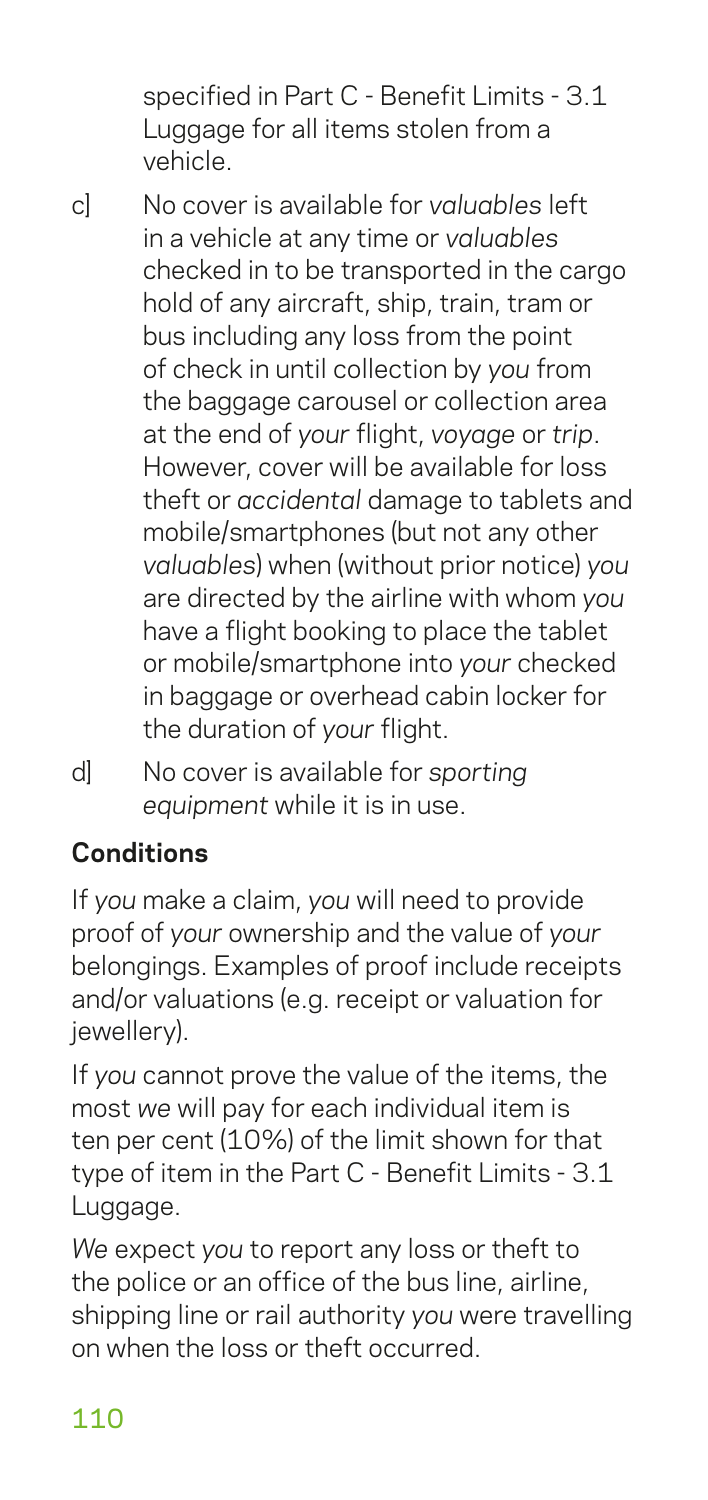*You* should make *reasonable* efforts to obtain confirmation from whoever *you* made the report to as this may be the easiest way to provide evidence of the loss or theft. If *you* delay or fail to make a report and *we* are prejudiced by *your* delay or failure, *we* may be entitled to reduce *your* claim by the amount of prejudice *we* have suffered.

If *you* are entitled to be reimbursed by the bus line, airline, shipping line or rail authority *you* were travelling on when the loss, theft, misplacement or damage occurred *we* will deduct the amount *you* are entitled to from any claim payable by *us*. However, if *you* are not reimbursed the full amount of *your* loss, *we* will pay the difference between the amount of *your* loss and what *you* were reimbursed, up to the limit of the cover available.

## **3.1.2 What we exclude**

To the extent permitted by law, *we* will not pay a claim in relation to *your* items (including *valuables*) if:

- a] the loss, theft or damage is to, or of, items left behind in any hotel or motel room after *you* have checked out, or items left behind in any aircraft, ship, train, tram, taxi or bus;
- b] the *covered items* or *valuables* were being sent unaccompanied by *you* or under a freight contract:
- c] the loss or damage arises from any process of cleaning, repair or alteration;
- d] the loss or damage arises from ordinary wear and tear, deterioration, atmospheric or weather conditions, insects, rodents or vermin;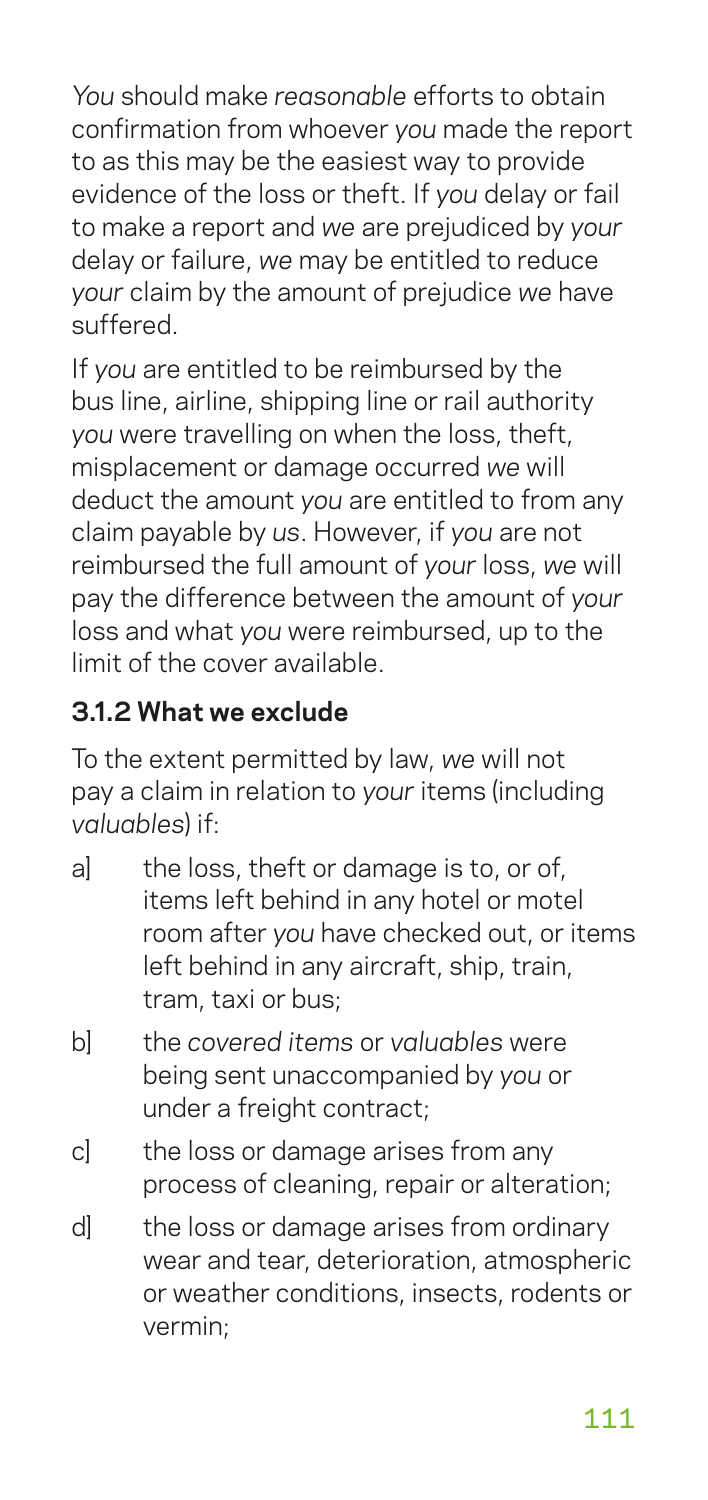- e] the covered item or valuable disappears in circumstances that cannot be explained to *our reasonable* satisfaction;
- f] *your* claim arises from a government authority confiscating, detaining or destroying anything;
- g] *you* do not take all *reasonable* precautions to safeguard *your covered items* or *valuables*. For example, *you* will not be taking *reasonable* precautions if *you* leave *your* belongings in a publicly accessible location:
	- **•** at such a distance from *you* that *you* are unable to prevent them being taken; or
	- **•** with a person who is not a *travel companion* or a *relative* (or if these persons fail to take all *reasonable* precautions to safeguard *your covered items* or *valuables*).

This includes forgetting or misplacing any items, leaving them behind or walking away from them;

- h] the covered item or valuable has an inherent defect or an electrical or mechanical breakdown;
- i i the covered item or valuable is fragile or brittle or is an electrical component and is broken unless the breakage was caused by theft, fire or an *accident* involving a vehicle in which *you* were travelling; or
- il the loss or damage arises from scratches occurring to lenses or screens of *covered items* or *valuables* however caused.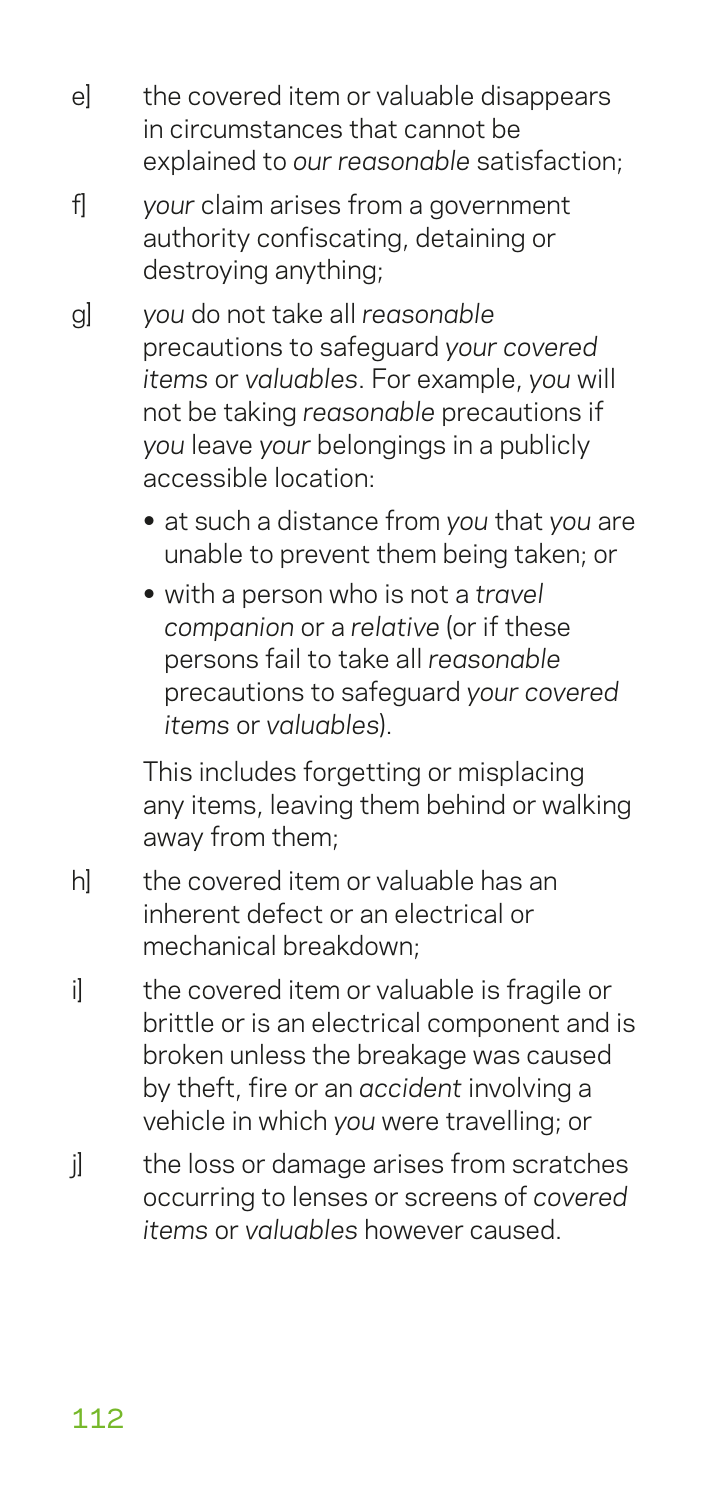## **Section 3.2 Luggage delay**

#### **3.2.1 What we cover**

If during the period of cover available for *your journey*, any items of *your* baggage, clothing and personal *valuables* are delayed, misdirected or misplaced by the carrier for more than twelve (12) consecutive hours, *we* will reimburse *you* for the *reasonable* costs *you* incur for *you* to purchase essential items of clothing or other personal items, up to the limit shown in Part C - Benefit Limits - 3.2 Luggage Delay.

#### **Conditions**

*You* will need to make *reasonable* efforts to obtain confirmation from the carrier who was responsible for *your* luggage and personal effects confirming that *your* items were delayed, misdirected or misplaced as this may be the easiest way to provide evidence of the delay.

*We* will deduct any amount *we* pay *you* under this section from any subsequent claim *you* make for lost clothing or personal items payable under SECTION 3.1 LUGGAGE.

If *you* are entitled to be reimbursed by the bus line, airline, shipping line or rail authority *you* were travelling on when the loss, theft, misplacement or damage occurred *we* will deduct the amount *you* are entitled to from any claim payable by *us*. However, if *you* are not reimbursed the full amount of *your* loss, *we* will pay the difference between the amount of *your* loss and what *you* were reimbursed, up to the limit of the cover available.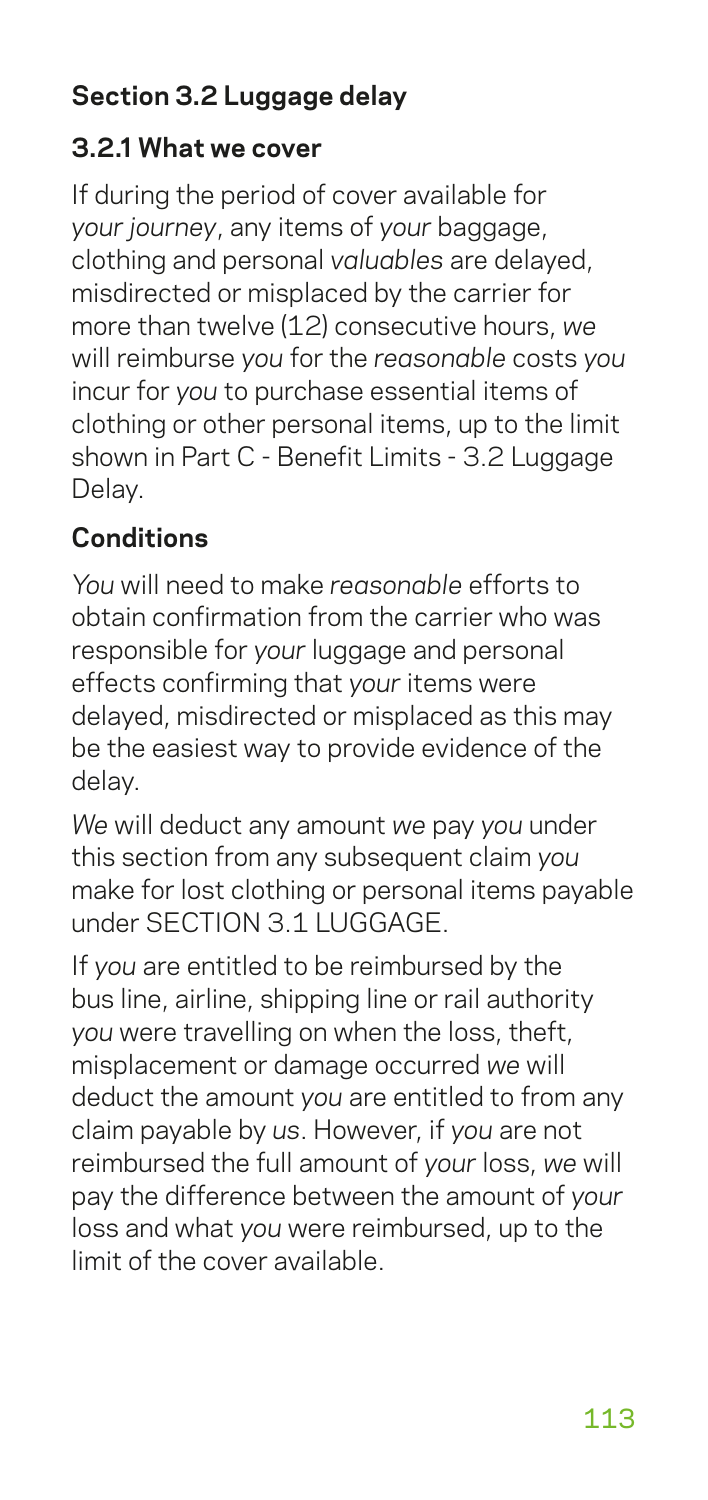## **Section 4.1 Funeral expenses**

#### **4.1.1 What we cover**

If *you* die as a result of an *injury* occurring during the period of cover available for *your journey we* will pay *your reasonable funeral* expenses or the cost of repatriation of *your* remains to *your home* or nominated funeral home (if necessary) up to the amount specified in Part C - Benefit Limits - 4.1 Funeral Expenses.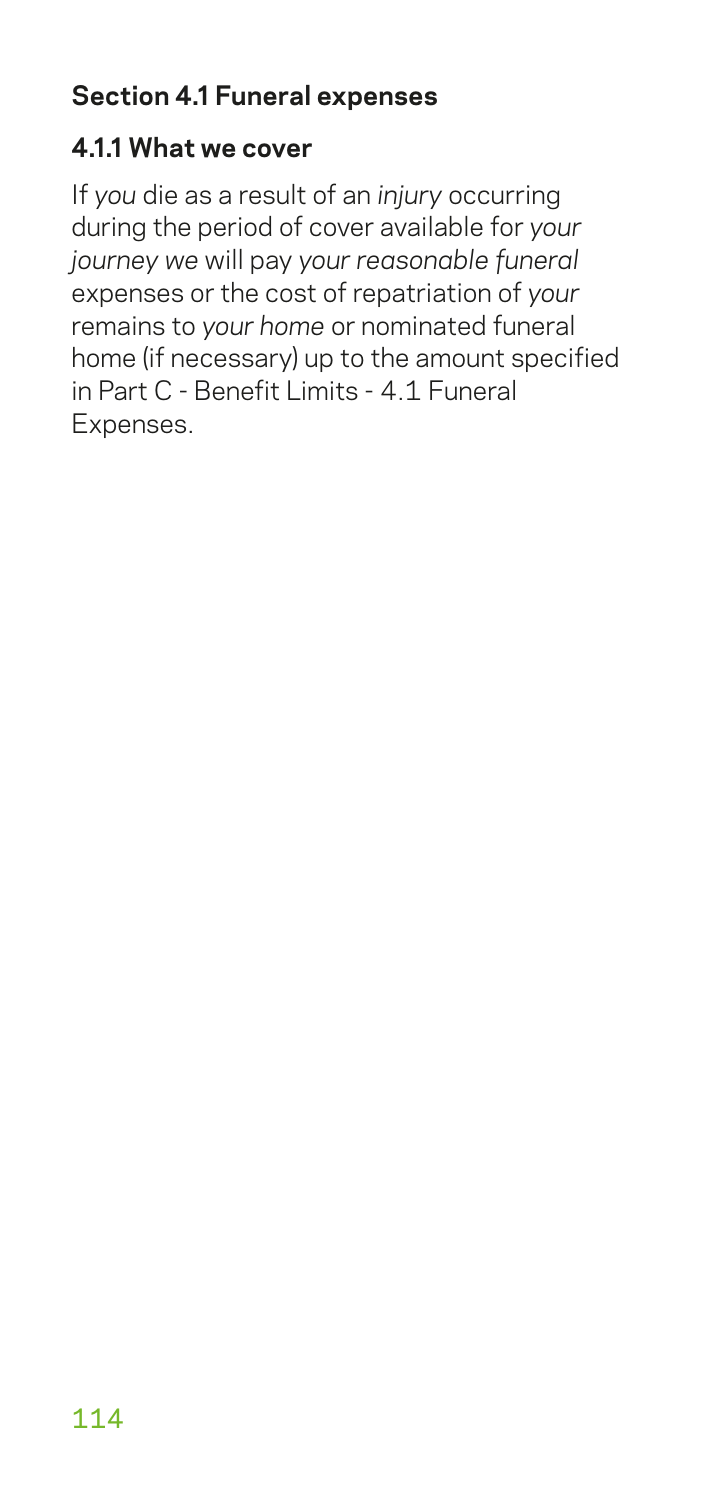# **Rental Vehicle Excess in Australia Insurance**

## **Part A - Eligibility for Cover**

Not all insurance covers are available for all *St.George Bank cards* or all *cardholders* and different conditions may also be available for different *cardholders*, so please refer to each Part of this insurance to determine the complimentary insurance benefits that may be available to *you*.

Eligibility for the cover available depends upon the type of *St.George Bank* card *you* have.

## **Who is eligible?**

*Level 1 Card* and *Level 2 Card cardholders* are eligible when the entire payment for the vehicle rental was charged to the *accountholder's card account*.

## **Part B - Period of Cover**

The cover available begins when *you* collect the *rental vehicle* from the *rental vehicle* company or agency *you* have entered into a *rental vehicle* agreement with and ends when *you* return the *rental vehicle* to the *rental vehicle* company or agency or the expiry of the *rental vehicle* agreement, whichever occurs earlier.

## **Part C - Benefit Limits**

The table sets out the maximum limits of what *we* will pay under *Rental Vehicle* Excess in Australia Insurance. All limits and sub-limits in the table below are shown in Australian dollars.

Please read the entire booklet to ensure that the covers, limits and benefits meet *your* requirements.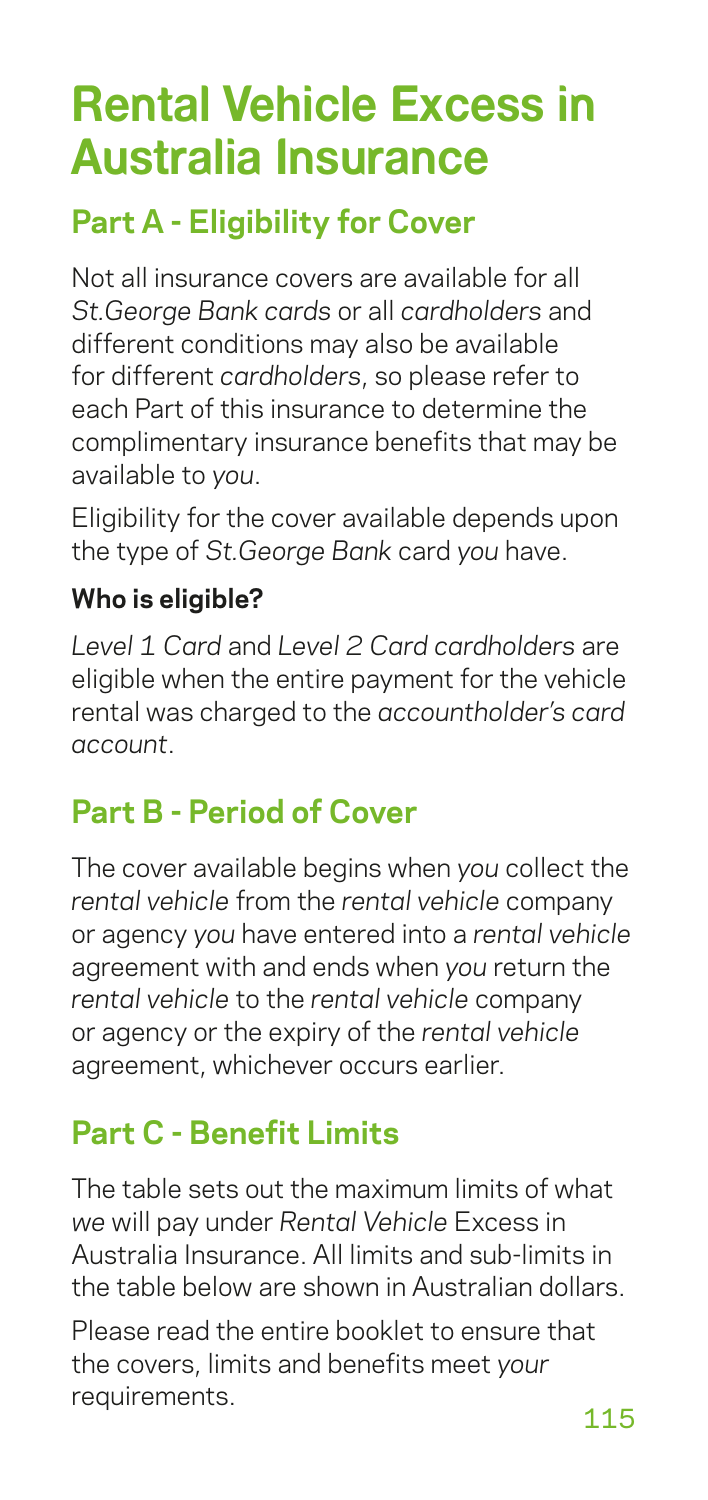If *you* need advice in respect of *your* particular circumstances or needs please consult an appropriately licensed insurance adviser.

| Card                                             | Limit                                                                                                                                    |
|--------------------------------------------------|------------------------------------------------------------------------------------------------------------------------------------------|
| <b>Level 1 Cards and</b><br><b>Level 2 Cards</b> | Maximum total<br>limit of up to the<br>amount specified in<br>your rental vehicle<br>agreement or \$5,500,<br>whichever is the<br>lesser |

## **Part D - Excess and Exclusions**

### **Excess – what you contribute to a claim**

An excess of \$300 applies to each claim payable under *Rental Vehicle* Excess in Australia Insurance.

*You* must pay the excess amount for each claim made even if a number of claims are submitted on the one claim form.

#### **Exclusions**

The exclusions below set out what is not covered.

*You* should also read each section as they contain specific exclusions that also apply.

To the extent permitted by law *we* do not cover *you* for any loss, damage or expense caused by, arising from, or in any way related to:

- 1. *you* using the *rental vehicle* in breach of the *rental vehicle* agreement;
- 2. *you* using the *rental vehicle* without a licence for the purpose that *you* were using it; (such as but not limited to the carrying of fare paying passengers or the carrying of freight);

116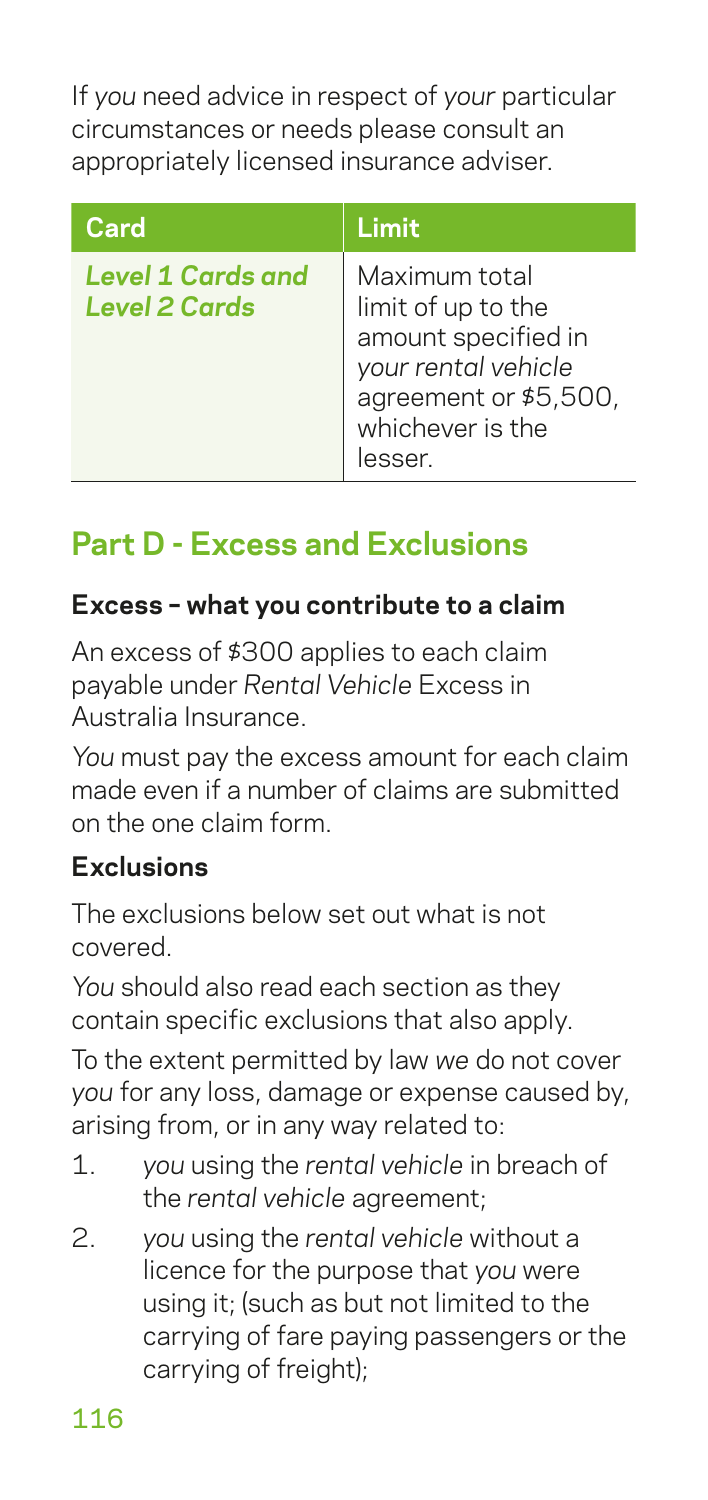- 3. administrative charges or fees of the rental company that are not a component of the amount that is specified in *your rental vehicle* agreement;
- 4. *your* claim is for consequential loss of any kind including loss of enjoyment;
- 5. *you* booking or taking travel against medical advice, travel for the purpose of getting medical treatment or advice, or travel taken after a *medical adviser* informs *you* that *you* are terminally ill;
- 6. *your* intentional self harm or *your* suicide or *your* attempted suicide;
- 7. the effect of or *your chronic* use of alcohol or drugs or any transmissible disease as a result of giving or taking a drug, unless the use of the drug is supervised by a *medical adviser*;
- 8. any act of terrorism;
- 9. any act of war, whether war is declared or not, or from any rebellion, revolution, insurrection or taking of power by the military;
- 10. a nuclear reaction or contamination from nuclear weapons or radioactivity;
- 11. biological and/or chemical materials. substances, compounds or the like used directly or indirectly for the purpose of harming or to destroy human life and/or create public fear;
- 12. any payment which would violate any applicable trade or economic sanctions, law or regulation.

## **Part E - The cover available**

Cover is only available if *your rental vehicle* agreement specifies an amount that is payable in the event the *rental vehicle* is damaged or stolen while in *your* custody.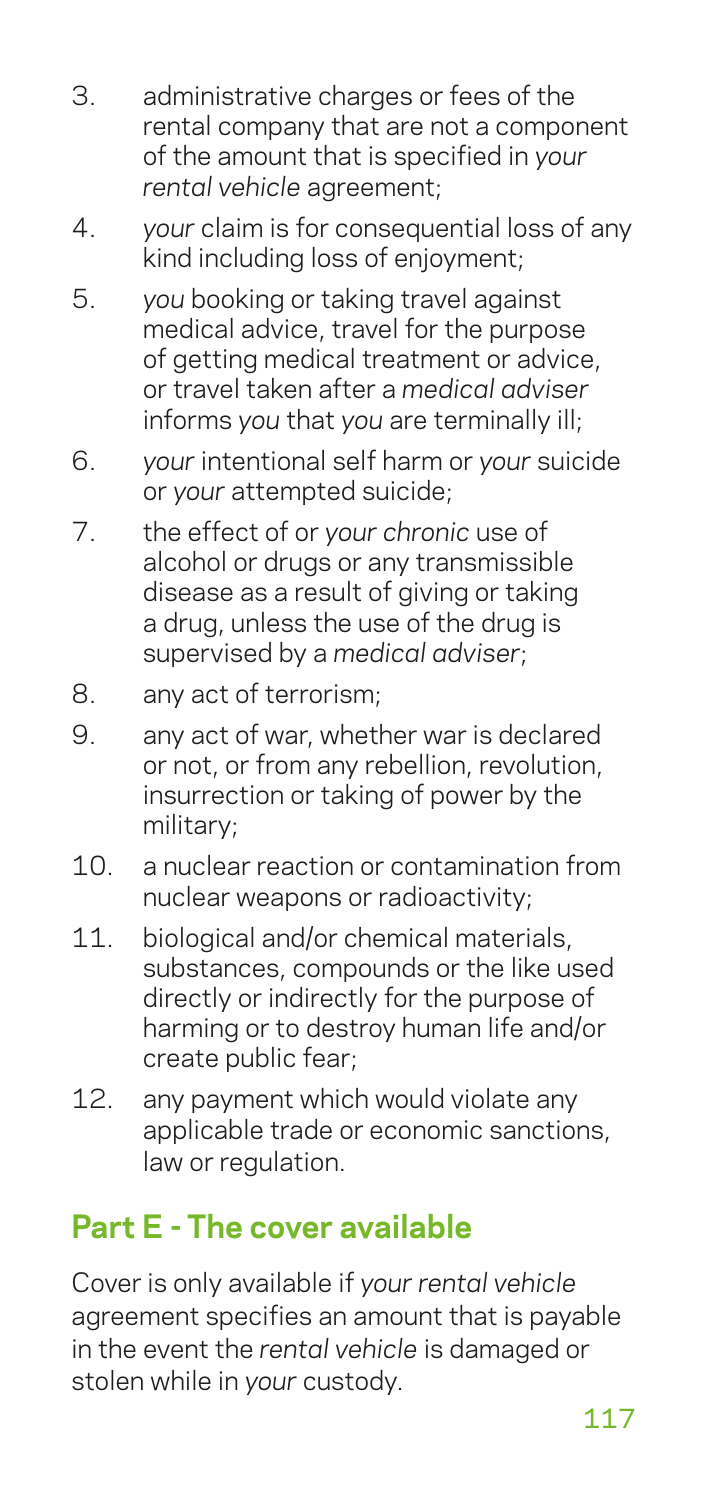This section does not cover items such as, but not limited to, tyres and/or windscreens, roof and underbody if they are not covered by the indemnity provided by the rental company or agency under the *rental vehicle* agreement to which the amount payable applies.

#### **What we cover**

If, during the period of cover available, a *rental vehicle you* have rented from a rental company or agency is:

- **•** involved in a motor vehicle *accident* while *you* are driving it; or
- **•** damaged or stolen while in *your* custody,

then *we* will pay *you* the lesser of:

- **•** property damage for which *you* are liable; or
- **•** the amount specified that *you* must pay under *your rental vehicle* agreement; or
- **•** the limit shown in Part C Benefit Limits.

## **Conditions**

If *you* make a claim *you* must provide a copy of:

- **•** *your rental vehicle* agreement;
- **•** the incident report that was completed;
- **•** repair account;
- **•** an itemised list of the value of the damage; and
- **•** written notice from the rental company or agency advising that *you* are liable to pay the amount specified in *your rental vehicle* agreement.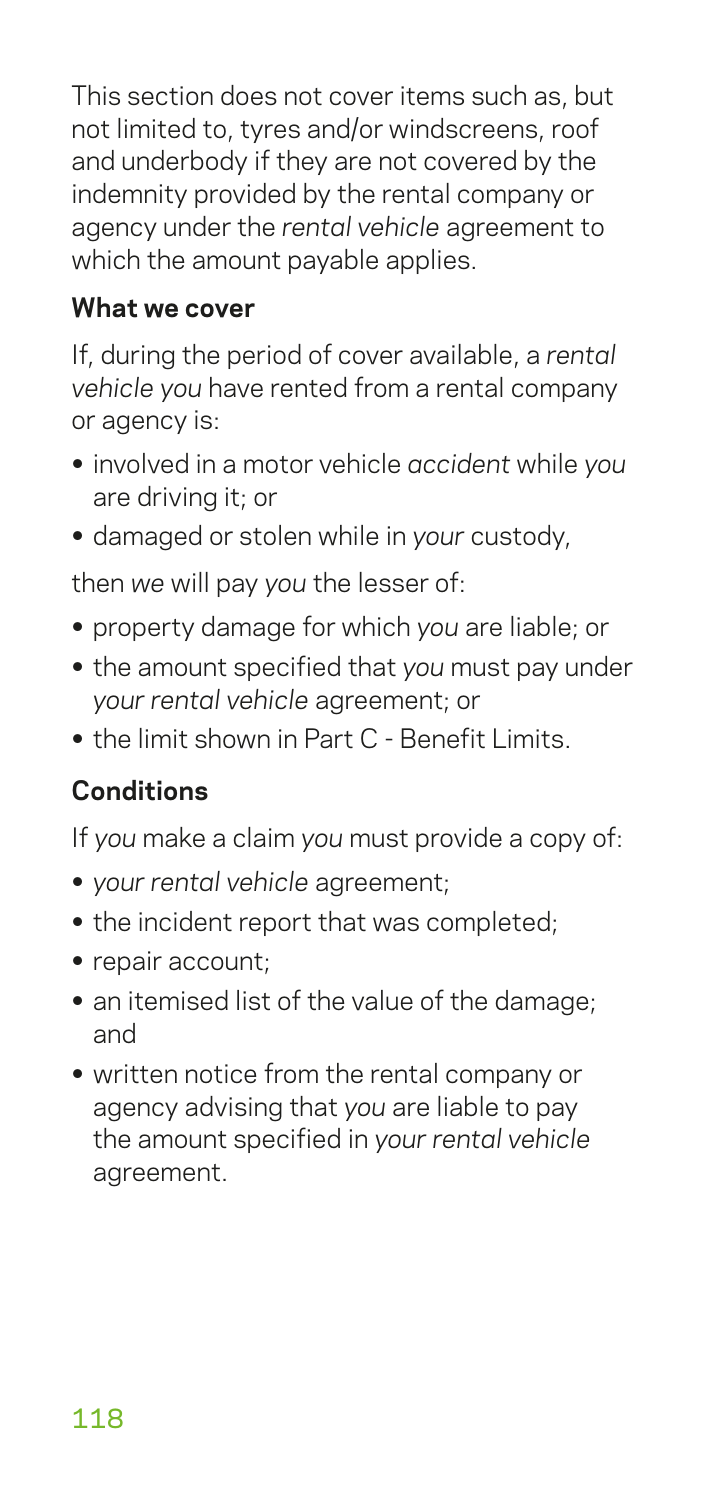# **Purchase Protection Insurance**

## **Part A - Eligibility for Cover**

Not all insurance covers are available for all *St.George Bank cards* or all *cardholders* and different conditions may also be available for different *cardholders*, so please refer to each Part of this insurance to determine the limits of the complimentary insurance benefits that may be available to *you*.

Eligibility for the cover available depends upon the type of *St.George Bank* card *you* have.

## **Who is eligible?**

*Level 1 Card* and *Level 2 Card cardholders* are eligible for Purchase Protection Insurance for *covered items* or *valuables*:

- **•** purchased anywhere in the world; or
- **•** given as a gift to any permanent Australian resident,

provided the whole purchase price of the covered item is charged to the *accountholder's card account*.

## **Part B - Period of Cover**

Purchase Protection Insurance applies to *covered items* and *valuables* after the date that *you* take possession of the covered item or valuable when the full purchase price of the covered item or valuable is charged to the *accountholder's card account*. The following maximum period of cover is available for *your covered items* and *valuables*.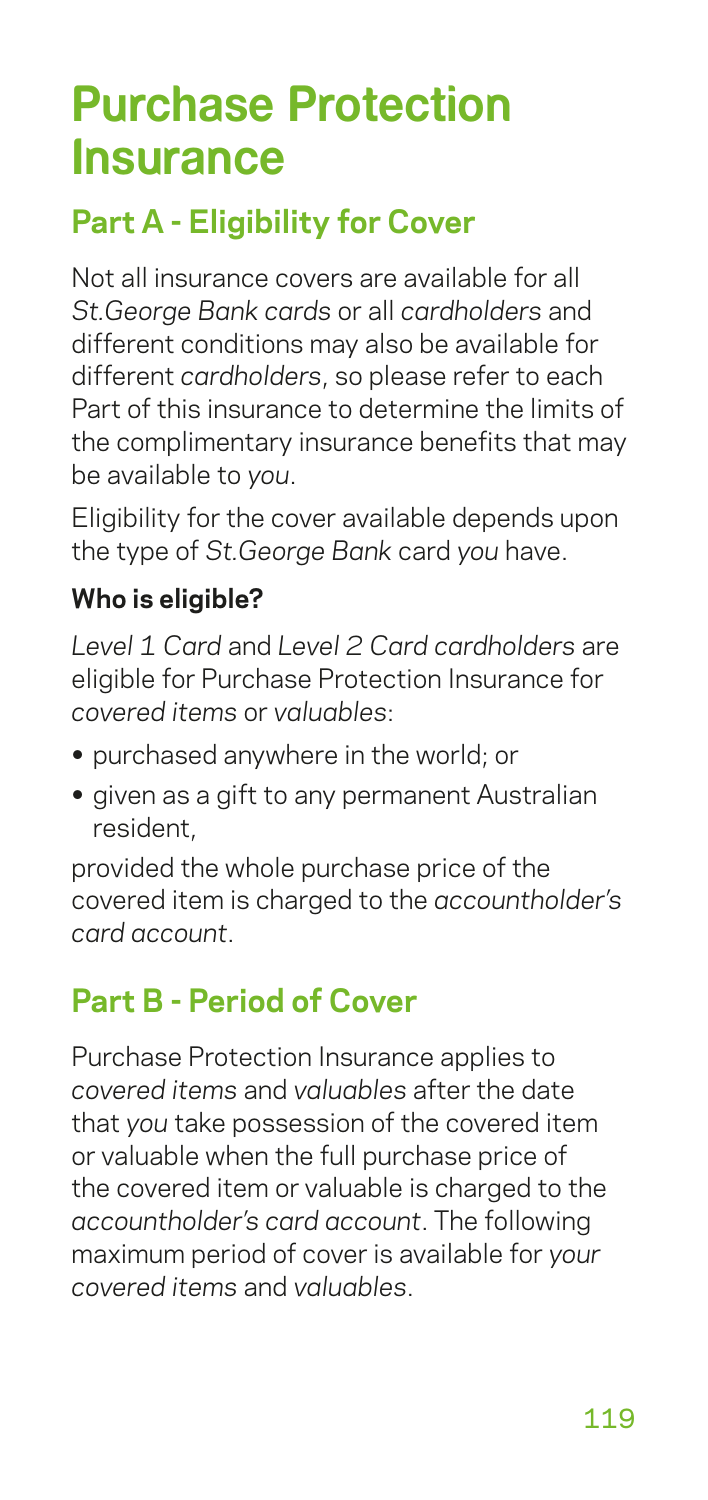| Card                                             | <b>Period of Cover</b>                                                                          |
|--------------------------------------------------|-------------------------------------------------------------------------------------------------|
| <b>Level 1 Cards and</b><br><b>Level 2 Cards</b> | Four (4) consecutive<br>months for purchases<br>made with Level 1<br>Cards and Level 2<br>Cards |

## **Part C - Benefit Limits**

The table sets out the maximum limits of what *we* will pay under Purchase Protection Insurance. All limits and sub-limits in the table below are shown in Australian dollars.

The cover available is outlined in Part E and is subject to the applicable terms, conditions, limits, sub-limits and exclusions.

If *you* need advice in respect of *your* particular circumstances or needs please consult an appropriately licensed insurance adviser.

| Card                                      | Limit                                                                                                                                                                                                                                                                                                 |
|-------------------------------------------|-------------------------------------------------------------------------------------------------------------------------------------------------------------------------------------------------------------------------------------------------------------------------------------------------------|
| <b>Level 1 Cards and</b><br>Level 2 Cards | Purchase price<br>charged to card<br>account limited to<br>\$10,000 per covered<br>item or valuable<br>except for jewellery<br>watches and new<br>works of art which are<br>limited to \$3,500 per<br>claim. Maximum total<br>limit of all claims in<br>any twelve (12) month<br>period is \$135,000. |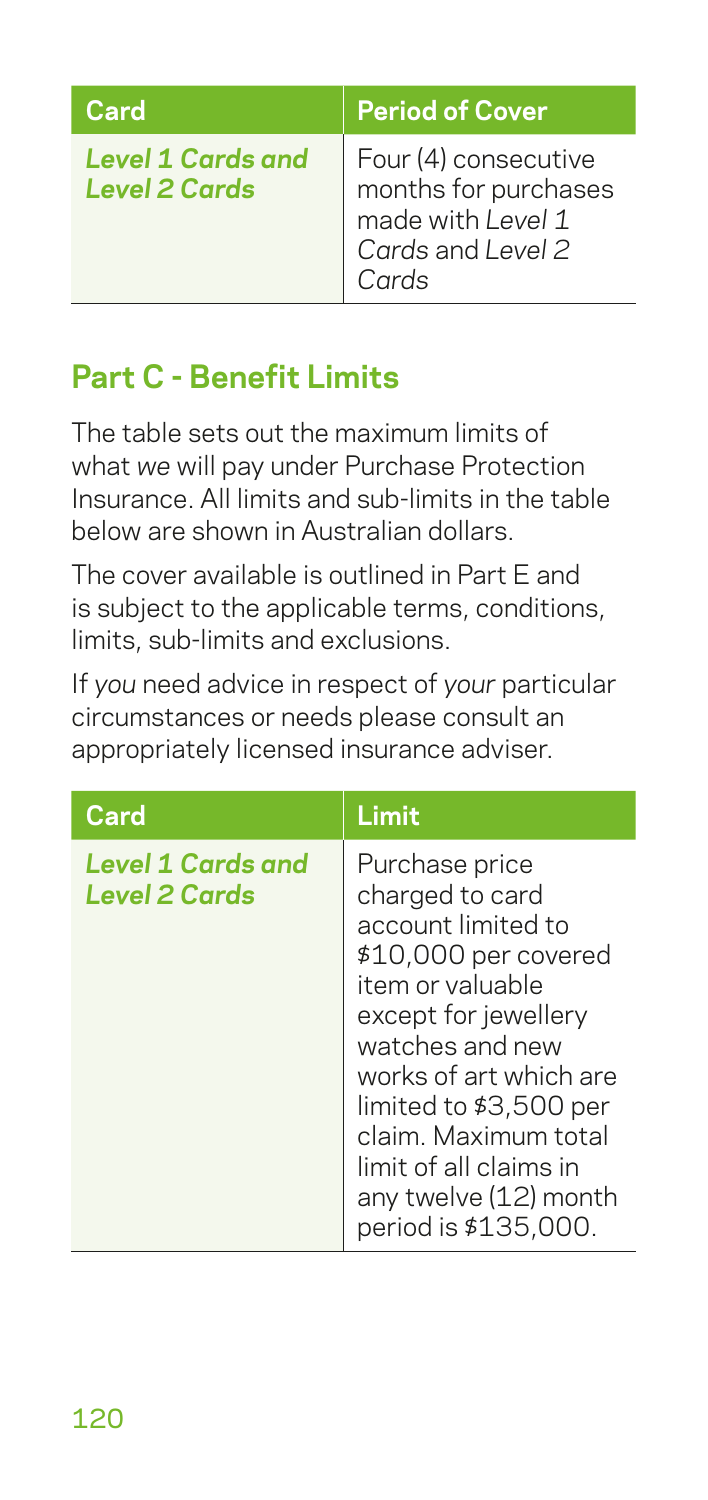## **Part D - Excess and Exclusions**

#### **Excess – what you contribute to a claim**

An excess of \$300 applies to each claim payable under Purchase Protection Insurance.

*You* must pay the excess amount for each claim made even if a number of claims are submitted on the one claim form.

#### **Exclusions**

The exclusions below set out what is not covered.

*You* should also read each section as they contain specific exclusions that also apply.

To the extent permitted by law *we* do not cover *you* for any loss, damage or expense caused by, arising directly or indirectly from or in any way related to:

- 1. the loss, theft or damage is to, or of, items left behind in any hotel or motel room after *you* have checked out, or items left behind in any aircraft, ship, train, tram, taxi or bus;
- 2. the *covered items* or *valuables* were being sent unaccompanied by *you* or under a freight contract:
- 3. the loss or damage arises from any process of cleaning, repair or alteration;
- 4. the loss or damage arises from ordinary wear and tear, deterioration, atmospheric or weather conditions, insects, rodents or vermin;
- 5. the *covered items* or *valuables* disappear in circumstances that cannot be explained to *our reasonable* satisfaction;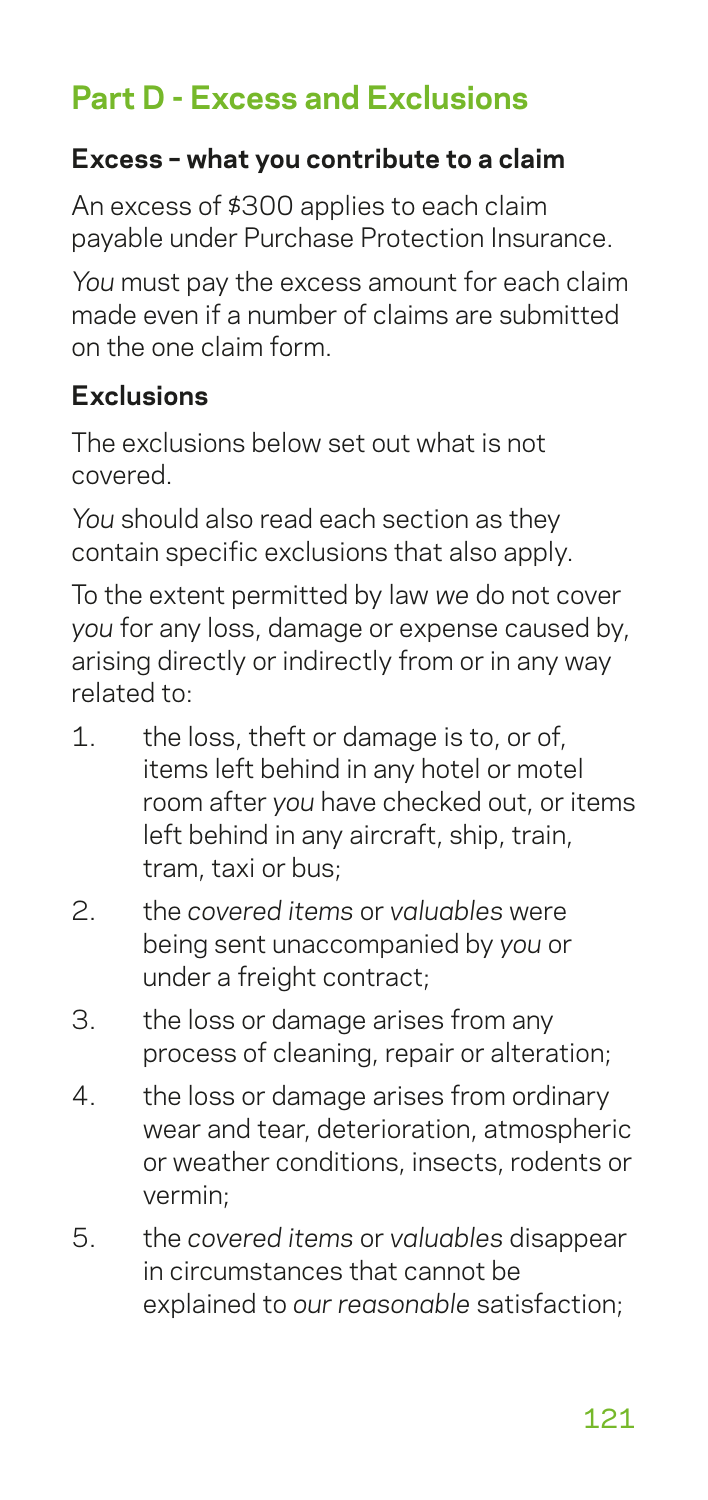- 6. *your* claim arises from a government authority confiscating, detaining or destroying anything;
- 7. *you* do not take all *reasonable* precautions to safeguard *your covered items* or *valuables*. For example, *you* will not be taking *reasonable* precautions if *you* leave *your* belongings in a publicly accessible location:
	- **•** at such a distance from *you* that *you* are unable to prevent them being taken; or
	- **•** with a person who is not a *travel companion* or a *relative* (or these persons fail to take all *reasonable* precautions to safeguard *your covered items* or *valuables*).

This includes forgetting or misplacing any items, leaving them behind or walking away from them;

- 8. the covered item or valuable has an electrical or mechanical breakdown.
- 9. any act of war, whether war is declared or not, or from any rebellion, revolution, insurrection or taking of power by the military;
- 10. a nuclear reaction or contamination from nuclear weapons or radioactivity;
- 11. biological and/or chemical materials, substances, compounds or the like used directly or indirectly for the purpose of harming or to destroy human life and/or create public fear;
- 12. any payment which would violate any applicable trade or economic sanctions, law or regulation;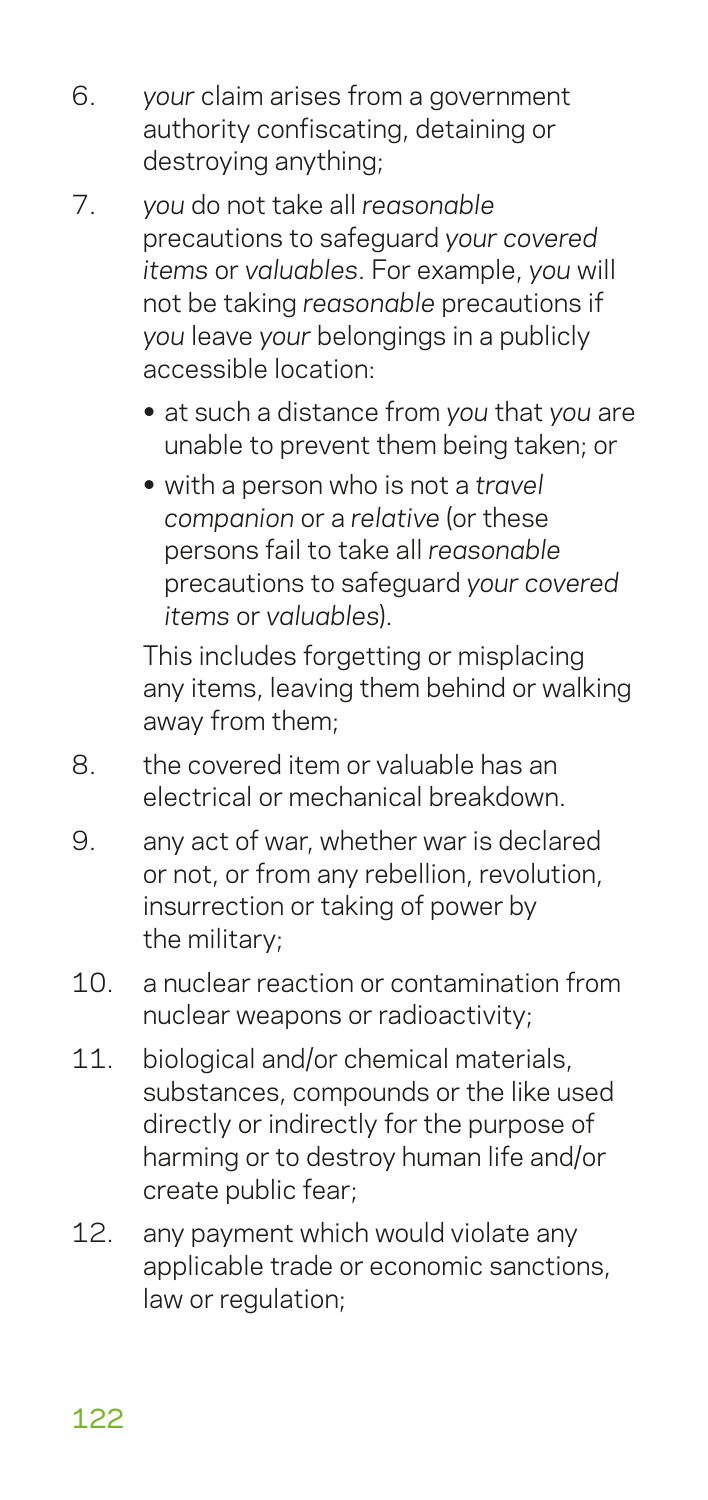- 13. illegal or criminal acts by *you, your spouse, your dependants* or any other person acting with your consent or under your direction;
- 14. *your* failure to take *reasonable* care.

## **Part E - The cover available**

*You* must take all *reasonable* precautions to safeguard *your covered items* and *your valuables*. If *you* do not, *we* will not pay *your* claim. For example, *you* will not be taking *reasonable* precautions if *you* leave *your covered items* or *your valuables* in a publicly accessible location:

- **•** at such a distance from *you* that *you* are unable to prevent them being taken; or
- **•** with a person who is not a *travel companion* or a *relative* (or if these persons fail to take all *reasonable* precautions to safeguard *your covered items* and *your valuables*).

This includes forgetting or misplacing any items, leaving them behind or walking away from them.

#### **What we cover**

If during the period of cover available, *your* covered item or valuable is stolen, accidentally damaged or permanently lost, except when:

- **•** left in a vehicle; or
- **•** are *valuables* checked in to be transported in the cargo hold of any aircraft, ship, train, tram or bus; or
- **•** is *sporting equipment* while in use,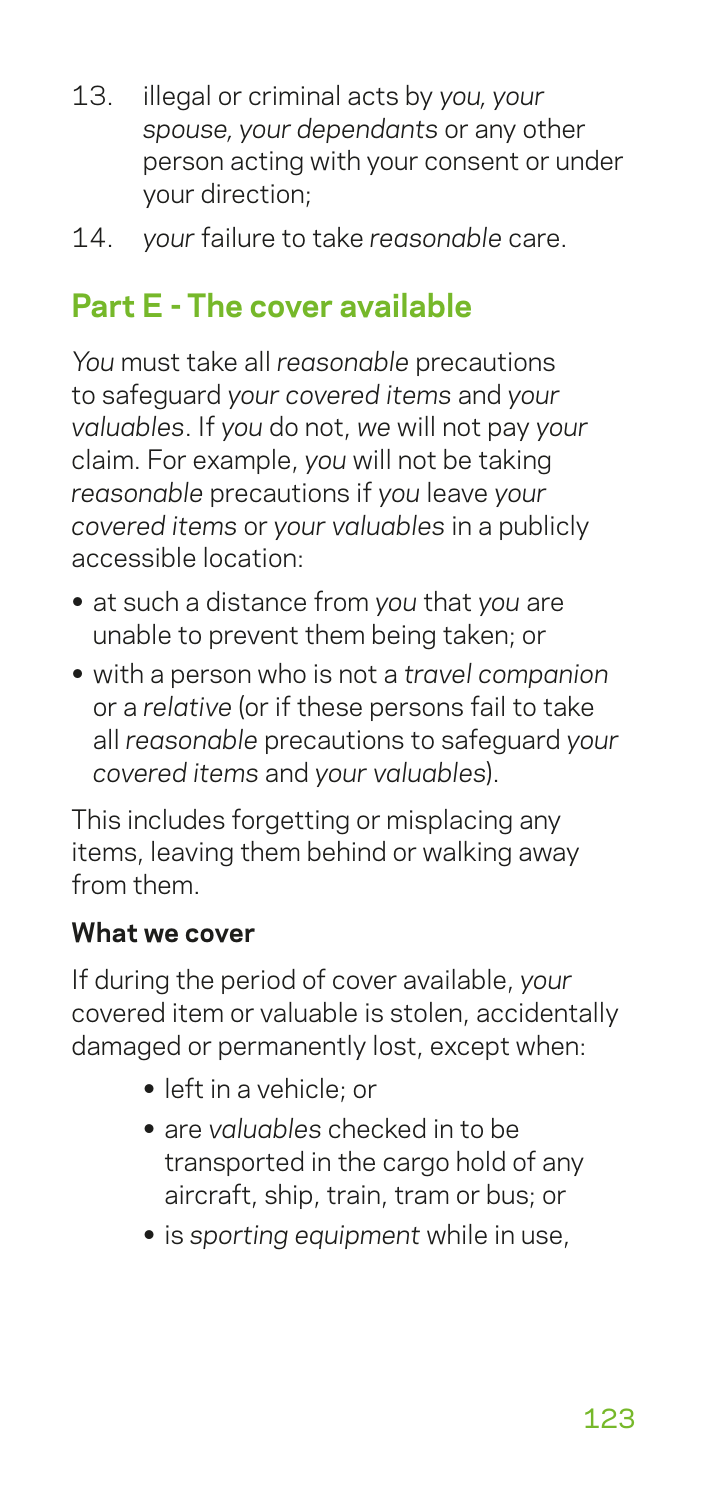*we* will pay the lesser of:

- a] the original purchase price charged to the *accountholder's card account* up to the limit specified in Part C - Benefit Limits; or
- bl the limit per claim specified in Part C -Benefit Limits in respect of jewellery, watches and new works of art

The most *we* will pay in any twelve (12) month period in respect of any one card account is the maximum total limit specified in Part C - Benefit Limits.

## **Conditions**

If *you* make a claim, *you* will need to provide proof of *your* ownership and the value of *your* belongings. Examples of proof include receipts and/or valuations (e.g. receipt or valuation for jewellery).

*We* expect *you* to report any loss or theft to the police or an office of the bus line, airline, shipping line or rail authority *you* were travelling on when the loss or theft occurred.

*You* should make *reasonable* efforts to obtain confirmation from whoever *you* made the report to as this may be the easiest way to provide evidence of the loss or theft. If *you* delay or fail to make a report and *we* are prejudiced by *your* delay or failure, *we* may be entitled to reduce *your* claim by the amount of prejudice *we* have suffered.

If *you* are entitled to be reimbursed by the bus line, airline, shipping line or rail authority *you* were travelling on when the loss, theft, misplacement or damage occurred *we* will deduct the amount *you* are entitled to from any claim payable by *us*. However, if *you* are not reimbursed the full amount of *your* loss, *we* will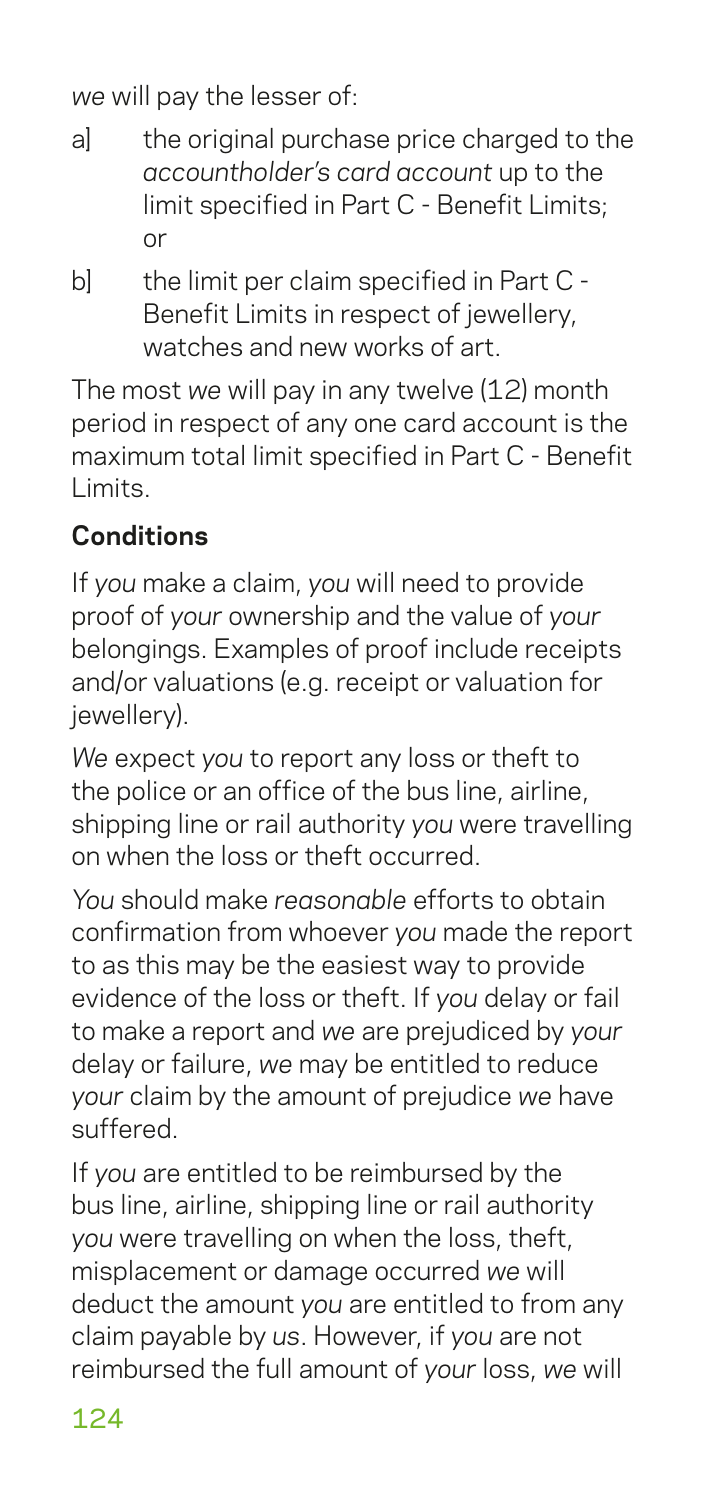pay the difference between the amount of *your* loss and what *you* were reimbursed, up to the limit of the cover available.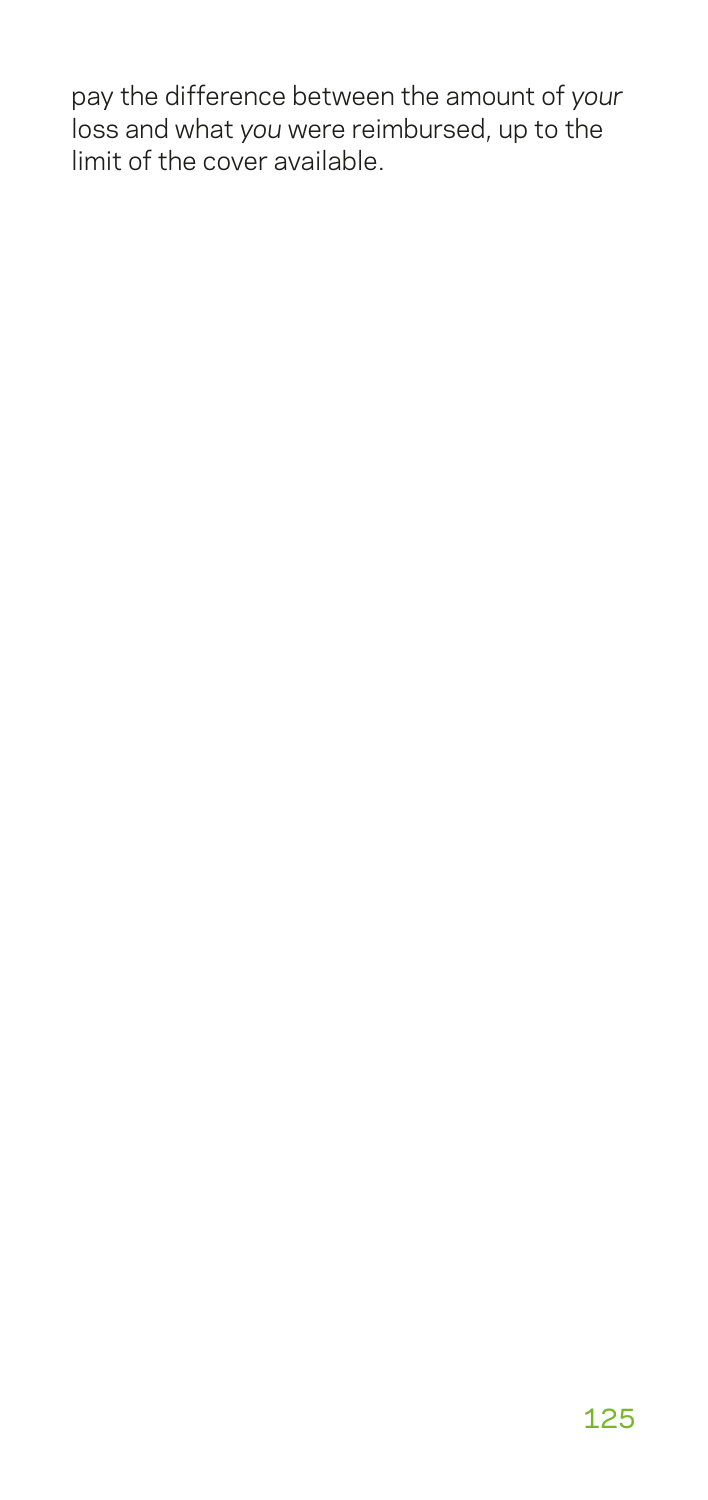# **Extended Warranty Insurance**

## **Part A - Eligibility for Cover**

Not all insurance covers are available for all *St.George Bank cards* or all *cardholders* and different conditions may also be available for different *cardholders*, so please refer to each section of this booklet to determine the complimentary insurance benefits that may be available to *you*.

Eligibility for the cover available depends upon the type of *St.George Bank* card *you* have.

#### **Who is eligible?**

*Level 1 Card* and *Level 2 Card cardholders* are eligible for Extended Warranty Insurance when the whole purchase price of the *covered product* is charged to the *accountholder's card account*. This Extended Warranty Insurance is not transferable.

## **Part B - Period of Cover**

Cover applies from the date the *manufacturer's warranty* expires and applies for the same period as the *manufacturer's warranty* for up to a maximum of two (2) consecutive full years. However, there is no cover if the *manufacturer's warranty* exceeds five (5) years.

The table below sets out examples of how extended warranty periods apply.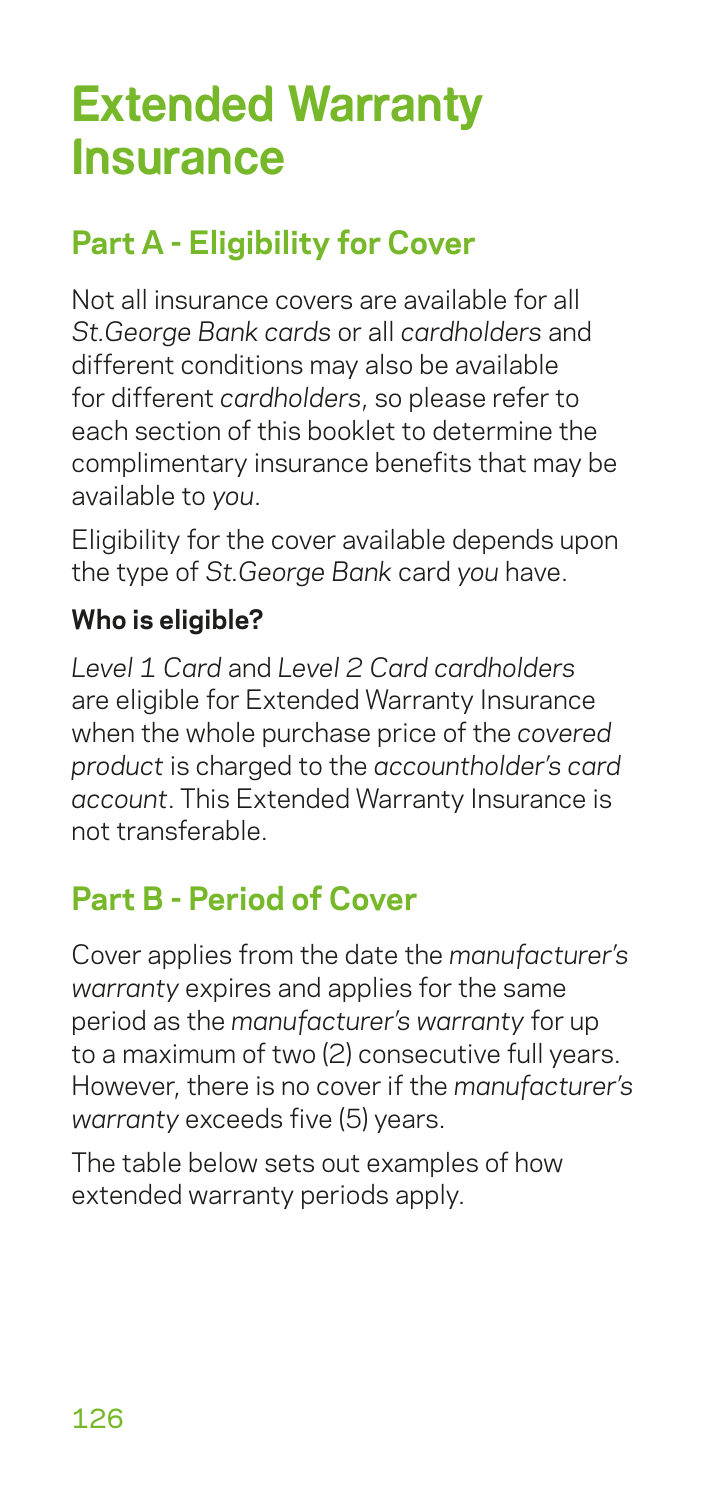| Manufacturer's<br><b>Warranty Period</b> | <b>Extended Warranty</b><br><b>Period</b>        |
|------------------------------------------|--------------------------------------------------|
|                                          | <b>Level 1 Cards and</b><br><b>Level 2 Cards</b> |
| 6 months                                 | 6 months                                         |
| 1 year                                   | 1 year                                           |
| 2 to 5 years                             | 2 to 5 years                                     |
| Over 5 years                             | Over 5 years                                     |

## **Part C - Benefit Limits**

The table sets out the maximum limits of what *we* will pay under Extended Warranty Insurance. All limits and sub-limits in the table below are shown in Australian dollars.

The cover available is outlined in Part E and is subject to the applicable terms, conditions, limits, sub-limits and exclusions.

If *you* need advice in respect of *your* particular circumstances or needs please consult an appropriately licensed insurance adviser.

| Card                                             | Limit                                                                                                                                                                                            |
|--------------------------------------------------|--------------------------------------------------------------------------------------------------------------------------------------------------------------------------------------------------|
| <b>Level 1 Cards and</b><br><b>Level 2 Cards</b> | Purchase price<br>charged to card<br>account limited to<br>\$20,000 per covered<br>product up to a<br>maximum total limit<br>of \$20,000 per card<br>account in any twelve<br>(12) month period. |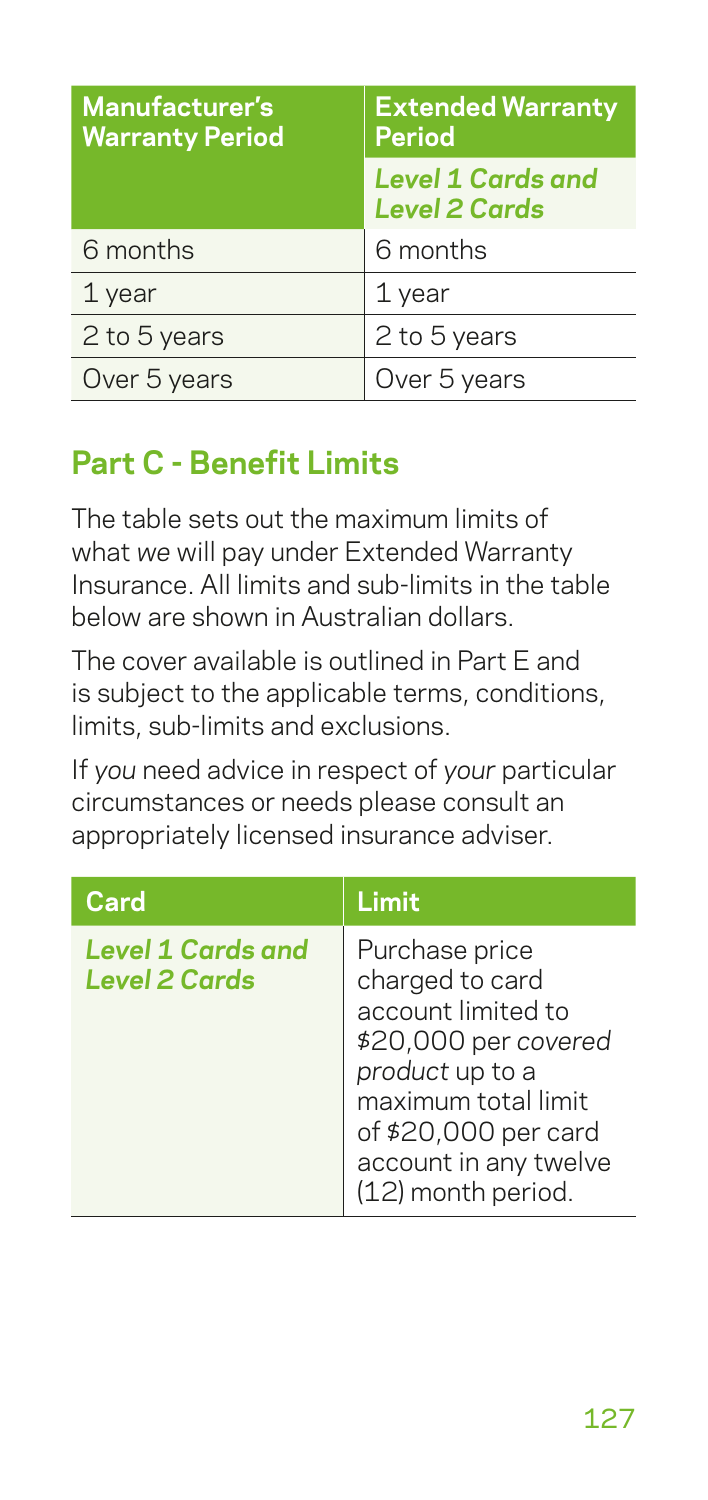## **Part D - Excess and Exclusions**

#### **Excess – what you contribute to a claim**

An excess of \$300 applies to each claim payable under Extended Warranty Insurance.

*You* must pay the excess amount for each claim made even if a number of claims are submitted on the one claim form.

#### **Exclusions**

The exclusions below set out what is not covered.

*You* should also read each section as they contain specific exclusions that also apply.

To the extent permitted by law *we* do not cover *you* for any loss, damage or expense caused by, arising from, or in any way related to:

- 1. illegal or criminal acts by *you*, *your spouse*, *your dependants* or any other person acting with *your* consent or under *your* direction;
- 2. *your* failure to take *reasonable* care;
- 3. any act of war, whether war is declared or not, or from any rebellion, revolution, insurrection or taking of power by the military;
- 4. a nuclear reaction or contamination from nuclear weapons or radioactivity;
- 5. biological and/or chemical materials, substances, compounds or the like used directly or indirectly for the purpose of harming or to destroy human life and/or create public fear;
- 6. any payment which would violate any applicable trade or economic sanctions, law or regulation.

128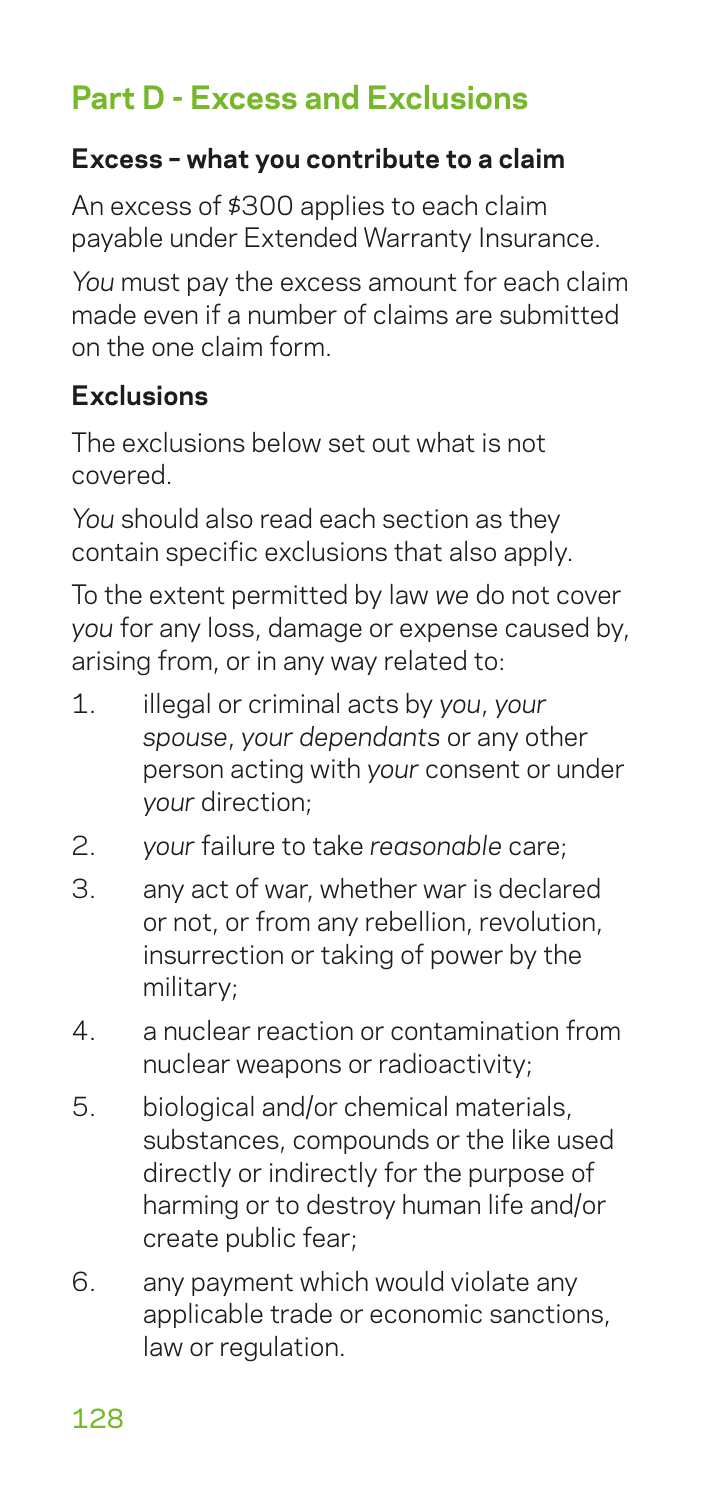## **Part E - The cover available**

*Your covered product* may come with guarantees that cannot be excluded under the Australian Consumer Law (ACL) or other relevant law. This cover operates alongside, and in addition to, the rights and remedies to which *you* may be entitled under the ACL and any other law that applies to *your covered product* and does not change those rights or remedies.

#### **What we cover**

If a *covered product* that *you* purchased and charged the whole purchase price of to the *accountholder's card account*, suffers a *covered breakdown* during the period of cover available after the *manufacturer's warranty* expires *we* will reimburse *you* the lesser of:

- **•** the original purchase price, or
- **•** the repair cost; or
- **•** the replacement cost; or
- **•** the limit per *covered product* specified in Part C - Benefit Limits - Extended Warranty Insurance,

subject to the maximum total limit for any one card account in any twelve (12) consecutive month period specified in Part C - Benefit Limits - Extended Warranty Insurance.

### **Conditions**

Only items with a manufacturer's unique identification serial number on them are covered under this insurance.

*You* should take all *reasonable* care to protect and/or maintain *your* covered products.

*You* should obtain *our* approval before starting any repairs or replacement of any *covered product* that has suffered a *covered breakdown*.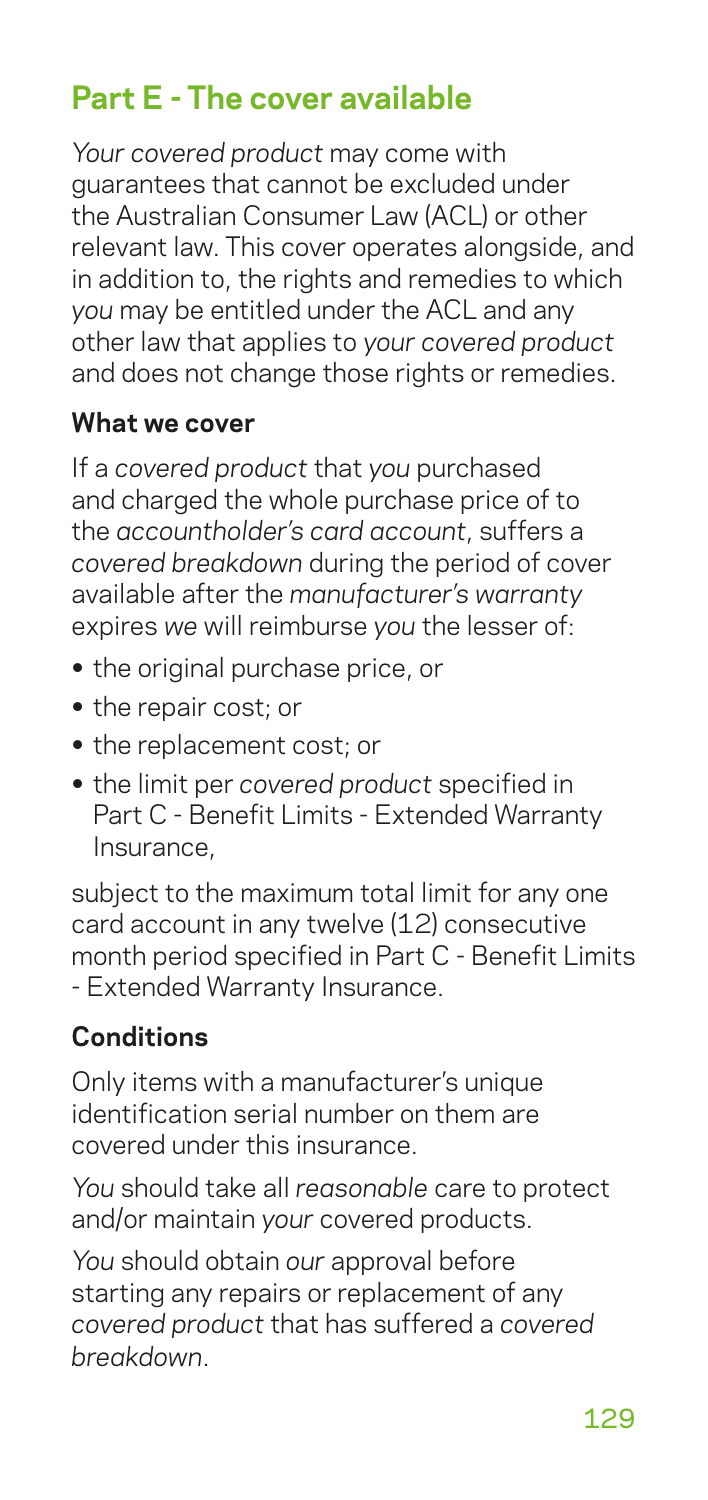*You* should keep the *covered product* for which *you* are claiming or relevant parts of the *covered product* so that *we* may inspect them.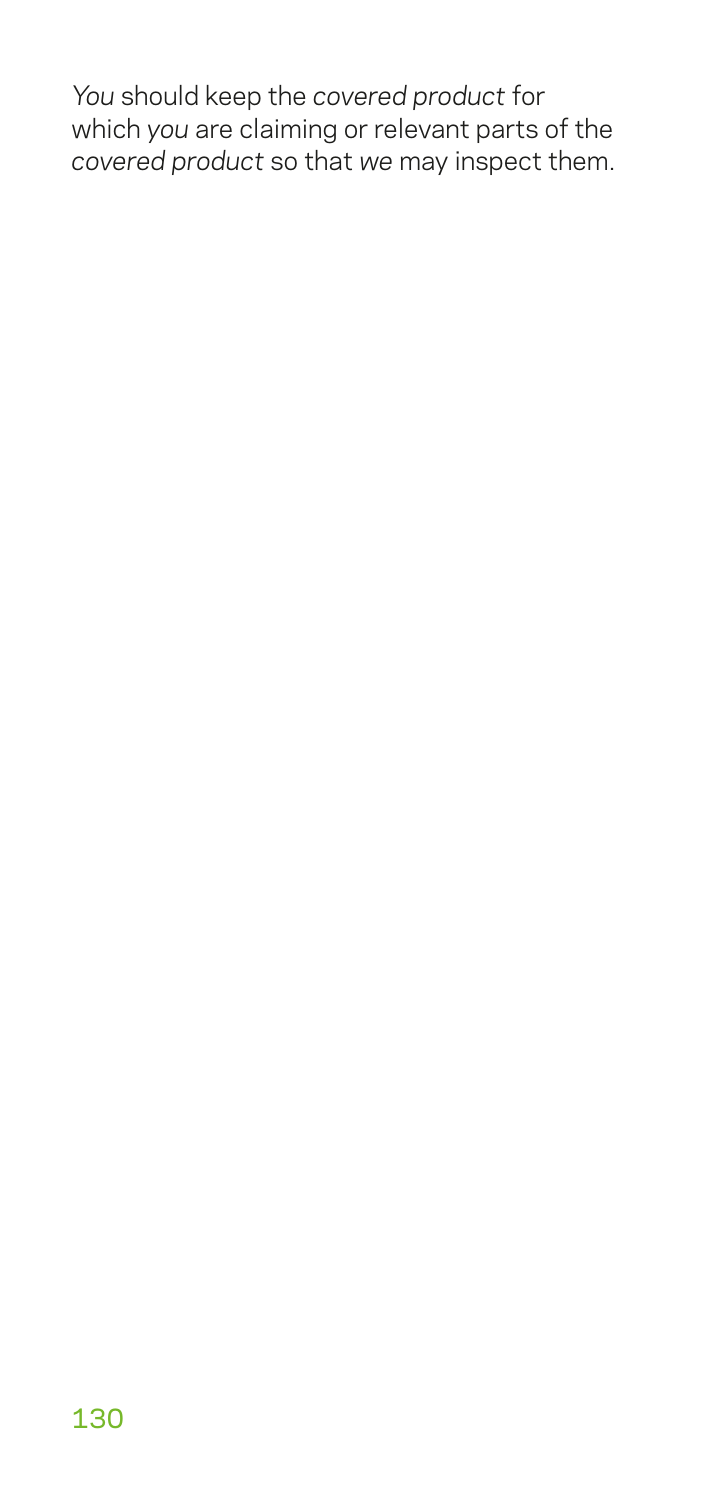# **Claims**

## **How to make a claim**

#### **Please do not contact St.George Bank in the event of a claim.**

First check that *you* are entitled to claim by reading the appropriate section in this booklet, especially Part D of that section, to see exactly what is, and is not covered, noting particularly any conditions, limitations and exclusions.

*Allianz Global Assistance* administers the benefits available under the group policy. *You* should give *Allianz Global Assistance* notice of *your* claim as soon as possible.

In order to be sure that any expenses *you* claim are covered by the group policy *you* should always, when practicable, contact *Allianz Global Assistance* for approval before *you* incur expenses *you* wish to claim. If *you* do not, *we* will pay for expenses incurred up to the amount *we* would have authorised had *you* asked *us* first.

*You* are not covered for any claim made after termination of, or the expiry of the period of insurance specified in, the group policy. *St.George Bank* will provide *you* with details of any replacement cover.

*You* can obtain claim forms and information on how to make a claim at:

[insurance.agaassistance.com.au/stgeorge](http://insurance.agaassistance.com.au/stgeorge)

*You* can lodge *your* travel claim online at:

[www.claimmanager.com.au/stgeorge](http://www.claimmanager.com.au/stgeorge)

*Allianz Global Assistance* will consider *your* claim within 10 business days of receiving a completed claim form and all necessary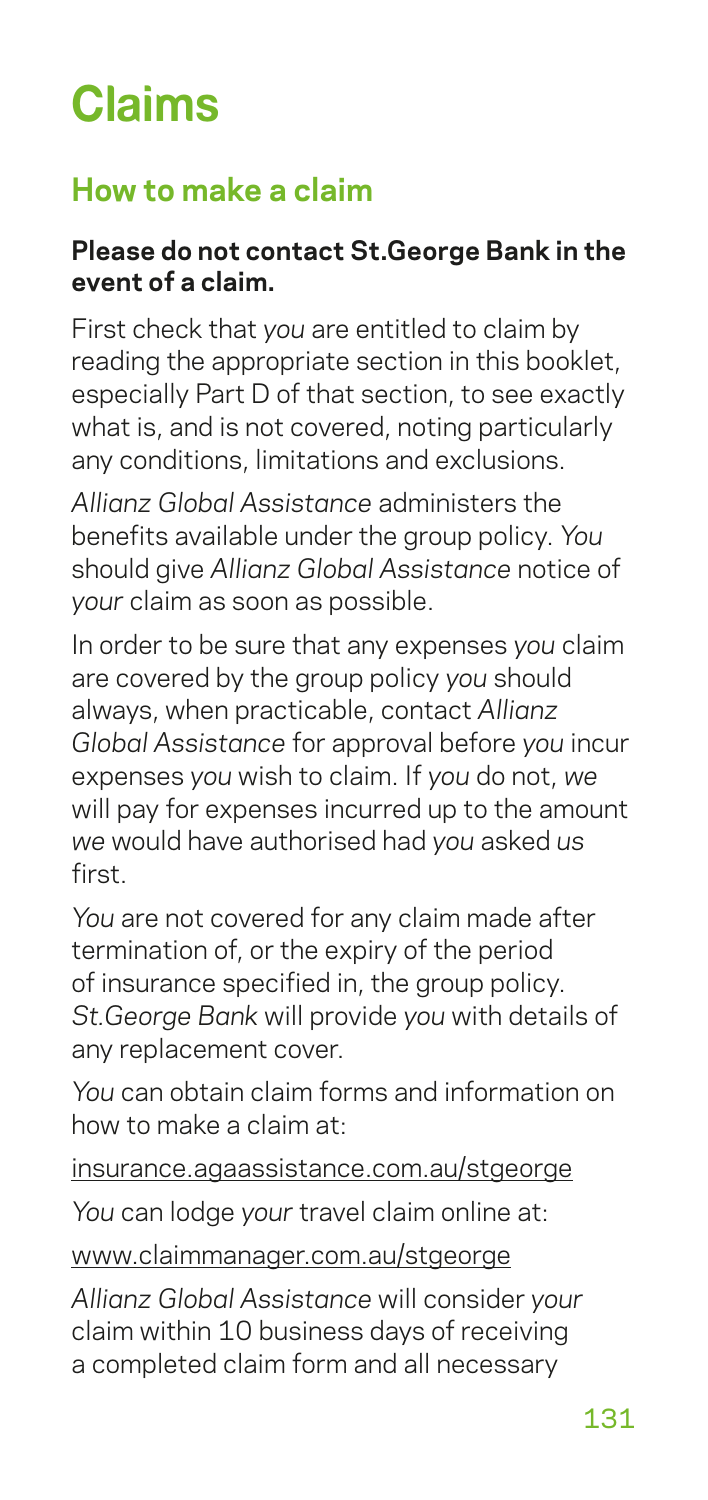documentation. If they need additional information, a written notification will be sent to *you* within 10 business days.

If there is a delay in claim notification, or *you* do not provide sufficient detail for *Allianz Global Assistance* to consider *your* claim, *we* can reduce any claim payable by the amount of prejudice *we* have suffered because of the delay.

*You* should give any information *Allianz Global Assistance reasonably* asks for to support *your* claim at *your* expense, such as but not limited to police reports, valuations, medical reports, original receipts or proof of purchase and ownership. If required *Allianz Global Assistance* may ask *you* to provide them with translations into English of any such documents to enable their consideration of *your* claim.

*You* should co-operate at all times in relation to providing supporting evidence and such other information that may *reasonably* be required.

In particular:

- **•** If *you* think that *you* may have to cancel *your journey* or shorten *your journey you* should tell *us* as soon as *reasonably* possible. Contact *Allianz Global Assistance* using the contact number, or if *overseas* the 24-hour Emergency Assistance number, shown inside the front cover of this booklet.
- **•** In the event of an emergency or admission to *hospital overseas* or for medical, *hospital* or dental claims, contact *Allianz Global Assistance* as soon as practicable.
- **•** For loss or theft of *your covered items* or *valuables*, *you* should report it as soon as possible to the police and obtain confirmation of *your* report. If *you* delay or fail to make a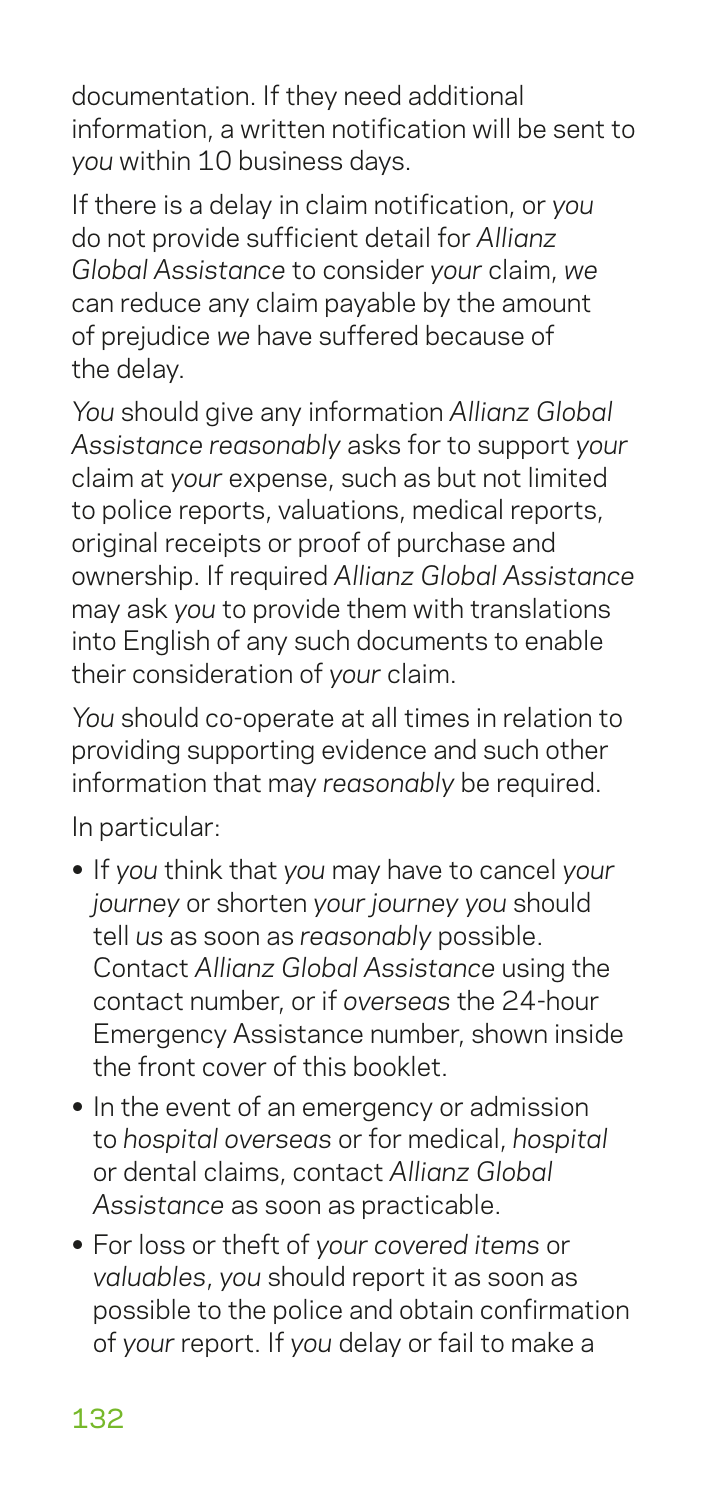report, *we* may reduce or refuse *your* claim to the extent *we* are prejudiced by *your* delay or failure.

**•** For damage or misplacement of *your covered items* or *valuables*, caused by the airline or any other operator or accommodation provider, report the damage or misplacement as soon as possible to an appropriate official and make *reasonable* efforts to obtain a written report, including any offer of settlement that they may make.

#### **Depreciation**

When taking into consideration the age of a *covered item* or *valuable we* will deduct the following amounts from *our* settlement if *we* decide to pay *you* instead of repairing or replacing the item for which *you* have claimed:

- **•** For toiletries and medication (including skin care, make-up, perfume, deodorant and aftershave) *we* will deduct 50% of the purchase price for each year *you* have owned the item up to a maximum deduction of 80%;
- **•** For mobile phones, smart phones, electrical devices, communication devices, all computers (including laptops and tablets), photographic equipment and electronics equipment *we* will deduct 20% of the purchase price for each year *you* have owned the item up to a maximum deduction of 80%;
- **•** For clothing, footwear, luggage and books *we* will deduct 15% of the purchase price for each year *you* have owned the item up to a maximum deduction of 80%;
- **•** For camping, sporting and leisure equipment (but not leisure clothing) and musical instruments *we* will deduct 10% of the purchase price for each year *you* have owned the item up to a maximum deduction of 80%;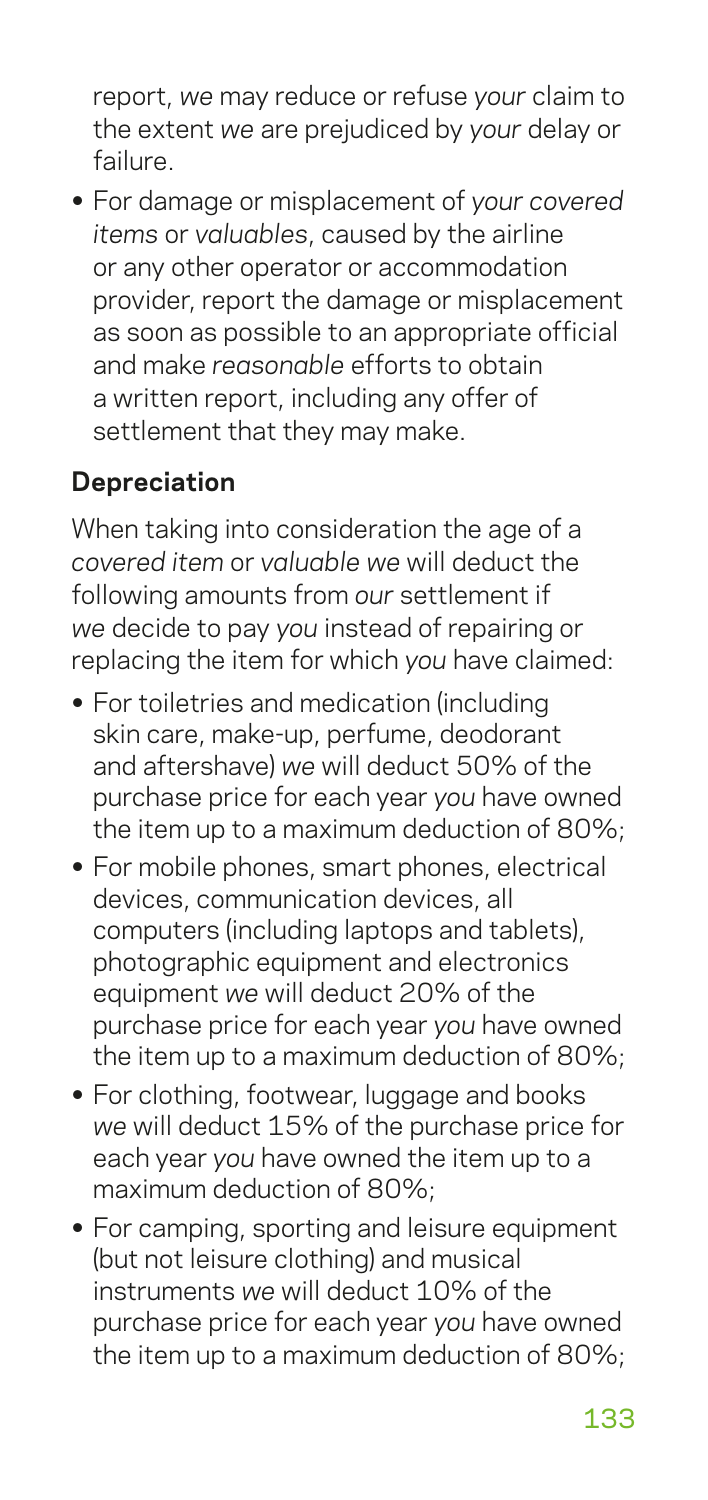- **•** For jewellery *we* will not make any deduction. Please note, watches are not considered jewellery and are included under other items below;
- **•** For all other items *we* will deduct 15% of the purchase price for each year *you* have owned the item up to a maximum deduction of 80%.

## **For example:**

*You* have a \$500 digital camera that was purchased 2 years before the date it was lost. The rate of *depreciation* would be 20% per year.

In settlement of *your* claim *we* would pay *you* \$300 (i.e. *we* will depreciate the value of the digital camera by 20% of the purchase price for each of the 2 years *you* have owned it), calculated as follows:

Year 1 - Purchase price of \$500 less 20%  $( $100 = $400$ 

Year 2 - Depreciated value of \$400 less 20% of the purchase price  $( $100 = $300$ 

## **Claims are payable in Australian dollars**

*We* will pay all claims in Australian dollars. *We* will pay *you* unless *you* tell *us* to pay someone else. The rate of currency exchange that will apply is the rate at the time *you* incurred the expense. Payment will be made by direct credit to a bank account nominated by *you*.

## **You should not admit fault or liability**

*You* should not admit that *you* are at fault, for any *accident*, incident or event causing a claim, and *you* must not offer or promise to pay any money, or become involved in legal action, without the approval of *Allianz Global Assistance*. If *you* do, *we* may reduce or refuse *your* claim to the extent *we* are prejudiced.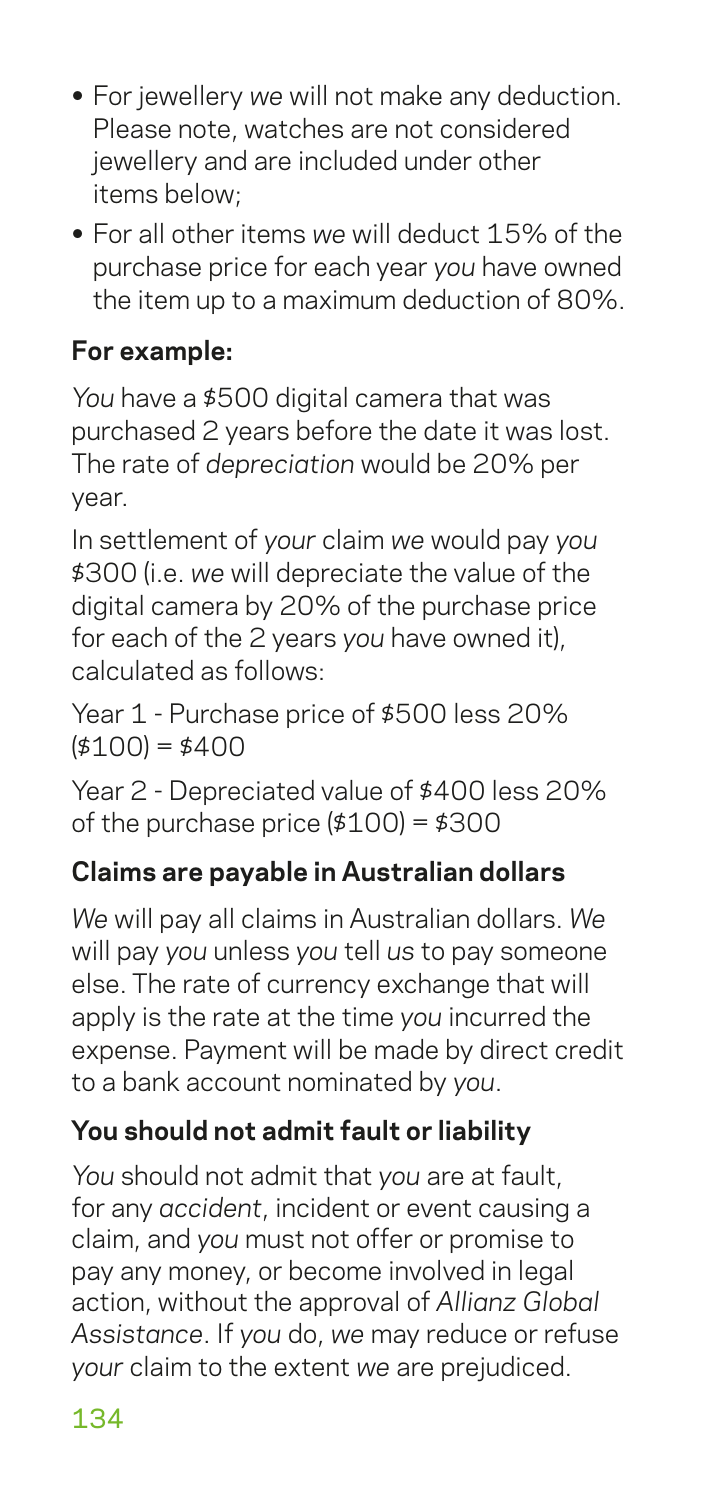## **Recovery**

If *we* have a claim against someone in relation to the money *we* have to pay or *we* have paid, *you* must take *reasonable* steps to help *us* do that in legal proceedings. If *you* are aware of any third party that *you* or *we* may recover money from, *you* should inform *us* of such third party.

When making a claim *you* should tell *us* about any other insurance under which *you* are or might be able to claim. If *you* can claim from another insurer and *we* also pay *you* in respect of the same insured event, then *you* will be required to refund to *us* the amount *we* paid if the other insurer also paid *you*.

*You* cannot claim from *us* and from the other insurer to obtain an aggregate amount that exceeds *your* loss.

If during the period of cover made available, *you* suffer a loss which is not covered by the group policy, *we* may offer to attempt to recover *your* uninsured loss for *you*.

*You* may specifically ask *us* to recover this for *you* however, *we* have no obligation to do so. *You* will need to give *us* documents supporting *your* loss. Before *we* include any uninsured loss in a recovery action *we* will also ask *you* to agree to the basis on which *we* will handle *your* uninsured recovery action. *You* may need to contribute to legal costs in some circumstances.

*We* will apply any money *we* recover from someone else under a right of subrogation in the following order:

1. To *us*, *our* costs (administration and legal) arising from the recovery.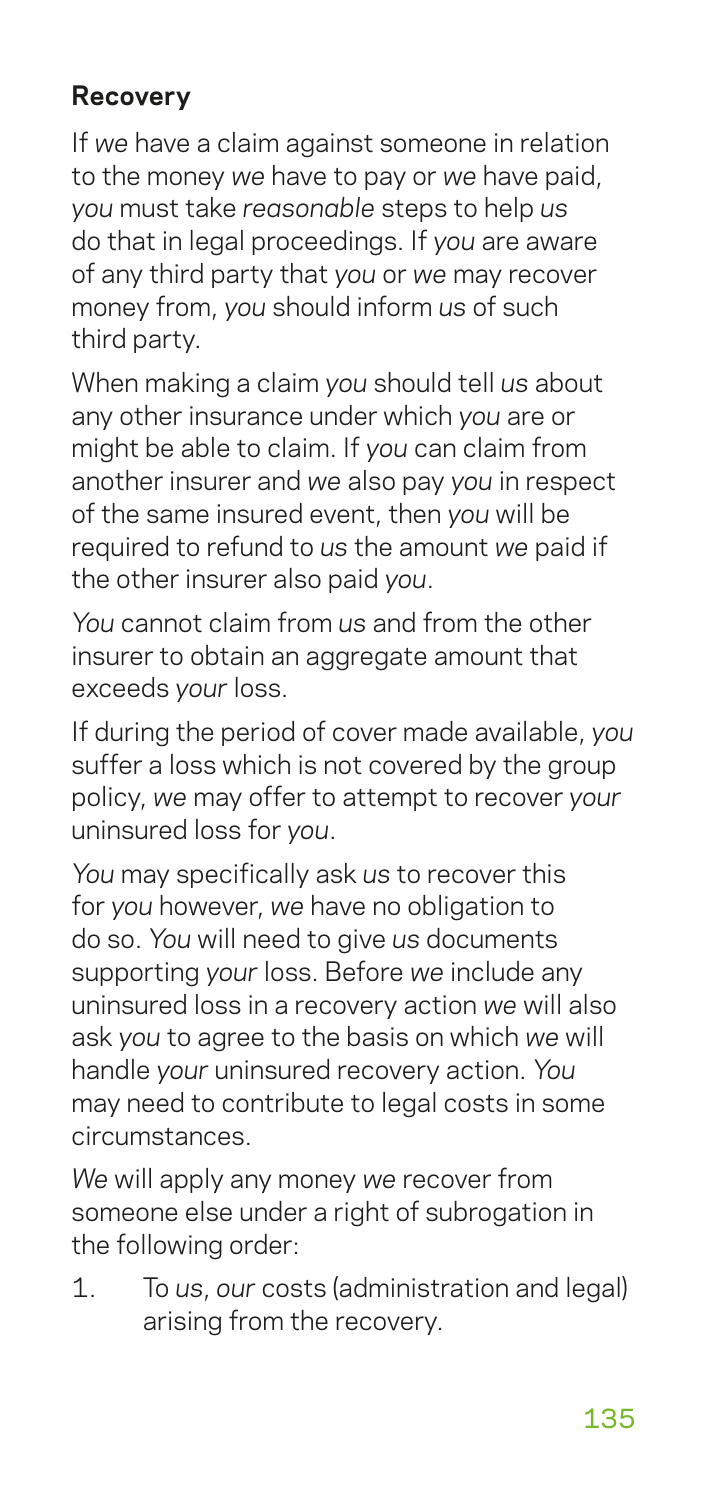- 2. To *us*, an amount equal to the amount that *we* paid to *you* under the group policy.
- 3. To *you*, *your* uninsured loss (less *your* excess).
- 4. To *you*, *your* excess.

Once *we* pay *your* total loss (including *your* uninsured loss and any excess) *we* will keep all money left over.

If *we* have paid *your* total loss and *you* receive a payment from someone else for that loss or damage, *you* will need to pay *us* the amount of that payment up to the amount of the claim *we* paid *you*.

## **How GST may affect your claim**

If *you* are entitled to claim an input tax credit in respect of a cost for which a claim is made, or would be entitled to an input tax credit if *you* were to incur the relevant cost (i.e. in replacing a lost or stolen item), the amount *we* would otherwise pay will be reduced by the amount of that input tax credit.

## **Fraud**

When making a claim *you* have a responsibility to assist *us* and to act in an honest and truthful manner.

If any claim is fraudulent in any way or if *you* or anyone acting on *your* behalf uses fraudulent means to make a claim on the cover described in this booklet, then no payment will be made in regard to the claim. Also *St.George Bank* will be informed of the situation and *you* may no longer be eligible for the cover described in this booklet.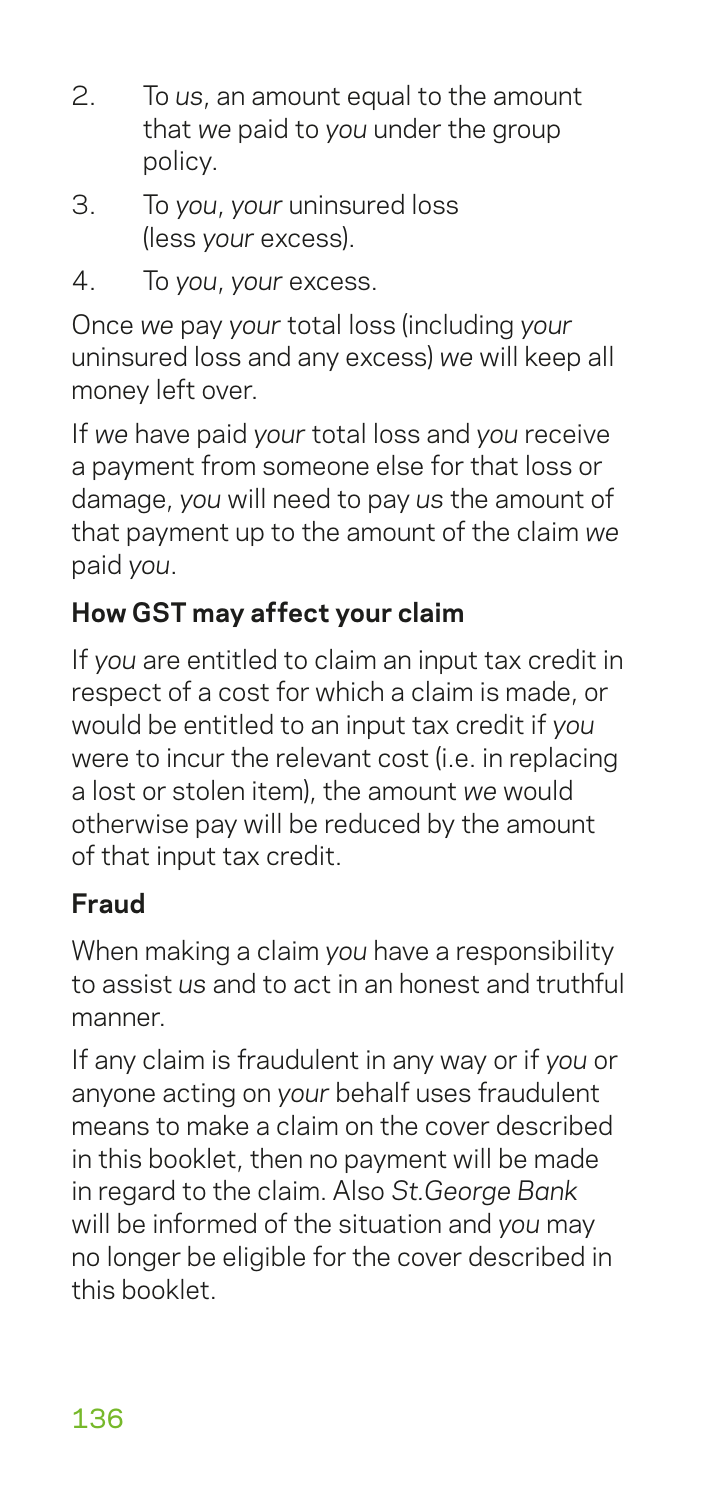# **Complaints & disputes**

If *you* are dissatisfied with *our* service in any way, please contact *us* and *we* will attempt to resolve the matter in accordance with *our* internal dispute resolution procedures.

If *we* do not make a decision within the period that *we* tell *you we* will respond, *we* will tell *you* about *your* right to lodge a complaint with an external dispute resolution scheme.

If *you* are not happy with *our* response, *you* can refer *your* complaint to AFCA subject to its terms of reference. AFCA provides a free and independent dispute resolution service for consumers who have general insurance disputes falling within its terms. AFCA's contact details are:

The Australian Financial Complaints Authority

- Online: [www.afca.org.au](http://www.afca.org.au)
- Phone: 1800 931 678
- Email: [info@afca.org.au](mailto:info%40afca.org.au?subject=)
- Mail: GPO Box 3 Melbourne VIC 3001

For more information on how *we* handle complaints *you* can request a copy of *our* procedures, using *our* contact details on the inside front cover.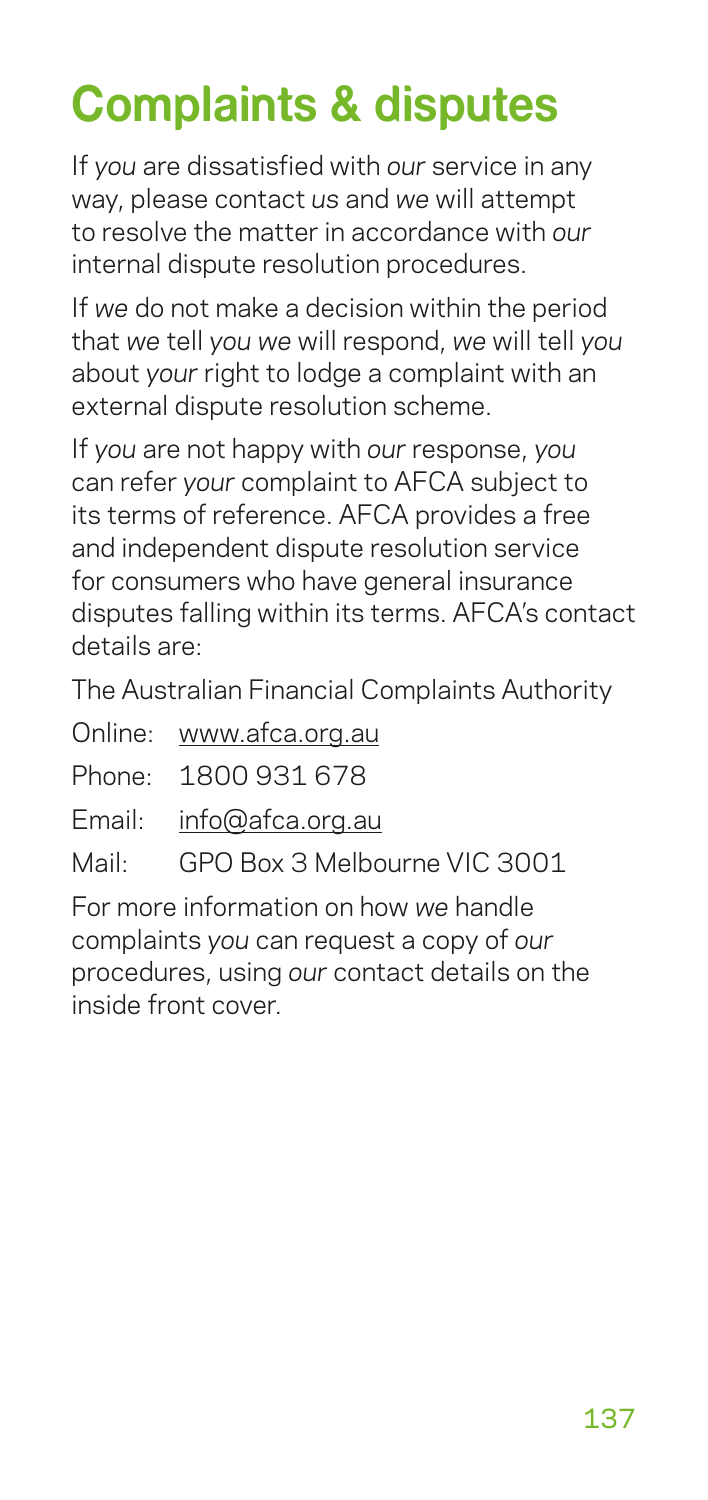## **General Insurance Code of Practice**

The General Insurance Code of Practice was developed by the Insurance Council of Australia to further raise standards of practice and service across the insurance industry. The Code Governance Committee (CGC) is an independent body that monitors and enforces insurers' compliance with the Code.

*You* can obtain more information on the Code of Practice and how it assists *you* by contacting *us*. Contact details are provided on the inside front cover of this booklet. For more information on the Code Governance Committee (CGC) go to www.insurancecode.org.au.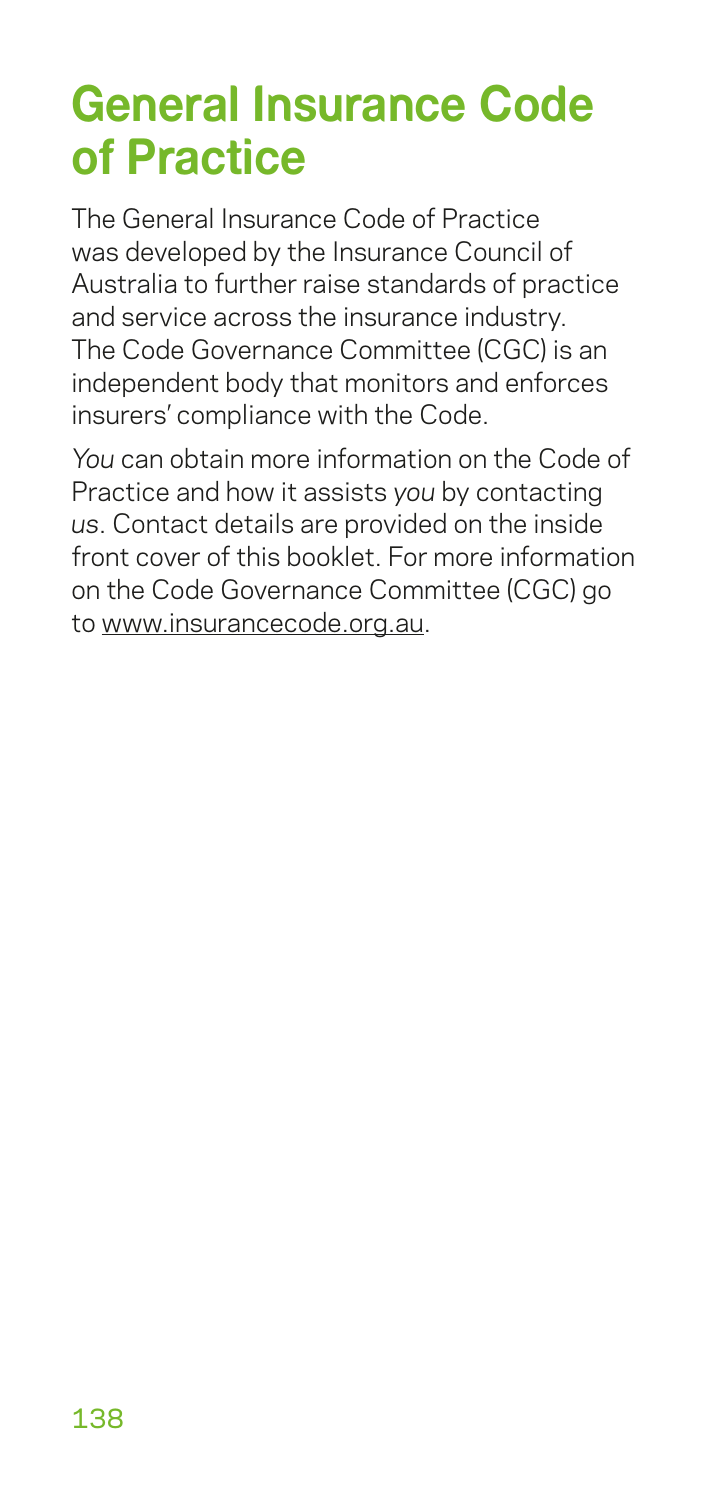